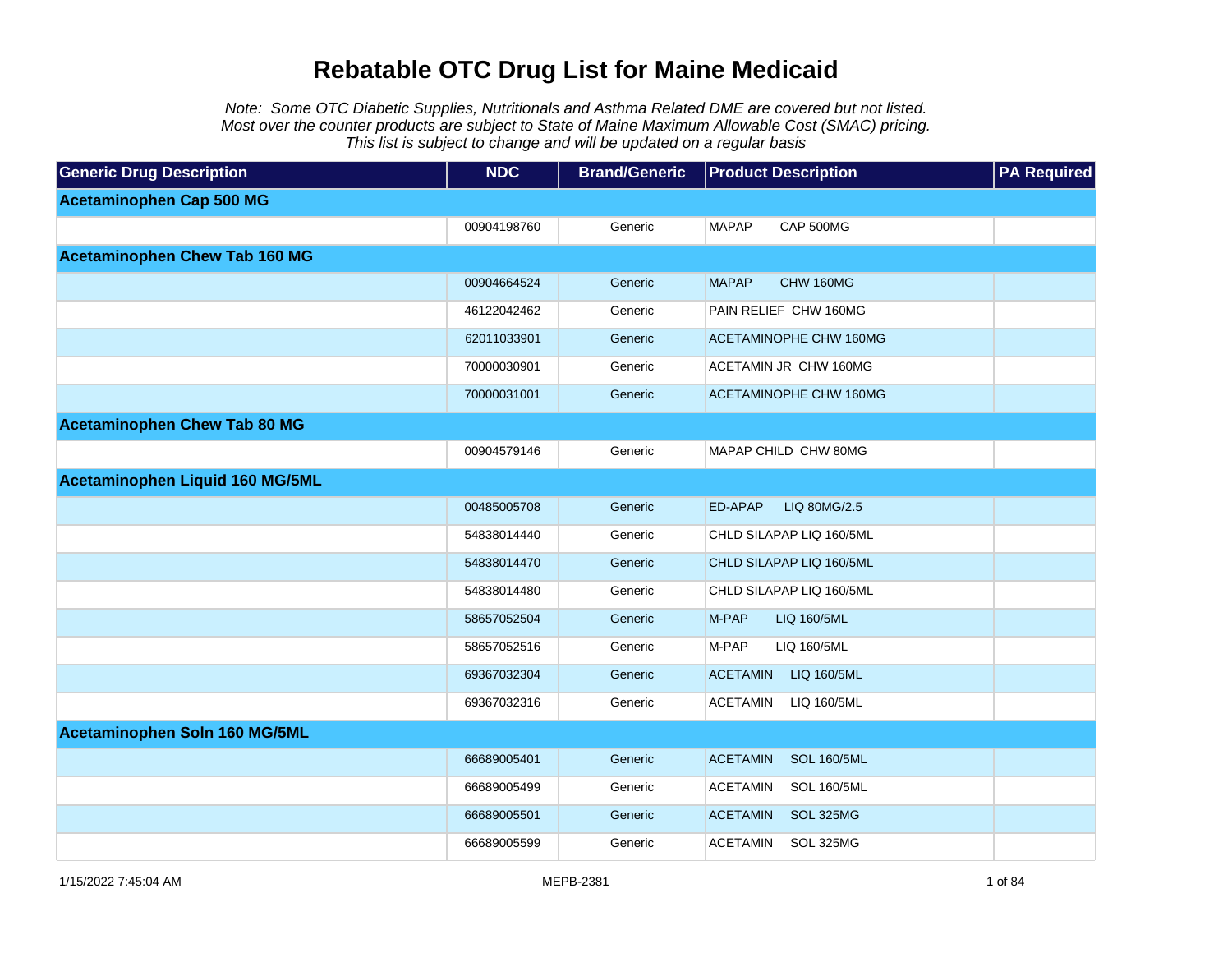| <b>Generic Drug Description</b>    | <b>NDC</b>  | <b>Brand/Generic</b> | <b>Product Description</b>            | <b>PA Required</b> |
|------------------------------------|-------------|----------------------|---------------------------------------|--------------------|
| Acetaminophen Soln 160 MG/5ML      |             |                      |                                       |                    |
|                                    | 66689005601 | Generic              | <b>ACETAMIN</b><br>SOL 650/20.3       |                    |
|                                    | 66689005699 | Generic              | <b>ACETAMIN</b><br>SOL 650/20.3       |                    |
|                                    | 60687057137 | Generic              | SOL 650MG<br><b>ACETAMIN</b>          |                    |
|                                    | 60687057156 | Generic              | <b>ACETAMIN</b><br>SOL 325MG          |                    |
|                                    | 00121065700 | Generic              | <b>ACETAMIN</b><br><b>SOL 160/5ML</b> |                    |
|                                    | 00121065705 | Generic              | <b>ACETAMIN</b><br><b>SOL 160/5ML</b> |                    |
|                                    | 00121131400 | Generic              | <b>ACETAMIN</b><br>SOL 325MG          |                    |
|                                    | 00121131411 | Generic              | <b>ACETAMIN</b><br>SOL 325MG          |                    |
|                                    | 00121197100 | Generic              | <b>ACETAMIN</b><br>SOL 650/20.3       |                    |
|                                    | 00121197121 | Generic              | <b>ACETAMIN</b><br>SOL 650/20.3       |                    |
|                                    | 00904673870 | Generic              | ACETAMINOPHE SOL 160/5ML              |                    |
|                                    | 00904673971 | Generic              | ACETAMINOPHE SOL 325MG                |                    |
|                                    | 00904682076 | Generic              | ACETAMINOPHE SOL 650/20.3             |                    |
|                                    | 00904701416 | Generic              | <b>ACETAMIN</b><br><b>SOL 160/5ML</b> |                    |
|                                    | 00904701420 | Generic              | <b>SOL 160/5ML</b><br><b>ACETAMIN</b> |                    |
| <b>Acetaminophen Suppos 120 MG</b> |             |                      |                                       |                    |
|                                    | 51672211502 | Generic              | <b>FEVERALL</b><br><b>SUP 120MG</b>   |                    |
|                                    | 51672211504 | Generic              | <b>FEVERALL</b><br><b>SUP 120MG</b>   |                    |
|                                    | 45802073200 | Generic              | <b>ACETAMIN</b><br><b>SUP 120MG</b>   |                    |
|                                    | 45802073230 | Generic              | <b>ACETAMIN</b><br><b>SUP 120MG</b>   |                    |
|                                    | 45802073233 | Generic              | <b>SUP 120MG</b><br><b>ACETAMIN</b>   |                    |
| <b>Acetaminophen Suppos 325 MG</b> |             |                      |                                       |                    |
|                                    | 51672211602 | <b>Brand</b>         | <b>FEVERALL</b><br><b>SUP 325MG</b>   |                    |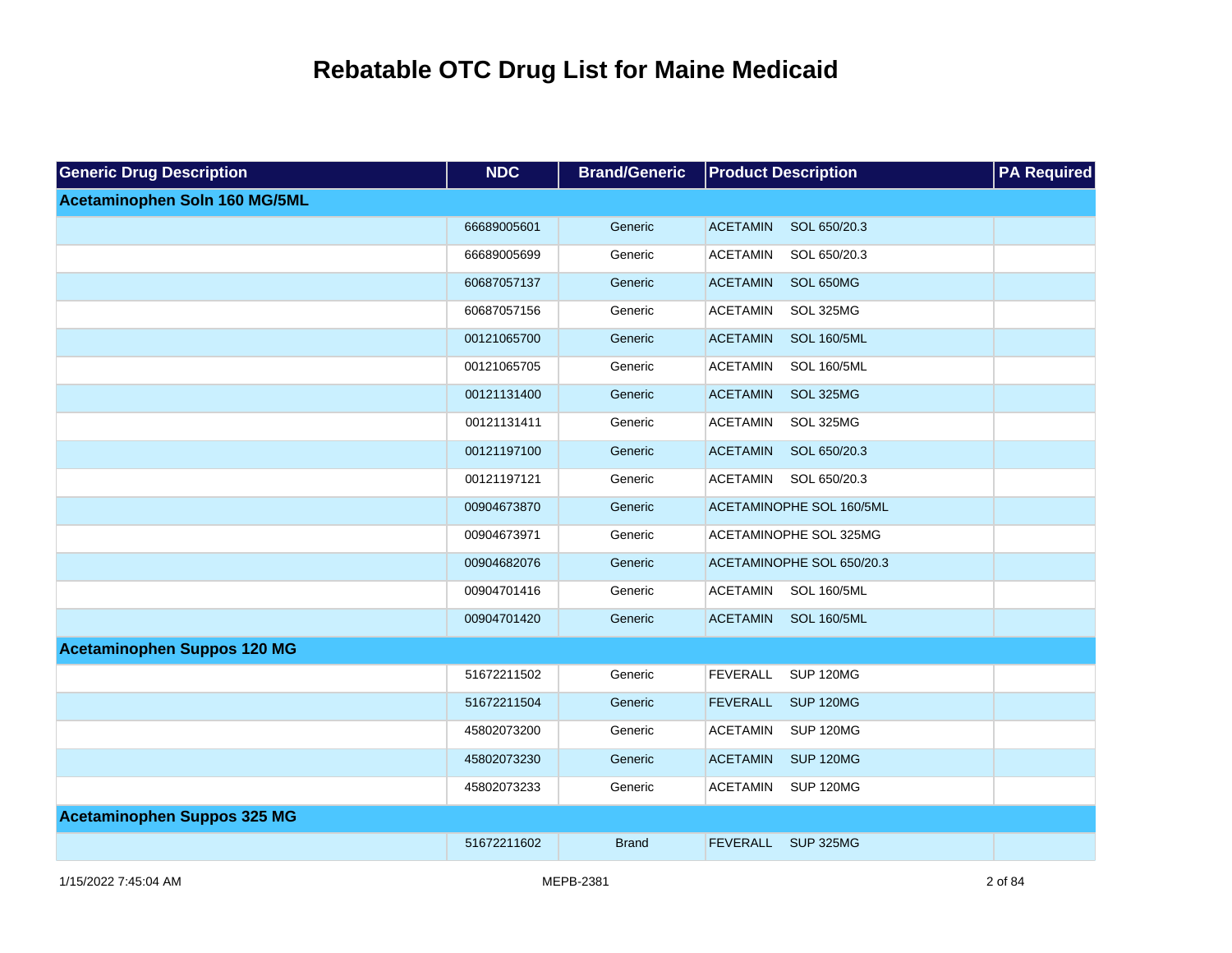| <b>Generic Drug Description</b>    | <b>NDC</b>  | <b>Brand/Generic</b> | <b>Product Description</b>          | <b>PA Required</b> |
|------------------------------------|-------------|----------------------|-------------------------------------|--------------------|
| <b>Acetaminophen Suppos 325 MG</b> |             |                      |                                     |                    |
|                                    | 51672211604 | <b>Brand</b>         | <b>SUP 325MG</b><br><b>FEVERALL</b> |                    |
|                                    | 00713016401 | Generic              | <b>SUP 325MG</b><br><b>ACEPHEN</b>  |                    |
|                                    | 00713016412 | Generic              | <b>SUP 325MG</b><br><b>ACEPHEN</b>  |                    |
|                                    | 00713016450 | Generic              | <b>ACEPHEN</b><br><b>SUP 325MG</b>  |                    |
| <b>Acetaminophen Suppos 650 MG</b> |             |                      |                                     |                    |
|                                    | 00713016506 | Generic              | <b>ACEPHEN</b><br>SUP 650MG         |                    |
|                                    | 00713016512 | Generic              | <b>ACEPHEN</b><br>SUP 650MG         |                    |
|                                    | 00713016550 | Generic              | <b>ACEPHEN</b><br>SUP 650MG         |                    |
|                                    | 51672211704 | Generic              | <b>SUP 650MG</b><br><b>FEVERALL</b> |                    |
|                                    | 45802073030 | Generic              | <b>ACETAMIN</b><br>SUP 650MG        |                    |
|                                    | 45802073032 | Generic              | <b>ACETAMIN</b><br><b>SUP 650MG</b> |                    |
|                                    | 45802073033 | Generic              | SUP 650MG<br><b>ACETAMIN</b>        |                    |
| <b>Acetaminophen Suppos 80 MG</b>  |             |                      |                                     |                    |
|                                    | 51672211402 | <b>Brand</b>         | <b>FEVERALL INF SUP 80MG</b>        |                    |
|                                    | 51672211404 | <b>Brand</b>         | <b>FEVERALL INF SUP 80MG</b>        |                    |
| Acetaminophen Susp 160 MG/5ML      |             |                      |                                     |                    |
|                                    | 62011000101 | Generic              | PAIN & FEVER SUS 160/5ML            |                    |
|                                    | 62011018301 | Generic              | PAIN & FEVER SUS 160/5ML            |                    |
|                                    | 62011024601 | Generic              | PAIN & FEVER SUS 160/5ML            |                    |
|                                    | 62011024701 | Generic              | PAIN & FEVER SUS 160/5ML            |                    |
|                                    | 46122004203 | Generic              | PAIN & FEVER SUS 160/5ML            |                    |
|                                    | 46122005603 | Generic              | PAIN & FEVER SUS 160/5ML            |                    |
|                                    | 46122021026 | Generic              | PAIN & FEVER SUS 160/5ML            |                    |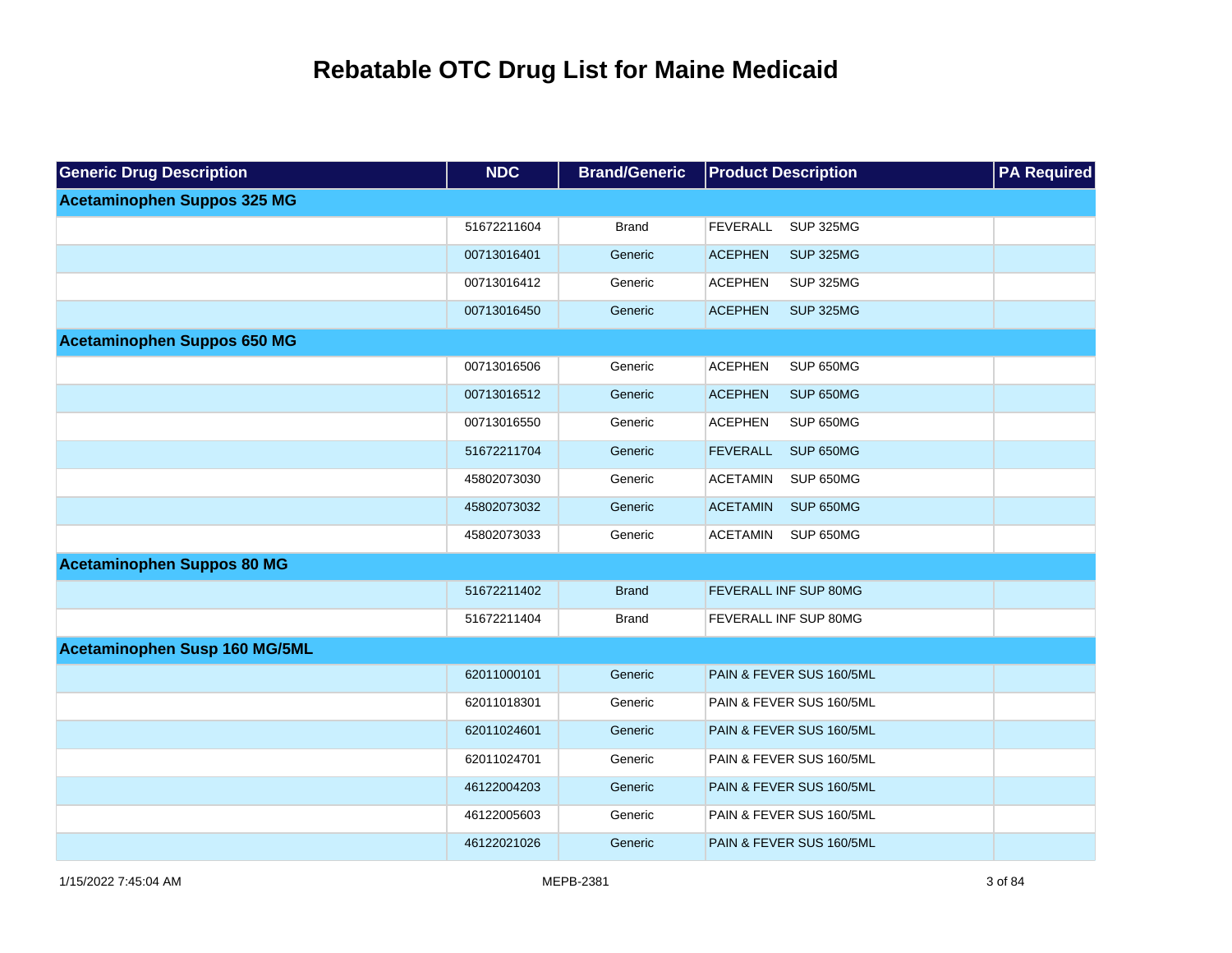| <b>Generic Drug Description</b> | <b>NDC</b>  | <b>Brand/Generic</b> | <b>Product Description</b>      | <b>PA Required</b> |
|---------------------------------|-------------|----------------------|---------------------------------|--------------------|
| Acetaminophen Susp 160 MG/5ML   |             |                      |                                 |                    |
|                                 | 46122021226 | Generic              | PAIN & FEVER SUS 160/5ML        |                    |
|                                 | 46122032226 | Generic              | PAIN & FEVER SUS 160/5ML        |                    |
|                                 | 45802020126 | Generic              | ACETAMINOPHN SUS 160/5ML        |                    |
|                                 | 45802020326 | Generic              | <b>ACETAMINOPHN SUS 160/5ML</b> |                    |
|                                 | 49348009334 | Generic              | PAIN & FEVER SUS 160/5ML        |                    |
|                                 | 49348011934 | Generic              | PAIN & FEVER SUS 160/5ML        |                    |
|                                 | 49348012334 | Generic              | PAIN & FEVER SUS 160/5ML        |                    |
|                                 | 49348032534 | Generic              | PAIN & FEVER SUS 160/5ML        |                    |
|                                 | 49348043030 | Generic              | PAIN & FEVER SUS 160/5ML        |                    |
|                                 | 00536132197 | Generic              | <b>ACETAMINOPHN SUS 160/5ML</b> |                    |
|                                 | 00904676620 | Generic              | ACETAMINOPHN SUS 160/5ML        |                    |
|                                 | 00113895926 | Generic              | PAIN & FEVER SUS 160/5ML        |                    |
|                                 | 00121178100 | Generic              | ACETAMINOPHN SUS 160/5ML        |                    |
|                                 | 00121178105 | Generic              | <b>ACETAMINOPHN SUS 160/5ML</b> |                    |
|                                 | 00536121277 | Generic              | ACETAMINOPHN SUS 160/5ML        |                    |
|                                 | 00113002026 | Generic              | PAIN & FEVER SUS 160/5ML        |                    |
|                                 | 00113016110 | Generic              | PAIN & FEVER SUS 160/5ML        |                    |
|                                 | 00113021226 | Generic              | PAIN & FEVER SUS 160/5ML        |                    |
|                                 | 00113039726 | Generic              | PAIN & FEVER SUS 160/5ML        |                    |
|                                 | 00113059010 | Generic              | PAIN & FEVER SUS 160/5ML        |                    |
|                                 | 00113060826 | Generic              | PAIN & FEVER SUS 160/5ML        |                    |
|                                 | 00113094610 | Generic              | PAIN & FEVER SUS 160/5ML        |                    |
|                                 | 62011046001 | Generic              | PAIN RELIEVE SUS 160/5ML        |                    |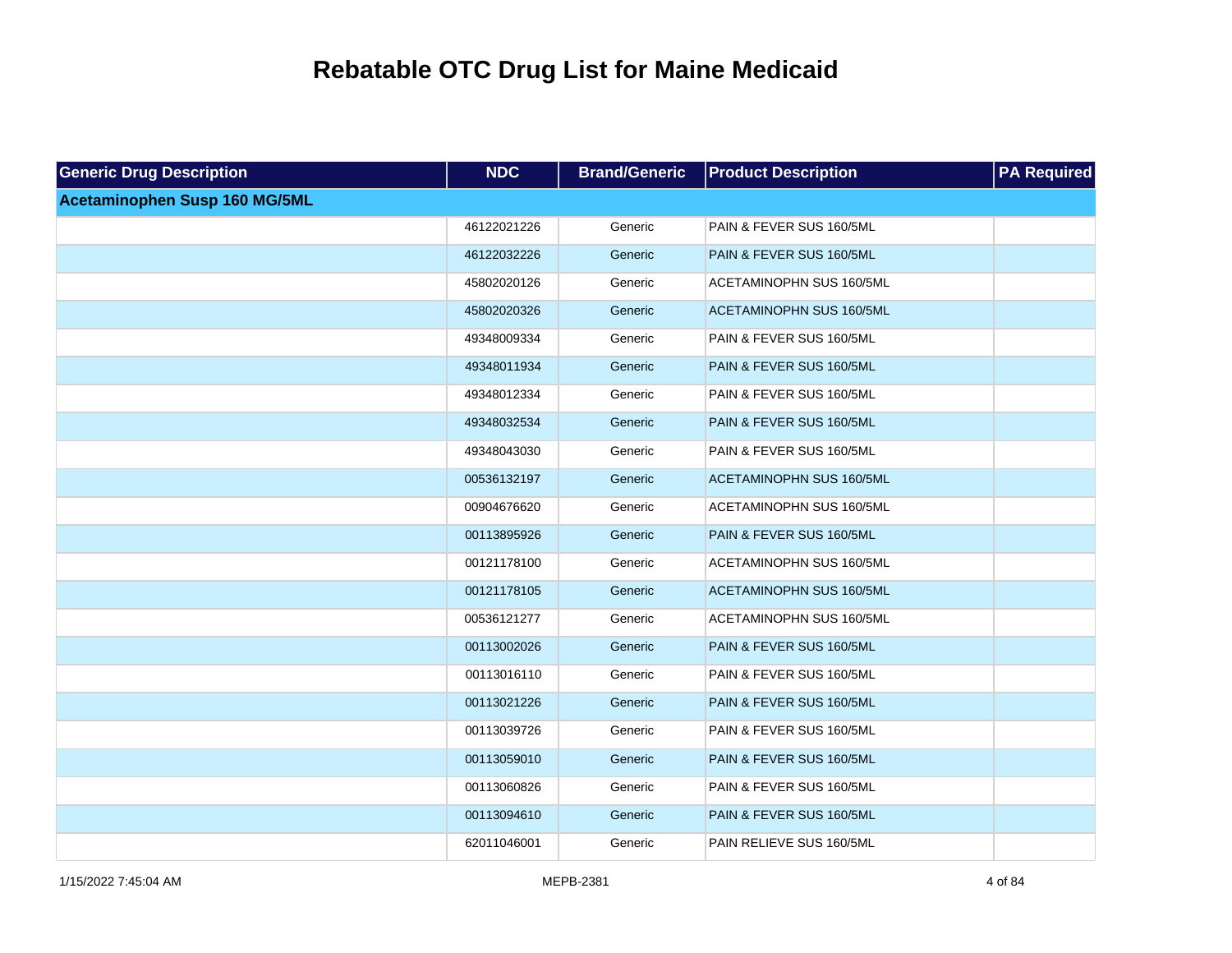| <b>Generic Drug Description</b> | <b>NDC</b>  | <b>Brand/Generic</b> | <b>Product Description</b>    | <b>PA Required</b> |
|---------------------------------|-------------|----------------------|-------------------------------|--------------------|
| Acetaminophen Susp 160 MG/5ML   |             |                      |                               |                    |
|                                 | 62011046101 | Generic              | PAIN RELIEVE SUS 160/5ML      |                    |
|                                 | 62011046201 | Generic              | PAIN RELIEVE SUS 160/5ML      |                    |
|                                 | 63868017418 | Generic              | PAIN RELIEF SUS 160/5ML       |                    |
|                                 | 63868017526 | Generic              | NON-ASPIRIN SUS 160/5ML       |                    |
|                                 | 63868017626 | Generic              | NON-ASPIRIN SUS 160/5ML       |                    |
|                                 | 70000002801 | Generic              | PAIN & FEVER SUS 160/5ML      |                    |
|                                 | 68094001559 | Generic              | ACETAMINOPHN SUS 160/5ML      |                    |
|                                 | 68094001561 | Generic              | ACETAMINOPHN SUS 160/5ML      |                    |
|                                 | 68094001562 | Generic              | ACETAMINOPHN SUS 160/5ML      |                    |
|                                 | 68094003059 | Generic              | ACETAMINOPHN SUS 160/5ML      |                    |
|                                 | 68094003062 | Generic              | ACETAMINOPHN SUS 160/5ML      |                    |
|                                 | 68094023159 | Generic              | ACETAMINOPHN SUS 160/5ML      |                    |
|                                 | 68094023161 | Generic              | ACETAMINOPHN SUS 160/5ML      |                    |
|                                 | 68094023162 | Generic              | ACETAMINOPHN SUS 160/5ML      |                    |
|                                 | 68094033059 | Generic              | <b>ACETAMINOPHN SUS 325MG</b> |                    |
|                                 | 68094033061 | Generic              | ACETAMINOPHN SUS 325MG        |                    |
|                                 | 68094033062 | Generic              | ACETAMINOPHN SUS 325MG        |                    |
|                                 | 68094058658 | Generic              | ACETAMINOPHN SUS 160/5ML      |                    |
|                                 | 68094058758 | Generic              | ACETAMINOPHN SUS 160/5ML      |                    |
|                                 | 70000047201 | Generic              | PAIN & FEVER SUS 160/5ML      |                    |
|                                 | 70000048101 | Generic              | PAIN/FEVER SUS 160/5ML        |                    |
|                                 | 70000049601 | Generic              | PAIN & FEVER SUS 160/5ML      |                    |
|                                 | 70677011601 | Generic              | PAIN RELIEVE SUS 160/5ML      |                    |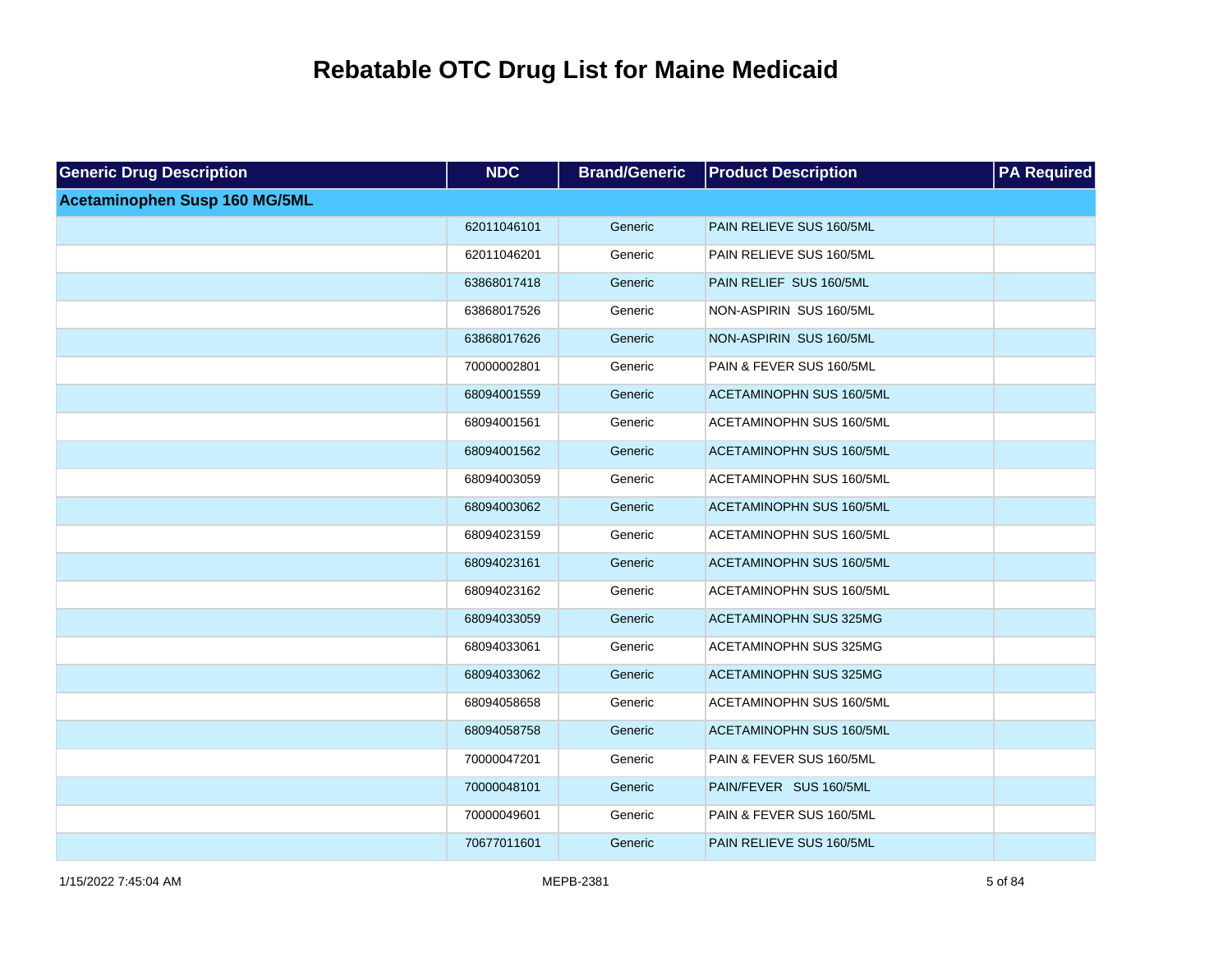| <b>Generic Drug Description</b> | <b>NDC</b>  | <b>Brand/Generic</b> | <b>Product Description</b>          | <b>PA Required</b> |
|---------------------------------|-------------|----------------------|-------------------------------------|--------------------|
| Acetaminophen Susp 160 MG/5ML   |             |                      |                                     |                    |
|                                 | 70677011801 | Generic              | PAIN RELIEVE SUS 160/5ML            |                    |
| <b>Acetaminophen Tab 325 MG</b> |             |                      |                                     |                    |
|                                 | 70000009201 | Generic              | <b>ACETAMINOPHN TAB 325MG</b>       |                    |
|                                 | 63868008210 | Generic              | PAIN RELIEF TAB 325MG               |                    |
|                                 | 63739044001 | Generic              | ACETAMIN TAB 325MG                  |                    |
|                                 | 00113040378 | Generic              | PAIN RELIEF TAB 325MG               |                    |
|                                 | 00536116401 | Generic              | ACETAMIN TAB 325MG                  |                    |
|                                 | 00904677361 | Generic              | <b>ACETAMINOPHE TAB 325MG</b>       |                    |
|                                 | 00536132701 | Generic              | <b>ACETAMINOPHE TAB 325MG</b>       |                    |
|                                 | 00536132706 | Generic              | ACETAMINOPHE TAB 325MG              |                    |
|                                 | 00536132710 | Generic              | <b>ACETAMINOPHE TAB 325MG</b>       |                    |
|                                 | 00904671950 | Generic              | <b>ACETAMINOPHE TAB 325MG</b>       |                    |
|                                 | 00904671960 | Generic              | <b>ACETAMINOPHE TAB 325MG</b>       |                    |
|                                 | 00904671980 | Generic              | <b>ACETAMINOPHE TAB 325MG</b>       |                    |
|                                 | 46122043078 | Generic              | <b>GNP ACETAMIN TAB 325MG</b>       |                    |
|                                 | 46122039078 | Generic              | PAIN RELIEF TAB 325MG               |                    |
|                                 | 62011003201 | Generic              | <b>PAIN RELIEVE TAB 325MG</b>       |                    |
|                                 | 62011003202 | Generic              | PAIN RELIEVE TAB 325MG              |                    |
|                                 | 49348097310 | Generic              | PAIN RELIEVE TAB 325MG              |                    |
|                                 | 49348097316 | Generic              | PAIN RELIEVE TAB 325MG              |                    |
|                                 | 49483034001 | Generic              | <b>TAB 325MG</b><br><b>ACETAMIN</b> |                    |
|                                 | 49483034010 | Generic              | <b>TAB 325MG</b><br>ACETAMIN        |                    |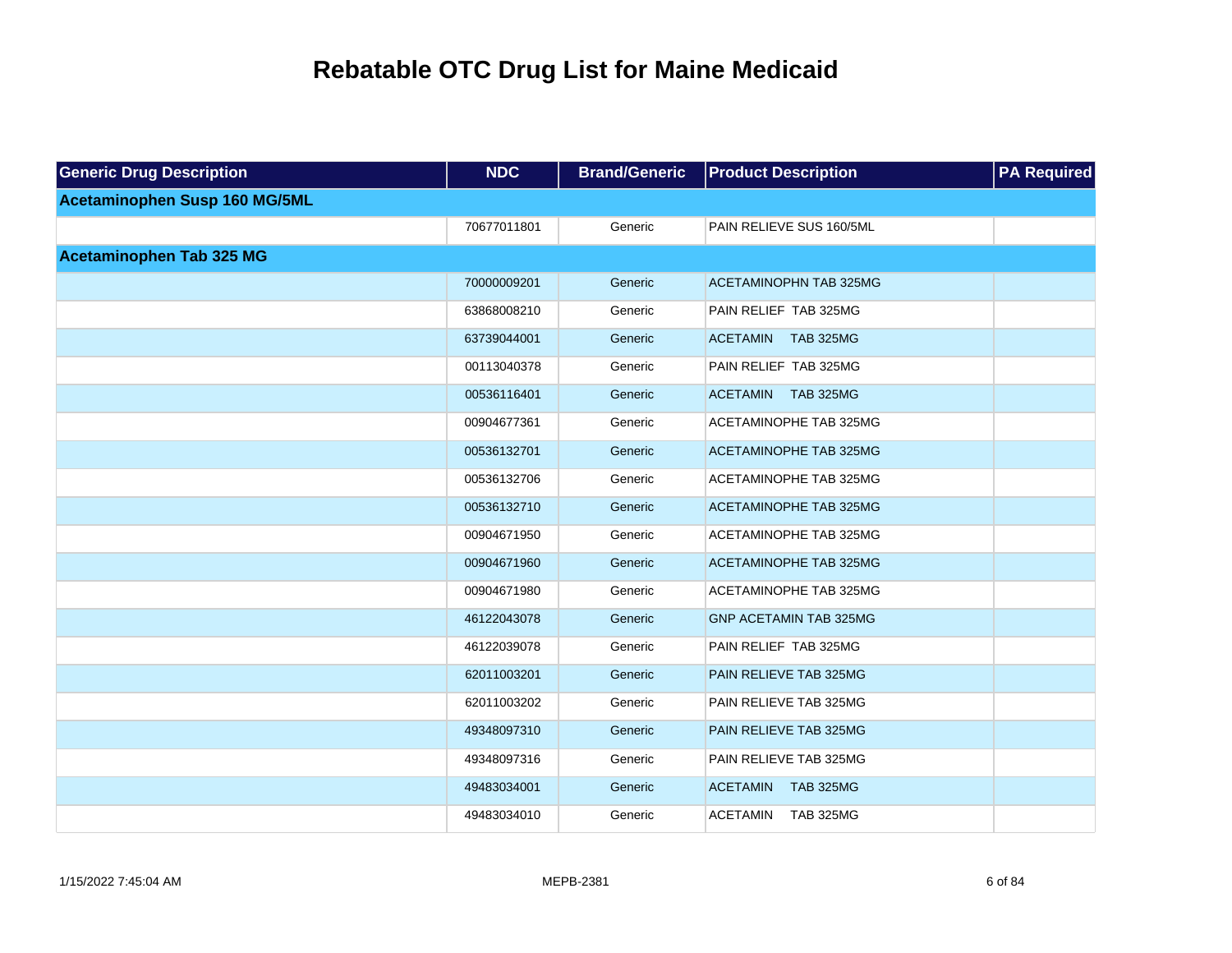| <b>Generic Drug Description</b> | <b>NDC</b>  | <b>Brand/Generic</b> | <b>Product Description</b>          | <b>PA Required</b> |
|---------------------------------|-------------|----------------------|-------------------------------------|--------------------|
| <b>Acetaminophen Tab 500 MG</b> |             |                      |                                     |                    |
|                                 | 49483034101 | Generic              | <b>ACETAMINOPHN TAB 500MG</b>       |                    |
|                                 | 49483034110 | Generic              | ACETAMINOPHN TAB 500MG              |                    |
|                                 | 49483034150 | Generic              | <b>ACETAMINOPHN TAB 500MG</b>       |                    |
|                                 | 49348099810 | Generic              | PAIN RELIEVE TAB 500MG              |                    |
|                                 | 62011004901 | Generic              | PAIN RELIEF TAB 500MG               |                    |
|                                 | 62011002301 | Generic              | PAIN RELIEF TAB 500MG               |                    |
|                                 | 62011002302 | Generic              | PAIN RELIEF TAB 500MG               |                    |
|                                 | 62011002303 | Generic              | PAIN RELIEF TAB 500MG               |                    |
|                                 | 62011002701 | Generic              | PAIN RELIEF TAB 500MG               |                    |
|                                 | 46122031278 | Generic              | PAIN RELIEF TAB 500MG               |                    |
|                                 | 49348073010 | Generic              | PAIN RELIEVE TAB 500MG              |                    |
|                                 | 49348011610 | Generic              | SM PAIN REL TAB 500MG               |                    |
|                                 | 49348004209 | Generic              | PAIN RELIEVE TAB 500MG              |                    |
|                                 | 49348004210 | Generic              | PAIN RELIEVE TAB 500MG              |                    |
|                                 | 49348004214 | Generic              | PAIN RELIEVE TAB 500MG              |                    |
|                                 | 46122054382 | Generic              | PAIN RELIEF TAB 500MG               |                    |
|                                 | 46122064971 | Generic              | <b>ACETAMINOPHN TAB 500MG</b>       |                    |
|                                 | 00904672024 | Generic              | <b>ACETAMIN</b><br>TAB 500MG        |                    |
|                                 | 00904672040 | Generic              | <b>ACETAMIN</b><br><b>TAB 500MG</b> |                    |
|                                 | 00904672051 | Generic              | <b>ACETAMIN</b><br>TAB 500MG        |                    |
|                                 | 00904672059 | Generic              | <b>ACETAMIN</b><br><b>TAB 500MG</b> |                    |
|                                 | 00904672060 | Generic              | <b>ACETAMIN</b><br>TAB 500MG        |                    |
|                                 | 00904672080 | Generic              | <b>ACETAMIN</b><br><b>TAB 500MG</b> |                    |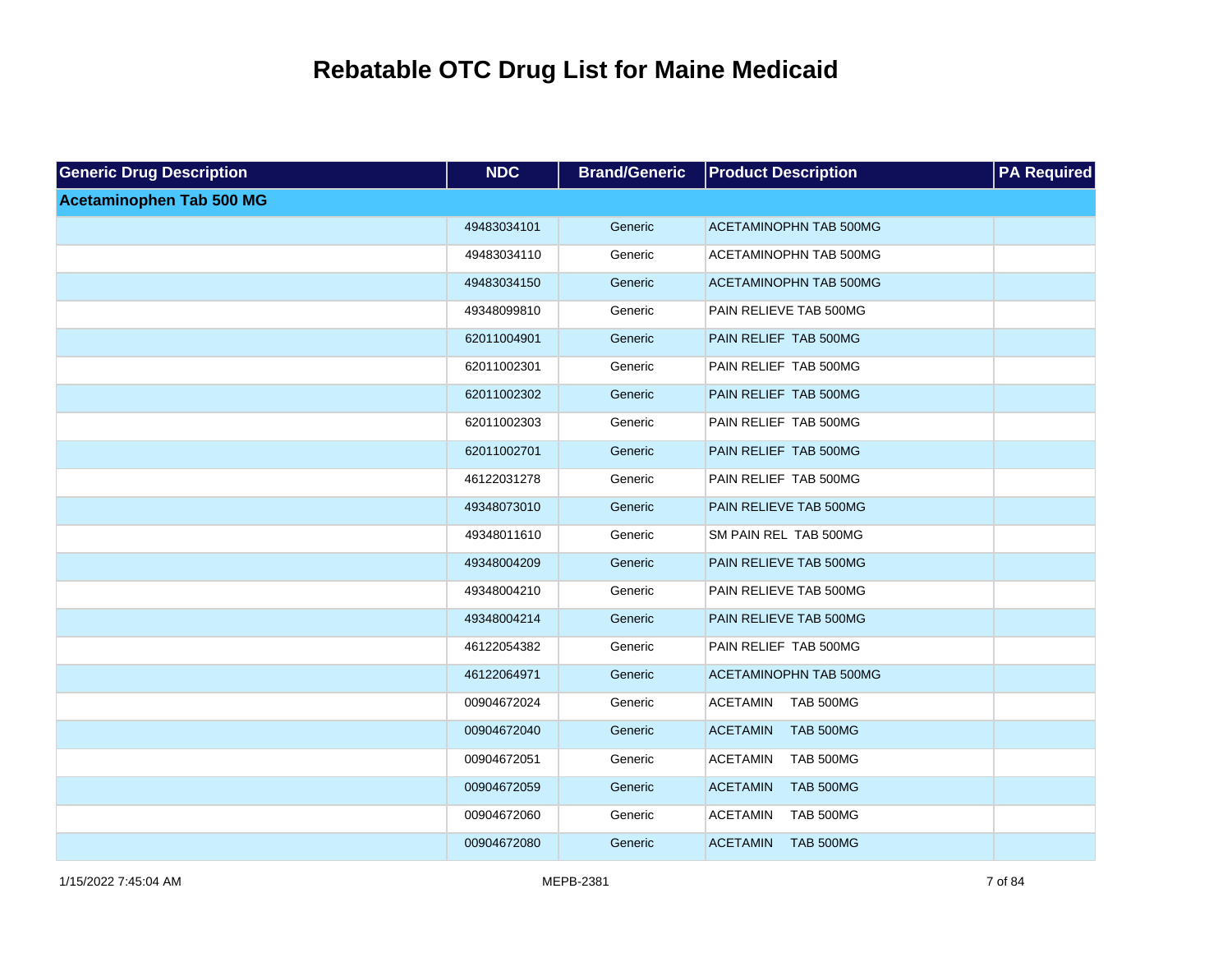| <b>Generic Drug Description</b> | <b>NDC</b>  | <b>Brand/Generic</b> | <b>Product Description</b>          | <b>PA Required</b> |
|---------------------------------|-------------|----------------------|-------------------------------------|--------------------|
| <b>Acetaminophen Tab 500 MG</b> |             |                      |                                     |                    |
|                                 | 00904674959 | Generic              | ACETAMINOPHN TAB 500MG              |                    |
|                                 | 00904673059 | Generic              | <b>ACETAMIN</b><br><b>TAB 500MG</b> |                    |
|                                 | 00904673060 | Generic              | <b>ACETAMIN</b><br><b>TAB 500MG</b> |                    |
|                                 | 00904673061 | Generic              | <b>TAB 500MG</b><br><b>ACETAMIN</b> |                    |
|                                 | 00904673080 | Generic              | <b>ACETAMIN</b><br><b>TAB 500MG</b> |                    |
|                                 | 24385014571 | Generic              | PAIN RELIEF TAB 500MG               |                    |
|                                 | 24385048447 | Generic              | PAIN RELIEF TAB 500MG               |                    |
|                                 | 24385048471 | Generic              | PAIN RELIEF TAB 500MG               |                    |
|                                 | 24385048490 | Generic              | PAIN RELIEF TAB 500MG               |                    |
|                                 | 00536117201 | Generic              | <b>ACETAMIN</b><br><b>TAB 500MG</b> |                    |
|                                 | 00536117210 | Generic              | <b>ACETAMIN</b><br><b>TAB 500MG</b> |                    |
|                                 | 00536129229 | Generic              | <b>ACETAMIN</b><br><b>TAB 500MG</b> |                    |
|                                 | 00113048452 | Generic              | PAIN RELIEF TAB 500MG               |                    |
|                                 | 00113048462 | Generic              | PAIN RELIEF TAB 500MG               |                    |
|                                 | 00113048471 | Generic              | PAIN RELIEF TAB 500MG               |                    |
|                                 | 00113048478 | Generic              | PAIN RELIEF TAB 500MG               |                    |
|                                 | 00113048490 | Generic              | PAIN RELIEF TAB 500MG               |                    |
|                                 | 00113018771 | Generic              | PAIN RELIEF TAB 500MG               |                    |
|                                 | 00113022771 | Generic              | PAIN RELIEF TAB 500MG               |                    |
|                                 | 00113002562 | Generic              | PAIN RELIEF TAB 500MG               |                    |
|                                 | 00113002571 | Generic              | PAIN RELIEF TAB 500MG               |                    |
|                                 | 00113002578 | Generic              | PAIN RELIEF TAB 500MG               |                    |
|                                 | 63868008360 | Generic              | PAIN RELIEF TAB 500MG               |                    |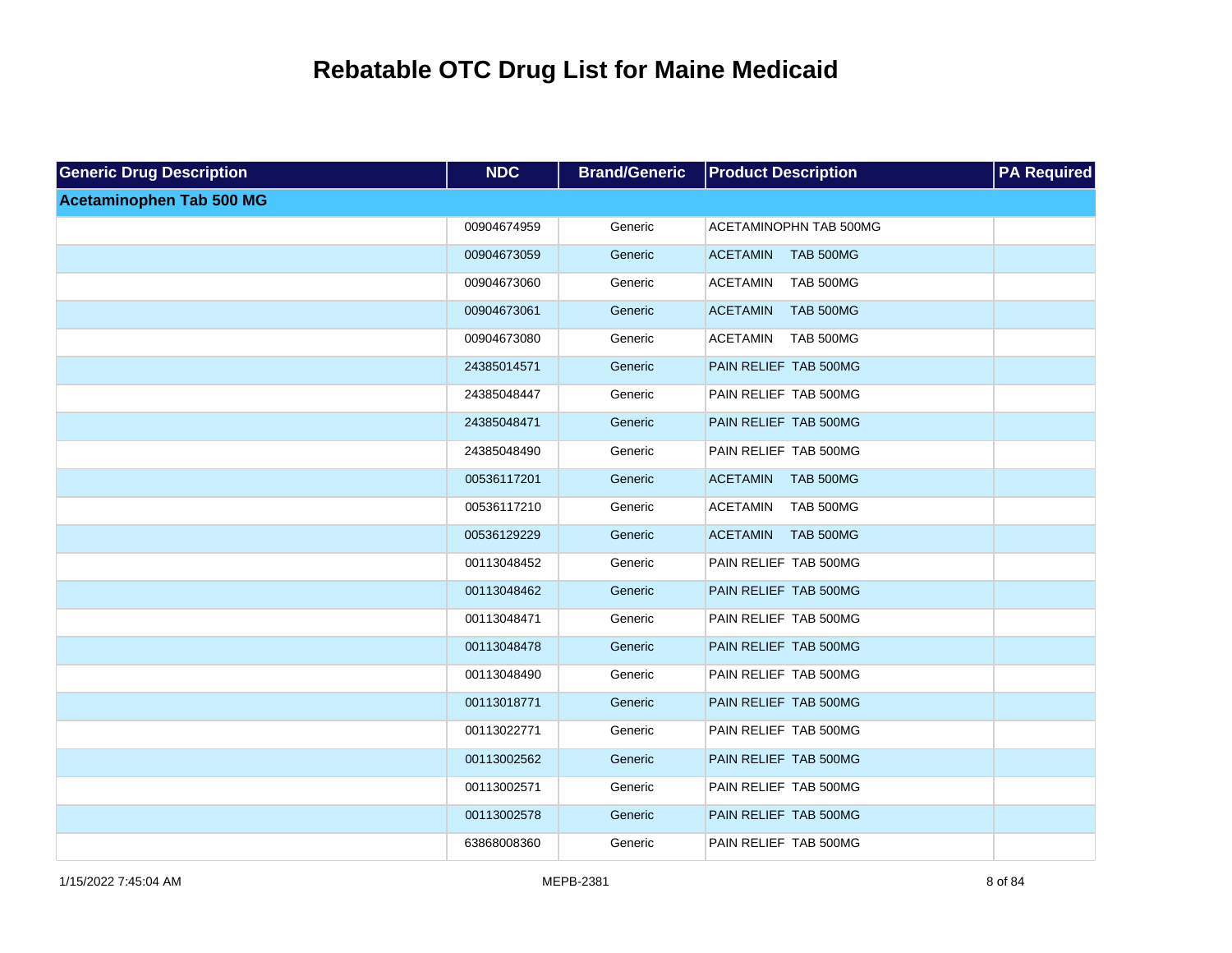| <b>Generic Drug Description</b> | <b>NDC</b>  | <b>Brand/Generic</b> | <b>Product Description</b>          | <b>PA Required</b> |
|---------------------------------|-------------|----------------------|-------------------------------------|--------------------|
| <b>Acetaminophen Tab 500 MG</b> |             |                      |                                     |                    |
|                                 | 63868008405 | Generic              | PAIN RELIEF TAB 500MG               |                    |
|                                 | 63868008410 | Generic              | PAIN RELIEF TAB 500MG               |                    |
|                                 | 63868008424 | Generic              | PAIN RELIEF TAB 500MG               |                    |
|                                 | 63868008450 | Generic              | PAIN RELIEF TAB 500MG               |                    |
|                                 | 62011043401 | Generic              | PAIN RELIEF TAB 500MG               |                    |
|                                 | 63868098710 | Generic              | NON-ASPIRIN TAB 500MG/RR            |                    |
|                                 | 63868098750 | Generic              | NON-ASPIRIN TAB 500MG/RR            |                    |
|                                 | 63868050350 | Generic              | NON-ASPIRIN TAB 500MG               |                    |
|                                 | 63868050701 | Generic              | NON-ASPIRIN TAB 500MG               |                    |
|                                 | 70000003601 | Generic              | <b>ACETAMIN</b><br>TAB 500MG        |                    |
|                                 | 70000031202 | Generic              | <b>ACETAMIN</b><br><b>TAB 500MG</b> |                    |
|                                 | 70000037301 | Generic              | ACETAMINOPHN TAB 500MG              |                    |
|                                 | 70000037302 | Generic              | <b>ACETAMINOPHN TAB 500MG</b>       |                    |
|                                 | 70000037303 | Generic              | ACETAMINOPHN TAB 500MG              |                    |
|                                 | 70000037305 | Generic              | ACETAMINOPHN TAB 500MG              |                    |
|                                 | 70000041001 | Generic              | <b>ACETAMIN</b><br><b>TAB 500MG</b> |                    |
|                                 | 70000041002 | Generic              | <b>ACETAMIN</b><br><b>TAB 500MG</b> |                    |
| Acetaminophen Tab ER 650 MG     |             |                      |                                     |                    |
|                                 | 70000030601 | Generic              | 8 HOUR PAIN TAB 650MG               |                    |
|                                 | 70000018002 | Generic              | 8 HOUR PAIN TAB 650MG               |                    |
|                                 | 70000018003 | Generic              | 8 HOUR PAIN TAB 650MG               |                    |
|                                 | 70677001701 | Generic              | SM PAIN RLVR TAB 650MG              |                    |
|                                 | 70677001801 | Generic              | ARTHRTS PAIN TAB 650MG              |                    |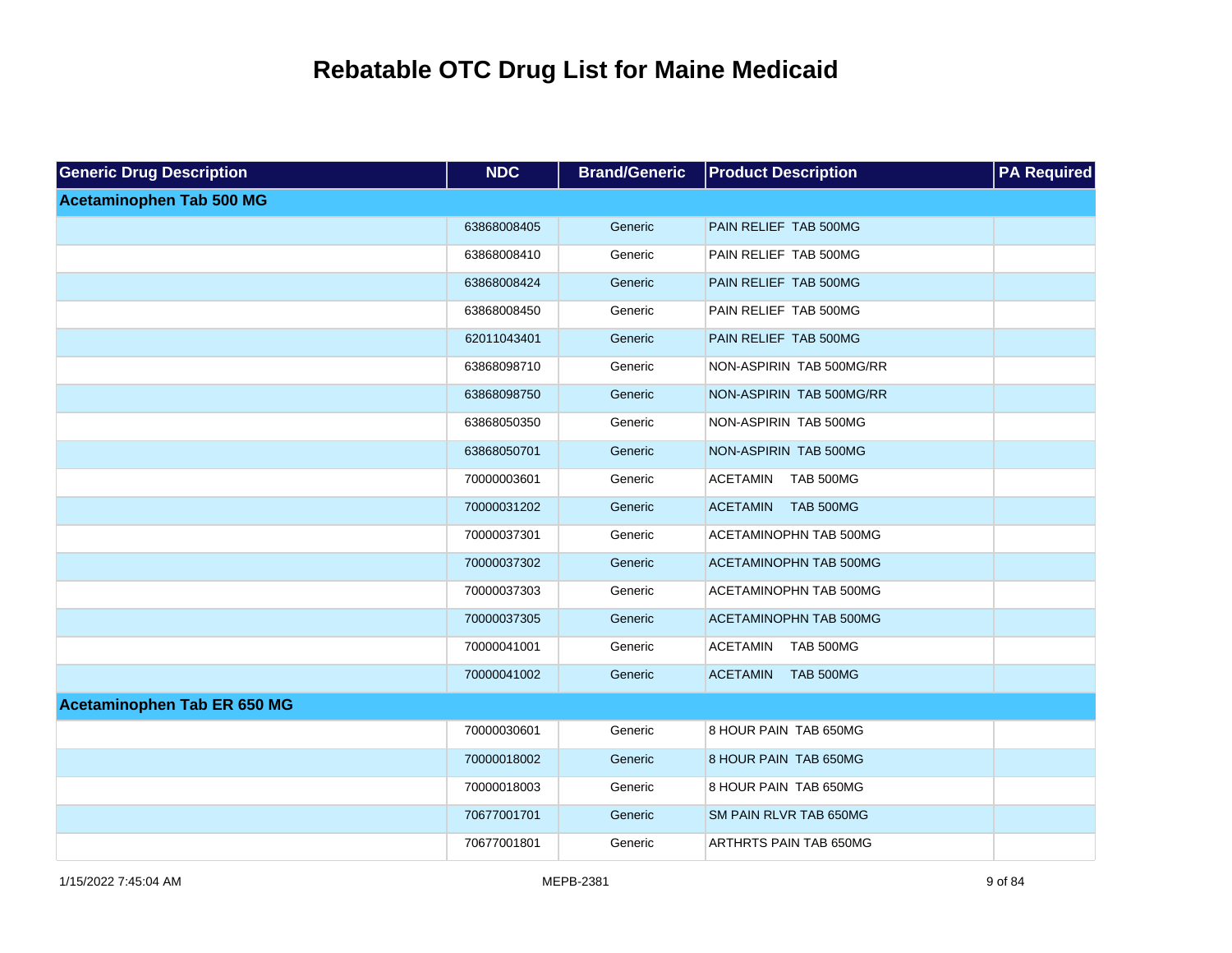| <b>Generic Drug Description</b>                     | <b>NDC</b>  | <b>Brand/Generic</b> | <b>Product Description</b>       | <b>PA Required</b> |
|-----------------------------------------------------|-------------|----------------------|----------------------------------|--------------------|
| Acetaminophen Tab ER 650 MG                         |             |                      |                                  |                    |
|                                                     | 68001049500 | Generic              | <b>ACETAMINOPHE TAB 650MG ER</b> |                    |
|                                                     | 68084077725 | Generic              | <b>ACETAMIN</b><br>TAB 650MG     | <b>PA REQUIRED</b> |
|                                                     | 68084077795 | Generic              | ACETAMIN TAB 650MG               |                    |
|                                                     | 00113054462 | Generic              | ARTHRTS PAIN TAB 650MG           |                    |
|                                                     | 00113054471 | Generic              | <b>ARTHRTS PAIN TAB 650MG</b>    |                    |
|                                                     | 00113054478 | Generic              | <b>ARTHRTS PAIN TAB 650MG</b>    |                    |
|                                                     | 00904688365 | Generic              | ACETAMINOPHE TAB 650MG ER        |                    |
|                                                     | 00904576960 | Generic              | <b>ARTHRTS PAIN TAB 650MG</b>    |                    |
|                                                     | 46122062978 | Generic              | 8 HR ARTHRTS TAB 650MG           |                    |
|                                                     | 46122062981 | Generic              | 8 HR ARTHRTS TAB 650MG           |                    |
|                                                     | 46122063078 | Generic              | 8HR PAIN REL TAB 650MG           |                    |
|                                                     | 46122017081 | Generic              | ARTHRTS PAIN TAB 650MG           |                    |
|                                                     | 46122006271 | Generic              | 8HR PAIN REL TAB 650MG           |                    |
|                                                     | 62011033701 | Generic              | <b>ARTHRTS PAIN TAB 650MG</b>    |                    |
|                                                     | 50268005211 | Generic              | <b>ACETAMINOPHE TAB 650MG</b>    |                    |
|                                                     | 50268005215 | Generic              | ACETAMINOPHE TAB 650MG           | PA REQUIRED        |
|                                                     | 51660033301 | Generic              | ARTHRTS PAIN TAB 650MG           |                    |
|                                                     | 51660033350 | Generic              | ARTHRTS PAIN TAB 650MG           |                    |
| Aspirin Buffered (Ca Carb-Mg Carb-Mg Ox) Tab 325 MG |             |                      |                                  |                    |
|                                                     | 00904201559 | Generic              | TRI-BUFF ASA TAB 325MG           |                    |
|                                                     | 70000014701 | Generic              | TRI-BUFF ASA TAB 325MG           |                    |
| <b>Aspirin Chew Tab 81 MG</b>                       |             |                      |                                  |                    |
|                                                     | 70000041901 | Generic              | <b>ASPIRIN</b><br>CHW 81MG       |                    |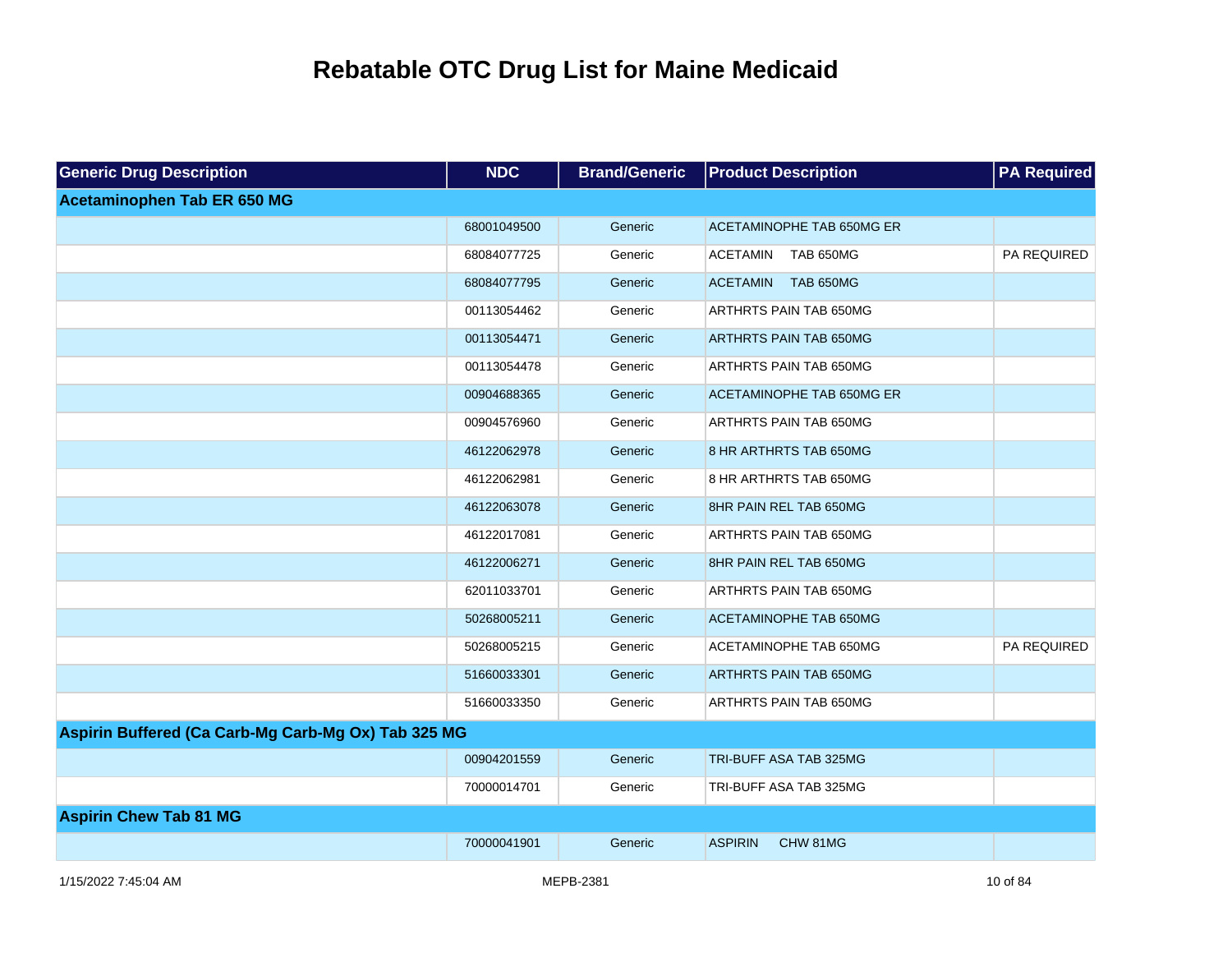| <b>Generic Drug Description</b> | <b>NDC</b>  | <b>Brand/Generic</b> | <b>Product Description</b>  | <b>PA</b> Required |
|---------------------------------|-------------|----------------------|-----------------------------|--------------------|
| <b>Aspirin Chew Tab 81 MG</b>   |             |                      |                             |                    |
|                                 | 70000042001 | Generic              | <b>ASPIRIN</b><br>CHW 81MG  |                    |
|                                 | 70677007001 | Generic              | SM ASPIRIN CHW 81MG         |                    |
|                                 | 63868024036 | Generic              | ASPIRIN LOW CHW 81MG        |                    |
|                                 | 63739043402 | Generic              | <b>ASPIRIN</b><br>CHW 81MG  |                    |
|                                 | 63868002936 | Generic              | ASPIRIN LOW CHW 81MG        |                    |
|                                 | 00904404073 | Generic              | <b>ASPIRIN</b><br>CHW 81MG  |                    |
|                                 | 00904679480 | Generic              | ASPIRIN LOW CHW 81MG        |                    |
|                                 | 00904679489 | Generic              | <b>ASPIRIN LOW CHW 81MG</b> |                    |
|                                 | 24385027868 | Generic              | GNP ASPIRIN CHW 81MG        |                    |
|                                 | 24385002868 | Generic              | <b>GNP ASPIRIN CHW 81MG</b> |                    |
|                                 | 00113046708 | Generic              | <b>ASPIRIN</b><br>CHW 81MG  |                    |
|                                 | 00113046768 | Generic              | <b>ASPIRIN</b><br>CHW 81MG  |                    |
|                                 | 00113025968 | Generic              | <b>ASPIRIN</b><br>CHW 81MG  |                    |
|                                 | 00113027468 | Generic              | <b>ASPIRIN</b><br>CHW 81MG  |                    |
|                                 | 00536100836 | Generic              | <b>ASPIRIN</b><br>CHW 81MG  |                    |
|                                 | 49483033463 | Generic              | <b>ASPIRIN LOW CHW 81MG</b> |                    |
|                                 | 62011040401 | Generic              | HM ASPIRIN CHW 81MG         |                    |
|                                 | 62011021201 | Generic              | HM ASPIRIN CHW 81MG         |                    |
|                                 | 62011002801 | Generic              | HM ASPIRIN CHW 81MG         |                    |
|                                 | 49348075707 | Generic              | SM ASPIRIN CHW 81MG         |                    |
|                                 | 49348049807 | Generic              | SM ASPIRIN CHW 81MG         |                    |
| <b>Aspirin Tab 325 MG</b>       |             |                      |                             |                    |
|                                 | 49348000110 | Generic              | SM ASPIRIN TAB 325MG        |                    |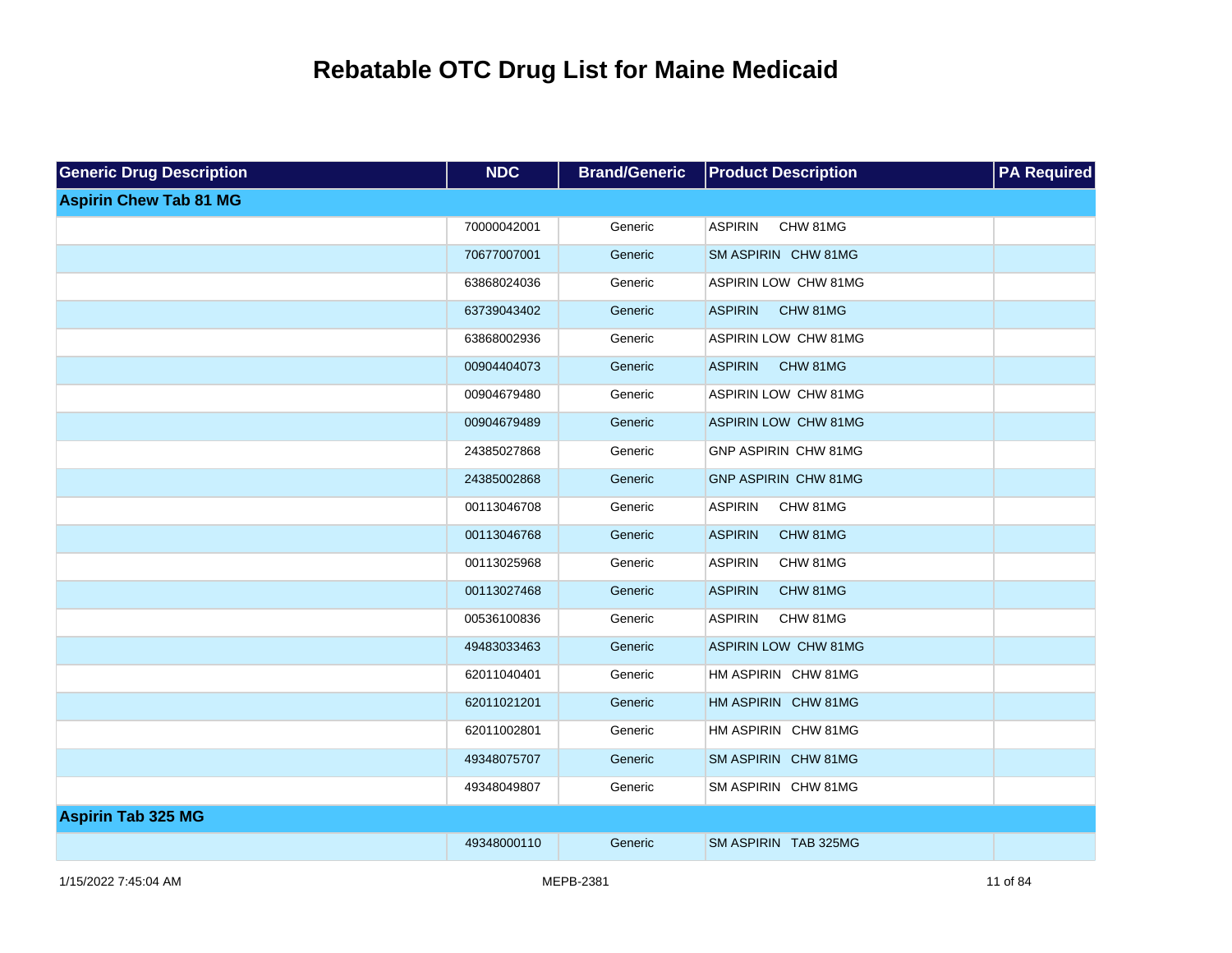| <b>Generic Drug Description</b>           | <b>NDC</b>  | <b>Brand/Generic</b> | <b>Product Description</b>         | <b>PA Required</b> |
|-------------------------------------------|-------------|----------------------|------------------------------------|--------------------|
| <b>Aspirin Tab 325 MG</b>                 |             |                      |                                    |                    |
|                                           | 62011002001 | Generic              | HM ASPIRIN TAB 325MG               |                    |
|                                           | 62011002003 | Generic              | HM ASPIRIN TAB 325MG               |                    |
|                                           | 49483001110 | Generic              | <b>ASPIRIN</b><br><b>TAB 325MG</b> |                    |
|                                           | 00536105405 | Generic              | <b>ASPIRIN</b><br><b>TAB 325MG</b> |                    |
|                                           | 00536105429 | Generic              | <b>ASPIRIN</b><br><b>TAB 325MG</b> |                    |
|                                           | 00113041678 | Generic              | <b>ASPIRIN</b><br><b>TAB 325MG</b> |                    |
|                                           | 00113041690 | Generic              | <b>ASPIRIN</b><br><b>TAB 325MG</b> |                    |
|                                           | 00113191978 | Generic              | <b>ASPIRIN</b><br><b>TAB 325MG</b> |                    |
|                                           | 00113191990 | Generic              | <b>ASPIRIN</b><br><b>TAB 325MG</b> |                    |
|                                           | 00904680940 | Generic              | <b>ASPIRIN</b><br><b>TAB 325MG</b> |                    |
|                                           | 00904674460 | Generic              | <b>ASPIRIN</b><br><b>TAB 325MG</b> |                    |
|                                           | 63868035203 | Generic              | QC ASPIRIN TAB 325MG               |                    |
|                                           | 63868035210 | Generic              | QC ASPIRIN TAB 325MG               |                    |
|                                           | 70677009202 | Generic              | SM ASPIRIN TAB 325MG               |                    |
|                                           | 70000050702 | Generic              | <b>ASPIRIN</b><br><b>TAB 325MG</b> |                    |
|                                           | 70000025304 | Generic              | <b>ASPIRIN</b><br><b>TAB 325MG</b> |                    |
| <b>Aspirin Tab Delayed Release 325 MG</b> |             |                      |                                    |                    |
|                                           | 70677007101 | Generic              | SM ASPIRIN TAB 325MG EC            |                    |
|                                           | 63868089810 | Generic              | ENTERIC ASA TAB 325MG EC           |                    |
|                                           | 63739052301 | Generic              | <b>ASPIRIN</b><br>TAB 325MG EC     |                    |
|                                           | 70000001401 | Generic              | <b>ASPIRIN</b><br>TAB 325MG EC     |                    |
|                                           | 70000003501 | Generic              | <b>TAB 325MG</b><br><b>ASPIRIN</b> |                    |
|                                           | 00904678480 | Generic              | <b>ASPIRIN</b><br>TAB 325MG EC     |                    |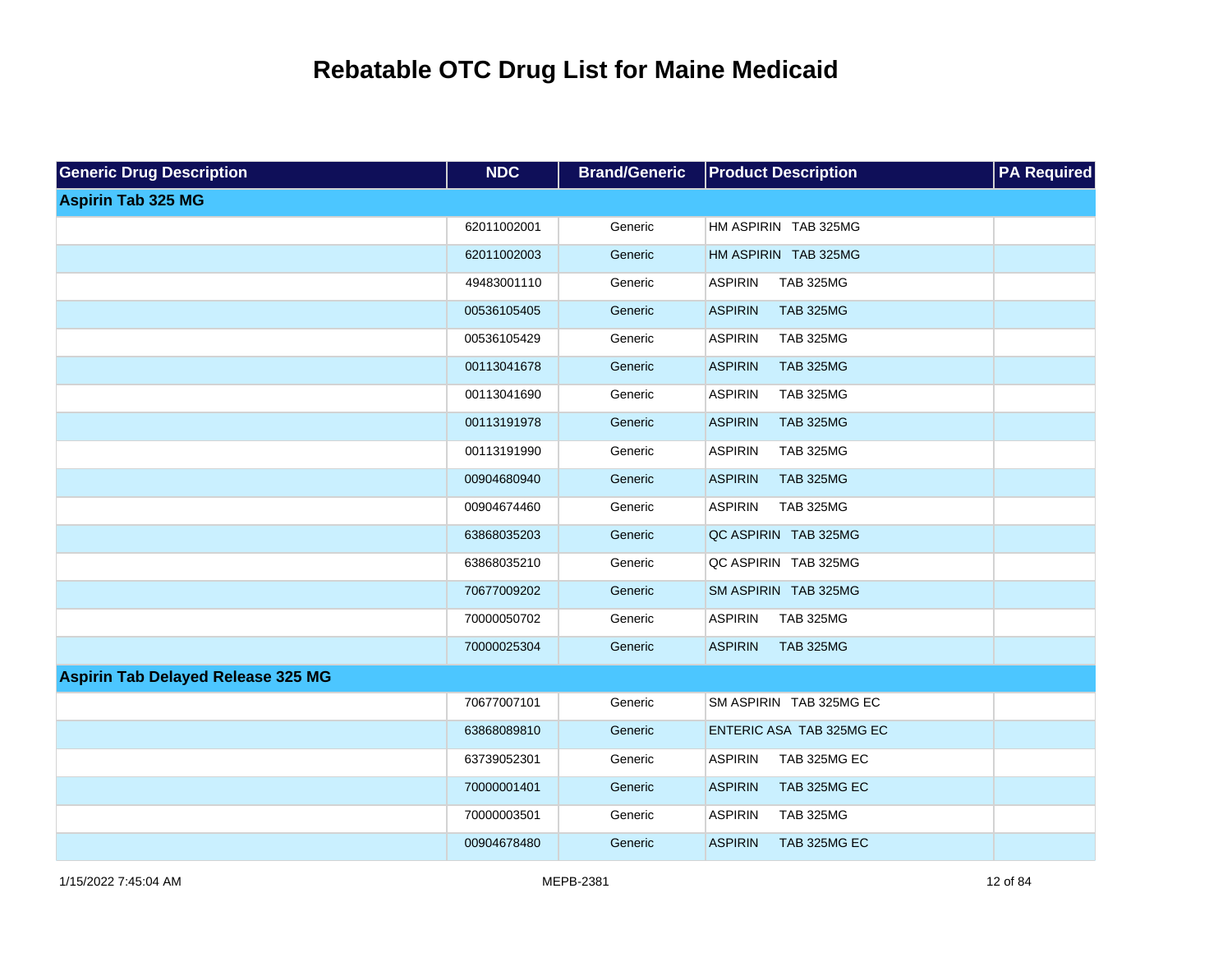| <b>Generic Drug Description</b>           | <b>NDC</b>  | <b>Brand/Generic</b> | <b>Product Description</b>     | <b>PA Required</b> |
|-------------------------------------------|-------------|----------------------|--------------------------------|--------------------|
| <b>Aspirin Tab Delayed Release 325 MG</b> |             |                      |                                |                    |
|                                           | 00536123201 | Generic              | <b>ASPIRIN</b><br>TAB 325MG EC |                    |
|                                           | 49483033101 | Generic              | <b>ASPIRIN</b><br>TAB 325MG EC |                    |
|                                           | 49483033110 | Generic              | <b>ASPIRIN</b><br>TAB 325MG EC |                    |
|                                           | 50844022712 | Generic              | EQ ASPIRIN TAB 325MG EC        |                    |
|                                           | 62011040501 | Generic              | HM ASPIRIN TAB 325MG EC        |                    |
| <b>Aspirin Tab Delayed Release 81 MG</b>  |             |                      |                                |                    |
|                                           | 62011001901 | Generic              | ASPIRIN LOW TAB 81MG EC        |                    |
|                                           | 62011001902 | Generic              | ASPIRIN LOW TAB 81MG EC        |                    |
|                                           | 62011000301 | Generic              | ASPIRIN LOW TAB 81MG EC        |                    |
|                                           | 49348098015 | Generic              | SM ASPIRIN TAB 81MG EC         |                    |
|                                           | 49348098023 | Generic              | SM ASPIRIN TAB 81MG EC         |                    |
|                                           | 49348098053 | Generic              | SM ASPIRIN TAB 81MG EC         |                    |
|                                           | 49348098115 | Generic              | SM ASPIRIN TAB 81MG EC         |                    |
|                                           | 49483038710 | Generic              | ASPIRIN LOW TAB 81MG EC        |                    |
|                                           | 49483038712 | Generic              | ASPIRIN LOW TAB 81MG EC        |                    |
|                                           | 49483048110 | Generic              | ASPIRIN LOW TAB 81MG EC        |                    |
|                                           | 49483048112 | Generic              | ASPIRIN LOW TAB 81MG EC        |                    |
|                                           | 46122059848 | Generic              | ASPIRIN LOW TAB 81MG EC        |                    |
|                                           | 46122059887 | Generic              | ASPIRIN LOW TAB 81MG EC        |                    |
|                                           | 46122061576 | Generic              | GNP ASPIRIN TAB 81MG EC        |                    |
|                                           | 46122061587 | Generic              | GNP ASPIRIN TAB 81MG EC        |                    |
|                                           | 46122018076 | Generic              | ASPIRIN LOW TAB 81MG EC        |                    |
|                                           | 46122018087 | Generic              | ASPIRIN LOW TAB 81MG EC        |                    |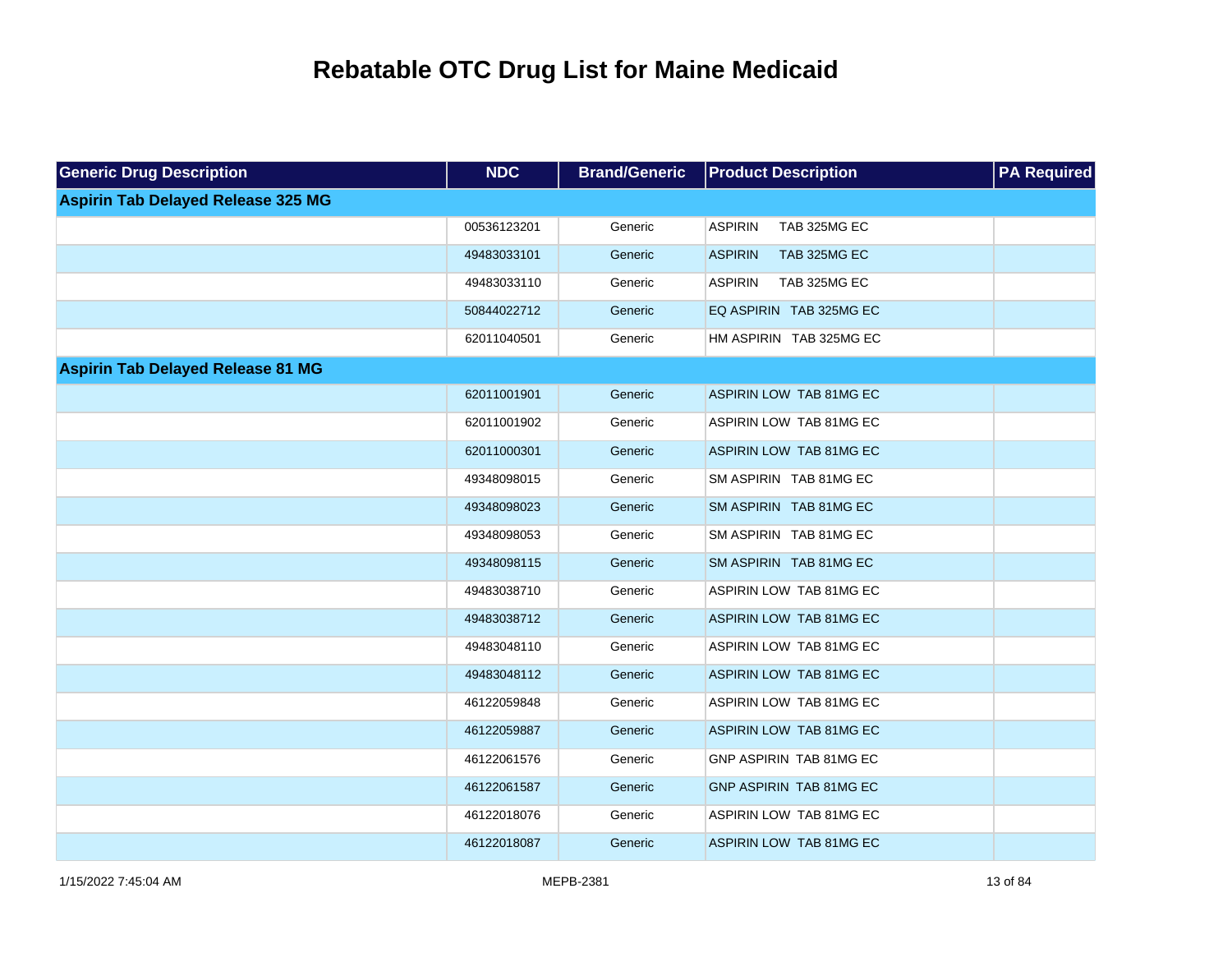| <b>Generic Drug Description</b>                  | <b>NDC</b>  | <b>Brand/Generic</b> | <b>Product Description</b>           | <b>PA Required</b> |
|--------------------------------------------------|-------------|----------------------|--------------------------------------|--------------------|
| <b>Aspirin Tab Delayed Release 81 MG</b>         |             |                      |                                      |                    |
|                                                  | 00536123441 | Generic              | ASPIRIN LOW TAB 81MG EC              |                    |
|                                                  | 00536114941 | Generic              | TAB 81MG EC<br><b>ASPIRIN</b>        |                    |
|                                                  | 00904675180 | Generic              | ASPIRIN LOW TAB 81MG EC              |                    |
|                                                  | 00904678370 | Generic              | ASPIRIN LOW TAB 81MG EC              |                    |
|                                                  | 00904671318 | Generic              | ASPIRIN LOW TAB 81MG EC              |                    |
|                                                  | 63739052210 | Generic              | <b>ASPIRIN</b><br>TAB 81MG EC        |                    |
|                                                  | 63739021202 | Generic              | ASPIRIN LOW TAB 81MG EC              |                    |
|                                                  | 63739021210 | Generic              | ASPIRIN LOW TAB 81MG EC              |                    |
|                                                  | 63868036320 | Generic              | ASPIRIN LOW TAB 81MG EC              |                    |
|                                                  | 63868036336 | Generic              | ASPIRIN LOW TAB 81MG EC              |                    |
|                                                  | 63868037305 | Generic              | ASPIRIN LOW TAB 81MG EC              |                    |
|                                                  | 70000021801 | Generic              | ASPIRIN LOW TAB 81MG EC              |                    |
|                                                  | 70000021802 | Generic              | ASPIRIN LOW TAB 81MG EC              |                    |
|                                                  | 70000017801 | Generic              | <b>ASPIRIN</b><br>TAB 81MG EC        |                    |
|                                                  | 70000017802 | Generic              | <b>ASPIRIN</b><br>TAB 81MG EC        |                    |
|                                                  | 70000017803 | Generic              | <b>ASPIRIN</b><br>TAB 81MG EC        |                    |
| Aspirin-Acetaminophen-Caffeine Tab 250-250-65 MG |             |                      |                                      |                    |
|                                                  | 70000014601 | Generic              | <b>HEADACHE</b><br><b>TAB RELIEF</b> |                    |
|                                                  | 70000024701 | Generic              | MIGRAINE TAB RELIEF                  |                    |
|                                                  | 70000024702 | Generic              | MIGRAINE TAB RELIEF                  |                    |
|                                                  | 70677011901 | Generic              | SM MIGRAINE TAB RELIEF               |                    |
|                                                  | 63868048501 | Generic              | QC HEADACHE TAB RELIEF               |                    |
|                                                  | 63868048524 | Generic              | QC HEADACHE TAB RELIEF               |                    |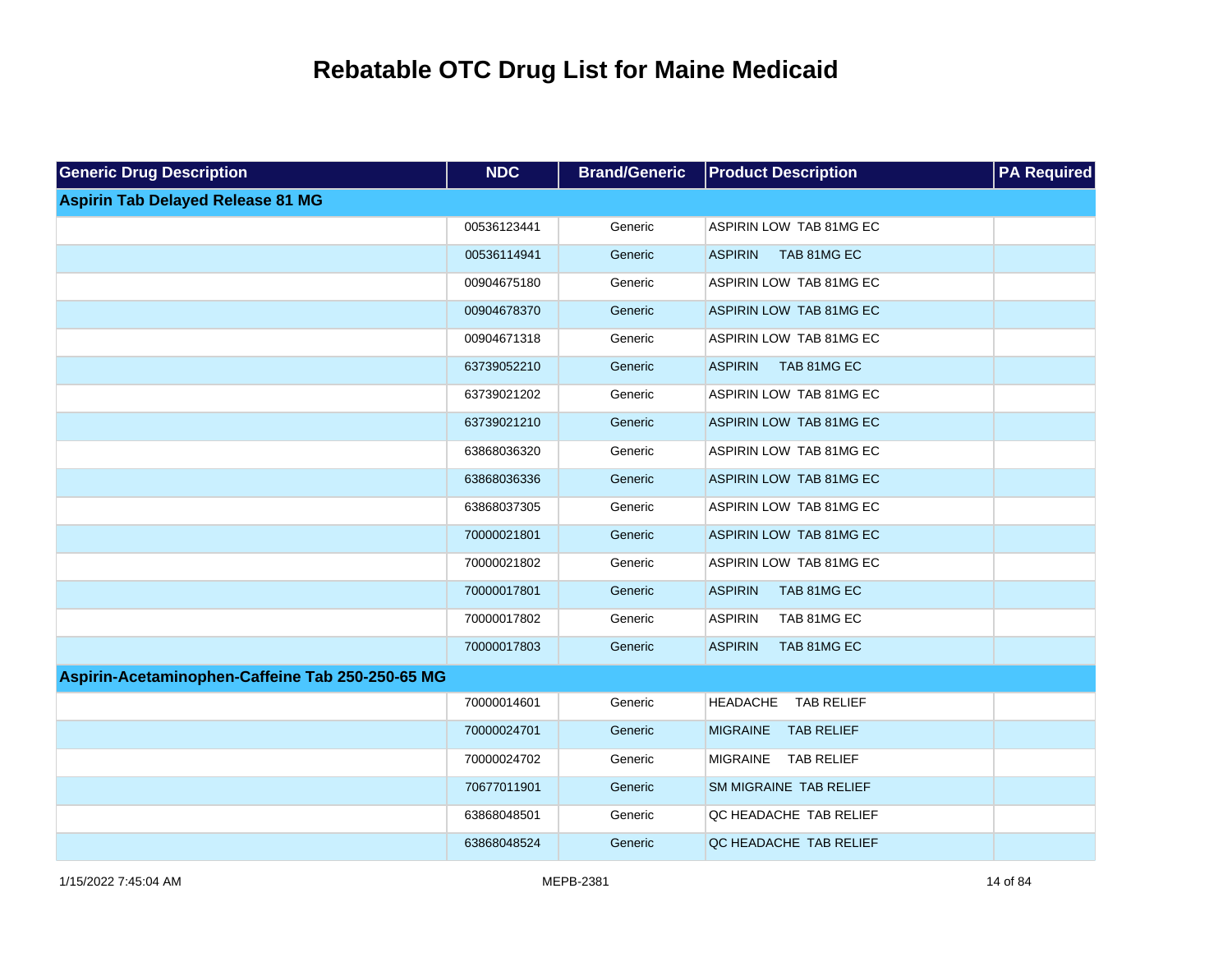| <b>Generic Drug Description</b>                    | <b>NDC</b>  | <b>Brand/Generic</b> | <b>Product Description</b>            | <b>PA Required</b> |
|----------------------------------------------------|-------------|----------------------|---------------------------------------|--------------------|
| Aspirin-Acetaminophen-Caffeine Tab 250-250-65 MG   |             |                      |                                       |                    |
|                                                    | 70000006601 | Generic              | HEADACHE TAB RELIEF                   |                    |
|                                                    | 00904513559 | Generic              | PAIN RELIEVR TAB PLUS                 |                    |
|                                                    | 00536132601 | Generic              | PAIN RELIEVR TAB PLUS                 |                    |
|                                                    | 24385036571 | Generic              | <b>GNP MIGRAINE TAB RELIEF</b>        |                    |
|                                                    | 24385036578 | Generic              | <b>GNP MIGRAINE TAB RELIEF</b>        |                    |
|                                                    | 00113037462 | Generic              | <b>TAB FORMULA</b><br><b>MIGRAINE</b> |                    |
|                                                    | 00113037478 | Generic              | MIGRAINE TAB FORMULA                  |                    |
|                                                    | 46122038278 | Generic              | GNP HEADACHE TAB EXTRA ST             |                    |
|                                                    | 46122069078 | Generic              | GNP HEADACH TAB RELIEF                |                    |
|                                                    | 49348050610 | Generic              | SM MIGRAINE TAB RELIEF                |                    |
|                                                    | 62011024301 | Generic              | HM MIGRAINE TAB FORMULA               |                    |
| Cromolyn Sodium Nasal Aerosol Soln 5.2 MG/ACT (4%) |             |                      |                                       |                    |
|                                                    | 57782039726 | Generic              | CROMOLYN SOD SPR 5.2/ACT              |                    |
| <b>Meclizine HCI Chew Tab 25 MG</b>                |             |                      |                                       |                    |
|                                                    | 51645099401 | Generic              | MECLIZINE CHW 25MG                    |                    |
|                                                    | 51645099410 | Generic              | MECLIZINE CHW 25MG                    |                    |
|                                                    | 49483033301 | Generic              | MOTION-TIME CHW 25MG                  |                    |
|                                                    | 49483033310 | Generic              | MOTION-TIME CHW 25MG                  |                    |
|                                                    | 00536101801 | Generic              | TRAVEL SICK CHW 25MG                  |                    |
|                                                    | 00536101810 | Generic              | TRAVEL SICK CHW 25MG                  |                    |
|                                                    | 00536129901 | Generic              | MECLIZINE CHW 25MG                    |                    |
|                                                    | 00536129910 | Generic              | MECLIZINE CHW 25MG                    |                    |
|                                                    | 63868016316 | Generic              | TRAVEL EASE CHW 25MG                  |                    |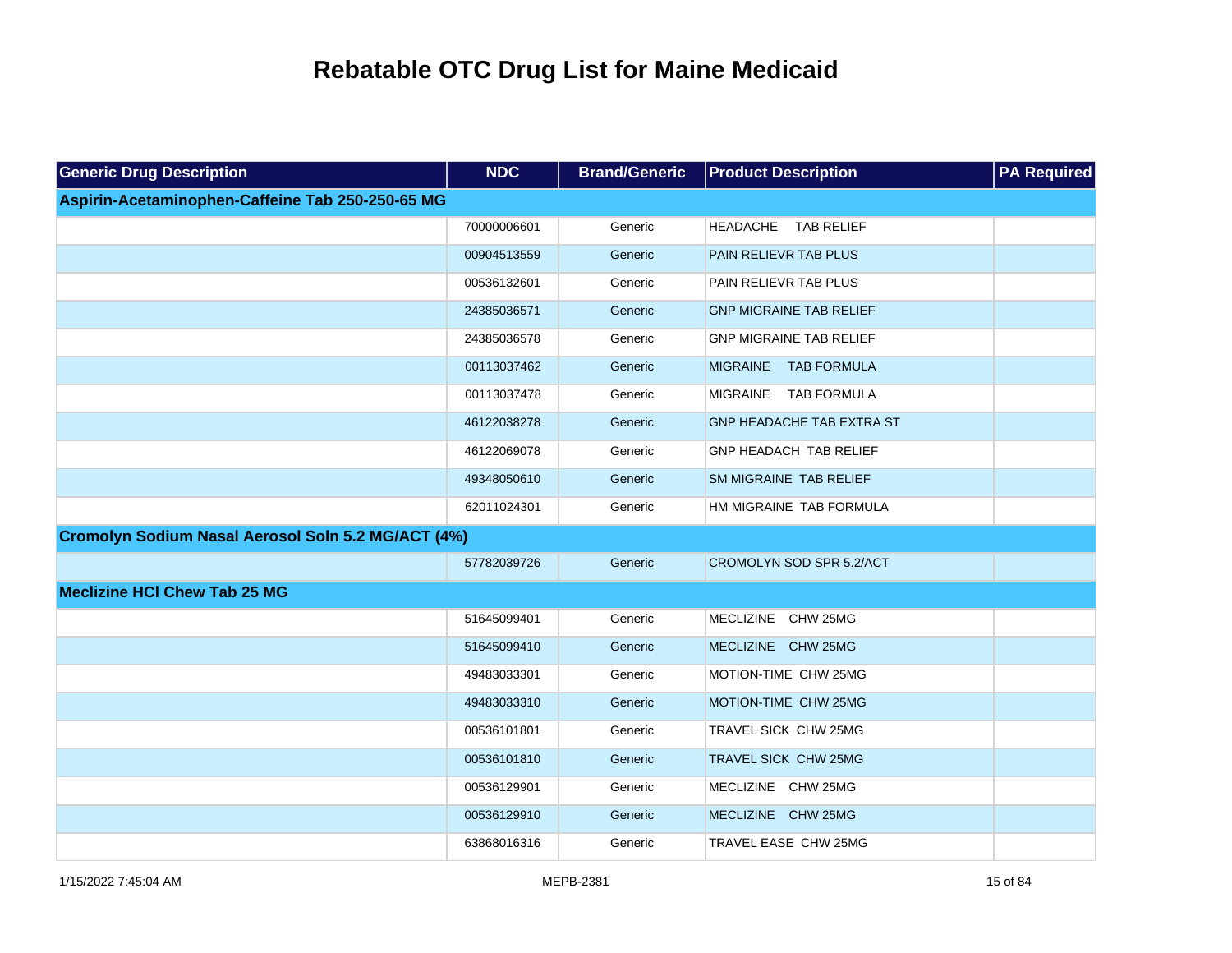| <b>Generic Drug Description</b>             | <b>NDC</b>  | <b>Brand/Generic</b> | <b>Product Description</b>    | <b>PA Required</b> |
|---------------------------------------------|-------------|----------------------|-------------------------------|--------------------|
| <b>Meclizine HCI Tab 12.5 MG</b>            |             |                      |                               |                    |
|                                             | 00536129701 | Generic              | MECLIZINE TAB 12.5MG          |                    |
|                                             | 00536129710 | Generic              | MECLIZINE TAB 12.5MG          |                    |
|                                             | 00536117801 | Generic              | MECLIZINE TAB 12.5MG          |                    |
|                                             | 00536117810 | Generic              | MECLIZINE TAB 12.5MG          |                    |
| <b>Meclizine HCI Tab 25 MG</b>              |             |                      |                               |                    |
|                                             | 62011034501 | Generic              | <b>MOTION RELF TAB 25MG</b>   |                    |
|                                             | 46122053551 | Generic              | MOTION SICK TAB 25MG          |                    |
|                                             | 70677002601 | Generic              | MOTION SICK TAB 25MG          |                    |
|                                             | 70000009701 | Generic              | <b>MOTION SICKN TAB 25 MG</b> |                    |
| Cetirizine HCI Oral Soln 1 MG/ML (5 MG/5ML) |             |                      |                               |                    |
|                                             | 70000018601 | Generic              | ALL DAY ALLG SOL 5MG/5ML      |                    |
|                                             | 70000021401 | Generic              | ALL DAY ALLG SOL 5MG/5ML      |                    |
|                                             | 70000021501 | Generic              | ALL DAY ALLG SOL 1MG/ML       |                    |
|                                             | 70677001401 | Generic              | ALL DAY ALLG SOL 5MG/5ML      |                    |
|                                             | 63868043004 | Generic              | CHILD ALLRGY SOL 5MG/5ML      |                    |
|                                             | 69230031611 | Generic              | ALLERGY RELF SOL 1MG/ML       |                    |
|                                             | 68094000459 | Generic              | CETIRIZINE SOL 1MG/ML         |                    |
|                                             | 68094000462 | Generic              | CETIRIZINE SOL 1MG/ML         |                    |
|                                             | 46122020326 | Generic              | ALL DAY ALLG SOL 1MG/ML       |                    |
|                                             | 46122010126 | Generic              | ALL DAY ALLG SOL 5MG/5ML      |                    |
|                                             | 45802097426 | Generic              | CETIRIZINE SOL 1MG/ML         |                    |
|                                             | 46122002026 | Generic              | ALL DAY ALLG SOL 1MG/ML       |                    |
|                                             | 49348032634 | Generic              | ALL DAY ALLG SOL 5MG/5ML      |                    |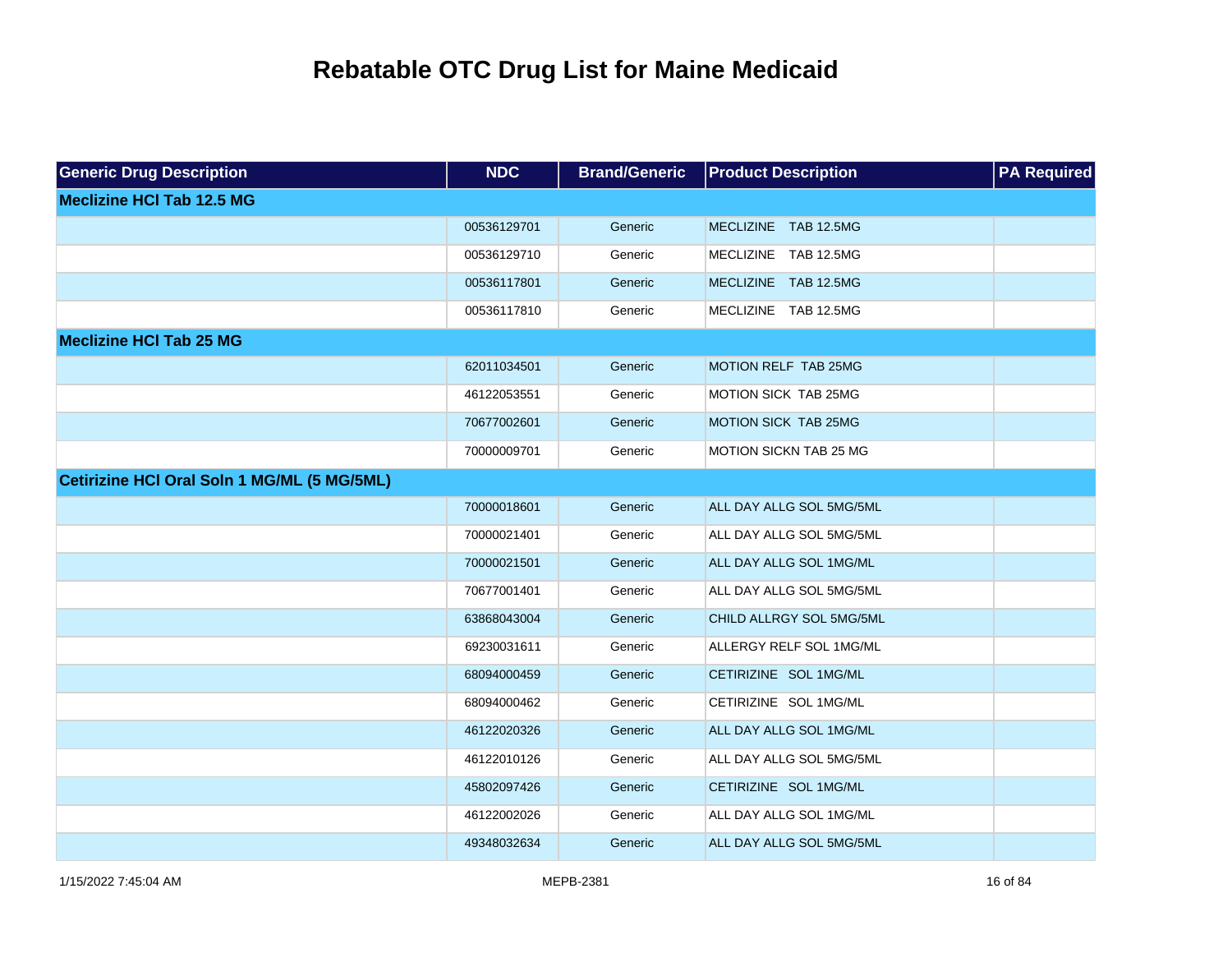| <b>Generic Drug Description</b>             | <b>NDC</b>  | <b>Brand/Generic</b> | <b>Product Description</b> | <b>PA Required</b> |
|---------------------------------------------|-------------|----------------------|----------------------------|--------------------|
| Cetirizine HCI Oral Soln 1 MG/ML (5 MG/5ML) |             |                      |                            |                    |
|                                             | 49348007834 | Generic              | ALL DAY ALLG SOL 5MG/5ML   |                    |
|                                             | 62011032201 | Generic              | ALL DAY ALLG SOL 5MG/5ML   |                    |
|                                             | 62011032301 | Generic              | ALL DAY ALLG SOL 5MG/5ML   |                    |
|                                             | 62011028501 | Generic              | ALL DAY ALLG SOL 5MG/5ML   |                    |
|                                             | 49348093434 | Generic              | ALL DAY ALLG SOL 5MG/5ML   |                    |
|                                             | 51672210208 | Generic              | CETIRIZINE SOL 5MG/5ML     |                    |
|                                             | 54838055240 | Generic              | CETIRIZINE SOL 5MG/5ML     |                    |
|                                             | 00113018926 | Generic              | ALL DAY ALLG SOL 1MG/ML    |                    |
|                                             | 00113050326 | Generic              | ALL DAY ALLG SOL 1MG/ML    |                    |
|                                             | 00904676520 | Generic              | CETIRIZINE SOL 1MG/ML      |                    |
| <b>Cetirizine HCI Tab 10 MG</b>             |             |                      |                            |                    |
|                                             | 16571040210 | Generic              | CETIRIZINE TAB 10MG        |                    |
|                                             | 16571040250 | Generic              | CETIRIZINE TAB 10MG        |                    |
|                                             | 16714079901 | Generic              | CETIRIZINE TAB 10MG        |                    |
|                                             | 16714079902 | Generic              | CETIRIZINE TAB 10MG        |                    |
|                                             | 16714079903 | Generic              | CETIRIZINE TAB 10MG        |                    |
|                                             | 16714079904 | Generic              | CETIRIZINE TAB 10MG        |                    |
|                                             | 00904671740 | Generic              | CETIRIZINE TAB 10MG        |                    |
|                                             | 00904671741 | Generic              | CETIRIZINE TAB 10MG        |                    |
|                                             | 00904671743 | Generic              | CETIRIZINE TAB 10MG        |                    |
|                                             | 00904671746 | Generic              | CETIRIZINE TAB 10MG        |                    |
|                                             | 00904671760 | Generic              | CETIRIZINE TAB 10MG        |                    |
|                                             | 00904671761 | Generic              | CETIRIZINE TAB 10MG        |                    |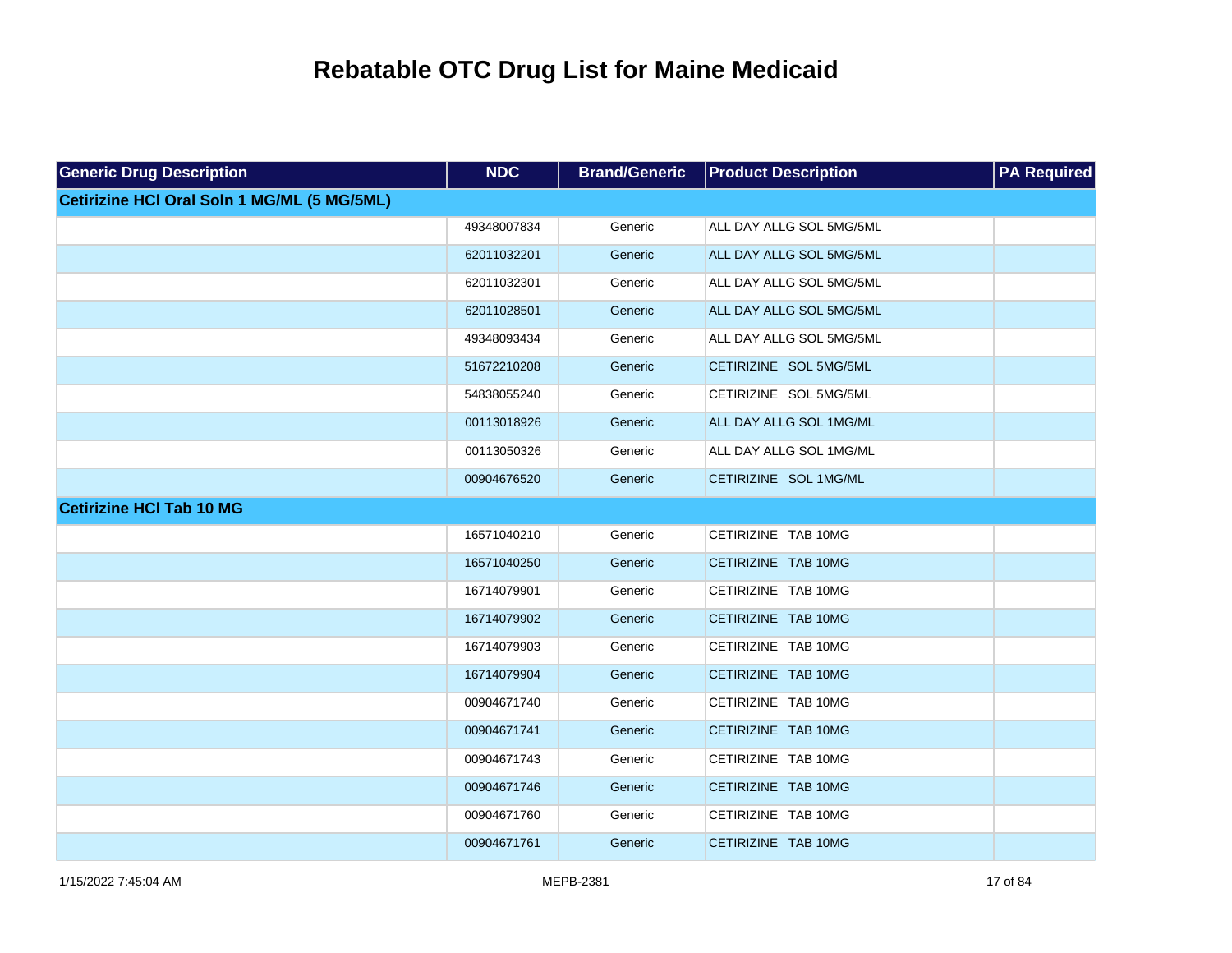| <b>Generic Drug Description</b> | <b>NDC</b>  | <b>Brand/Generic</b> | <b>Product Description</b> | <b>PA Required</b> |
|---------------------------------|-------------|----------------------|----------------------------|--------------------|
| <b>Cetirizine HCI Tab 10 MG</b> |             |                      |                            |                    |
|                                 | 00904671772 | Generic              | CETIRIZINE TAB 10MG        |                    |
|                                 | 00904671786 | Generic              | CETIRIZINE TAB 10MG        |                    |
|                                 | 00378363701 | Generic              | CETIRIZINE TAB 10MG        |                    |
|                                 | 00378363705 | Generic              | CETIRIZINE TAB 10MG        |                    |
|                                 | 00113945813 | Generic              | ALL DAY ALLG TAB 10MG      |                    |
|                                 | 00113945839 | Generic              | ALL DAY ALLG TAB 10MG      |                    |
|                                 | 00113945866 | Generic              | ALL DAY ALLG TAB 10MG      |                    |
|                                 | 00113945895 | Generic              | ALL DAY ALLG TAB 10MG      |                    |
|                                 | 55111069990 | Generic              | CETIRIZINE TAB 10MG        |                    |
|                                 | 51660093901 | Generic              | CETIRIZINE TAB 10MG        |                    |
|                                 | 51660093930 | Generic              | CETIRIZINE TAB 10MG        |                    |
|                                 | 51660093954 | Generic              | CETIRIZINE TAB 10MG        |                    |
|                                 | 51660093990 | Generic              | CETIRIZINE TAB 10MG        |                    |
|                                 | 51079059701 | Generic              | CETIRIZINE TAB 10MG        |                    |
|                                 | 51079059720 | Generic              | CETIRIZINE TAB 10MG        |                    |
|                                 | 62011030701 | Generic              | CETIRIZINE TAB 10MG        |                    |
|                                 | 62011038401 | Generic              | ALL DAY ALLG TAB 10MG      |                    |
|                                 | 60505263301 | Generic              | CETIRIZINE TAB 10MG        |                    |
|                                 | 60505263308 | Generic              | CETIRIZINE TAB 10MG        |                    |
|                                 | 45802091939 | Generic              | CETIRIZINE TAB 10MG        |                    |
|                                 | 45802091987 | Generic              | CETIRIZINE TAB 10MG        |                    |
|                                 | 24385099865 | Generic              | GNP ALL DAY TAB ALLERGY    |                    |
|                                 | 24385099874 | Generic              | GNP ALL DAY TAB ALLERGY    |                    |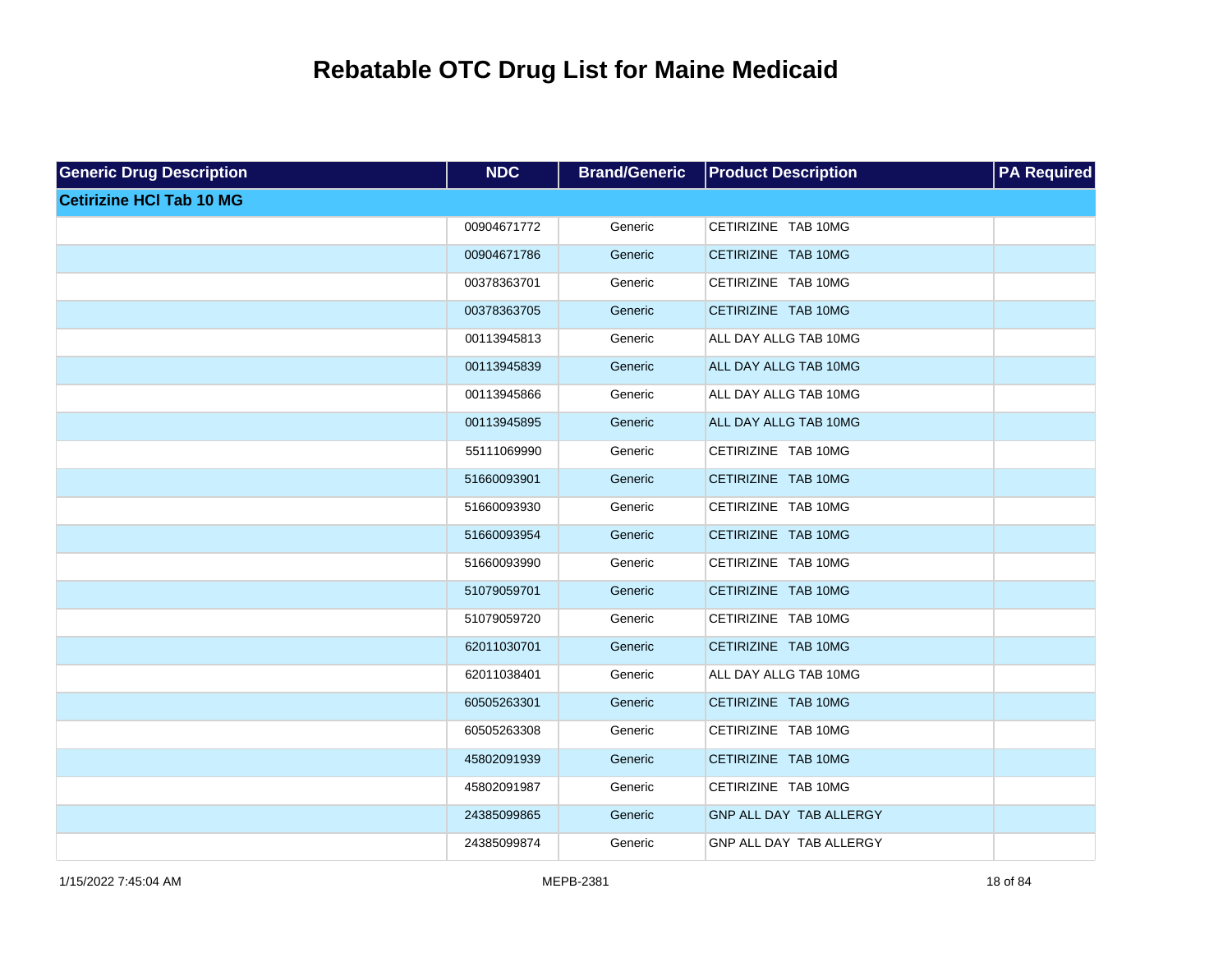| <b>Generic Drug Description</b> | <b>NDC</b>  | <b>Brand/Generic</b> | <b>Product Description</b>   | <b>PA Required</b> |
|---------------------------------|-------------|----------------------|------------------------------|--------------------|
| <b>Cetirizine HCI Tab 10 MG</b> |             |                      |                              |                    |
|                                 | 24385099875 | Generic              | GNP ALL DAY TAB ALLERGY      |                    |
|                                 | 43598081112 | Generic              | CETIRIZINE TAB 10MG          |                    |
|                                 | 43598081115 | Generic              | CETIRIZINE TAB 10MG          |                    |
|                                 | 68001043604 | Generic              | CETIRIZINE TAB 10MG          |                    |
|                                 | 68001043696 | Generic              | CETIRIZINE TAB 10MG          |                    |
|                                 | 68001043697 | Generic              | CETIRIZINE TAB 10MG          |                    |
|                                 | 69230030401 | Generic              | <b>ALLERGY RELI TAB 10MG</b> |                    |
|                                 | 69230030405 | Generic              | ALLERGY RELI TAB 10MG        |                    |
|                                 | 69230030430 | Generic              | ALLERGY RELI TAB 10MG        |                    |
|                                 | 70000004701 | Generic              | ALL DAY ALLG TAB 10MG        |                    |
|                                 | 63868066514 | Generic              | ALLGY RELIEF TAB 10MG        |                    |
|                                 | 63868066590 | Generic              | ALLGY RELIEF TAB 10MG        |                    |
|                                 | 62011041401 | Generic              | <b>ALLERGY RELF TAB 10MG</b> |                    |
|                                 | 70677005701 | Generic              | SM ALL DAY TAB 10MG          |                    |
|                                 | 70677007502 | Generic              | SM ALL DAY TAB 10MG          |                    |
|                                 | 70000038001 | Generic              | ALL DAY ALLG TAB 10MG        |                    |
|                                 | 70000038002 | Generic              | ALL DAY ALLG TAB 10MG        |                    |
|                                 | 70000038004 | Generic              | ALL DAY ALLG TAB 10MG        |                    |
| <b>Cetirizine HCI Tab 5 MG</b>  |             |                      |                              |                    |
|                                 | 60505263201 | Generic              | CETIRIZINE TAB 5MG           |                    |
|                                 | 00378363501 | Generic              | CETIRIZINE TAB 5MG           |                    |
|                                 | 16571040110 | Generic              | CETIRIZINE TAB 5MG           |                    |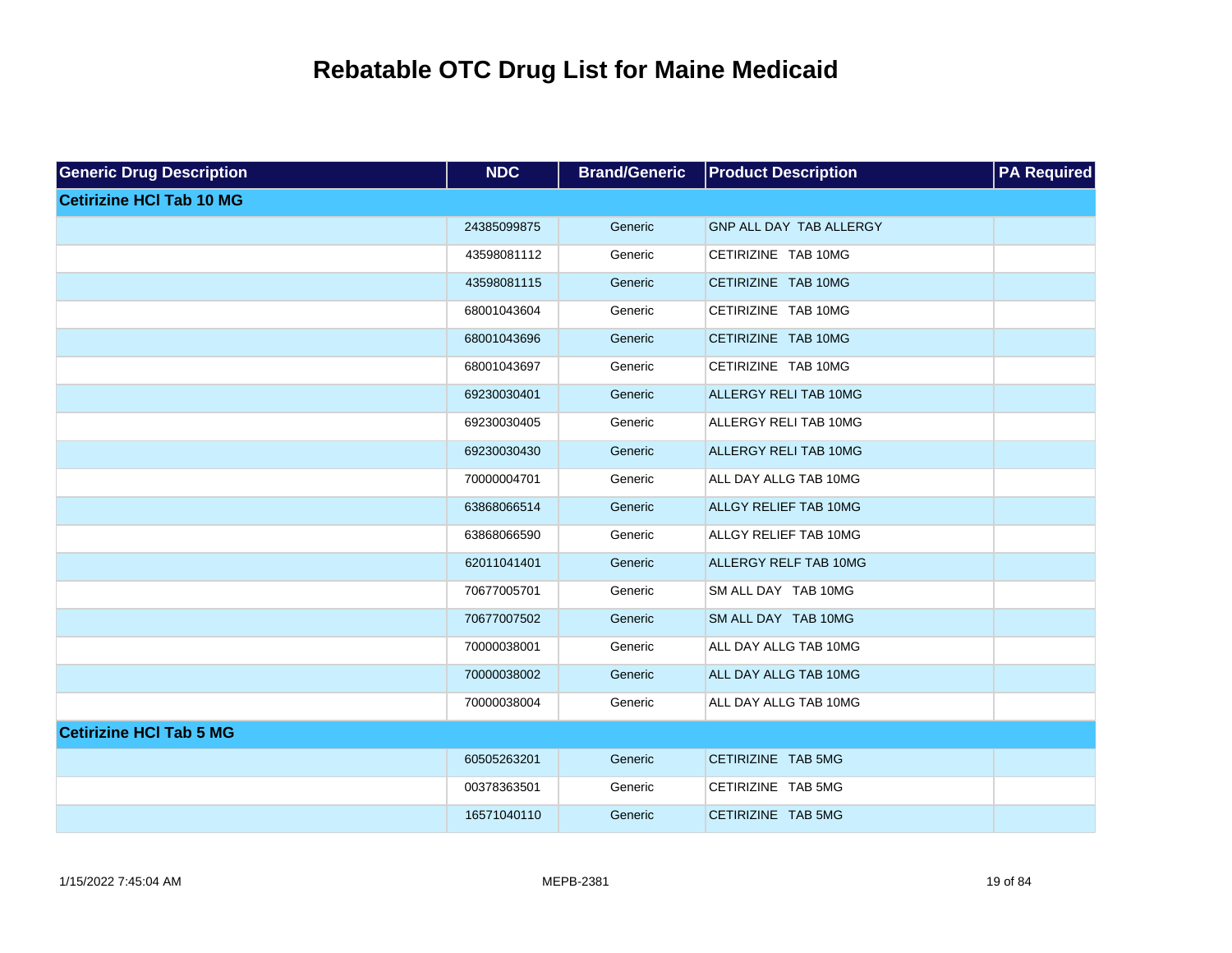| <b>Generic Drug Description</b>    | <b>NDC</b>  | <b>Brand/Generic</b> | <b>Product Description</b>    | <b>PA Required</b> |
|------------------------------------|-------------|----------------------|-------------------------------|--------------------|
| <b>Fexofenadine HCI Tab 180 MG</b> |             |                      |                               |                    |
|                                    | 16714089901 | Generic              | FEXOFENADINE TAB 180MG        | PA REQUIRED        |
|                                    | 16714089902 | Generic              | FEXOFENADINE TAB 180MG        | PA REQUIRED        |
|                                    | 00904671110 | Generic              | FEXOFENADINE TAB 180MG        | PA REQUIRED        |
|                                    | 00904671146 | Generic              | <b>FEXOFENADINE TAB 180MG</b> | PA REQUIRED        |
|                                    | 00904705040 | Generic              | FEXOFENADINE TAB 180MG        | PA REQUIRED        |
|                                    | 00904705060 | Generic              | FEXOFENADINE TAB 180MG        | PA REQUIRED        |
|                                    | 00378078205 | Generic              | FEXOFENADINE TAB 180MG        | PA REQUIRED        |
|                                    | 00378078293 | Generic              | FEXOFENADINE TAB 180MG        | PA REQUIRED        |
|                                    | 00113057122 | Generic              | ALLER-EASE TAB 180MG          | PA REQUIRED        |
|                                    | 00113057139 | Generic              | ALLER-EASE TAB 180MG          | PA REQUIRED        |
|                                    | 00113057195 | Generic              | ALLER-EASE TAB 180MG          | PA REQUIRED        |
|                                    | 62011040902 | Generic              | HM ALLERGY TAB 180MG          | PA REQUIRED        |
|                                    | 62011023301 | Generic              | FEXOFENADINE TAB 180MG        | PA REQUIRED        |
|                                    | 51079054801 | Generic              | FEXOFENADINE TAB 180MG        | PA REQUIRED        |
|                                    | 51079054820 | Generic              | FEXOFENADINE TAB 180MG        | PA REQUIRED        |
|                                    | 49348096856 | Generic              | FEXOFENADINE TAB 180MG        | PA REQUIRED        |
|                                    | 55111078401 | Generic              | FEXOFENADINE TAB 180MG        | PA REQUIRED        |
|                                    | 55111078430 | Generic              | FEXOFENADINE TAB 180MG        | PA REQUIRED        |
|                                    | 45802057178 | Generic              | FEXOFENADINE TAB 180MG        | PA REQUIRED        |
|                                    | 46122046222 | Generic              | ALLERGY RELF TAB 180MG        | PA REQUIRED        |
|                                    | 46122046261 | Generic              | ALLERGY RELF TAB 180MG        | PA REQUIRED        |
|                                    | 46122046265 | Generic              | ALLERGY RELF TAB 180MG        | PA REQUIRED        |
|                                    | 46122046275 | Generic              | ALLERGY RELF TAB 180MG        | PA REQUIRED        |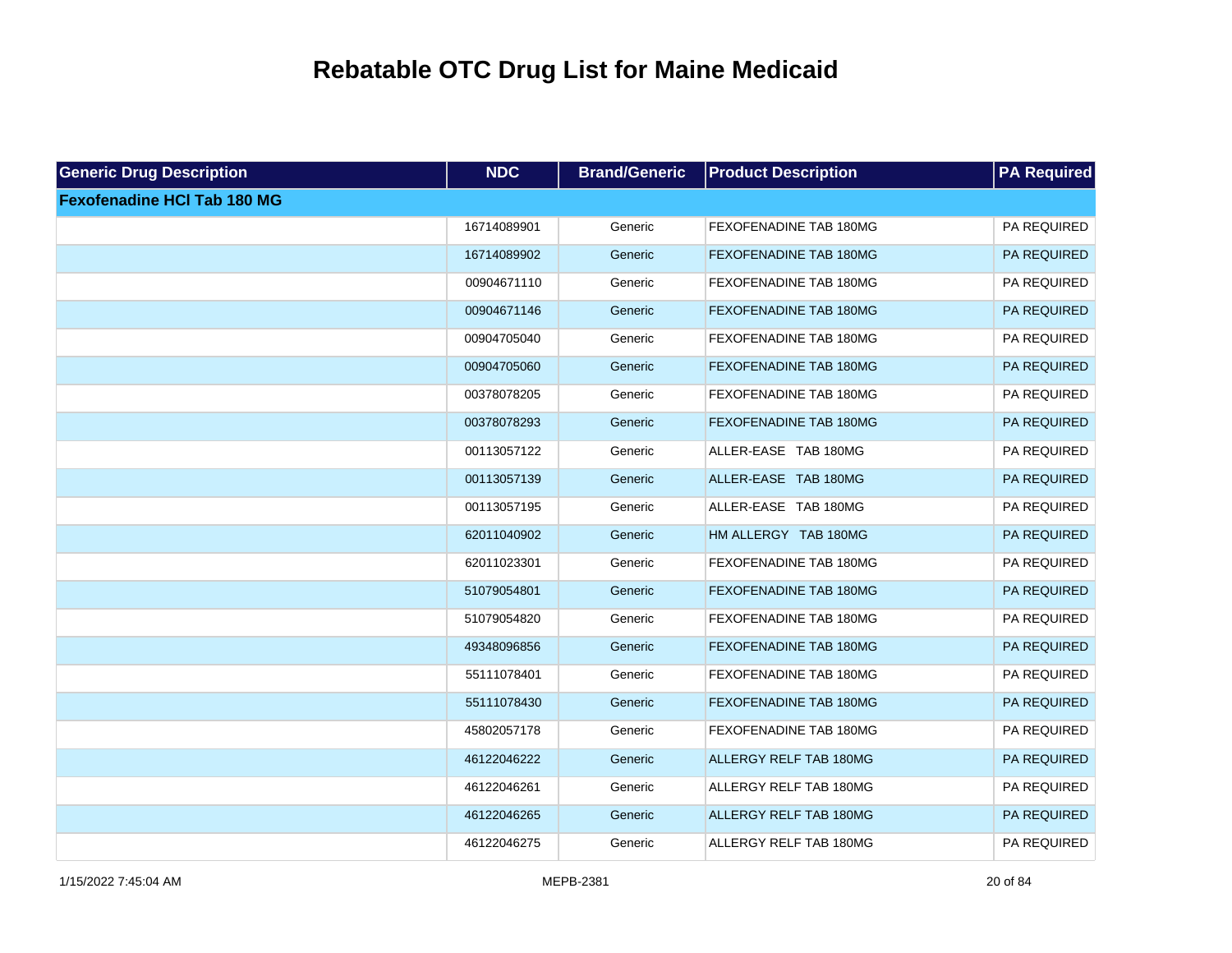| <b>Generic Drug Description</b>    | <b>NDC</b>  | <b>Brand/Generic</b> | <b>Product Description</b>         | <b>PA Required</b> |
|------------------------------------|-------------|----------------------|------------------------------------|--------------------|
| <b>Fexofenadine HCI Tab 180 MG</b> |             |                      |                                    |                    |
|                                    | 70000036101 | Generic              | 24HR ALLERGY TAB 180MG             | <b>PA REQUIRED</b> |
|                                    | 70000036102 | Generic              | 24HR ALLERGY TAB 180MG             | PA REQUIRED        |
|                                    | 70000036103 | Generic              | 24HR ALLERGY TAB 180MG             | PA REQUIRED        |
|                                    | 70000036104 | Generic              | 24HR ALLERGY TAB 180MG             | PA REQUIRED        |
|                                    | 70000036105 | Generic              | 24HR ALLERGY TAB 180MG             | PA REQUIRED        |
|                                    | 70677007402 | Generic              | <b>FEXOFENADINE TAB 180MG</b>      | PA REQUIRED        |
|                                    | 63824092605 | Generic              | MUCINEX ALLR TAB 180MG             | PA REQUIRED        |
|                                    | 63824092610 | Generic              | MUCINEX ALLR TAB 180MG             | PA REQUIRED        |
|                                    | 63824092630 | Generic              | MUCINEX ALLR TAB 180MG             | PA REQUIRED        |
|                                    | 63824092640 | Generic              | MUCINEX ALLR TAB 180MG             | PA REQUIRED        |
|                                    | 63868066730 | Generic              | <b>ALLERGY RELF TAB 180MG</b>      | PA REQUIRED        |
|                                    | 69230020201 | Generic              | <b>ALLERGY</b><br><b>TAB 180MG</b> | PA REQUIRED        |
|                                    | 69230020230 | Generic              | <b>ALLERGY</b><br><b>TAB 180MG</b> | PA REQUIRED        |
|                                    | 69230020260 | Generic              | ALLERGY 24HR TAB 180MG             | PA REQUIRED        |
|                                    | 69230030001 | Generic              | ALLERGY RELF TAB 180MG             | PA REQUIRED        |
|                                    | 69230030005 | Generic              | ALLERGY RELF TAB 180MG             | PA REQUIRED        |
|                                    | 69230030030 | Generic              | <b>ALLERGY RELF TAB 180MG</b>      | PA REQUIRED        |
|                                    | 68001044000 | Generic              | FEXOFENADINE TAB 180MG             | PA REQUIRED        |
|                                    | 68001044004 | Generic              | <b>FEXOFENADINE TAB 180MG</b>      | PA REQUIRED        |
| <b>Fexofenadine HCI Tab 60 MG</b>  |             |                      |                                    |                    |
|                                    | 68001043900 | Generic              | FEXOFENADINE TAB 60MG              | PA REQUIRED        |
|                                    | 62011047601 | Generic              | HM ALLERGY TAB 60MG                | PA REQUIRED        |
|                                    | 70677007901 | Generic              | FEXOFENADINE TAB 60MG              | PA REQUIRED        |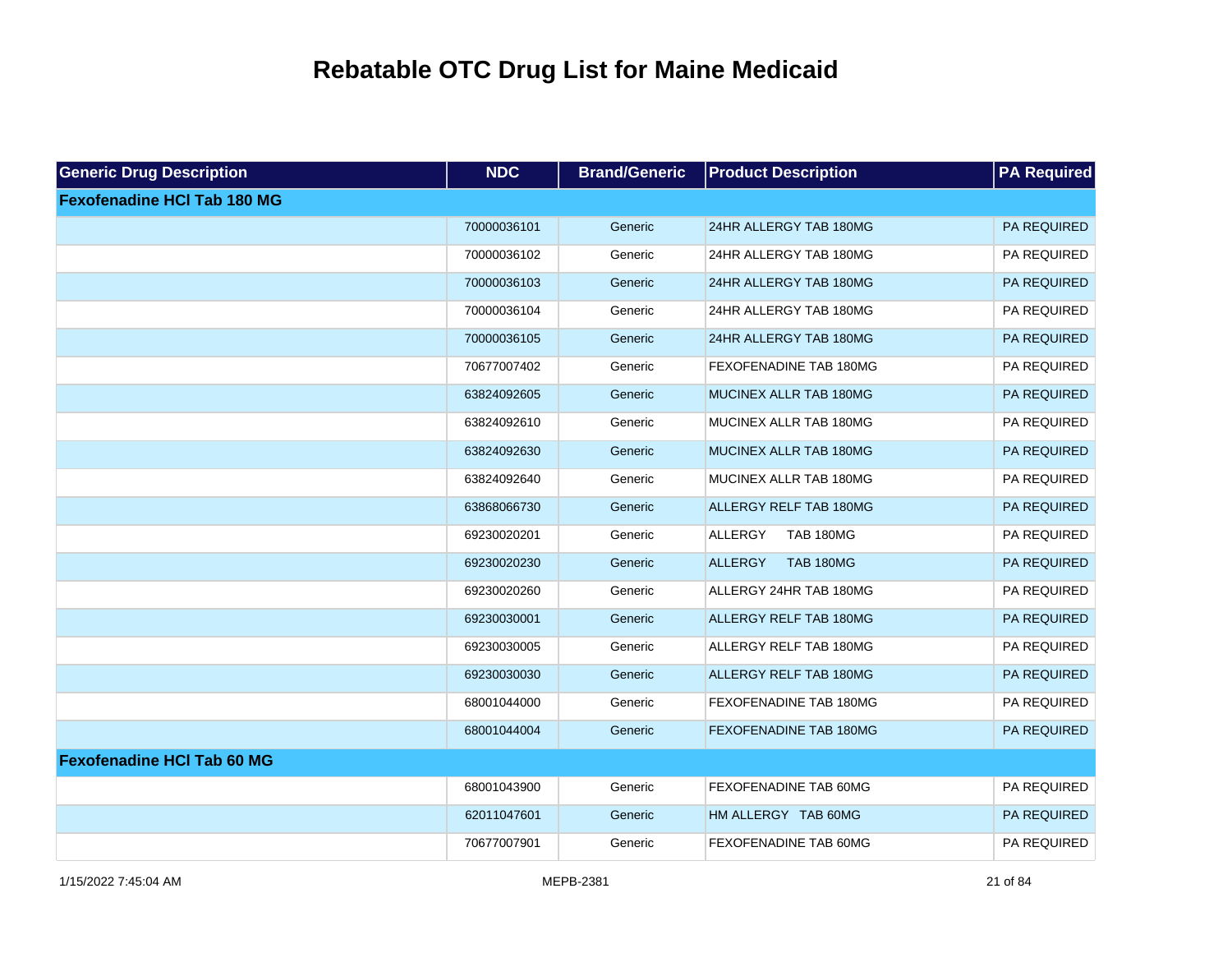| <b>Generic Drug Description</b>                    | <b>NDC</b>  | <b>Brand/Generic</b> | <b>Product Description</b>   | <b>PA Required</b> |
|----------------------------------------------------|-------------|----------------------|------------------------------|--------------------|
| <b>Fexofenadine HCI Tab 60 MG</b>                  |             |                      |                              |                    |
|                                                    | 70677012801 | Generic              | SM ALLERGY TAB 60MG          | PA REQUIRED        |
|                                                    | 45802042578 | Generic              | FEXOFENADINE TAB 60MG        | PA REQUIRED        |
|                                                    | 55111078301 | Generic              | FEXOFENADINE TAB 60MG        | PA REQUIRED        |
|                                                    | 51079054701 | Generic              | FEXOFENADINE TAB 60MG        | PA REQUIRED        |
|                                                    | 51079054720 | Generic              | <b>FEXOFENADINE TAB 60MG</b> | PA REQUIRED        |
|                                                    | 62011041301 | Generic              | FEXOFENADINE TAB 60MG        | PA REQUIRED        |
|                                                    | 00113042553 | Generic              | ALLER-EASE TAB 60MG          | PA REQUIRED        |
|                                                    | 00378078105 | Generic              | FEXOFENADINE TAB 60MG        | PA REQUIRED        |
|                                                    | 00378078191 | Generic              | FEXOFENADINE TAB 60MG        | PA REQUIRED        |
|                                                    | 00904697940 | Generic              | FEXOFENADINE TAB 60MG        | PA REQUIRED        |
|                                                    | 00904697960 | Generic              | FEXOFENADINE TAB 60MG        | PA REQUIRED        |
| <b>Loratadine Rapidly-Disintegrating Tab 10 MG</b> |             |                      |                              |                    |
|                                                    | 46122053952 | Generic              | LORATADINE TAB 10MG          | PA REQUIRED        |
| <b>Loratadine Syrup 5 MG/5ML</b>                   |             |                      |                              |                    |
|                                                    | 00121084910 | Generic              | LORATADINE SOL 10/10ML       |                    |
| <b>Loratadine Tab 10 MG</b>                        |             |                      |                              |                    |
|                                                    | 00113061239 | Generic              | ALLERGY RELF TAB 10MG        |                    |
|                                                    | 00113061246 | Generic              | ALLERGY RELF TAB 10MG        |                    |
|                                                    | 00113061260 | Generic              | ALLERGY RELF TAB 10MG        |                    |
|                                                    | 00113061265 | Generic              | ALLERGY RELF TAB 10MG        |                    |
|                                                    | 00113061275 | Generic              | ALLERGY RELF TAB 10MG        |                    |
|                                                    | 00904685207 | Generic              | LORATADINE TAB 10MG          |                    |
|                                                    | 00904685260 | Generic              | LORATADINE TAB 10MG          |                    |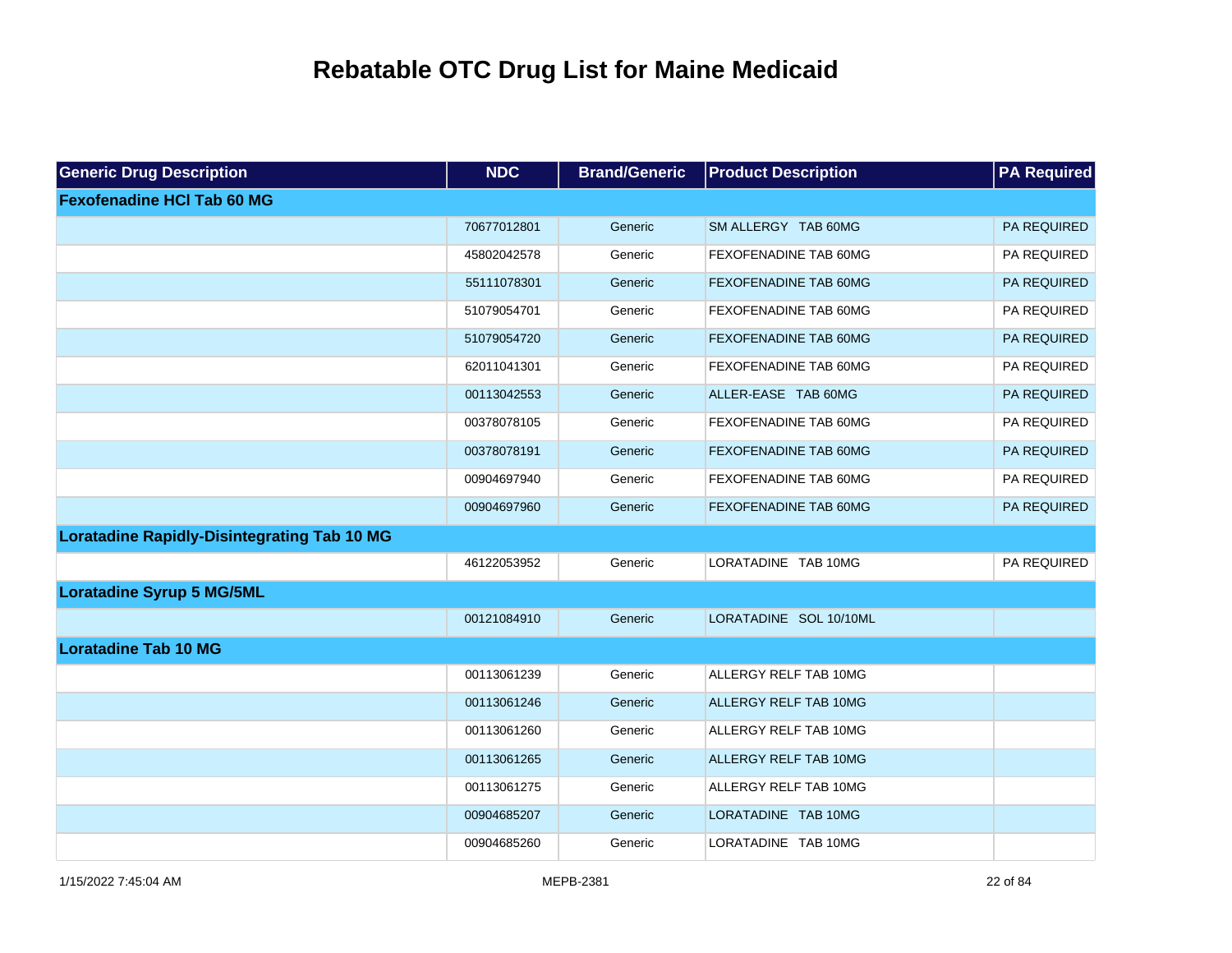| <b>Generic Drug Description</b> | <b>NDC</b>  | <b>Brand/Generic</b> | <b>Product Description</b>   | <b>PA Required</b> |
|---------------------------------|-------------|----------------------|------------------------------|--------------------|
| <b>Loratadine Tab 10 MG</b>     |             |                      |                              |                    |
|                                 | 00904685261 | Generic              | LORATADINE TAB 10MG          |                    |
|                                 | 00904685272 | Generic              | LORATADINE TAB 10MG          |                    |
|                                 | 00904685289 | Generic              | LORATADINE TAB 10MG          |                    |
|                                 | 16714089801 | Generic              | LORATADINE TAB 10MG          |                    |
|                                 | 16714089802 | Generic              | LORATADINE TAB 10MG          |                    |
|                                 | 16714089803 | Generic              | LORATADINE TAB 10MG          |                    |
|                                 | 24385047199 | Generic              | LORATADINE TAB 10MG          |                    |
|                                 | 45802065065 | Generic              | LORATADINE TAB 10MG          |                    |
|                                 | 45802065078 | Generic              | LORATADINE TAB 10MG          |                    |
|                                 | 45802065087 | Generic              | LORATADINE TAB 10MG          |                    |
|                                 | 49348011201 | Generic              | LORATADINE TAB 10MG          |                    |
|                                 | 49348011213 | Generic              | LORATADINE TAB 10MG          |                    |
|                                 | 49348011244 | Generic              | LORATADINE TAB 10MG          |                    |
|                                 | 49348081801 | Generic              | SM LORATADIN TAB 10MG        |                    |
|                                 | 49348081813 | Generic              | SM LORATADIN TAB 10MG        |                    |
|                                 | 49348081845 | Generic              | SM LORATADIN TAB 10MG        |                    |
|                                 | 49348081856 | Generic              | <b>SM LORATADIN TAB 10MG</b> |                    |
|                                 | 62011024802 | Generic              | LORATADINE TAB 10MG          |                    |
|                                 | 62011024803 | Generic              | LORATADINE TAB 10MG          |                    |
|                                 | 62011024804 | Generic              | LORATADINE TAB 10MG          |                    |
|                                 | 62011024805 | Generic              | LORATADINE TAB 10MG          |                    |
|                                 | 62011025803 | Generic              | LORATADINE TAB 10MG          |                    |
|                                 | 62011025804 | Generic              | LORATADINE TAB 10MG          |                    |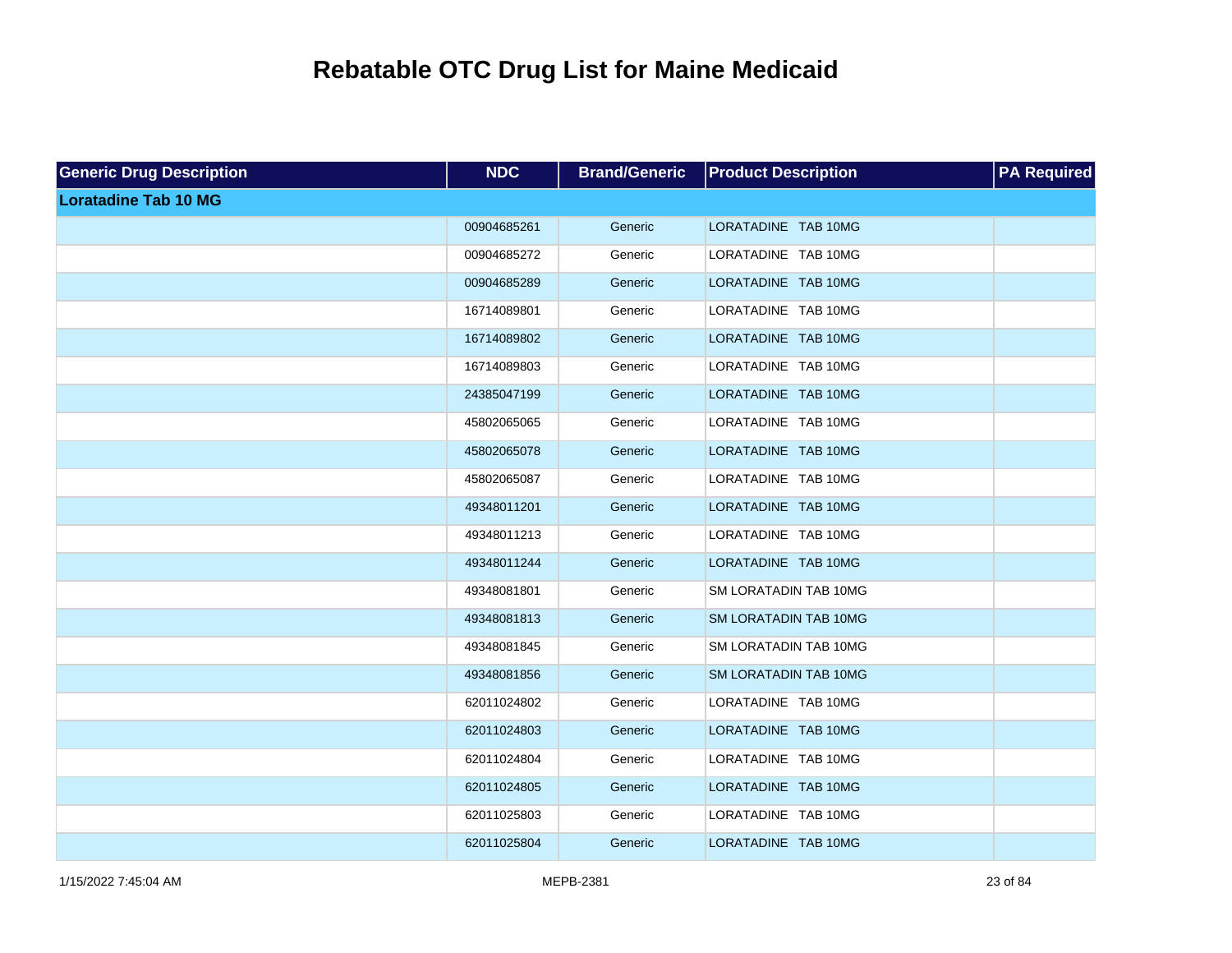| <b>Generic Drug Description</b> | <b>NDC</b>  | <b>Brand/Generic</b> | <b>Product Description</b> | <b>PA Required</b> |
|---------------------------------|-------------|----------------------|----------------------------|--------------------|
| <b>Loratadine Tab 10 MG</b>     |             |                      |                            |                    |
|                                 | 60505014701 | Generic              | LORATADINE TAB 10MG        |                    |
|                                 | 60505014708 | Generic              | LORATADINE TAB 10MG        |                    |
|                                 | 50268048915 | Generic              | LORATADINE TAB 10MG        |                    |
|                                 | 51079024601 | Generic              | LORATADINE TAB 10MG        |                    |
|                                 | 51079024620 | Generic              | LORATADINE TAB 10MG        |                    |
|                                 | 51660052601 | Generic              | ALLERGY RELF TAB 10MG      |                    |
|                                 | 51660052605 | Generic              | ALLERGY RELF TAB 10MG      |                    |
|                                 | 51660052611 | Generic              | ALLERGY RELF TAB 10MG      |                    |
|                                 | 51660052631 | Generic              | ALLERGY RELF TAB 10MG      |                    |
|                                 | 51660052653 | Generic              | ALLERGY RELF TAB 10MG      |                    |
|                                 | 70000021301 | Generic              | ALLERGY RELF TAB 10MG      |                    |
|                                 | 70000021302 | Generic              | ALLERGY RELF TAB 10MG      |                    |
|                                 | 70000021303 | Generic              | ALLERGY RELF TAB 10MG      |                    |
|                                 | 70000021304 | Generic              | ALLERGY RELF TAB 10MG      |                    |
|                                 | 70000021306 | Generic              | ALLERGY RELF TAB 10MG      |                    |
|                                 | 68001043800 | Generic              | LORATADINE TAB 10MG        |                    |
|                                 | 68001043804 | Generic              | LORATADINE TAB 10MG        |                    |
|                                 | 68001043896 | Generic              | LORATADINE TAB 10MG        |                    |
|                                 | 68001043897 | Generic              | LORATADINE TAB 10MG        |                    |
|                                 | 68084024801 | Generic              | LORATADINE TAB 10MG        |                    |
|                                 | 68084024811 | Generic              | LORATADINE TAB 10MG        |                    |
|                                 | 69230031201 | Generic              | ALLERGY RELF TAB 10MG      |                    |
|                                 | 69230031203 | Generic              | ALLERGY RELF TAB 10MG      |                    |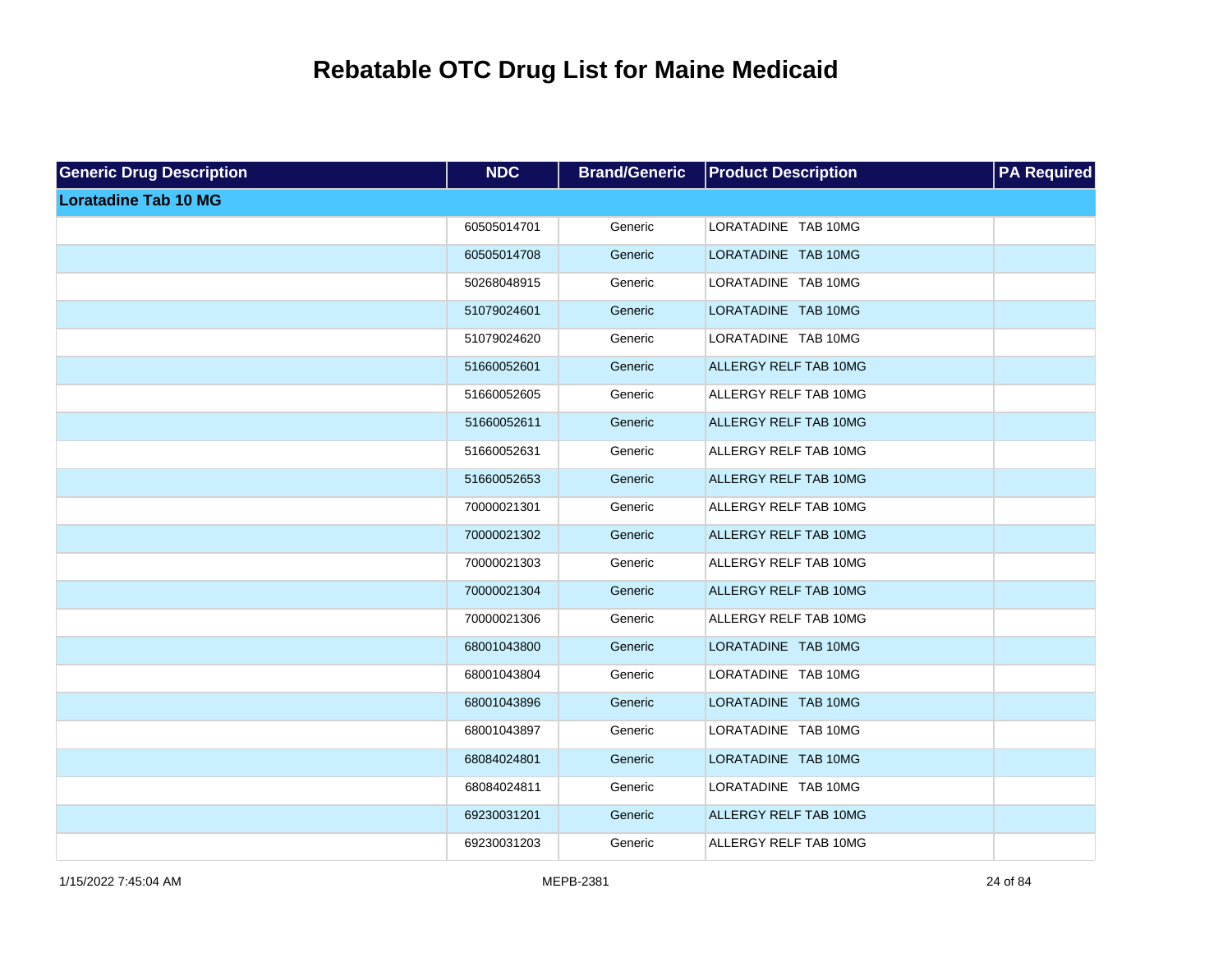| <b>Generic Drug Description</b>                | <b>NDC</b>  | <b>Brand/Generic</b> | <b>Product Description</b>  | <b>PA</b> Required |
|------------------------------------------------|-------------|----------------------|-----------------------------|--------------------|
| <b>Loratadine Tab 10 MG</b>                    |             |                      |                             |                    |
|                                                | 69230031230 | Generic              | ALLERGY RELF TAB 10MG       |                    |
|                                                | 69230031701 | Generic              | ALLERGY RELF TAB 10MG       |                    |
|                                                | 69230031703 | Generic              | ALLERGY RELF TAB 10MG       |                    |
| <b>Chlorpheniramine Maleate Syrup 2 MG/5ML</b> |             |                      |                             |                    |
|                                                | 00485009816 | Generic              | ED CHLORPED SYP JR          |                    |
| <b>Chlorpheniramine Maleate Tab 4 MG</b>       |             |                      |                             |                    |
|                                                | 00536100601 | Generic              | ALLER-CHLOR TAB 4MG         |                    |
|                                                | 00536100610 | Generic              | ALLER-CHLOR TAB 4MG         |                    |
|                                                | 00113004278 | Generic              | GS ALLERGY TAB 4MG          |                    |
|                                                | 00904001224 | Generic              | ALLERGY<br>TAB 4MG          |                    |
|                                                | 00904001259 | Generic              | <b>ALLERGY</b><br>TAB 4MG   |                    |
|                                                | 00904001280 | Generic              | ALLERGY<br>TAB 4MG          |                    |
|                                                | 49483024201 | Generic              | <b>ALLERGY-TIME TAB 4MG</b> |                    |
|                                                | 49483024210 | Generic              | ALLERGY-TIME TAB 4MG        |                    |
|                                                | 62011031101 | Generic              | <b>ALLERGY RELF TAB 4MG</b> |                    |
|                                                | 46122061862 | Generic              | GNP ALLERGY TAB 4MG         |                    |
|                                                | 46122061878 | Generic              | <b>GNP ALLERGY TAB 4MG</b>  |                    |
|                                                | 63868083324 | Generic              | ALLERGY RELI TAB 4MG        |                    |
|                                                | 70000016001 | Generic              | <b>ALLERGY</b><br>TAB 4MG   |                    |
|                                                | 70000016002 | Generic              | ALLERGY<br>TAB 4MG          |                    |
|                                                | 70677000401 | Generic              | SM ALLERGY TAB 4MG          |                    |
| Diphenhydramine HCI Cap 25 MG                  |             |                      |                             |                    |
|                                                | 70000020701 | Generic              | ALLERGY RELF CAP 25MG       |                    |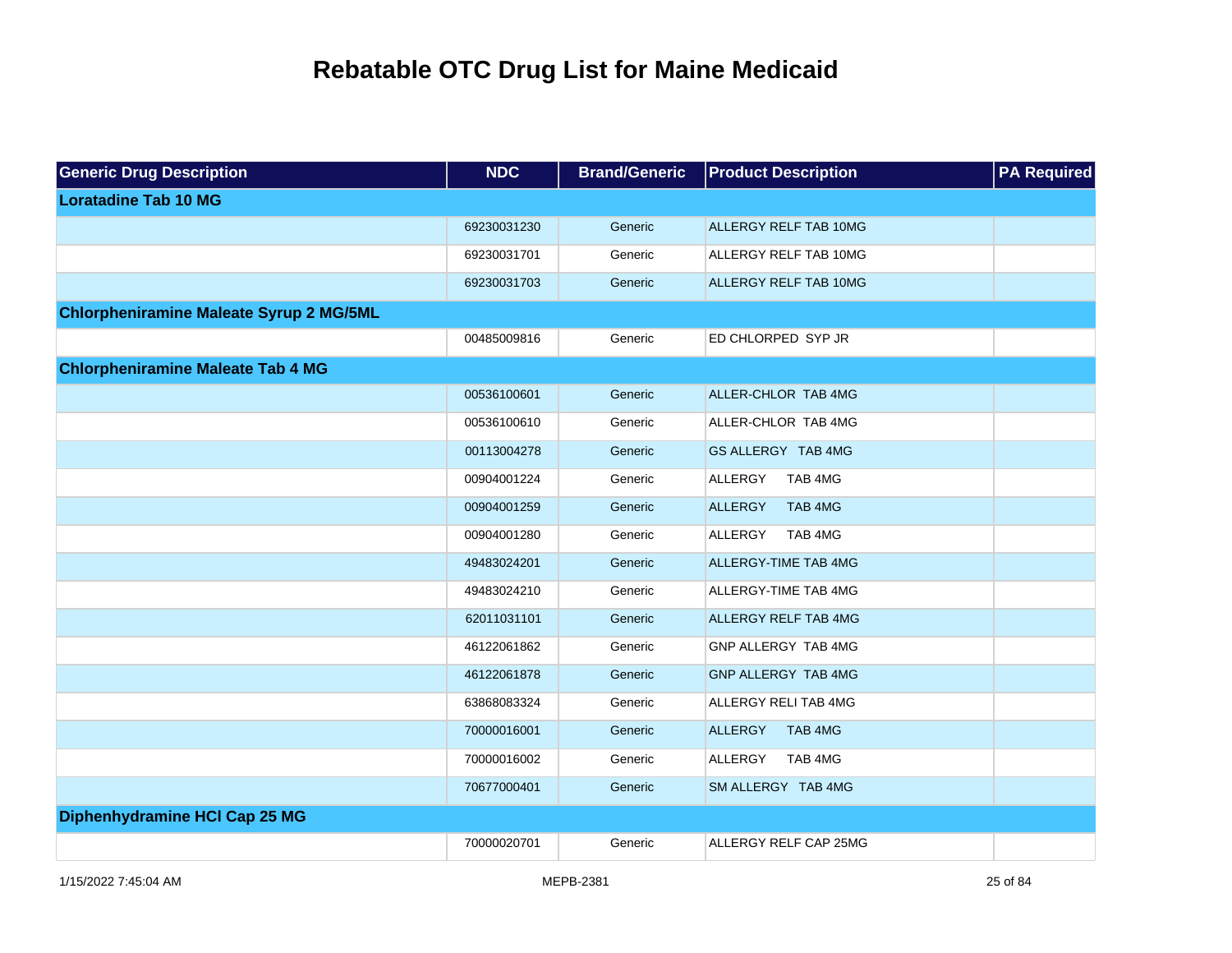| <b>Generic Drug Description</b> | <b>NDC</b>  | <b>Brand/Generic</b> | <b>Product Description</b>  | <b>PA Required</b> |
|---------------------------------|-------------|----------------------|-----------------------------|--------------------|
| Diphenhydramine HCI Cap 25 MG   |             |                      |                             |                    |
|                                 | 70000020702 | Generic              | ALLERGY RELF CAP 25MG       |                    |
|                                 | 70000014401 | Generic              | ALLERGY RELF CAP 25MG       |                    |
|                                 | 63868008701 | Generic              | COMP ALLERGY CAP 25MG       |                    |
|                                 | 63868008724 | Generic              | COMP ALLERGY CAP 25MG       |                    |
|                                 | 70000008501 | Generic              | ALLERGY RELF CAP 25MG       |                    |
|                                 | 42806064801 | Generic              | DIPHENHYDRAM CAP 25MG       |                    |
|                                 | 42806064810 | Generic              | DIPHENHYDRAM CAP 25MG       |                    |
|                                 | 46122044062 | Generic              | GNP ALLERGY CAP 25MG        |                    |
|                                 | 46122044078 | Generic              | GNP ALLERGY CAP 25MG        |                    |
|                                 | 46122042762 | Generic              | GNP ALLERGY CAP 25MG        |                    |
|                                 | 62011030901 | Generic              | HM ALLERGY CAP 25MG         |                    |
|                                 | 00904530624 | Generic              | <b>BANOPHEN</b><br>CAP 25MG |                    |
|                                 | 00904530660 | Generic              | BANOPHEN CAP 25MG           |                    |
|                                 | 00904530661 | Generic              | DIPHENHYDRAM CAP 25MG       |                    |
|                                 | 00904530680 | Generic              | BANOPHEN CAP 25MG           |                    |
|                                 | 00113046262 | Generic              | ALLERGY RELF CAP 25MG       |                    |
|                                 | 00536101001 | Generic              | DIPHENHIST CAP 25MG         |                    |
| Diphenhydramine HCI Cap 50 MG   |             |                      |                             |                    |
|                                 | 00904530760 | Generic              | CAP 50MG<br><b>BANOPHEN</b> |                    |
|                                 | 00904530780 | Generic              | CAP 50MG<br><b>BANOPHEN</b> |                    |
|                                 | 00904205661 | Generic              | DIPHENHYDRAM CAP 50MG       |                    |
|                                 | 42806064901 | Generic              | DIPHENHYDRAM CAP 50MG       |                    |
|                                 | 42806064910 | Generic              | DIPHENHYDRAM CAP 50MG       |                    |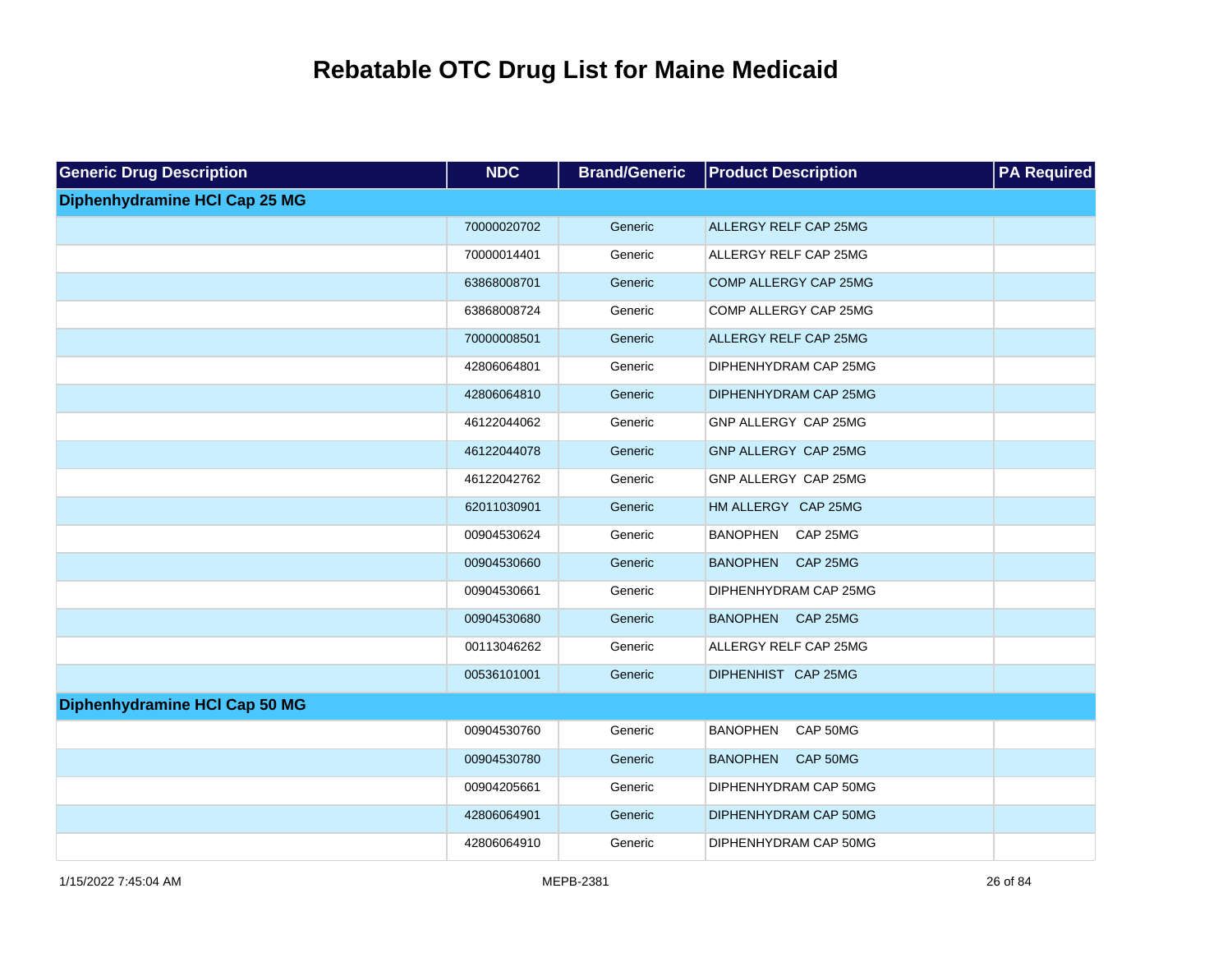| <b>Generic Drug Description</b>        | <b>NDC</b>  | <b>Brand/Generic</b> | <b>Product Description</b> | <b>PA Required</b> |
|----------------------------------------|-------------|----------------------|----------------------------|--------------------|
| Diphenhydramine HCI Liquid 12.5 MG/5ML |             |                      |                            |                    |
|                                        | 46122035626 | Generic              | GNP ALLERGY LIQ 50/20ML    |                    |
|                                        | 46122036126 | Generic              | ALLERGY CHLD LIQ 12.5/5ML  |                    |
|                                        | 46122067426 | Generic              | GNP ALLERGY LIQ CHILDREN   |                    |
|                                        | 46122068526 | Generic              | ALLERGY RLF LIQ 50/20ML    |                    |
|                                        | 49348004534 | Generic              | ALLERGY RELF LIQ 12.5/5ML  |                    |
|                                        | 49348004537 | Generic              | ALLERGY RELF LIQ 12.5/5ML  |                    |
|                                        | 62011028401 | Generic              | ALLERGY RELF LIQ 12.5/5ML  |                    |
|                                        | 60687026742 | Generic              | DIPHENHYDRAM LIQ 25/10ML   |                    |
|                                        | 60687026756 | Generic              | DIPHENHYDRAM LIQ 25/10ML   |                    |
|                                        | 58657052804 | Generic              | M-DRYL<br>LIQ 12.5/5ML     |                    |
|                                        | 58657052816 | Generic              | M-DRYL<br>LIQ 12.5/5ML     |                    |
|                                        | 54838013540 | Generic              | SILADRYL ALR LIQ 12.5/5ML  |                    |
|                                        | 54838013570 | Generic              | SILADRYL ALR LIQ 12.5/5ML  |                    |
|                                        | 54838013580 | Generic              | SILADRYL ALR LIQ 12.5/5ML  |                    |
|                                        | 24385037926 | Generic              | CHLD ALLERGY LIQ 12.5/5ML  |                    |
|                                        | 00904698516 | Generic              | DIPHENHYDRAM LIQ 12.5/5ML  |                    |
|                                        | 00904698520 | Generic              | DIPHENHYDRAM LIQ 12.5/5ML  |                    |
|                                        | 00904674070 | Generic              | DIPHENHYDRAM LIQ 12.5/5ML  |                    |
|                                        | 00904674172 | Generic              | DIPHENHYDRAM LIQ 25/10ML   |                    |
|                                        | 00121173000 | Generic              | DIPHENHYDRAM LIQ 25/10ML   |                    |
|                                        | 00121173030 | Generic              | DIPHENHYDRAM LIQ 25/10ML   |                    |
|                                        | 00121086500 | Generic              | DIPHENHYDRAM LIQ 12.5/5ML  |                    |
|                                        | 00121086530 | Generic              | DIPHENHYDRAM LIQ 12.5/5ML  |                    |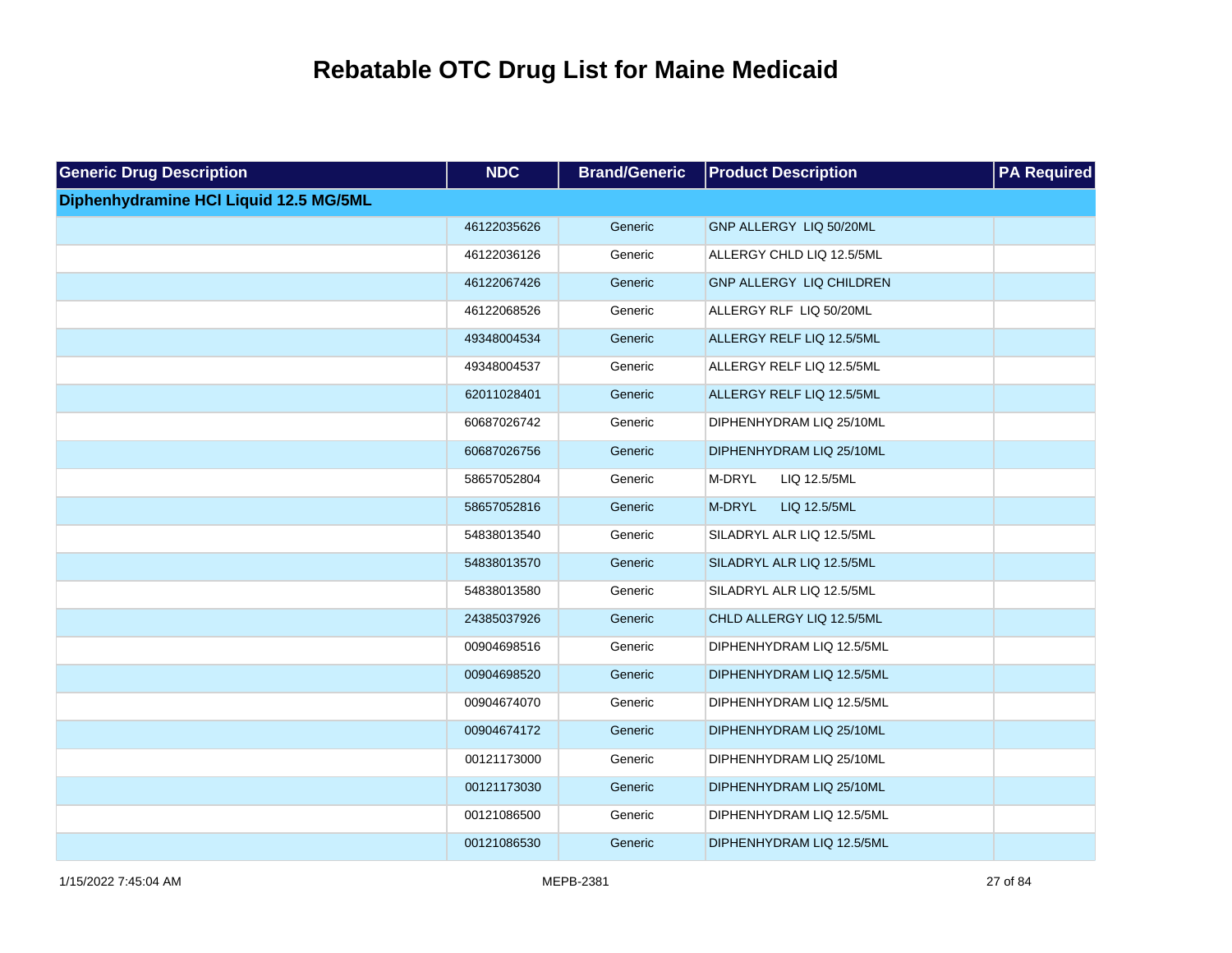| <b>Generic Drug Description</b>        | <b>NDC</b>  | <b>Brand/Generic</b> | <b>Product Description</b>   | <b>PA Required</b> |
|----------------------------------------|-------------|----------------------|------------------------------|--------------------|
| Diphenhydramine HCI Liquid 12.5 MG/5ML |             |                      |                              |                    |
|                                        | 00113037926 | Generic              | ALLERGY RELF LIQ 12.5/5ML    |                    |
|                                        | 69339015117 | Generic              | DIPHENHYDRAM LIQ 12.5/5ML    |                    |
|                                        | 69339015119 | Generic              | DIPHENHYDRAM LIQ 12.5/5ML    |                    |
|                                        | 69339015217 | Generic              | DIPHENHYDRAM LIQ 25/10ML     |                    |
|                                        | 69339015219 | Generic              | DIPHENHYDRAM LIQ 25/10ML     |                    |
|                                        | 68094002259 | Generic              | DIPHENHYDRAM LIQ 12.5/5ML    |                    |
|                                        | 68094002262 | Generic              | DIPHENHYDRAM LIQ 12.5/5ML    |                    |
|                                        | 68094002459 | Generic              | DIPHENHYDRAM LIQ 25/10ML     |                    |
|                                        | 68094002462 | Generic              | DIPHENHYDRAM LIQ 25/10ML     |                    |
|                                        | 63868082354 | Generic              | ALLERGY CHLD LIQ 12.5/5ML    |                    |
|                                        | 63868037004 | Generic              | ALLERGY CHLD LIQ 12.5/5ML    |                    |
|                                        | 70000049201 | Generic              | ALLERGY RELF LIQ 12.5/5ML    |                    |
|                                        | 70000047401 | Generic              | ALLERGY RELF LIQ 12.5/5ML    |                    |
|                                        | 70000047402 | Generic              | ALLERGY RELF LIQ 12.5/5ML    |                    |
| Diphenhydramine HCI Tab 25 MG          |             |                      |                              |                    |
|                                        | 70000013601 | Generic              | ALLERGY RELF TAB 25MG        |                    |
|                                        | 70000013602 | Generic              | <b>ALLERGY RELF TAB 25MG</b> |                    |
|                                        | 70000013603 | Generic              | ALLERGY RELF TAB 25MG        |                    |
|                                        | 70677000301 | Generic              | SM ALLERGY TAB 25MG          |                    |
|                                        | 63868049210 | Generic              | QC ALLERGY TAB 25MG          |                    |
|                                        | 63868049224 | Generic              | QC ALLERGY TAB 25MG          |                    |
|                                        | 68094001859 | Generic              | DIPHENHYDRAM TAB 25MG        |                    |
|                                        | 68094001861 | Generic              | DIPHENHYDRAM TAB 25MG        |                    |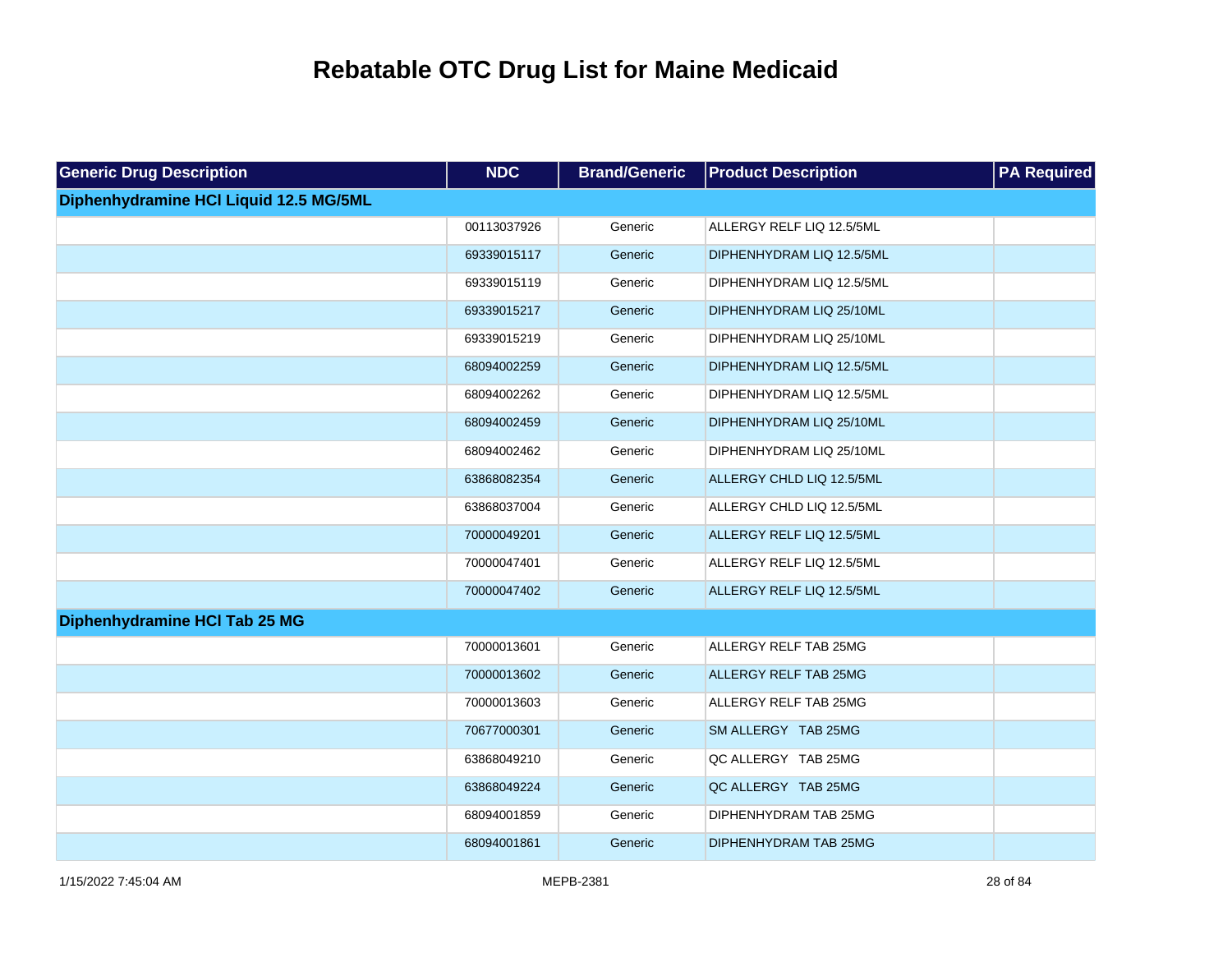| <b>Generic Drug Description</b>  | <b>NDC</b>  | <b>Brand/Generic</b> | <b>Product Description</b>   | <b>PA Required</b> |
|----------------------------------|-------------|----------------------|------------------------------|--------------------|
| Diphenhydramine HCI Tab 25 MG    |             |                      |                              |                    |
|                                  | 00113047953 | Generic              | ALLERGY RELF TAB 25MG        |                    |
|                                  | 00113047962 | Generic              | <b>ALLERGY RELF TAB 25MG</b> |                    |
|                                  | 00113047978 | Generic              | ALLERGY RELF TAB 25MG        |                    |
|                                  | 00113047979 | Generic              | <b>ALLERGY RELF TAB 25MG</b> |                    |
|                                  | 00536121429 | Generic              | DIPHENHYDRAM TAB 25MG        |                    |
|                                  | 24385047978 | Generic              | GNP ALLERGY TAB 25MG         |                    |
|                                  | 00904555124 | Generic              | BANOPHEN TAB 25MG            |                    |
|                                  | 00904555159 | Generic              | BANOPHEN TAB 25MG            |                    |
|                                  | 49483006101 | Generic              | DIPHENHYDRAM TAB 25MG        |                    |
|                                  | 49483006110 | Generic              | DIPHENHYDRAM TAB 25MG        |                    |
|                                  | 62011031001 | Generic              | ALLERGY RELF TAB 25MG        |                    |
| <b>Loratadine Syrup 5 MG/5ML</b> |             |                      |                              |                    |
|                                  | 62011034801 | Generic              | LORATADINE SYP 5MG/5ML       |                    |
|                                  | 51672213108 | Generic              | LORATADINE SOL 5MG/5ML       |                    |
|                                  | 54838055440 | Generic              | LORATADINE SOL 5MG/5ML       |                    |
|                                  | 54838055840 | Generic              | LORATADINE SOL 5MG/5ML       |                    |
|                                  | 51672208508 | Generic              | LORATADINE SYP 5MG/5ML       |                    |
|                                  | 51672209208 | Generic              | LORATADINE SOL 5MG/5ML       |                    |
|                                  | 51672207308 | Generic              | LORATADINE SYP 5MG/5ML       |                    |
|                                  | 46122042326 | Generic              | LORATADINE SOL 5MG/5ML       |                    |
|                                  | 49348063634 | Generic              | LORATADINE SYP 5MG/5ML       |                    |
|                                  | 24385053126 | Generic              | LORATADINE SYP 5MG/5ML       |                    |
|                                  | 00904676720 | Generic              | LORATADINE SOL 5MG/5ML       |                    |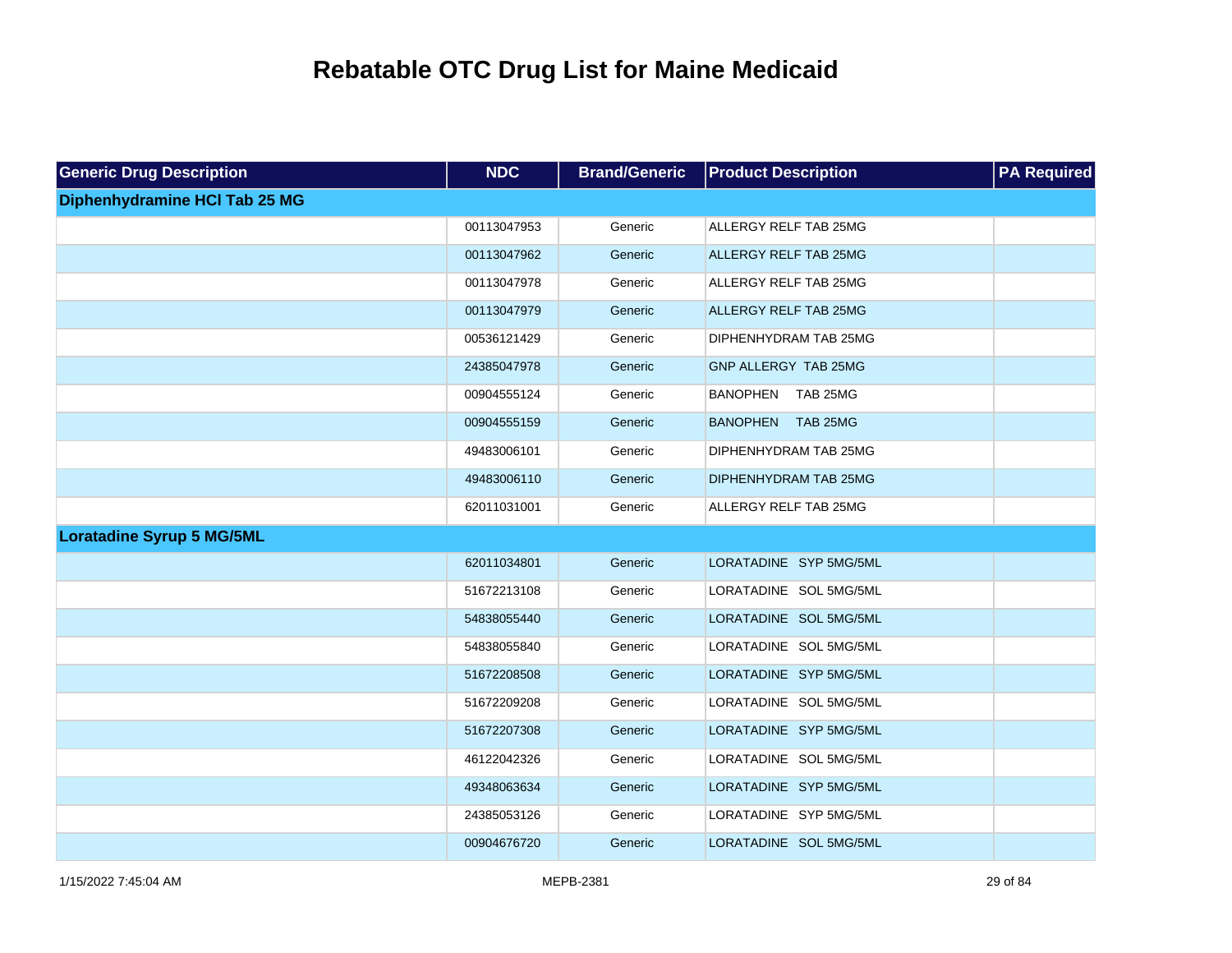| <b>Generic Drug Description</b>                  | <b>NDC</b>  | <b>Brand/Generic</b> | <b>Product Description</b> | <b>PA Required</b> |
|--------------------------------------------------|-------------|----------------------|----------------------------|--------------------|
| <b>Loratadine Syrup 5 MG/5ML</b>                 |             |                      |                            |                    |
|                                                  | 00121084940 | Generic              | LORATADINE SOL 10/10ML     |                    |
|                                                  | 68001044998 | Generic              | LORATADINE SOL 5MG/5ML     |                    |
|                                                  | 70677002901 | Generic              | SM ALLERGY SYP 5MG/5ML     |                    |
|                                                  | 70000012501 | Generic              | ALLERGY CHLD SYP 5MG/5ML   |                    |
|                                                  | 70000025201 | Generic              | ALLERGY CHLD SOL 5MG/5ML   |                    |
|                                                  | 70000047301 | Generic              | ALLERGY RELF SOL 5MG/5ML   |                    |
| Dextromethorphan-Guaifenesin Syrup 10-100 MG/5ML |             |                      |                            |                    |
|                                                  | 69339014905 | Generic              | GUAIF/DM HBR SYP 100-10/5  |                    |
|                                                  | 69339014919 | Generic              | GUAIF/DM HBR SYP 100-10/5  |                    |
|                                                  | 69339015001 | Generic              | GUAIF/DM HBR SYP 100-10/5  |                    |
|                                                  | 69339015019 | Generic              | GUAIF/DM HBR SYP 100-10/5  |                    |
|                                                  | 00121063800 | Generic              | GUAIFENESIN SYP DM         |                    |
|                                                  | 00121063805 | Generic              | <b>GUAIFENESIN SYP DM</b>  |                    |
|                                                  | 00121127600 | Generic              | GUAIFENESIN SYP DM         |                    |
|                                                  | 00121127610 | Generic              | <b>GUAIFENESIN SYP DM</b>  |                    |
|                                                  | 00536118497 | Generic              | COUGH/CHEST SYP DM         |                    |
|                                                  | 00113035926 | Generic              | TUSSIN DM SYP 100-10/5     |                    |
|                                                  | 00113035934 | Generic              | TUSSIN DM SYP 100-10/5     |                    |
|                                                  | 00536131385 | Generic              | CHEST CONGES SYP REL DM    |                    |
|                                                  | 49348086134 | Generic              | SM TUSSIN SYP DM           |                    |
|                                                  | 49348086137 | Generic              | SM TUSSIN SYP DM           |                    |
|                                                  | 49348001734 | Generic              | SM TUSSIN DM SYP 100-10/5  |                    |
|                                                  | 49348001737 | Generic              | SM TUSSIN DM SYP 100-10/5  |                    |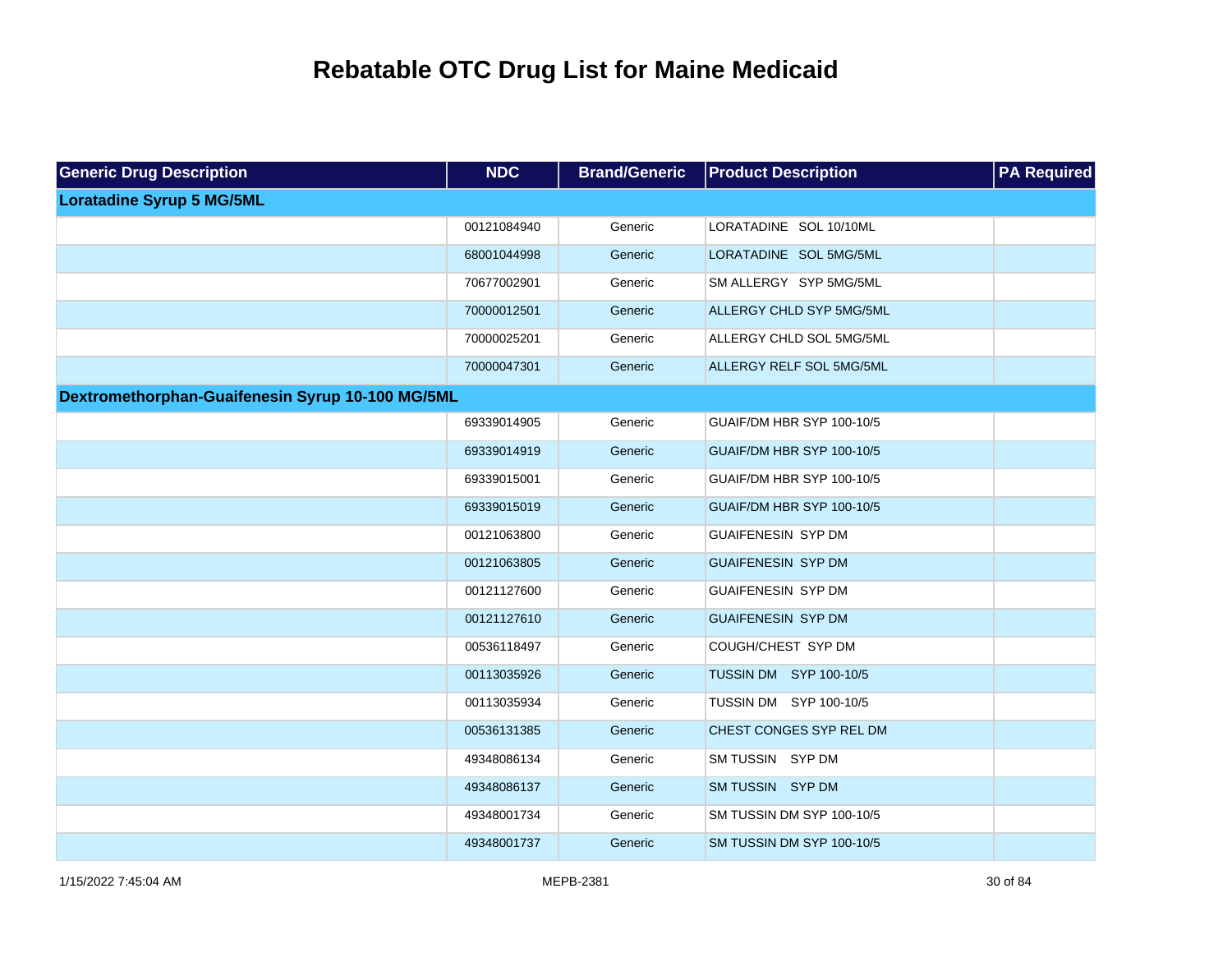| <b>Generic Drug Description</b>                  | <b>NDC</b>  | <b>Brand/Generic</b> | <b>Product Description</b>    | <b>PA Required</b> |
|--------------------------------------------------|-------------|----------------------|-------------------------------|--------------------|
| Dextromethorphan-Guaifenesin Syrup 10-100 MG/5ML |             |                      |                               |                    |
|                                                  | 49348001739 | Generic              | SM TUSSIN DM SYP 100-10/5     |                    |
|                                                  | 54838020940 | Generic              | SILTUSSIN-DM SYP ALC FREE     |                    |
|                                                  | 54838020970 | Generic              | SILTUSSIN-DM SYP ALC FREE     |                    |
|                                                  | 54838020980 | Generic              | SILTUSSIN-DM SYP ALC FREE     |                    |
|                                                  | 58657050508 | Generic              | GG/DM<br>SYP 100-10/5         |                    |
| <b>Guaifenesin Syrup 100 MG/5ML</b>              |             |                      |                               |                    |
|                                                  | 54838011740 | Generic              | SILTUSSIN SA SYP 100/5ML      |                    |
|                                                  | 54838011770 | Generic              | SILTUSSIN SA SYP 100/5ML      |                    |
|                                                  | 54838011780 | Generic              | SILTUSSIN SA SYP 100/5ML      |                    |
|                                                  | 00536131485 | Generic              | CHEST CONGES SYP 100/5ML      |                    |
|                                                  | 00904676316 | Generic              | <b>ROBAFEN</b><br>SYP 100/5ML |                    |
|                                                  | 00113006126 | Generic              | TUSSIN CHEST SYP 100/5ML      |                    |
|                                                  | 00113006134 | Generic              | TUSSIN CHEST SYP 100/5ML      |                    |
| <b>Pseudoephedrine HCI Tab 30 MG</b>             |             |                      |                               |                    |
|                                                  | 00113043262 | Generic              | NASAL DECONG TAB 30MG         |                    |
|                                                  | 00113200880 | Generic              | SINUS CNGST TAB 30MG          |                    |
|                                                  | 00904672760 | Generic              | SUDOGEST TAB 30MG             |                    |
|                                                  | 00904699061 | Generic              | PSEUDOEPHEDR TAB 30MG         |                    |
|                                                  | 24385043262 | Generic              | NASAL DECONG TAB 30MG         |                    |
|                                                  | 24385043280 | Generic              | NASAL DECONG TAB 30MG         |                    |
|                                                  | 00536360735 | Generic              | NASAL DECONG TAB 30MG         |                    |
|                                                  | 00904505359 | Generic              | SUDOGEST TAB 30MG             |                    |
|                                                  | 00904633724 | Generic              | SUDOGEST MAX TAB 30MG         |                    |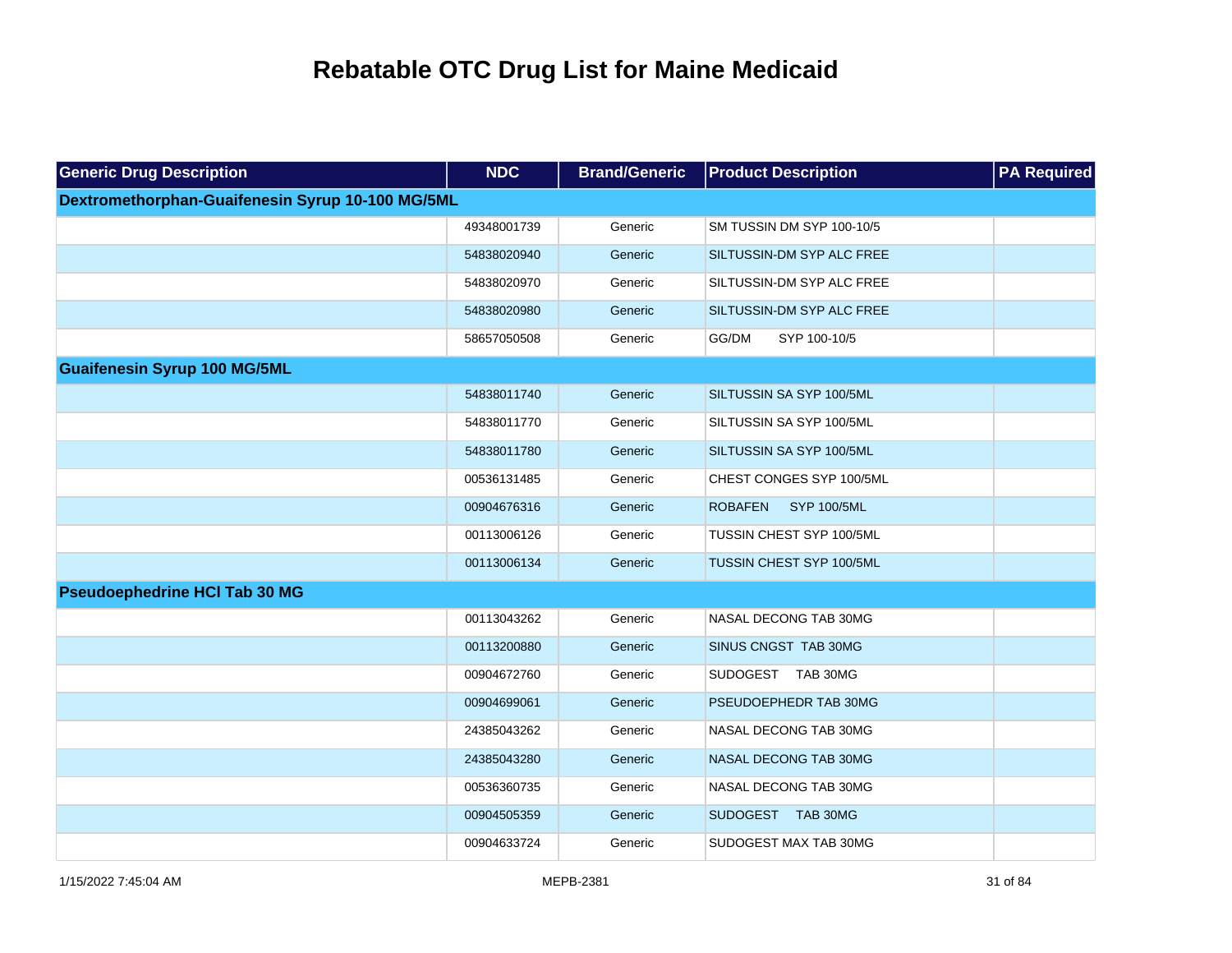| <b>Generic Drug Description</b>            | <b>NDC</b>  | <b>Brand/Generic</b> | <b>Product Description</b>          | <b>PA Required</b> |
|--------------------------------------------|-------------|----------------------|-------------------------------------|--------------------|
| <b>Pseudoephedrine HCI Tab 30 MG</b>       |             |                      |                                     |                    |
|                                            | 62011031201 | Generic              | NASAL DECONG TAB 30MG               |                    |
|                                            | 62011031202 | Generic              | NASAL DECONG TAB 30MG               |                    |
|                                            | 62011031203 | Generic              | NASAL DECONG TAB 30MG               |                    |
|                                            | 45802043262 | Generic              | PSEUDOEPHEDR TAB 30MG               |                    |
|                                            | 46122042862 | Generic              | GNP DECONGE TAB 30MG                |                    |
|                                            | 70000000201 | Generic              | NASAL DECONG TAB 30MG               |                    |
|                                            | 70000000202 | Generic              | NASAL DECONG TAB 30MG               |                    |
|                                            | 70677000501 | Generic              | NASAL DECONG TAB 30MG               |                    |
|                                            | 70677000502 | Generic              | NASAL DECONG TAB 30MG               |                    |
|                                            | 70677000503 | Generic              | NASAL DECONG TAB 30MG               |                    |
| <b>Pseudoephedrine HCI Tab 60 MG</b>       |             |                      |                                     |                    |
|                                            | 00904690706 | Generic              | PSEUDOEPHEDR TAB 60MG               |                    |
|                                            | 00904672846 | Generic              | SUDOGEST TAB 60MG                   |                    |
|                                            | 00904672852 | Generic              | SUDOGEST TAB 60MG                   |                    |
| <b>Carbamide Peroxide 6.5% Otic Soln</b>   |             |                      |                                     |                    |
|                                            | 00904662735 | Generic              | EAR DROPS DRO 6.5%                  |                    |
|                                            | 70000049001 | Generic              | <b>EARWAX</b><br><b>SOL REMOVAL</b> |                    |
|                                            | 70000049002 | Generic              | EARWAX<br><b>SOL REMOVAL</b>        |                    |
|                                            | 63868002615 | Generic              | EARWAX REMVL DRO 6.5% OT            |                    |
|                                            | 63868002616 | Generic              | EARWAX REMVL DRO 6.5% OT            |                    |
| Polyethylene Glycol 3350 Oral Packet 17 GM |             |                      |                                     |                    |
|                                            | 62559015710 | Generic              | POLYETH GLYC POW 3350 NF            | PA REQUIRED        |
|                                            | 62559015730 | Generic              | POLYETH GLYC POW 3350 NF            | PA REQUIRED        |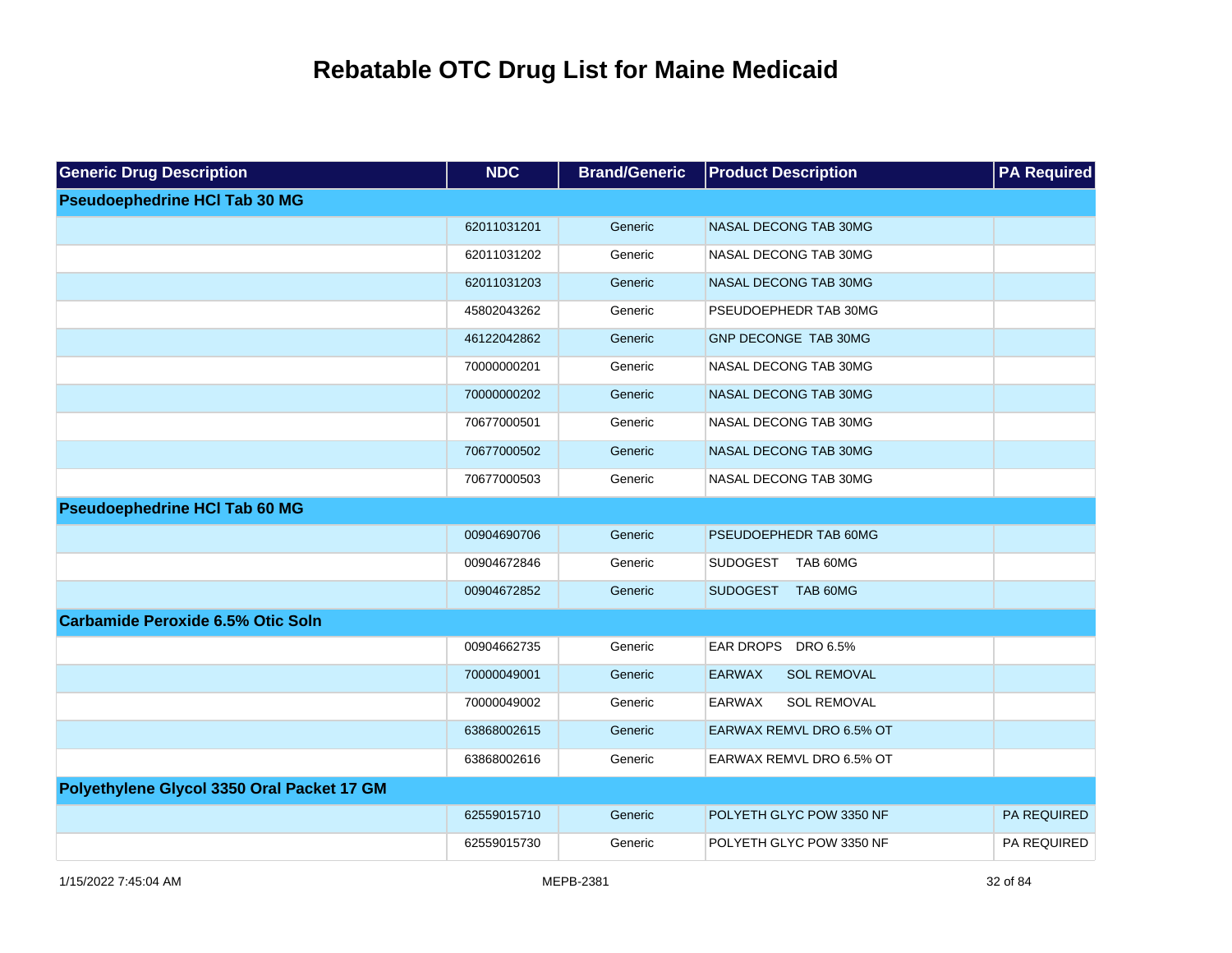| <b>Generic Drug Description</b>                  | <b>NDC</b>  | <b>Brand/Generic</b> | <b>Product Description</b>    | <b>PA Required</b> |
|--------------------------------------------------|-------------|----------------------|-------------------------------|--------------------|
| Polyethylene Glycol 3350 Oral Packet 17 GM       |             |                      |                               |                    |
|                                                  | 63739019861 | Generic              | <b>POW</b><br><b>PEG 3350</b> | PA REQUIRED        |
|                                                  | 63739019862 | Generic              | <b>POW</b><br>PEG 3350        | PA REQUIRED        |
|                                                  | 69784018001 | Generic              | POLYETH GLYC POW 3350 NF      | PA REQUIRED        |
|                                                  | 69784018010 | Generic              | POLYETH GLYC POW 3350 NF      | PA REQUIRED        |
|                                                  | 69784018014 | Generic              | POLYETH GLYC POW 3350 NF      | PA REQUIRED        |
|                                                  | 69784018030 | Generic              | POLYETH GLYC POW 3350 NF      | PA REQUIRED        |
|                                                  | 00904642213 | Generic              | PEG 3350<br>POW               | PA REQUIRED        |
|                                                  | 00904642286 | Generic              | PEG 3350<br>POW               | PA REQUIRED        |
|                                                  | 00904693126 | Generic              | PEG 3350<br><b>POW</b>        | PA REQUIRED        |
|                                                  | 00904693176 | Generic              | PEG 3350<br><b>POW</b>        | PA REQUIRED        |
|                                                  | 00904693181 | Generic              | PEG 3350<br>POW               | PA REQUIRED        |
|                                                  | 46122001452 | Generic              | GNP CLEARLAX PAK 3350 NF      | PA REQUIRED        |
|                                                  | 45802086800 | Generic              | POLYETH GLYC POW 3350 NF      | PA REQUIRED        |
|                                                  | 45802086866 | Generic              | POLYETH GLYC POW 3350 NF      | PA REQUIRED        |
|                                                  | 60687043192 | Generic              | <b>HEALTHYLAX POW</b>         | PA REQUIRED        |
|                                                  | 60687043198 | Generic              | HEALTHYLAX POW                | PA REQUIRED        |
|                                                  | 60687043199 | Generic              | <b>HEALTHYLAX POW</b>         | PA REQUIRED        |
|                                                  | 51079030601 | Generic              | POLYETH GLYC POW 3350 NF      | PA REQUIRED        |
|                                                  | 51079030630 | Generic              | POLYETH GLYC POW 3350 NF      | PA REQUIRED        |
| Polyethylene Glycol 3350 Oral Powder 17 GM/SCOOP |             |                      |                               |                    |
|                                                  | 49348089350 | Generic              | <b>SM CLEARLAX POW</b>        |                    |
|                                                  | 51991096158 | Generic              | POLYETH GLYC POW 3350 NF      |                    |
|                                                  | 51991096257 | Generic              | POLYETH GLYC POW 3350 NF      |                    |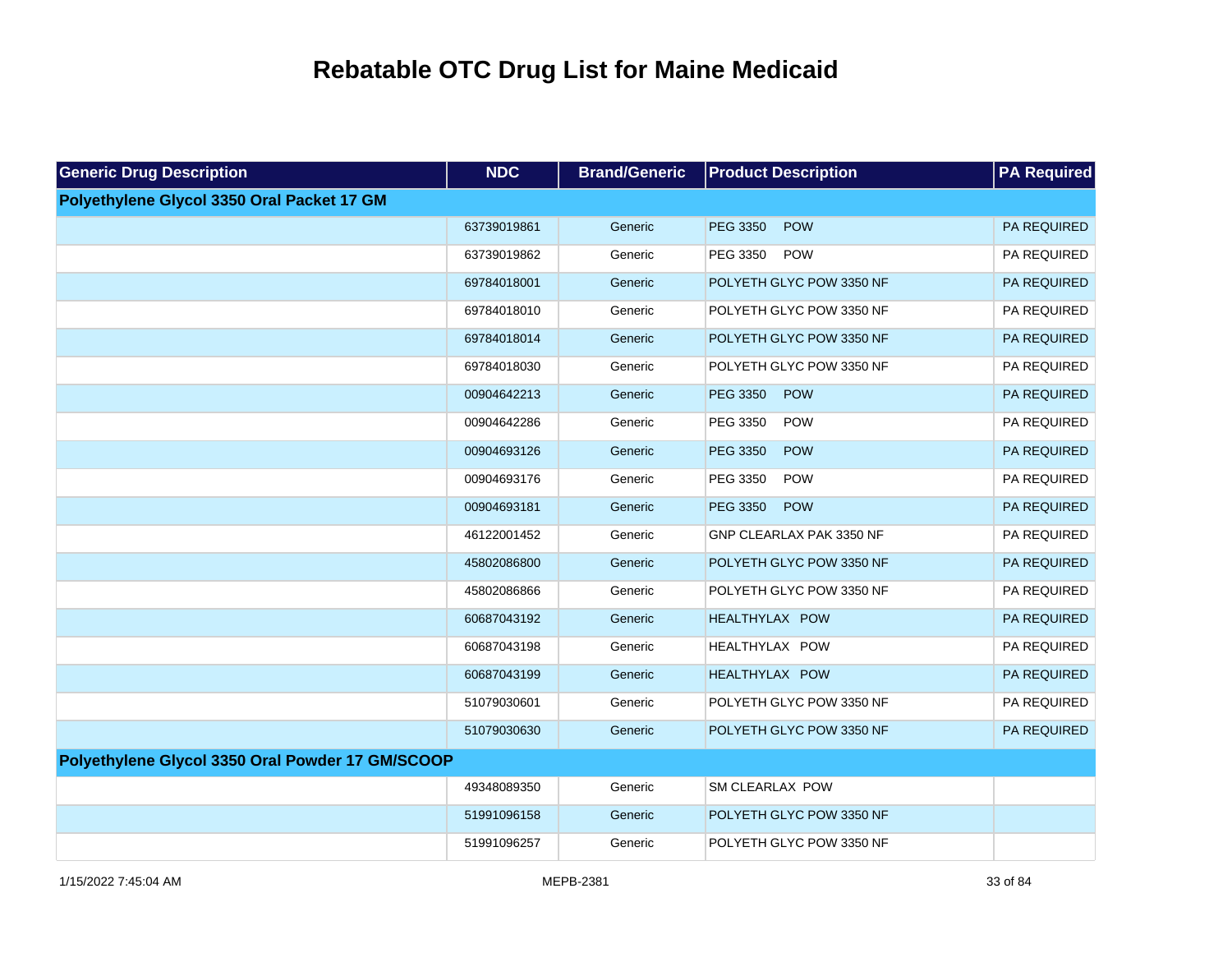| <b>Generic Drug Description</b>                  | <b>NDC</b>  | <b>Brand/Generic</b> | <b>Product Description</b>    | <b>PA Required</b> |
|--------------------------------------------------|-------------|----------------------|-------------------------------|--------------------|
| Polyethylene Glycol 3350 Oral Powder 17 GM/SCOOP |             |                      |                               |                    |
|                                                  | 62011028701 | Generic              | HM CLEARLAX POW               |                    |
|                                                  | 62011028702 | Generic              | HM CLEARLAX POW               |                    |
|                                                  | 62011015304 | Generic              | HM CLEARLAX POW               |                    |
|                                                  | 45802086801 | Generic              | POLYETH GLYC POW 3350 NF      |                    |
|                                                  | 45802086802 | Generic              | POLYETH GLYC POW 3350 NF      |                    |
|                                                  | 45802086803 | Generic              | POLYETH GLYC POW 3350 NF      |                    |
|                                                  | 43386031208 | Generic              | <b>GAVILAX</b><br><b>POW</b>  |                    |
|                                                  | 43386031214 | Generic              | <b>GAVILAX</b><br><b>POW</b>  |                    |
|                                                  | 46122001471 | Generic              | <b>GNP CLEARLAX POW</b>       |                    |
|                                                  | 46122001431 | Generic              | <b>GNP CLEARLAX POW</b>       |                    |
|                                                  | 46122001433 | Generic              | <b>GNP CLEARLAX POW</b>       |                    |
|                                                  | 11534018019 | Generic              | POLYETH GLYC POW 3350 NF      |                    |
|                                                  | 11534018028 | Generic              | POLYETH GLYC POW 3350 NF      |                    |
|                                                  | 11534018050 | Generic              | POLYETH GLYC POW 3350 NF      |                    |
|                                                  | 00113030601 | Generic              | CLEARLAX<br><b>POW</b>        |                    |
|                                                  | 00113030602 | Generic              | CLEARLAX<br><b>POW</b>        |                    |
|                                                  | 00113030603 | Generic              | <b>CLEARLAX</b><br><b>POW</b> |                    |
|                                                  | 00113030617 | Generic              | POW<br>CLEARLAX               |                    |
|                                                  | 00113030619 | Generic              | <b>CLEARLAX</b><br><b>POW</b> |                    |
|                                                  | 00536105224 | Generic              | PEG3350<br><b>POW</b>         |                    |
|                                                  | 00536105227 | Generic              | <b>PEG3350</b><br><b>POW</b>  |                    |
|                                                  | 00536105284 | Generic              | PEG3350<br><b>POW</b>         |                    |
|                                                  | 69230032434 | Generic              | POLYETH GLYC POW 3350         |                    |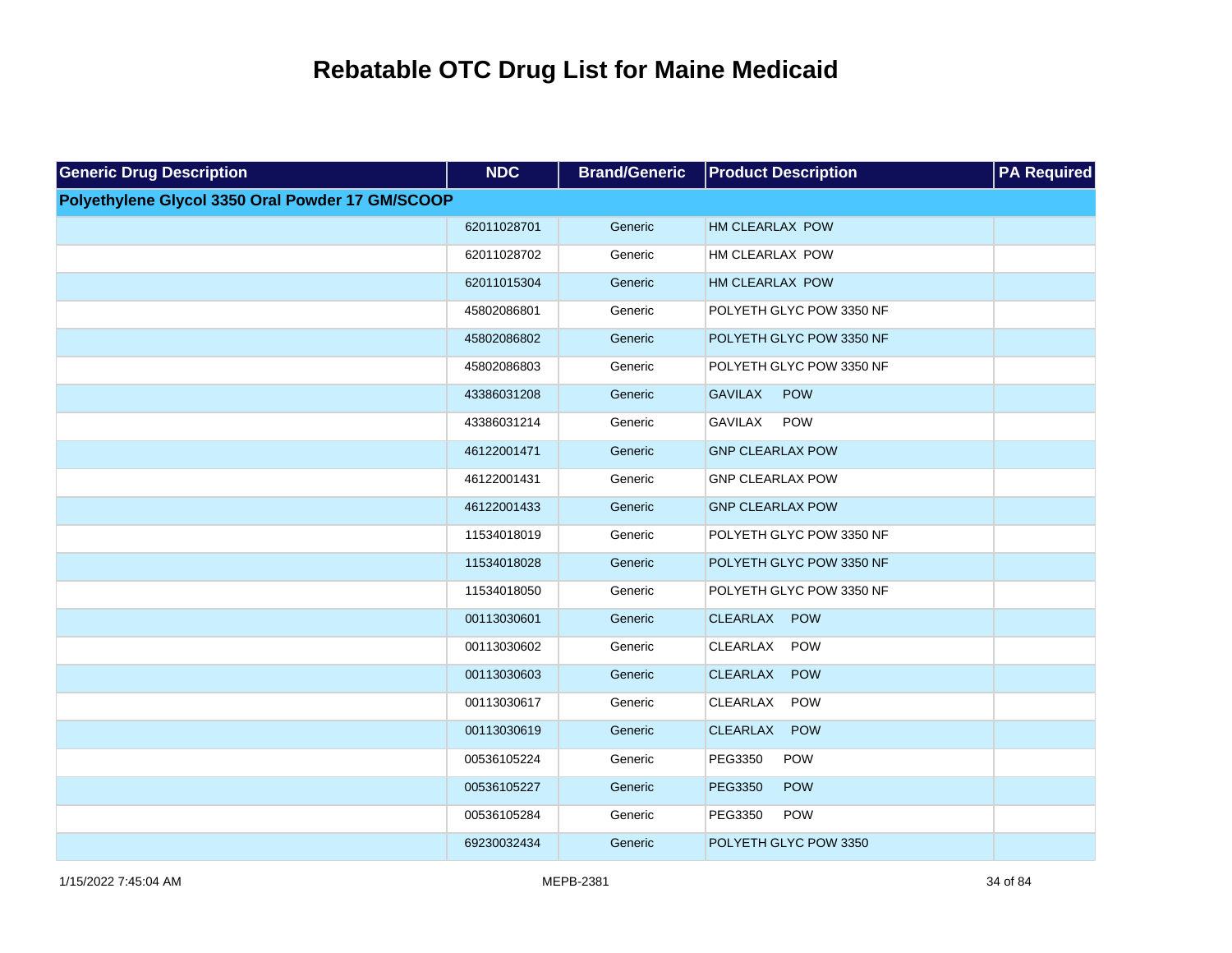| <b>Generic Drug Description</b>                  | <b>NDC</b>  | <b>Brand/Generic</b> | <b>Product Description</b> | <b>PA Required</b> |
|--------------------------------------------------|-------------|----------------------|----------------------------|--------------------|
| Polyethylene Glycol 3350 Oral Powder 17 GM/SCOOP |             |                      |                            |                    |
|                                                  | 68001050555 | Generic              | POLYETH GLYC POW 3350 NF   |                    |
|                                                  | 68001050569 | Generic              | POLYETH GLYC POW 3350 NF   |                    |
|                                                  | 62175019015 | Generic              | GLYCOLAX POW 3350 NF       |                    |
|                                                  | 62175019031 | Generic              | GLYCOLAX POW 3350 NF       |                    |
|                                                  | 62175019507 | Generic              | POLYETH GLYC POW 3350 NF   |                    |
|                                                  | 62175019515 | Generic              | POLYETH GLYC POW 3350 NF   |                    |
|                                                  | 62175019531 | Generic              | POLYETH GLYC POW 3350 NF   |                    |
|                                                  | 63868000214 | Generic              | NATURA-LAX POW 3350 NF     |                    |
|                                                  | 63868000230 | Generic              | NATURA-LAX POW 3350 NF     |                    |
|                                                  | 70000041501 | Generic              | CLEARLAX POW               |                    |
|                                                  | 70000041502 | Generic              | POW<br>CLEARLAX            |                    |
|                                                  | 70000041503 | Generic              | CLEARLAX<br><b>POW</b>     |                    |
| <b>Simethicone Chew Tab 125 MG</b>               |             |                      |                            |                    |
|                                                  | 00536122308 | Generic              | GAS RELIEF CHW 125MG       |                    |
|                                                  | 24385030789 | Generic              | GNP GAS RELF CHW 125MG     |                    |
|                                                  | 49348086348 | Generic              | SM GAS REL CHW 125MG       |                    |
|                                                  | 62011018901 | Generic              | HM GAS RELF CHW 125MG      |                    |
| <b>Simethicone Chew Tab 80 MG</b>                |             |                      |                            |                    |
|                                                  | 62011029101 | Generic              | HM GAS RELF CHW 80MG       |                    |
|                                                  | 49348018810 | Generic              | SM GAS RELF CHW 80MG       |                    |
|                                                  | 49348014707 | Generic              | SM GAS RELIE CHW 80MG      |                    |
|                                                  | 24385011878 | Generic              | GNP GAS RELF CHW 80MG      |                    |
|                                                  | 00904506860 | Generic              | MI-ACID GAS CHW 80MG       |                    |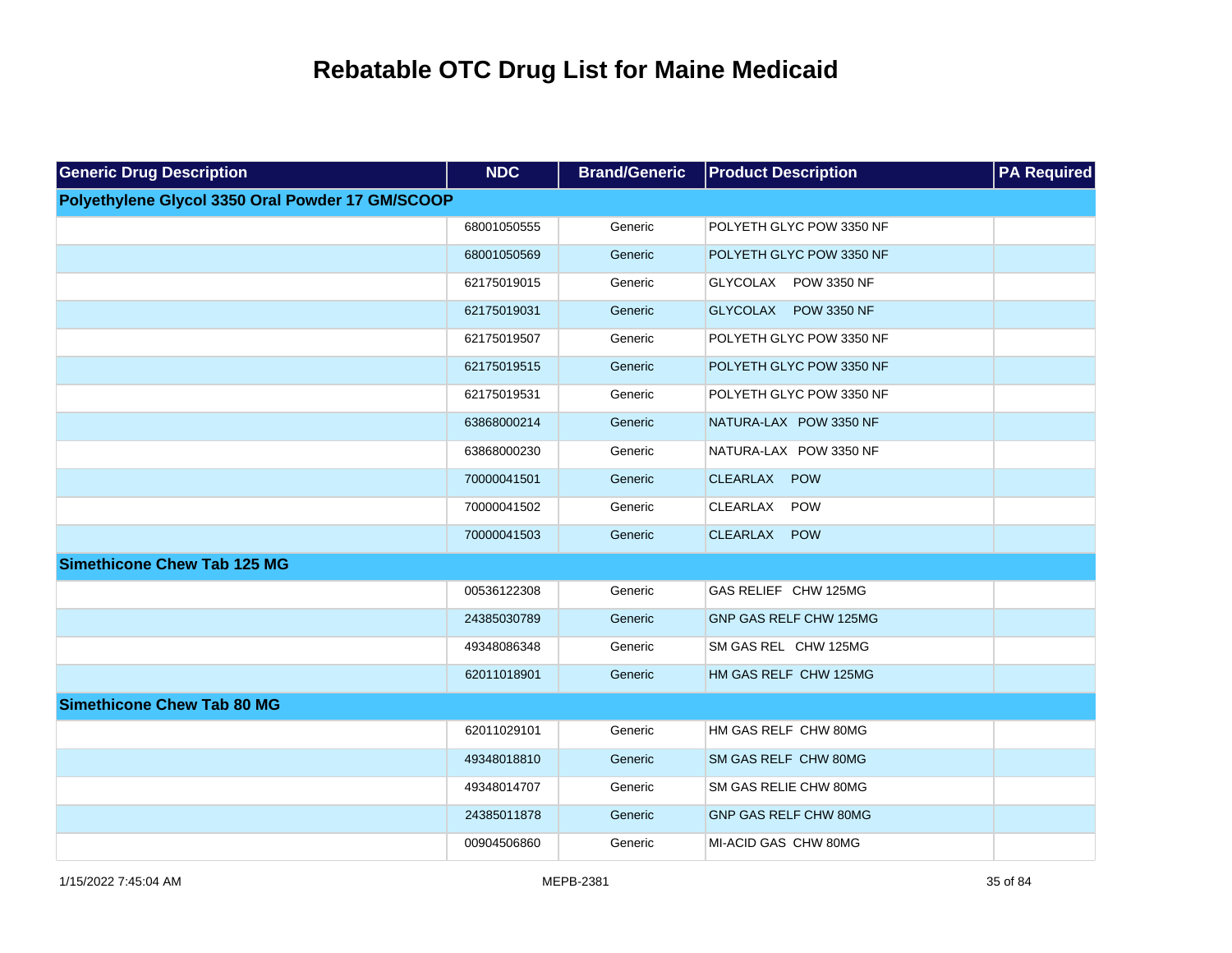| <b>Generic Drug Description</b>               | <b>NDC</b>  | <b>Brand/Generic</b> | <b>Product Description</b> | <b>PA Required</b> |
|-----------------------------------------------|-------------|----------------------|----------------------------|--------------------|
| <b>Simethicone Chew Tab 80 MG</b>             |             |                      |                            |                    |
|                                               | 00536120704 | Generic              | GAS RELIEF CHW 80MG        |                    |
|                                               | 70000043401 | Generic              | GAS RELIEF CHW 80MG        |                    |
| <b>Simethicone Susp 40 MG/0.6ML</b>           |             |                      |                            |                    |
|                                               | 70000005101 | Generic              | GAS RELIEF DRO INFANTS     |                    |
|                                               | 00113088210 | Generic              | SIMETHICONE DRO 20/0.3ML   |                    |
|                                               | 00904589430 | Generic              | GAS RELIEF DRO 20/0.3ML    |                    |
|                                               | 00536130375 | Generic              | SIMETHICONE DRO INFANTS    |                    |
|                                               | 00536222075 | Generic              | GAS RELIEF DRO 20/0.3ML    |                    |
|                                               | 49348074027 | Generic              | GAS RELIEF DRO 20/0.3ML    |                    |
|                                               | 62011018701 | Generic              | GAS RELIEF DRO 20/0.3ML    |                    |
| Aluminum Hydroxide Gel Susp 320 MG/5ML        |             |                      |                            |                    |
|                                               | 00536009185 | Generic              | ALUM HYDROX SUS 320/5ML    |                    |
| <b>Bismuth Subsalicylate Chew Tab 262 MG</b>  |             |                      |                            |                    |
|                                               | 00536102107 | Generic              | PEPTIC RELF CHW 262MG      |                    |
|                                               | 00113046991 | Generic              | STOMACH RELF CHW 262MG     |                    |
|                                               | 00904131546 | Generic              | BISMATROL CHW 262MG        |                    |
|                                               | 24385002465 | Generic              | PINK BISMUTH CHW 262MG     |                    |
|                                               | 62011014001 | Generic              | STOMACH RELF CHW 262MG     |                    |
|                                               | 49348095344 | Generic              | STOMACH RELF CHW 262MG     |                    |
|                                               | 70000043301 | Generic              | STOMACH RELF CHW 262MG     |                    |
|                                               | 70000043302 | Generic              | STOMACH RELF CHW 262MG     |                    |
| <b>Bismuth Subsalicylate Susp 262 MG/15ML</b> |             |                      |                            |                    |
|                                               | 70677006201 | Generic              | SM STOMACH SUS 525/30ML    |                    |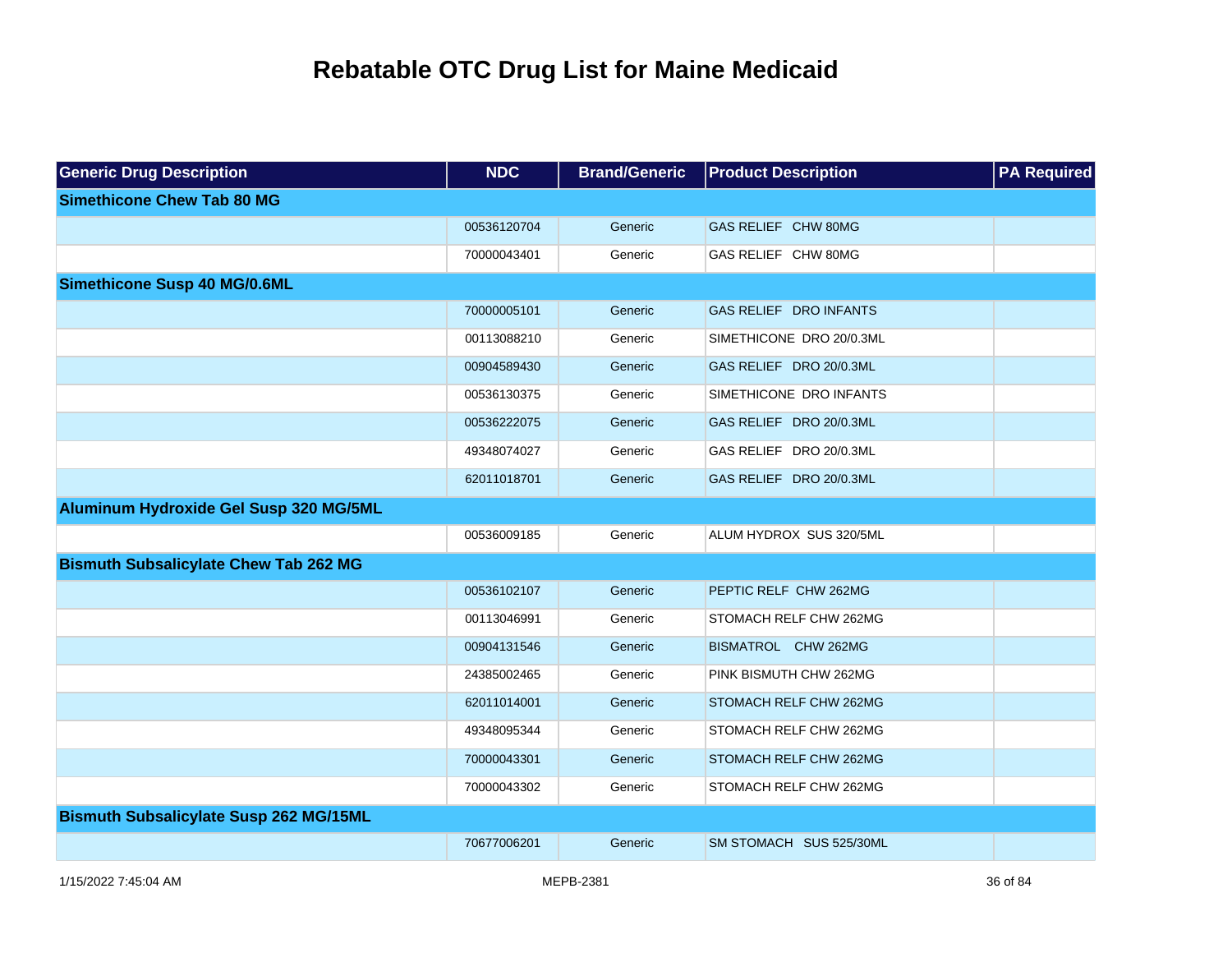| <b>Generic Drug Description</b>                     | <b>NDC</b>  | <b>Brand/Generic</b> | <b>Product Description</b>          | <b>PA Required</b> |
|-----------------------------------------------------|-------------|----------------------|-------------------------------------|--------------------|
| <b>Bismuth Subsalicylate Susp 262 MG/15ML</b>       |             |                      |                                     |                    |
|                                                     | 70000004401 | Generic              | STOMACH RELF SUS 525/30ML           |                    |
|                                                     | 70000004402 | Generic              | STOMACH RELF SUS 525/30ML           |                    |
|                                                     | 62011039301 | Generic              | STOMACH RELF SUS 262/15ML           |                    |
|                                                     | 49348001441 | Generic              | SM STOMACH SUS 525/30ML             |                    |
|                                                     | 24385030226 | Generic              | STOMACH RELF SUS 262/15ML           |                    |
|                                                     | 00904131309 | Generic              | BISMATROL SUS 262/15ML              |                    |
|                                                     | 00536128636 | Generic              | STOMACH RELF SUS 525/30ML           |                    |
|                                                     | 00121091030 | Generic              | BISMUTH SUBS SUS 525/30ML           |                    |
|                                                     | 00121091040 | Generic              | BISMUTH SUBS SUS 525/30ML           |                    |
| <b>Bismuth Subsalicylate Tab 262 MG</b>             |             |                      |                                     |                    |
|                                                     | 24385001758 | Generic              | PINK BISMUTH TAB 262MG              |                    |
|                                                     | 49348051159 | Generic              | STOMACH RELF TAB 262MG              |                    |
| <b>Calcium Carbonate (Antacid) Chew Tab 1000 MG</b> |             |                      |                                     |                    |
|                                                     | 70000043601 | Generic              | <b>ANTACID</b><br><b>CHW 1000MG</b> |                    |
|                                                     | 70000045901 | Generic              | <b>ANTACID</b><br><b>CHW 1000MG</b> |                    |
| <b>Calcium Carbonate (Antacid) Chew Tab 500 MG</b>  |             |                      |                                     |                    |
|                                                     | 70677006601 | Generic              | SM ANTACID CHW 500MG                |                    |
|                                                     | 70677006701 | Generic              | SM ANTACID CHW 500MG                |                    |
|                                                     | 70000003401 | Generic              | <b>ANTACID</b><br>CHW 500MG         |                    |
|                                                     | 68084098832 | Generic              | <b>ANTACID</b><br>CHW 500MG         |                    |
|                                                     | 68084098833 | Generic              | <b>ANTACID</b><br>CHW 500MG         |                    |
|                                                     | 63868004715 | Generic              | QC ANTACID CHW 500MG                |                    |
|                                                     | 62011039801 | Generic              | HM ANTACID CHW 500MG                |                    |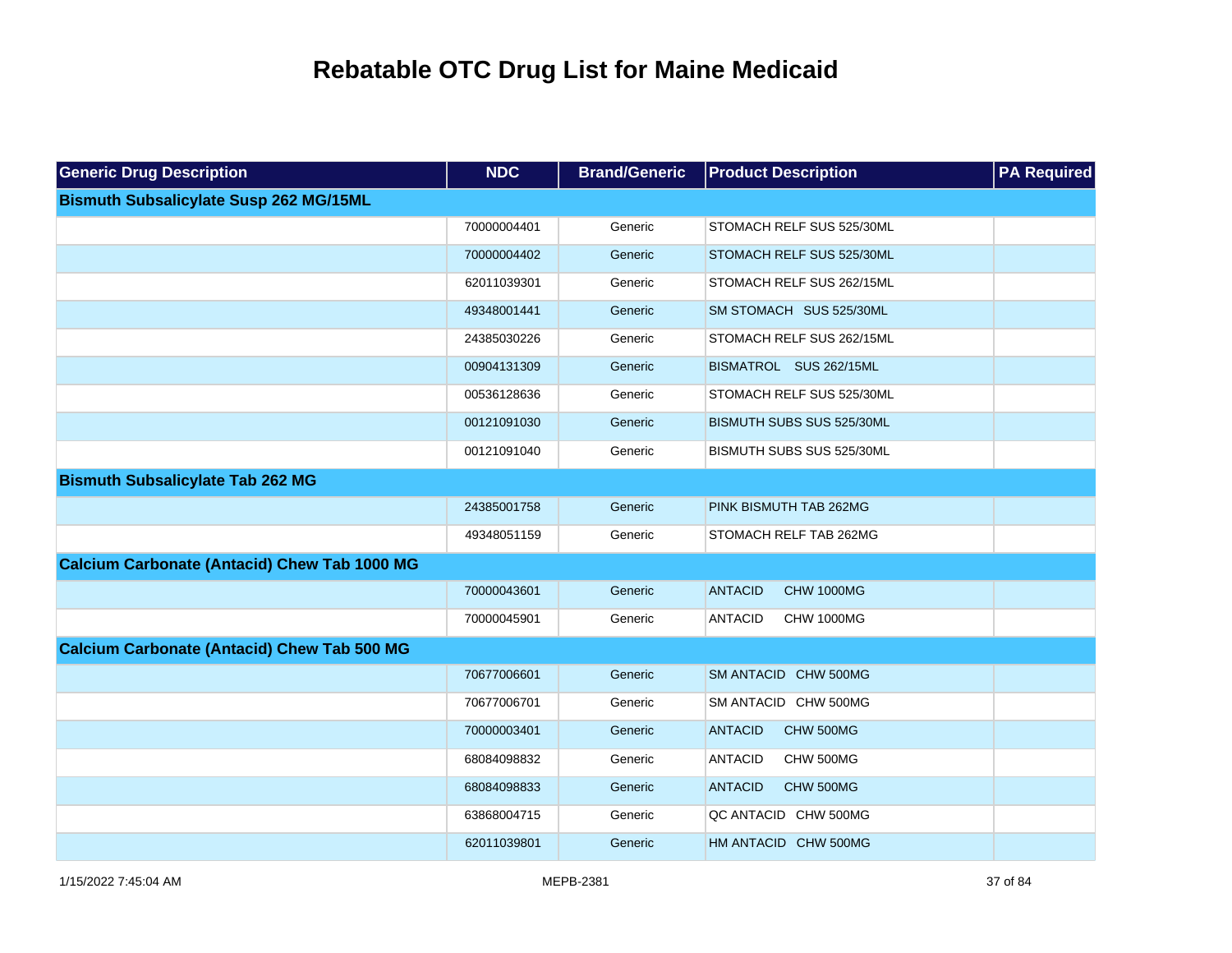| <b>Generic Drug Description</b>                    | <b>NDC</b>  | <b>Brand/Generic</b> | <b>Product Description</b>         | <b>PA Required</b> |
|----------------------------------------------------|-------------|----------------------|------------------------------------|--------------------|
| <b>Calcium Carbonate (Antacid) Chew Tab 500 MG</b> |             |                      |                                    |                    |
|                                                    | 49348010821 | Generic              | CALCIUM ANTA CHW 500MG             |                    |
|                                                    | 49348010621 | Generic              | CALCIUM ANTA CHW 500MG             |                    |
|                                                    | 00904641292 | Generic              | CALC ANTACID CHW 500MG             |                    |
|                                                    | 00536100715 | Generic              | CAL-GEST<br>CHW 500MG              |                    |
|                                                    | 00536104815 | Generic              | <b>ANTACID</b><br>CHW 500MG        |                    |
| <b>Calcium Carbonate (Antacid) Chew Tab 750 MG</b> |             |                      |                                    |                    |
|                                                    | 00536122522 | Generic              | <b>ANTACID</b><br><b>CHW 750MG</b> |                    |
|                                                    | 00536122922 | Generic              | CALC ANTACID CHW 750MG             |                    |
|                                                    | 24385010680 | Generic              | <b>ANTACID</b><br>CHW 750MG        |                    |
|                                                    | 49348009434 | Generic              | CALCIUM ANTA CHW 750MG             |                    |
|                                                    | 49348005539 | Generic              | CALC ANTACID CHW 750MG             |                    |
|                                                    | 46122022575 | Generic              | GNP ANTACID CHW 750MG              |                    |
|                                                    | 62011022901 | Generic              | CALC ANTACID CHW 750MG             |                    |
|                                                    | 62011039701 | Generic              | HM ANTACID CHW 750MG               |                    |
|                                                    | 70000046001 | Generic              | <b>ANTACID</b><br>CHW 750MG        |                    |
|                                                    | 70000043002 | Generic              | <b>ANTACID</b><br>CHW 750MG        |                    |
|                                                    | 70000043101 | Generic              | <b>ANTACID</b><br><b>CHW 750MG</b> |                    |
| Calcium Carbonate (Antacid) Susp 1250 MG/5ML       |             |                      |                                    |                    |
|                                                    | 00904709894 | Generic              | CALCIUM CARB SUS 1250/5ML          |                    |
|                                                    | 00121076616 | Generic              | CALCIUM CARB SUS 1250/5ML          |                    |
|                                                    | 00121476605 | Generic              | CALCIUM CARB SUS 1250/5ML          |                    |
|                                                    | 00054311763 | Generic              | CALCIUM CARB SUS 1250/5ML          |                    |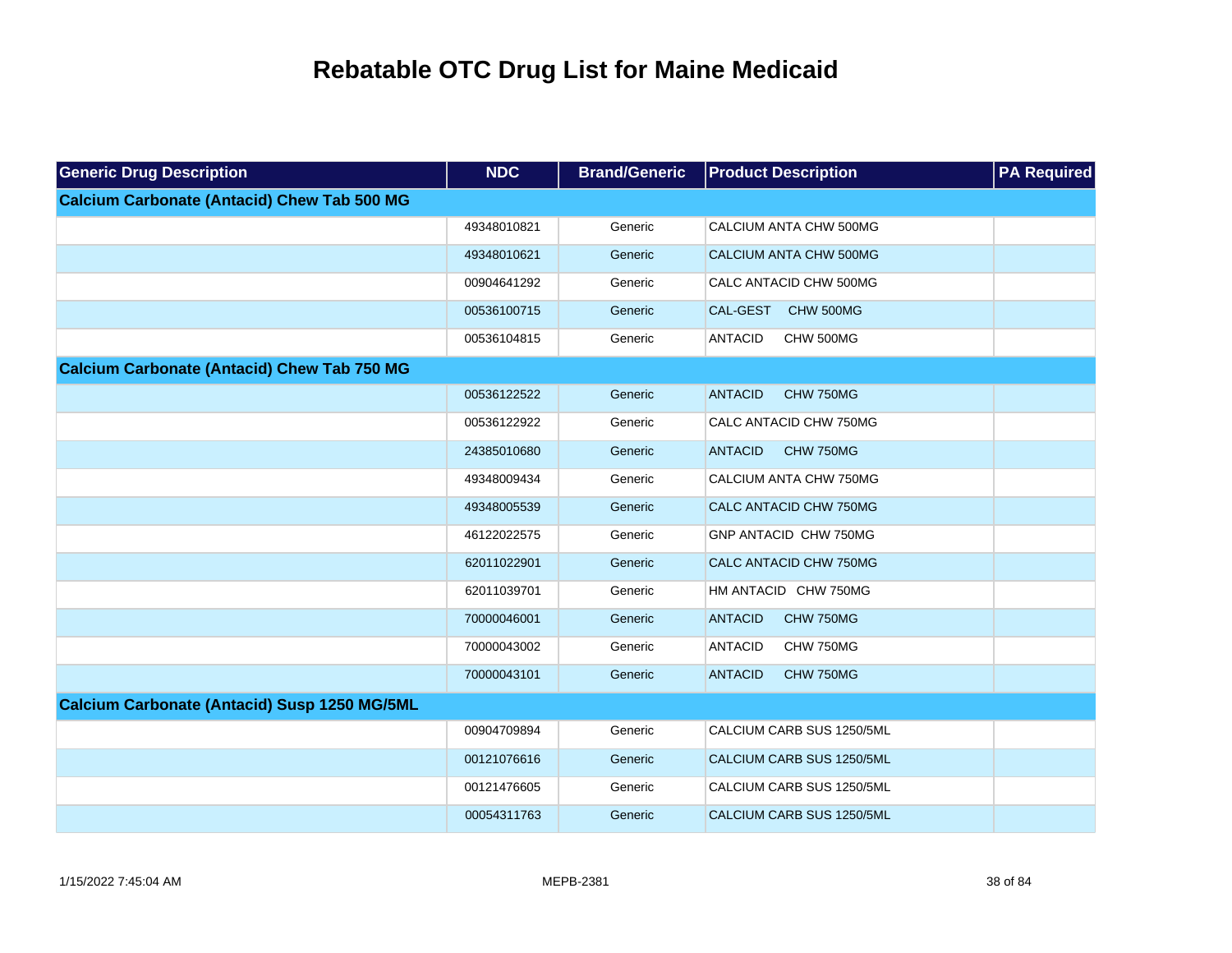| <b>Generic Drug Description</b>   | <b>NDC</b>  | <b>Brand/Generic</b> | <b>Product Description</b>   | <b>PA Required</b> |
|-----------------------------------|-------------|----------------------|------------------------------|--------------------|
| <b>Magnesium Oxide Tab 400 MG</b> |             |                      |                              |                    |
|                                   | 00603020922 | Generic              | MAG OXIDE TAB 400MG          |                    |
|                                   | 58657012012 | Generic              | MAG OXIDE TAB 400MG          |                    |
|                                   | 69367029820 | Generic              | MAG OXIDE TAB 400MG          |                    |
| Sodium Bicarbonate Tab 325 MG     |             |                      |                              |                    |
|                                   | 00536104610 | Generic              | SODIUM BICAR TAB 325MG       |                    |
| Sodium Bicarbonate Tab 650 MG     |             |                      |                              |                    |
|                                   | 00536104710 | Generic              | SODIUM BICAR TAB 650MG       |                    |
| <b>Loperamide HCI Cap 2 MG</b>    |             |                      |                              |                    |
|                                   | 62011039001 | Generic              | <b>ANTI-DIARRHE CAP 2MG</b>  |                    |
|                                   | 46122058162 | Generic              | ANTI-DIARRHE CAP 2MG         |                    |
|                                   | 63868087612 | Generic              | QC ANTI-DIAR CAP 2MG         |                    |
|                                   | 63868087624 | Generic              | QC ANTI-DIAR CAP 2MG         |                    |
|                                   | 70000046101 | Generic              | <b>ANTI-DIARRHE CAP 2MG</b>  |                    |
|                                   | 70677006001 | Generic              | ANTI-DIARRHE CAP 2MG         |                    |
| <b>Famotidine Tab 10 MG</b>       |             |                      |                              |                    |
|                                   | 63868071430 | Generic              | ACID CONTROL TAB 10MG        |                    |
|                                   | 68001049404 | Generic              | FAMOTIDINE TAB 10MG          |                    |
|                                   | 70000004801 | Generic              | <b>ACID REDUCER TAB 10MG</b> |                    |
|                                   | 49348012812 | Generic              | ACID REDUCER TAB 10MG        |                    |
|                                   | 49348012813 | Generic              | <b>ACID REDUCER TAB 10MG</b> |                    |
|                                   | 49348012844 | Generic              | ACID REDUCER TAB 10MG        |                    |
|                                   | 46122039465 | Generic              | ACID REDUCER TAB 10MG        |                    |
|                                   | 46122039475 | Generic              | ACID REDUCER TAB 10MG        |                    |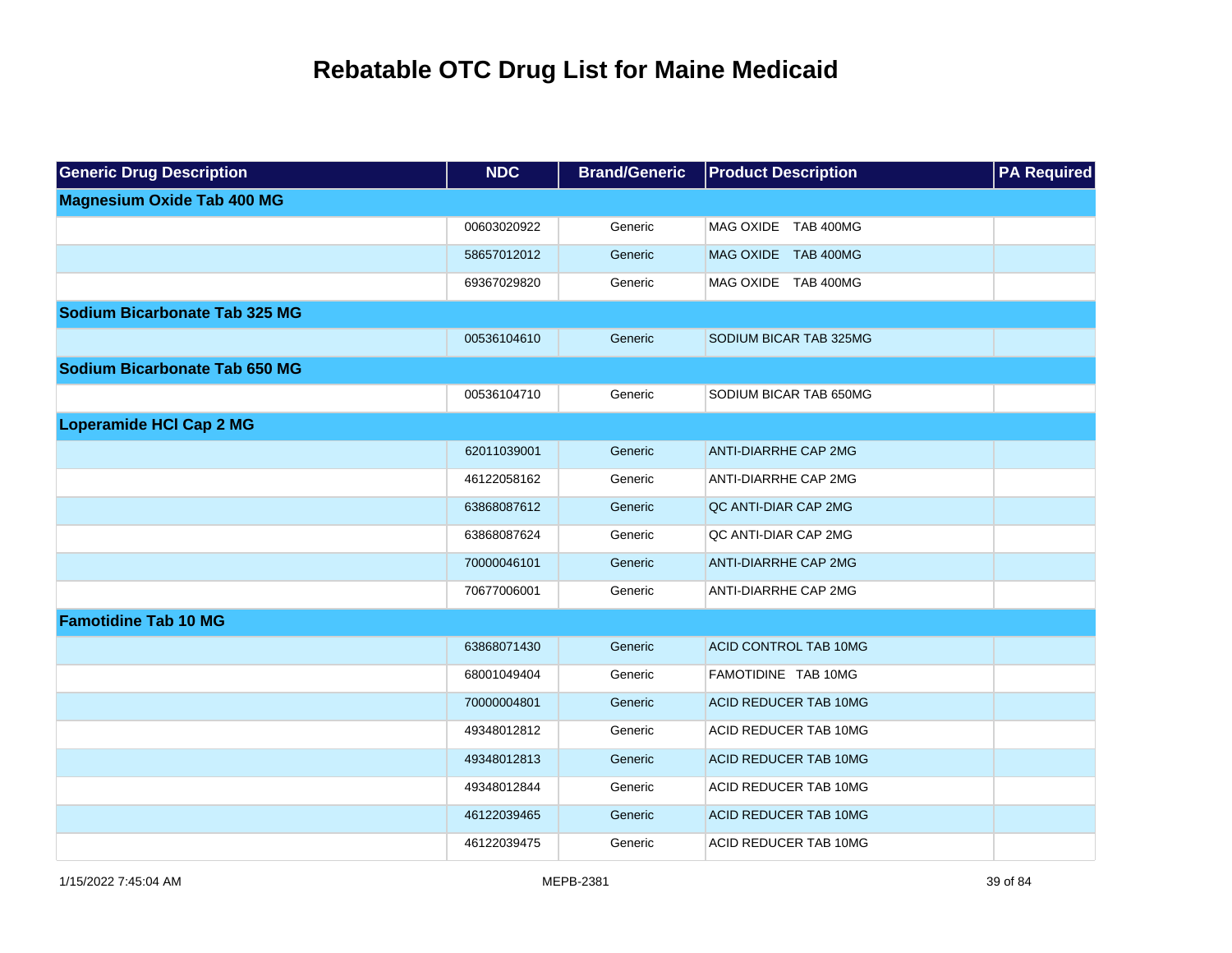| <b>Generic Drug Description</b> | <b>NDC</b>  | <b>Brand/Generic</b> | <b>Product Description</b>    | <b>PA Required</b> |
|---------------------------------|-------------|----------------------|-------------------------------|--------------------|
| <b>Famotidine Tab 10 MG</b>     |             |                      |                               |                    |
|                                 | 62011014201 | Generic              | FAMOTIDINE TAB 10MG           |                    |
|                                 | 55111011890 | Generic              | FAMOTIDINE TAB 10MG           |                    |
|                                 | 51660003531 | Generic              | ACID CONTROL TAB 10MG         |                    |
|                                 | 00093274865 | Generic              | FAMOTIDINE TAB 10MG           |                    |
|                                 | 00093274892 | Generic              | FAMOTIDINE TAB 10MG           |                    |
|                                 | 00093274894 | Generic              | FAMOTIDINE TAB 10MG           |                    |
|                                 | 00113014165 | Generic              | ACID REDUCER TAB 10MG         |                    |
|                                 | 00904552952 | Generic              | HEARTBURN TAB RELIEF          |                    |
|                                 | 00904552987 | Generic              | HEARTBURN TAB RELIEF          |                    |
| <b>Ranitidine HCI Tab 75 MG</b> |             |                      |                               |                    |
|                                 | 00113087665 | Generic              | ACID REDUCER TAB 75MG         |                    |
|                                 | 51660035230 | Generic              | <b>ACID REDUCER TAB 75MG</b>  |                    |
|                                 | 51660035260 | Generic              | ACID REDUCER TAB 75MG         |                    |
|                                 | 49348013612 | Generic              | <b>ACID REDUCER TAB 75MG</b>  |                    |
|                                 | 49348013644 | Generic              | ACID REDUCER TAB 75MG         |                    |
| *Sodium Phosphates - Enema***   |             |                      |                               |                    |
|                                 | 49348018614 | Generic              | <b>SM ENEMA</b><br><b>ENE</b> |                    |
|                                 | 49348018620 | Generic              | <b>SM ENEMA</b><br>ENE        |                    |
|                                 | 46122036428 | Generic              | <b>GNP ENEMA ENE</b>          |                    |
|                                 | 46122036436 | Generic              | <b>GNP ENEMA ENE</b>          |                    |
|                                 | 62011027101 | Generic              | <b>HM ENEMA</b><br>ENE R-T-U  |                    |
|                                 | 62011027102 | Generic              | ENE R-T-U<br><b>HM ENEMA</b>  |                    |
|                                 | 00132020110 | <b>Brand</b>         | <b>FLEET</b><br><b>ENE</b>    |                    |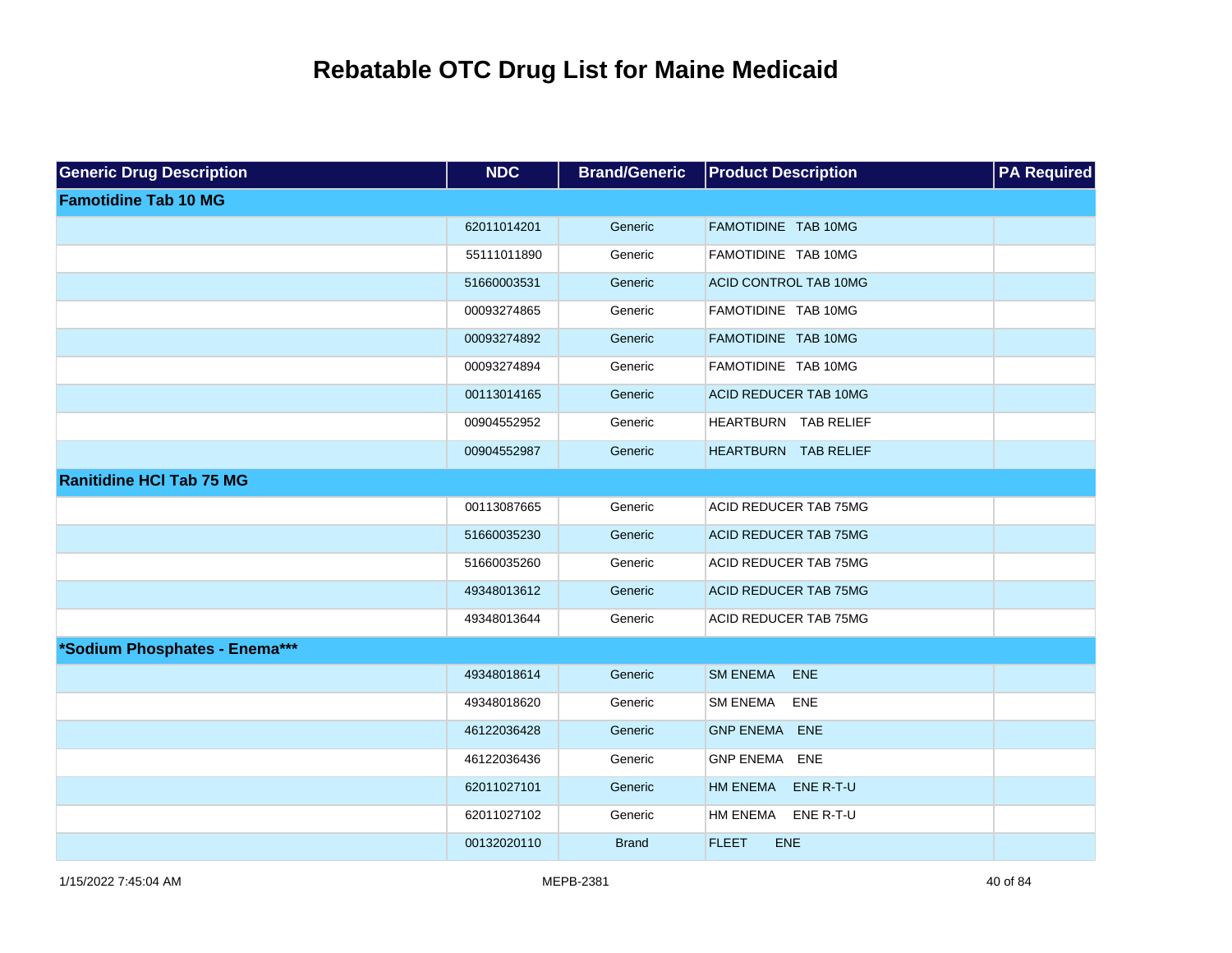| <b>Generic Drug Description</b>                         | <b>NDC</b>  | <b>Brand/Generic</b> | <b>Product Description</b>           | <b>PA Required</b> |
|---------------------------------------------------------|-------------|----------------------|--------------------------------------|--------------------|
| *Sodium Phosphates - Enema***                           |             |                      |                                      |                    |
|                                                         | 00132020140 | <b>Brand</b>         | <b>FLEET</b><br><b>ENE</b>           |                    |
|                                                         | 00132020142 | <b>Brand</b>         | <b>FLEET</b><br><b>ENE</b>           |                    |
|                                                         | 00132020145 | <b>Brand</b>         | <b>FLEET</b><br>ENE                  |                    |
|                                                         | 00904632078 | Generic              | ENEMA READY- ENE - TO-USE            |                    |
|                                                         | 00536741551 | Generic              | ENEMA READY- ENE -TO-USE             |                    |
|                                                         | 63868038045 | Generic              | QC ENEMA<br>ENE                      |                    |
|                                                         | 63868038090 | Generic              | QC ENEMA<br><b>ENE</b>               |                    |
|                                                         | 70000010801 | Generic              | ENEMA READY- ENE TO-USE              |                    |
|                                                         | 70000010802 | Generic              | ENEMA READY- ENE TO-USE              |                    |
| Alum & Mag Hydroxide-Simethicone Susp 200-200-20 MG/5ML |             |                      |                                      |                    |
|                                                         | 70677011501 | Generic              | SM ANTACID SUS                       |                    |
|                                                         | 63868069457 | Generic              | QC ANTACID SUS                       |                    |
|                                                         | 63868071257 | Generic              | QC ANTACID SUS ANTI-GAS              |                    |
|                                                         | 66689006099 | Generic              | ALUMINA/MAG SUS SIMETHIC             |                    |
|                                                         | 70000006301 | Generic              | <b>ANTACID</b><br><b>SUS MINT</b>    |                    |
|                                                         | 00536131783 | Generic              | <b>SUS ANTIGAS</b><br><b>ANTACID</b> |                    |
|                                                         | 00904683873 | Generic              | ALUM/MAGNES/ SUS SIMETH              |                    |
|                                                         | 00904676414 | Generic              | MINTOX REGUL SUS MINT                |                    |
|                                                         | 00121176130 | Generic              | MAG-AL PLUS LIQ                      |                    |
|                                                         | 00536129383 | Generic              | <b>ANTACID</b><br>SUS REG ST         |                    |
|                                                         | 00536118583 | Generic              | ALMACONE SUS                         |                    |
|                                                         | 00113035740 | Generic              | ANTACID PLUS SUS GAS REL             |                    |
|                                                         | 00113085140 | Generic              | <b>ANTACID</b><br><b>SUS</b>         |                    |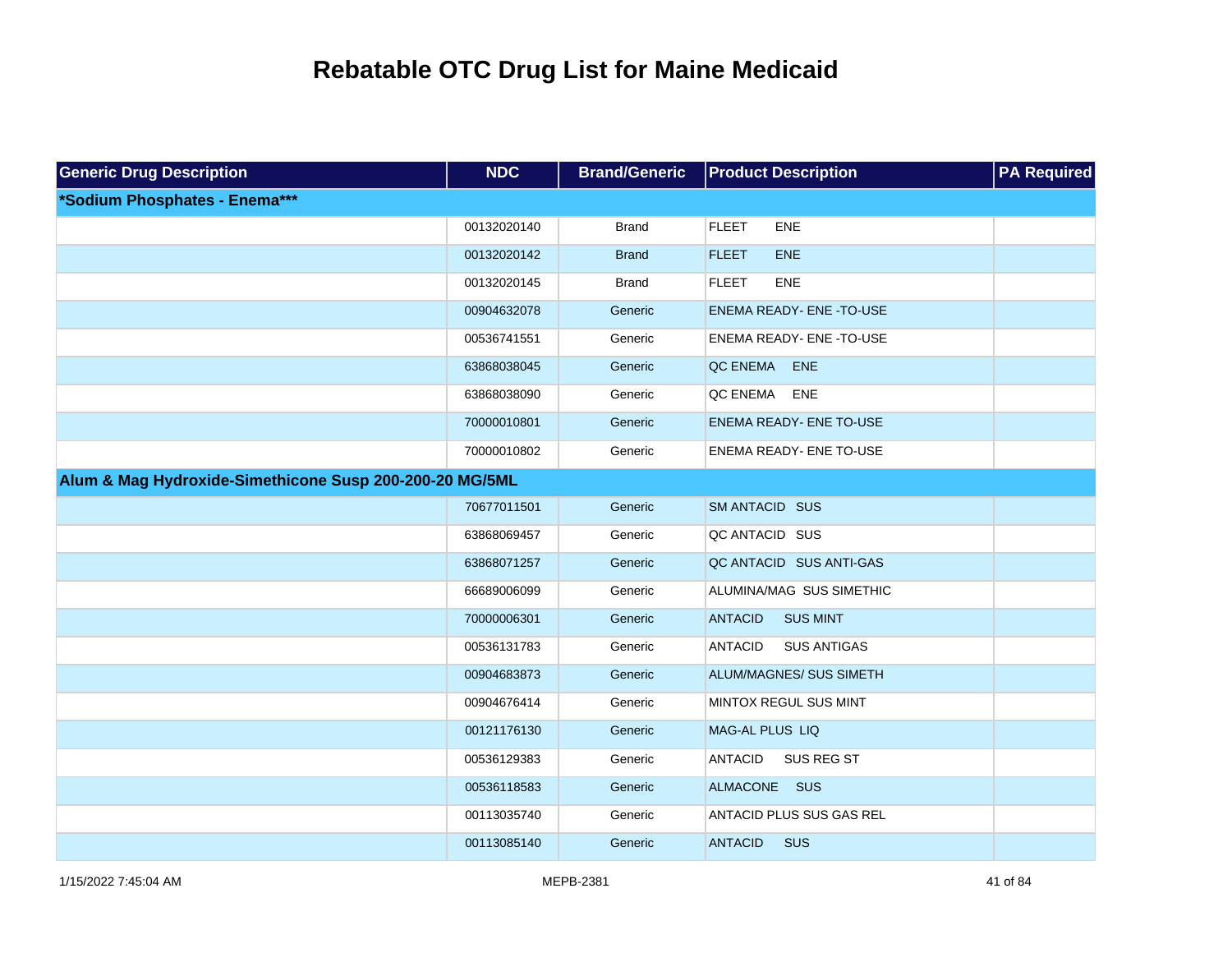| <b>Generic Drug Description</b>                         | <b>NDC</b>  | <b>Brand/Generic</b> | <b>Product Description</b>            | <b>PA Required</b> |
|---------------------------------------------------------|-------------|----------------------|---------------------------------------|--------------------|
| Alum & Mag Hydroxide-Simethicone Susp 200-200-20 MG/5ML |             |                      |                                       |                    |
|                                                         | 62011029201 | Generic              | HM ANTACID SUS                        |                    |
|                                                         | 62011014801 | Generic              | HM ANTACID SUS ANTI-GAS               |                    |
|                                                         | 46122043340 | Generic              | GNP ANTACID SUS REG ST                |                    |
|                                                         | 46122043440 | Generic              | <b>GNP ANTACID SUS COOLMINT</b>       |                    |
|                                                         | 49348015339 | Generic              | SM ANTACID SUS ADVANCED               |                    |
|                                                         | 49348001939 | Generic              | SM ANTACID/ SUS ANTIGAS               |                    |
| Alum & Mag Hydroxide-Simethicone Susp 400-400-40 MG/5ML |             |                      |                                       |                    |
|                                                         | 49348030239 | Generic              | SM ANTACID SUS ADVANCED               |                    |
|                                                         | 46122043140 | Generic              | <b>GNP ANTACID SUS ORIGINAL</b>       |                    |
|                                                         | 46122043240 | Generic              | GNP ANTACID SUS CHERRY                |                    |
|                                                         | 62011014901 | Generic              | HM ANTACID SUS ANTI-GAS               |                    |
|                                                         | 62011012201 | Generic              | ADVANCED SUS ANTACID                  |                    |
|                                                         | 00113058840 | Generic              | <b>ANTACID</b><br><b>SUS ANTI-GAS</b> |                    |
|                                                         | 00113034040 | Generic              | ANTACID PLUS SUS GAS REL              |                    |
|                                                         | 00121176230 | Generic              | MAG-AL PLUS LIQ XS                    |                    |
|                                                         | 00536001583 | Generic              | ALMACONE DBL SUS STRENGTH             |                    |
|                                                         | 00904675514 | Generic              | MI-ACID<br><b>SUS MAX ST</b>          |                    |
|                                                         | 00904683973 | Generic              | ALUM/MAGNES/ SUS SIMETH               | PA REQUIRED        |
|                                                         | 00536131883 | Generic              | <b>ANTACID</b><br><b>SUS ANTIGAS</b>  |                    |
|                                                         | 00904572514 | Generic              | <b>MINTOX</b><br><b>SUS MAX ST</b>    |                    |
|                                                         | 66689006199 | Generic              | ALUM/MAGNES/ SUS SIMETH               | <b>PA REQUIRED</b> |
|                                                         | 63868071557 | Generic              | QC ANTACID SUS ANTI-GAS               |                    |
|                                                         | 70000006201 | Generic              | <b>ANTACID</b><br><b>SUS MAX ST</b>   |                    |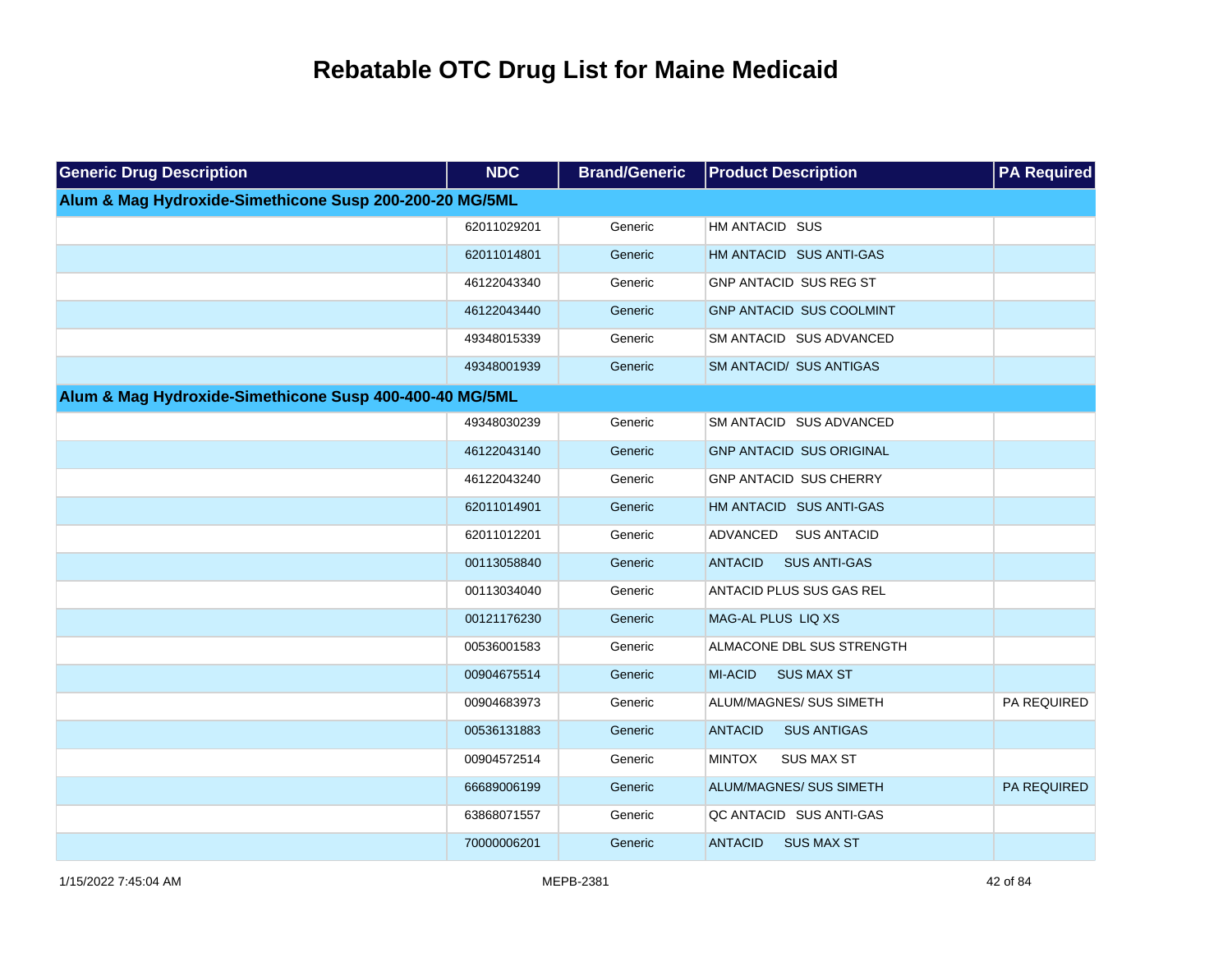| <b>Generic Drug Description</b>                         | <b>NDC</b>  | <b>Brand/Generic</b> | <b>Product Description</b>     | <b>PA Required</b> |
|---------------------------------------------------------|-------------|----------------------|--------------------------------|--------------------|
| Alum & Mag Hydroxide-Simethicone Susp 400-400-40 MG/5ML |             |                      |                                |                    |
|                                                         | 70000042201 | Generic              | ANTACID MAX SUS CHERRY         |                    |
| <b>Bisacodyl Suppos 10 MG</b>                           |             |                      |                                |                    |
|                                                         | 70000045101 | Generic              | <b>GENTLE LAXAT SUP 10MG</b>   |                    |
|                                                         | 70000045102 | Generic              | <b>GENTLE LAXAT SUP 10MG</b>   |                    |
|                                                         | 63868032808 | Generic              | QC LAXATIVE SUP 10MG           |                    |
|                                                         | 00574705012 | Generic              | BISACODYL SUP 10MG             |                    |
|                                                         | 00574705050 | Generic              | BISACODYL SUP 10MG             |                    |
|                                                         | 00713010906 | Generic              | BISAC-EVAC SUP 10MG            |                    |
|                                                         | 00904698112 | Generic              | BISACODYL SUP 10MG             |                    |
|                                                         | 00904698160 | Generic              | BISACODYL SUP 10MG             |                    |
|                                                         | 00536123801 | Generic              | BISACODYL SUP 10MG             |                    |
|                                                         | 46122060851 | Generic              | <b>GENTLE LAXAT SUP 10MG</b>   |                    |
| <b>Bisacodyl Tab Delayed Release 5 MG</b>               |             |                      |                                |                    |
|                                                         | 49348003205 | Generic              | SM GENTLE TAB LAXATIVE         |                    |
|                                                         | 49348003210 | Generic              | SM GENTLE TAB LAXATIVE         |                    |
|                                                         | 46122042963 | Generic              | <b>GNP LAXATIVE TAB 5MG EC</b> |                    |
|                                                         | 46122052963 | Generic              | GNP GNTL LAX TAB 5MG EC        |                    |
|                                                         | 46122052978 | Generic              | GNP GNTL LAX TAB 5MG EC        |                    |
|                                                         | 24385090363 | Generic              | <b>GNP LAXATIVE TAB 5MG EC</b> |                    |
|                                                         | 62011027701 | Generic              | HM LAXATIVE TAB 5MG            |                    |
|                                                         | 62011027702 | Generic              | HM LAXATIVE TAB 5MG            |                    |
|                                                         | 62011027703 | Generic              | HM LAXATIVE TAB 5MG            |                    |
|                                                         | 49483000301 | Generic              | BISACODYL TAB 5MG EC           |                    |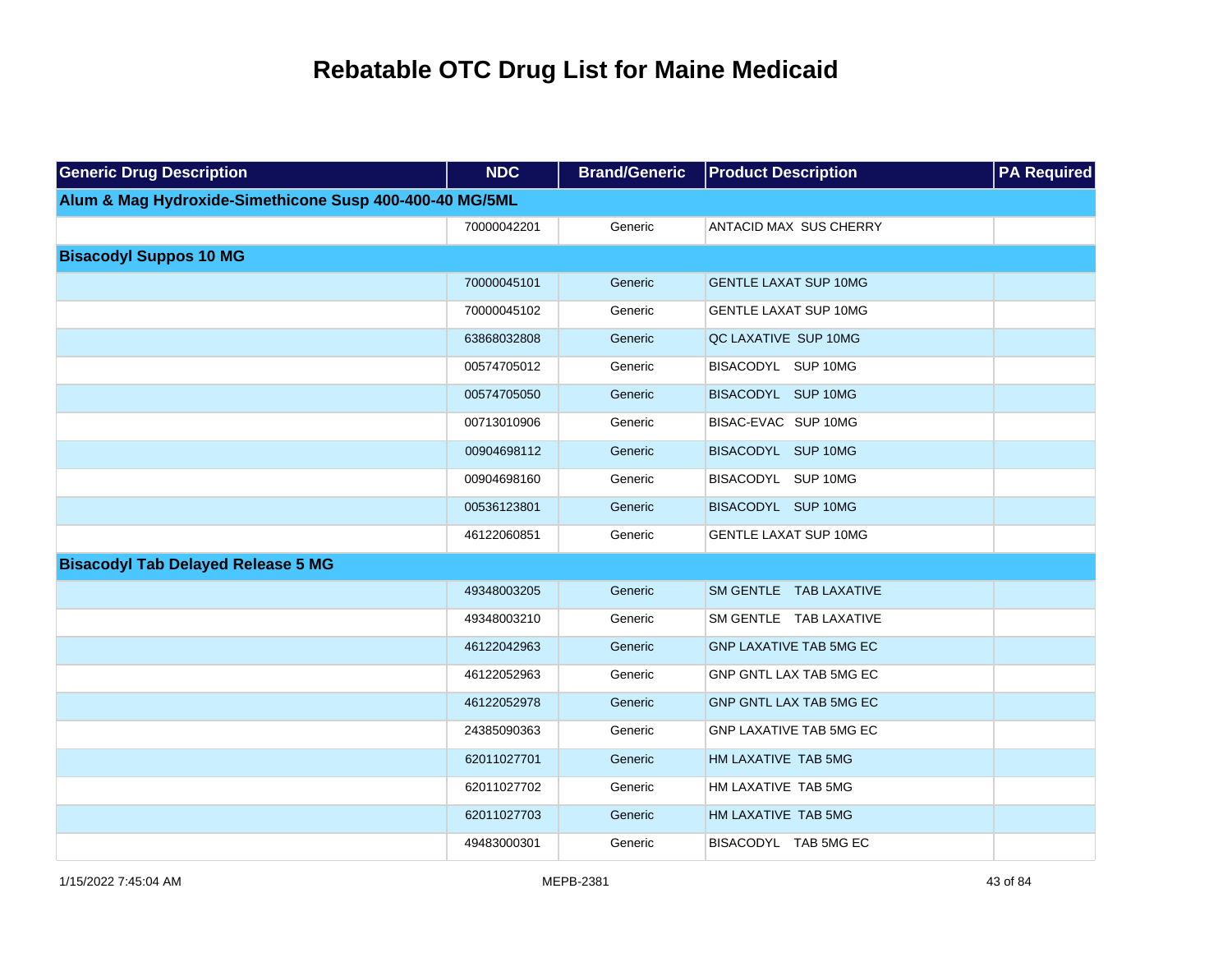| <b>Generic Drug Description</b>           | <b>NDC</b>  | <b>Brand/Generic</b> | <b>Product Description</b>       | <b>PA Required</b> |
|-------------------------------------------|-------------|----------------------|----------------------------------|--------------------|
| <b>Bisacodyl Tab Delayed Release 5 MG</b> |             |                      |                                  |                    |
|                                           | 49483000310 | Generic              | BISACODYL TAB 5MG EC             |                    |
|                                           | 00904674817 | Generic              | BISACODYL TAB 5MG EC             |                    |
|                                           | 00904674860 | Generic              | BISACODYL TAB 5MG EC             |                    |
|                                           | 00904674880 | Generic              | BISACODYL TAB 5MG EC             |                    |
|                                           | 00904640761 | Generic              | BISACODYL TAB 5MG EC             |                    |
|                                           | 70000053801 | Generic              | GENTLE LAXAT TAB 5MG EC          |                    |
|                                           | 70000022101 | Generic              | <b>GENTLE LAXAT TAB 5MG EC</b>   |                    |
|                                           | 70000022102 | Generic              | GENTLE LAXAT TAB 5MG EC          |                    |
|                                           | 70000022103 | Generic              | <b>GENTLE LAXAT TAB 5MG EC</b>   |                    |
| <b>Calcium Polycarbophil Tab 625 MG</b>   |             |                      |                                  |                    |
|                                           | 70000043201 | Generic              | FIBER LAXATV TAB 625MG           |                    |
|                                           | 70000006701 | Generic              | FIBR LAX+CAL TAB 625MG           |                    |
|                                           | 00904250091 | Generic              | <b>FIBER</b><br><b>TAB 625MG</b> |                    |
|                                           | 00536430605 | Generic              | FIBER-LAX TAB 625MG              |                    |
|                                           | 00536430608 | Generic              | FIBER-LAX TAB 625MG              |                    |
|                                           | 00536430611 | Generic              | FIBER-LAX TAB 625MG              |                    |
|                                           | 24385012576 | Generic              | FIBER-CAPS TAB 625MG             |                    |
|                                           | 49348019013 | Generic              | SM FIBER TAB 625MG               |                    |
| <b>Docusate Calcium Cap 240 MG</b>        |             |                      |                                  |                    |
|                                           | 46122068878 | Generic              | STOOL SOFT CAP 240MG             |                    |
|                                           | 00904699740 | Generic              | DOCUSATE CAL CAP 240MG           |                    |
|                                           | 00904699760 | Generic              | DOCUSATE CAL CAP 240MG           |                    |
|                                           | 00904699780 | Generic              | DOCUSATE CAL CAP 240MG           |                    |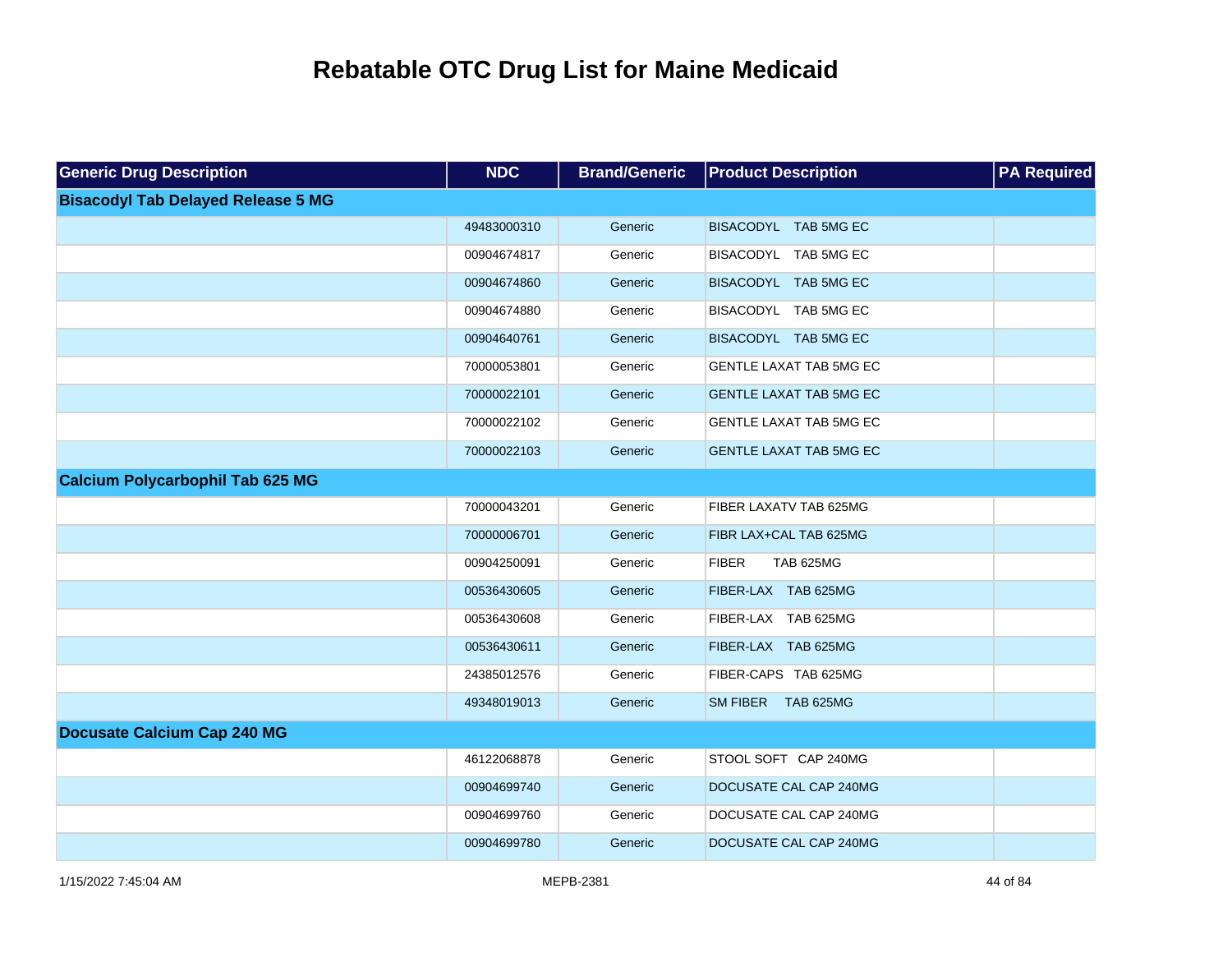| <b>Generic Drug Description</b>    | <b>NDC</b>  | <b>Brand/Generic</b> | <b>Product Description</b>         | <b>PA Required</b> |
|------------------------------------|-------------|----------------------|------------------------------------|--------------------|
| <b>Docusate Calcium Cap 240 MG</b> |             |                      |                                    |                    |
|                                    | 00904645959 | Generic              | <b>CAP 240MG</b><br><b>KAO-TIN</b> |                    |
|                                    | 00536106505 | Generic              | STOOL SOFTNR CAP 240MG             |                    |
|                                    | 00536106510 | Generic              | STOOL SOFTNR CAP 240MG             |                    |
| <b>Docusate Sodium Cap 100 MG</b>  |             |                      |                                    |                    |
|                                    | 00536106210 | Generic              | STOOL SOFTNR CAP 100MG             |                    |
|                                    | 00536106229 | Generic              | STOOL SOFTNR CAP 100MG             |                    |
|                                    | 00113048672 | Generic              | STOOL SOFTNR CAP 100MG             |                    |
|                                    | 00904645561 | Generic              | CAP 100MG<br><b>DOK</b>            |                    |
|                                    | 00904645760 | Generic              | CAP 100MG<br><b>DOK</b>            |                    |
|                                    | 00904645780 | Generic              | CAP 100MG<br><b>DOK</b>            |                    |
|                                    | 00904699860 | Generic              | DOCUSATE SOD CAP 100MG             |                    |
|                                    | 00904699880 | Generic              | DOCUSATE SOD CAP 100MG             |                    |
|                                    | 00904711561 | Generic              | DOCUSATE CAP 100MG                 | PA REQUIRED        |
|                                    | 49348048310 | Generic              | STOOL SOFTNR CAP 100MG             |                    |
|                                    | 49348048319 | Generic              | STOOL SOFTNR CAP 100MG             |                    |
|                                    | 45802048678 | Generic              | DOCUSATE SOD CAP 100MG             |                    |
|                                    | 46122045172 | Generic              | STOOL SOFTNR CAP 100MG             |                    |
|                                    | 46122045178 | Generic              | STOOL SOFTNR CAP 100MG             |                    |
|                                    | 46122045185 | Generic              | STOOL SOFTNR CAP 100MG             |                    |
|                                    | 62011038601 | Generic              | STOOL SOFTNR CAP 100MG             |                    |
|                                    | 62011036101 | Generic              | HM STOOL SOF CAP 100MG             |                    |
|                                    | 60687012901 | Generic              | DOCUSATE SOD CAP 100MG             |                    |
|                                    | 60687012911 | Generic              | DOCUSATE SOD CAP 100MG             |                    |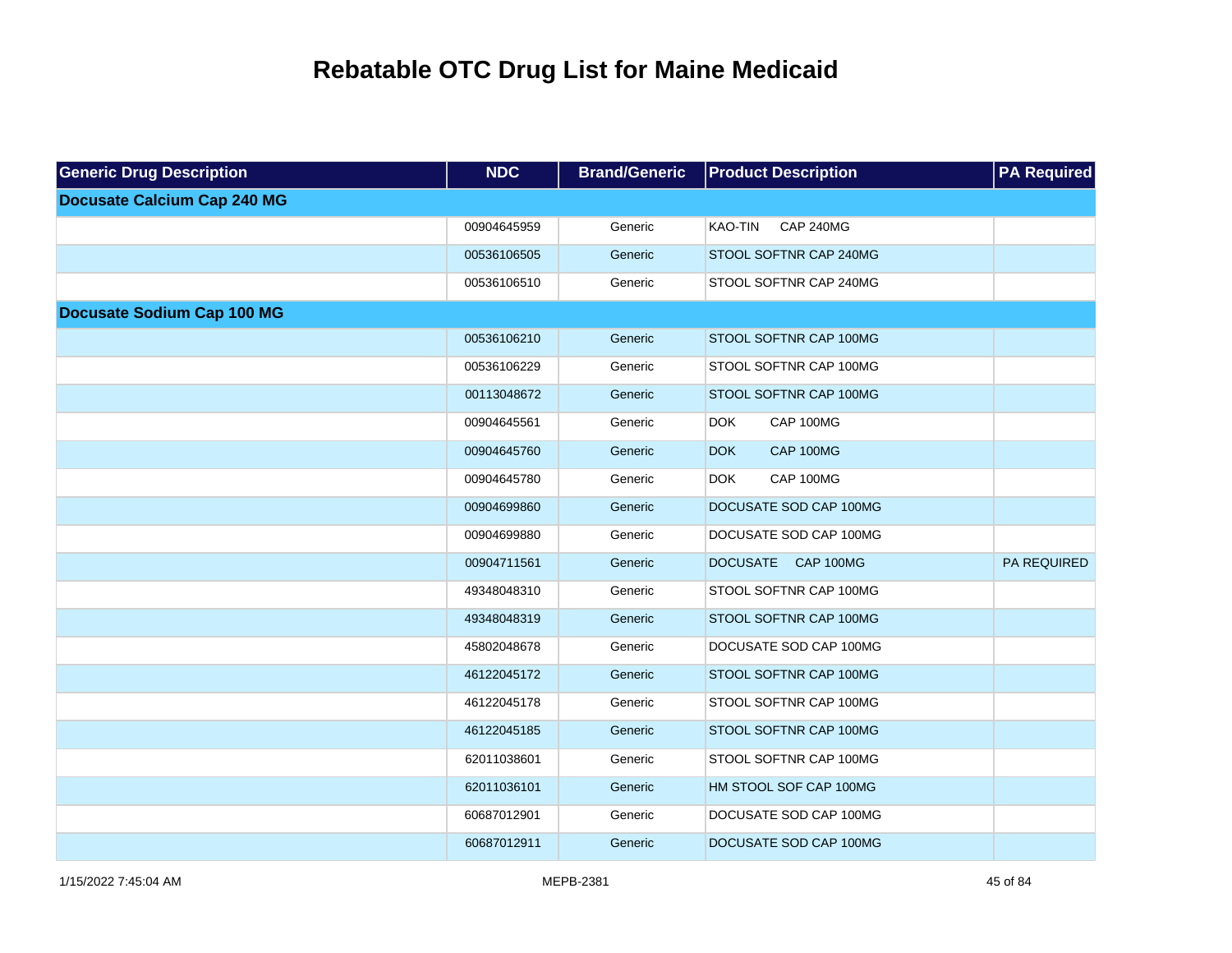| <b>Generic Drug Description</b>   | <b>NDC</b>  | <b>Brand/Generic</b> | <b>Product Description</b>        | <b>PA Required</b> |
|-----------------------------------|-------------|----------------------|-----------------------------------|--------------------|
| <b>Docusate Sodium Cap 100 MG</b> |             |                      |                                   |                    |
|                                   | 70000009101 | Generic              | STOOL SOFTEN CAP 100MG            |                    |
|                                   | 70000009102 | Generic              | STOOL SOFTEN CAP 100MG            |                    |
|                                   | 70000009103 | Generic              | STOOL SOFTEN CAP 100MG            |                    |
|                                   | 67618010110 | <b>Brand</b>         | <b>COLACE</b><br>CAP 100MG        | <b>PA REQUIRED</b> |
|                                   | 67618010130 | <b>Brand</b>         | COLACE<br>CAP 100MG               | PA REQUIRED        |
|                                   | 67618010152 | <b>Brand</b>         | <b>COLACE</b><br><b>CAP 100MG</b> | PA REQUIRED        |
|                                   | 67618010160 | <b>Brand</b>         | COLACE<br>CAP 100MG               | PA REQUIRED        |
|                                   | 63868056025 | Generic              | STOOL SOFTNR CAP 100MG            |                    |
|                                   | 62011042102 | Generic              | STOOL SOFTNR CAP 100MG            |                    |
|                                   | 63739047801 | Generic              | DOCUSATE SOD CAP 100MG            |                    |
|                                   | 63739047802 | Generic              | DOCUSATE SOD CAP 100MG            |                    |
|                                   | 63739047840 | Generic              | DOCUSATE SOD CAP 100MG            |                    |
|                                   | 63739047848 | Generic              | DOCUSATE SOD CAP 100MG            |                    |
|                                   | 70000036501 | Generic              | STOOL SOFTNR CAP 100MG            |                    |
|                                   | 70000036502 | Generic              | STOOL SOFTNR CAP 100MG            |                    |
|                                   | 70000036503 | Generic              | STOOL SOFTNR CAP 100MG            |                    |
|                                   | 70677003401 | Generic              | STOOL SOFTNR CAP 100MG            |                    |
|                                   | 70677003402 | Generic              | STOOL SOFTNR CAP 100MG            |                    |
| <b>Docusate Sodium Cap 250 MG</b> |             |                      |                                   |                    |
|                                   | 70000038501 | Generic              | STOOL SOFTEN CAP 250MG            |                    |
|                                   | 62011047401 | Generic              | STOOL SOFTEN CAP 250MG            |                    |
|                                   | 62011024401 | Generic              | STOOL SOFTNR CAP 250MG            |                    |
|                                   | 46122026378 | Generic              | STOOL SOFTNR CAP 250MG            |                    |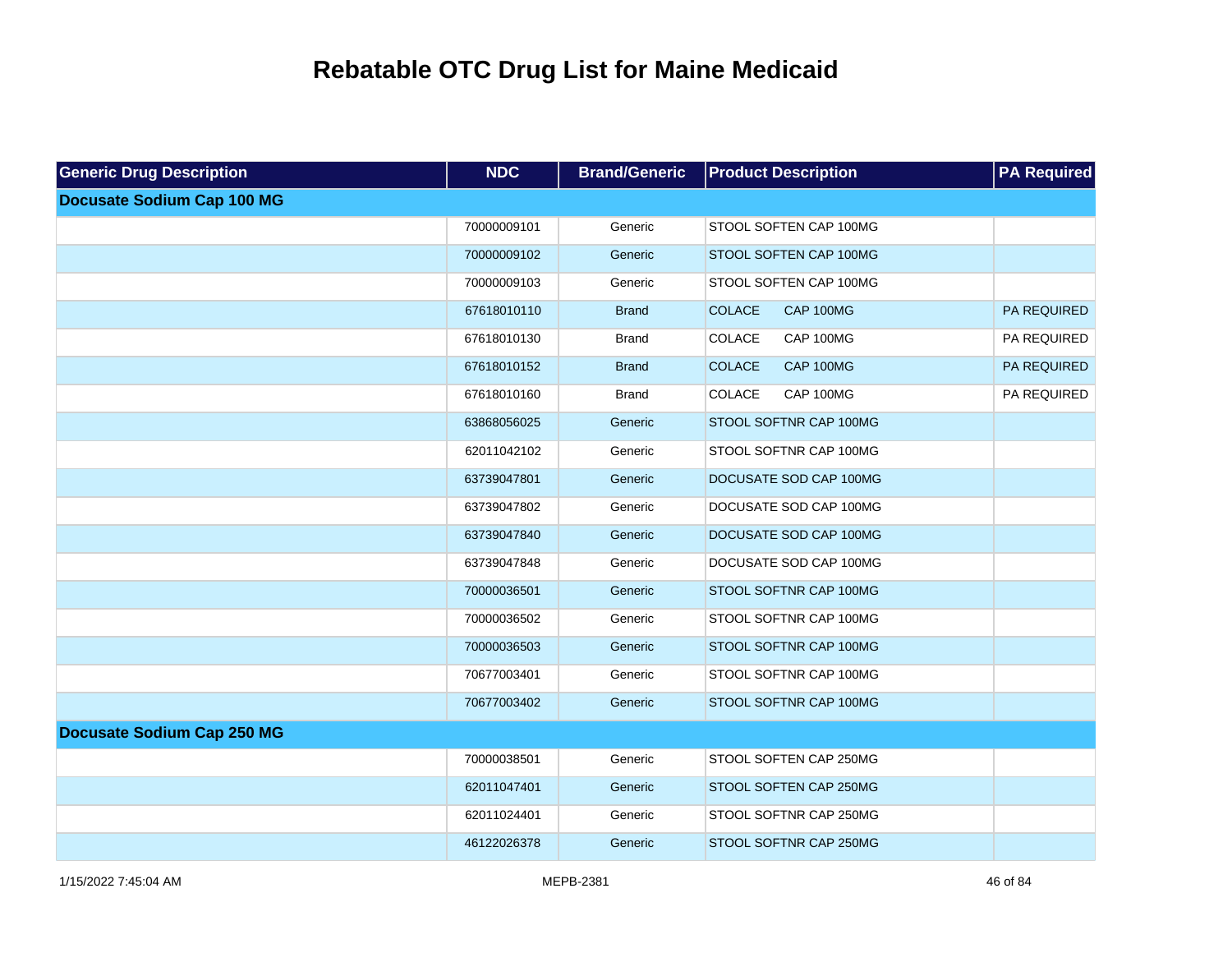| <b>Generic Drug Description</b>    | <b>NDC</b>  | <b>Brand/Generic</b> | <b>Product Description</b>          | <b>PA Required</b> |
|------------------------------------|-------------|----------------------|-------------------------------------|--------------------|
| <b>Docusate Sodium Cap 250 MG</b>  |             |                      |                                     |                    |
|                                    | 00904699960 | Generic              | DOCUSATE SOD CAP 250MG              |                    |
|                                    | 00904699980 | Generic              | DOCUSATE SOD CAP 250MG              |                    |
|                                    | 00904645859 | Generic              | <b>CAP 250MG</b><br><b>DOK</b>      |                    |
|                                    | 00536106401 | Generic              | STOOL SOFTNR CAP 250MG              |                    |
|                                    | 00536106410 | Generic              | STOOL SOFTNR CAP 250MG              |                    |
| <b>Docusate Sodium Cap 50 MG</b>   |             |                      |                                     |                    |
|                                    | 67618011128 | <b>Brand</b>         | <b>COLACE CLEAR CAP 50MG</b>        | PA REQUIRED        |
| Docusate Sodium Enema 283 MG/5ML   |             |                      |                                     |                    |
|                                    | 00904692093 | Generic              | DOCUSATE MIN ENE 283MG              | PA REQUIRED        |
|                                    | 17433987603 | Generic              | <b>ENEMEEZ MINI ENE</b>             | PA REQUIRED        |
|                                    | 17433987805 | Generic              | DOCUSOL MINI ENE                    | PA REQUIRED        |
| Docusate Sodium Liquid 150 MG/15ML |             |                      |                                     |                    |
|                                    | 00536130485 | Generic              | DOCUSATE SOD LIQ 50MG/5ML           |                    |
|                                    | 00121054410 | Generic              | DOCUSATE SOD LIQ 50MG/5ML           |                    |
|                                    | 54838011680 | Generic              | <b>SILACE</b><br>LIQ 10MG/ML        |                    |
|                                    | 50383034910 | Generic              | <b>DOCU</b><br>LIQ 100/10ML         |                    |
|                                    | 50383034911 | Generic              | <b>DOCU</b><br>LIQ 100/10ML         |                    |
|                                    | 50383077110 | Generic              | <b>DOCU</b><br>LIQ 50MG/5ML         |                    |
|                                    | 50383077111 | Generic              | <b>DOCU</b><br>LIQ 50MG/5ML         |                    |
|                                    | 50383077116 | Generic              | <b>DOCU</b><br>LIQ 50MG/5ML         |                    |
| Docusate Sodium Syrup 60 MG/15ML   |             |                      |                                     |                    |
|                                    | 54838010780 | Generic              | <b>SILACE</b><br><b>SYP 60/15ML</b> |                    |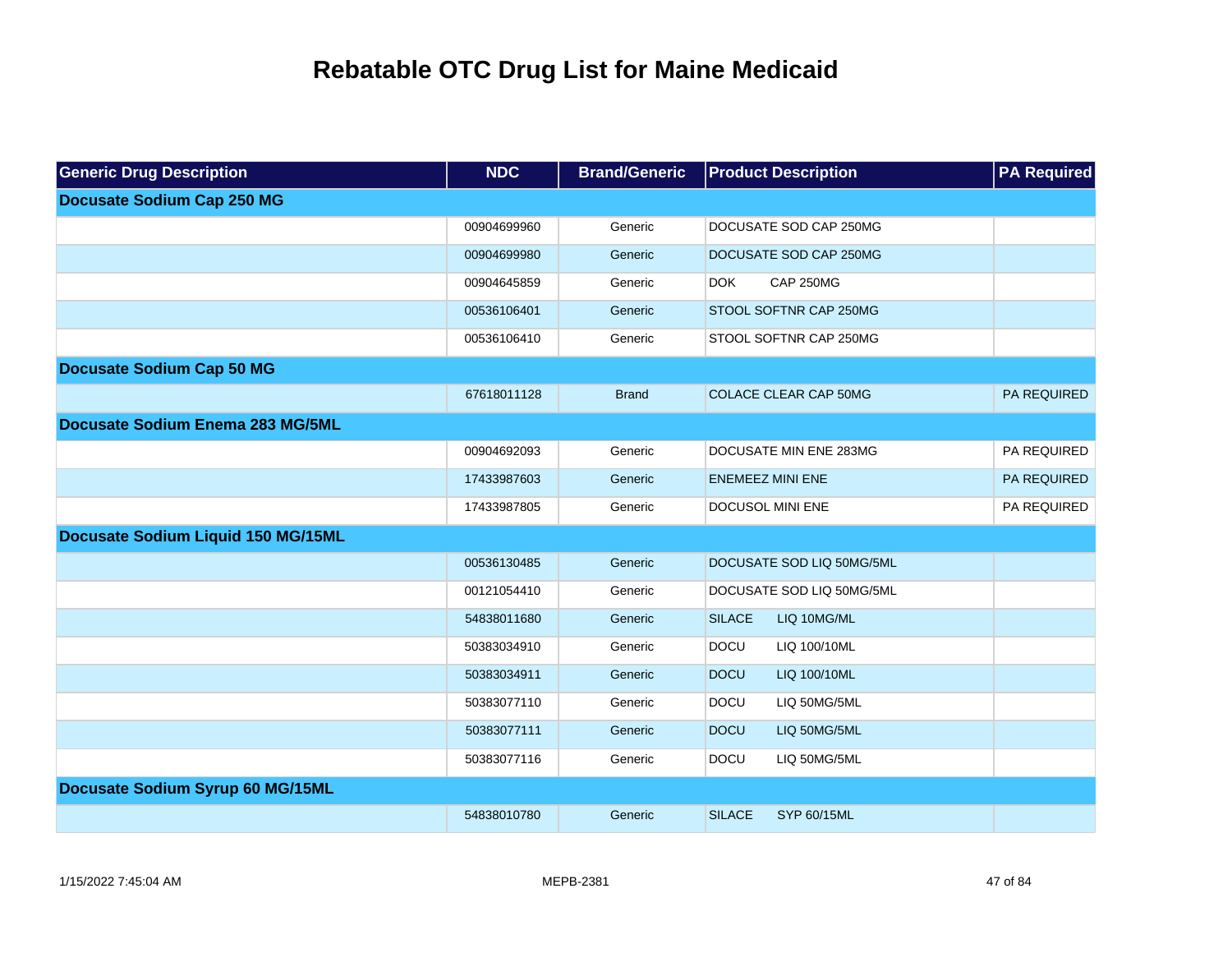| <b>Generic Drug Description</b>            | <b>NDC</b>  | <b>Brand/Generic</b> | <b>Product Description</b> | <b>PA Required</b> |
|--------------------------------------------|-------------|----------------------|----------------------------|--------------------|
| <b>Magnesium Citrate Soln</b>              |             |                      |                            |                    |
|                                            | 62011038001 | Generic              | MAG CITRATE SOL LEMON      |                    |
|                                            | 62011038101 | Generic              | MAG CITRATE SOL CHERRY     |                    |
|                                            | 24385067510 | Generic              | MAG CITRATE SOL LEMON      |                    |
|                                            | 00904678744 | Generic              | MAG CITRATE SOL LEMON      |                    |
|                                            | 63868093510 | Generic              | MAG CITRATE SOL LEMON      |                    |
|                                            | 63868094210 | Generic              | MAG CITRATE SOL CHERRY     |                    |
|                                            | 63868094410 | Generic              | MAG CITRATE SOL GRAPE      |                    |
|                                            | 70000042401 | Generic              | MAG CITRATE SOL LEMON      |                    |
|                                            | 70677005101 | Generic              | MAG CITRATE SOL LEMON      |                    |
|                                            | 70677005301 | Generic              | SM MAGNESIUM SOL CHERRY    |                    |
| <b>Magnesium Hydroxide Susp 400 MG/5ML</b> |             |                      |                            |                    |
|                                            | 70677004301 | Generic              | SM MILK MAGN SUS ORIGINAL  |                    |
|                                            | 66689005301 | Generic              | MILK OF MAGN SUS 2400/30   |                    |
|                                            | 66689005399 | Generic              | MILK OF MAGN SUS 2400/30   |                    |
|                                            | 63868078757 | Generic              | MILK OF MAGN SUS 400/5ML   |                    |
|                                            | 63868078857 | Generic              | MILK OF MAGN SUS 400/5ML   |                    |
|                                            | 63868031012 | Generic              | MILK OF MAGN SUS 400/5ML   |                    |
|                                            | 70000006401 | Generic              | MILK OF MAGN SUS 400/5ML   |                    |
|                                            | 70000006501 | Generic              | MILK OF MAGN SUS 1200/15   |                    |
|                                            | 70000006101 | Generic              | MILK OF MAGN SUS 1200/15   |                    |
|                                            | 00904684673 | Generic              | MILK OF MAGN SUS 2400MG    |                    |
|                                            | 00904675614 | Generic              | <b>MILK OF MAGN SUS</b>    |                    |
|                                            | 00904675714 | Generic              | MILK OF MAGN SUS 1200/15   |                    |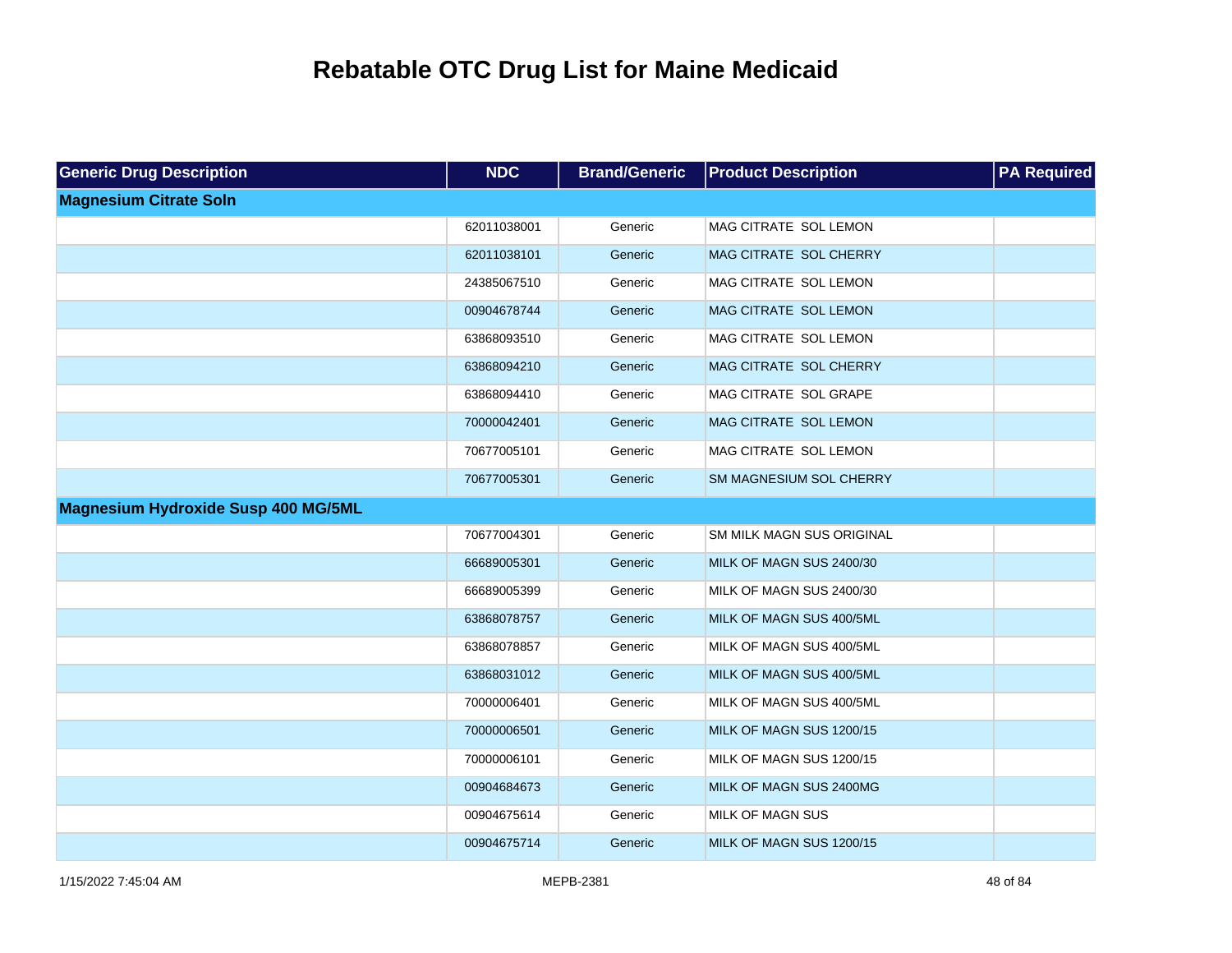| <b>Generic Drug Description</b>            | <b>NDC</b>  | <b>Brand/Generic</b> | <b>Product Description</b>       | <b>PA Required</b> |
|--------------------------------------------|-------------|----------------------|----------------------------------|--------------------|
| <b>Magnesium Hydroxide Susp 400 MG/5ML</b> |             |                      |                                  |                    |
|                                            | 00536131983 | Generic              | <b>MILK OF MAGN SUS</b>          |                    |
|                                            | 00536247085 | Generic              | <b>MILK OF MAGN SUS</b>          |                    |
|                                            | 00904078816 | Generic              | MILK OF MAGN SUS 1200/15         |                    |
|                                            | 00121043130 | Generic              | <b>MILK OF MAGN SUS</b>          |                    |
|                                            | 00113033240 | Generic              | MILK OF MAGN SUS FRSH MNT        |                    |
|                                            | 00113039640 | Generic              | <b>MILK OF MAGN SUS</b>          |                    |
|                                            | 46122043540 | Generic              | <b>GNP MILK MAG SUS CHERRY</b>   |                    |
|                                            | 46122043640 | Generic              | <b>GNP MILK MAG SUS MINT</b>     |                    |
|                                            | 46122043740 | Generic              | <b>GNP MILK MAG SUS ORIGINAL</b> |                    |
|                                            | 49348017138 | Generic              | MILK OF MAGN SUS 1200/15         |                    |
|                                            | 49348030539 | Generic              | MILK OF MAGN SUS 1200/15         |                    |
|                                            | 49348030739 | Generic              | MILK OF MAGN SUS 1200/15         |                    |
|                                            | 49348030839 | Generic              | MILK OF MAGN SUS 1200/15         |                    |
|                                            | 60687042976 | Generic              | MILK OF MAGN SUS 400/5ML         |                    |
|                                            | 62011012301 | Generic              | MILK OF MAGN SUS 400/5ML         |                    |
|                                            | 62011012401 | Generic              | MILK OF MAGN SUS 400/5ML         |                    |
| <b>Methylcellulose Powder Laxative</b>     |             |                      |                                  |                    |
|                                            | 00904567516 | Generic              | SOLUBLE FIB POW THERAPY          |                    |
| <b>Methylcellulose Tab 500 MG</b>          |             |                      |                                  |                    |
|                                            | 24385046678 | Generic              | FIBER THERAP TAB 500MG           |                    |
|                                            | 62011013401 | Generic              | HM FIBER<br>TAB 500MG            |                    |
|                                            | 49348054110 | Generic              | SM FIBER LAX TAB 500MG           |                    |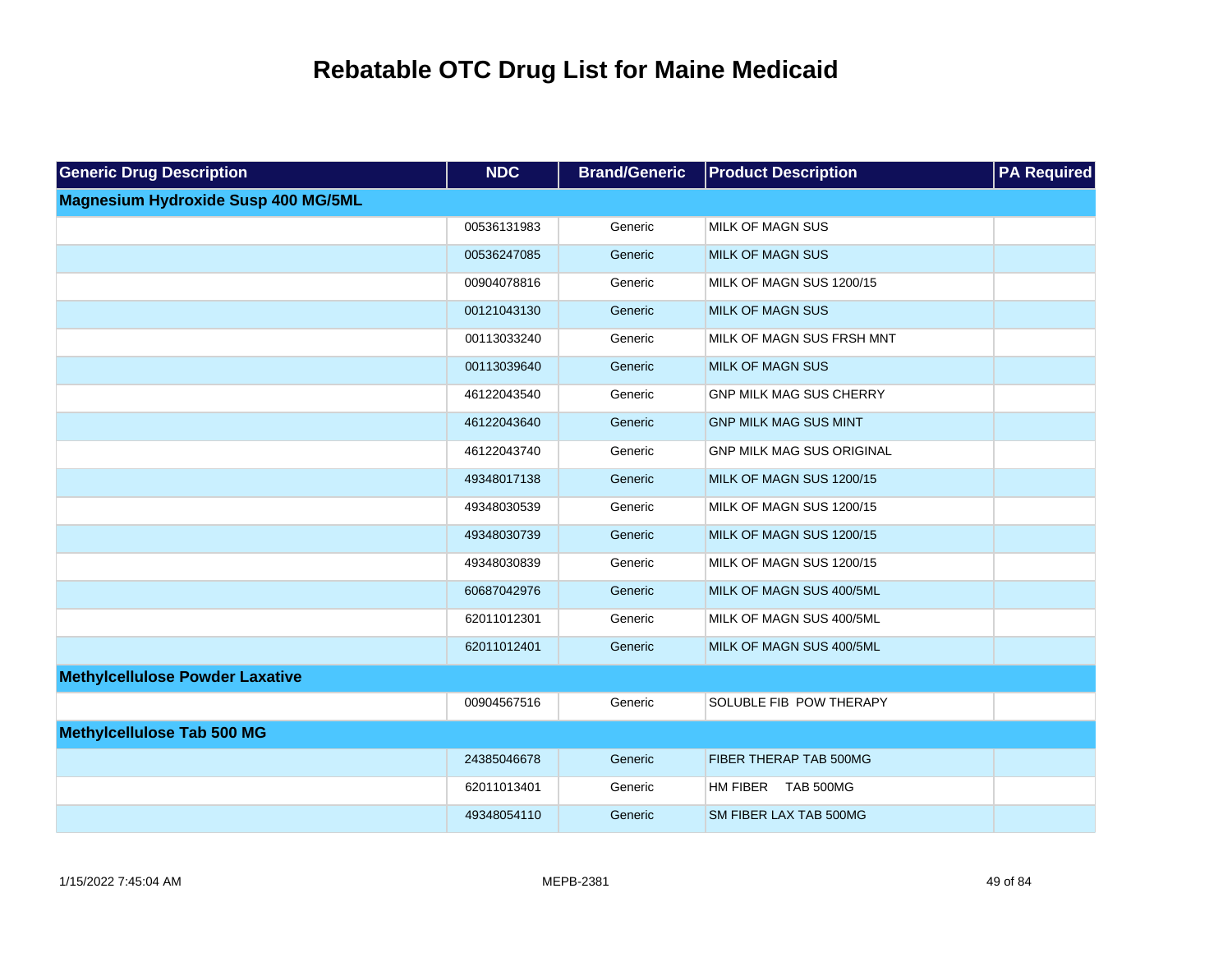| <b>Generic Drug Description</b>    | <b>NDC</b>  | <b>Brand/Generic</b> | <b>Product Description</b>   | <b>PA Required</b> |
|------------------------------------|-------------|----------------------|------------------------------|--------------------|
| <b>Mineral Oil</b>                 |             |                      |                              |                    |
|                                    | 46122039516 | Generic              | <b>GNP MINERAL OIL</b>       |                    |
|                                    | 63868093816 | Generic              | QC MINERAL OIL HEAVY         |                    |
|                                    | 70000044801 | Generic              | OIL<br><b>MINERAL</b>        |                    |
| <b>Mineral Oil Enema</b>           |             |                      |                              |                    |
|                                    | 70000010901 | Generic              | MINERAL OIL ENE              |                    |
|                                    | 49348018520 | Generic              | SM ENEMA ENE                 |                    |
|                                    | 62011027001 | Generic              | MINERAL OIL ENE              |                    |
|                                    | 00132030140 | <b>Brand</b>         | FLEET OIL ENE                |                    |
| <b>Sennosides Cap 8.6 MG</b>       |             |                      |                              |                    |
|                                    | 70000044101 | Generic              | <b>SENNA</b><br>CAP 8.6MG    |                    |
| <b>Sennosides Chew Tab 15 MG</b>   |             |                      |                              |                    |
|                                    | 70000047701 | Generic              | CHOC LAXATIV CHW 15MG        | PA REQUIRED        |
| <b>Sennosides Syrup 8.8 MG/5ML</b> |             |                      |                              |                    |
|                                    | 00536126659 | Generic              | <b>SENNA</b><br>LIQ 8.8/5ML  |                    |
|                                    | 50268073124 | Generic              | SENNA<br>SYP 8.8/5ML         |                    |
| <b>Sennosides Tab 15 MG</b>        |             |                      |                              |                    |
|                                    | 70000044301 | Generic              | <b>LAXATIVE REG TAB 15MG</b> | PA REQUIRED        |
| <b>Sennosides Tab 17.2 MG</b>      |             |                      |                              |                    |
|                                    | 67618012006 | Generic              | SENOKOT EXTR TAB 17.2MG      | PA REQUIRED        |
|                                    | 67618012012 | Generic              | SENOKOT EXTR TAB 17,2MG      | <b>PA REQUIRED</b> |
| <b>Sennosides Tab 25 MG</b>        |             |                      |                              |                    |
|                                    | 70000007701 | Generic              | <b>LAXATIVE MAX TAB 25MG</b> | PA REQUIRED        |
|                                    | 49348019304 | Generic              | SM LAXATIVE TAB 25MG         | <b>PA REQUIRED</b> |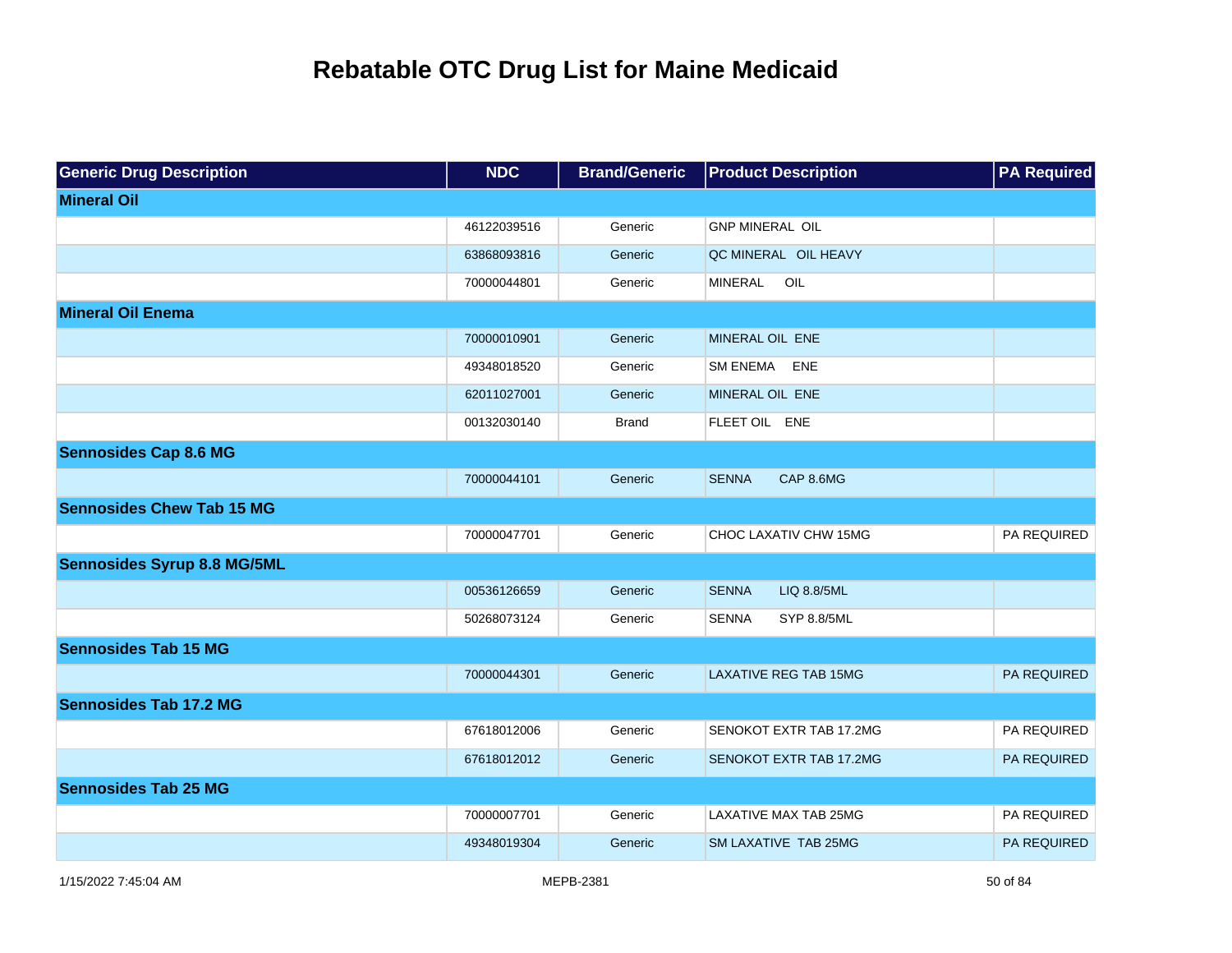| <b>Generic Drug Description</b>          | <b>NDC</b>  | <b>Brand/Generic</b> | <b>Product Description</b>  | <b>PA Required</b> |
|------------------------------------------|-------------|----------------------|-----------------------------|--------------------|
| <b>Sennosides Tab 8.6 MG</b>             |             |                      |                             |                    |
|                                          | 46122057578 | Generic              | SENNA LAX TAB 8.6MG         |                    |
|                                          | 49348016510 | Generic              | SENNA LAXATI TAB 8.6MG      |                    |
|                                          | 51645085199 | Generic              | <b>SENNA</b><br>TAB 8.6MG   |                    |
|                                          | 49483008001 | Generic              | SENNA-TIME TAB 8.6MG        |                    |
|                                          | 49483008010 | Generic              | SENNA-TIME TAB 8.6MG        |                    |
|                                          | 62011038701 | Generic              | HM SENNA TAB 8.6MG          |                    |
|                                          | 00904672559 | Generic              | <b>SENNA</b><br>TAB 8.6MG   |                    |
|                                          | 00904672580 | Generic              | TAB 8.6MG<br><b>SENNA</b>   |                    |
|                                          | 00904643480 | Generic              | <b>SENNA</b><br>TAB 8.6MG   |                    |
|                                          | 00904652261 | Generic              | SENNA-LAX TAB 8.6MG         |                    |
|                                          | 67618030010 | <b>Brand</b>         | <b>SENOKOT</b><br>TAB 8.6MG |                    |
|                                          | 67618030020 | <b>Brand</b>         | TAB 8.6MG<br><b>SENOKOT</b> |                    |
|                                          | 67618030050 | <b>Brand</b>         | <b>SENOKOT</b><br>TAB 8.6MG |                    |
|                                          | 63868025710 | Generic              | NAT VEG LAX TAB 8.6MG       |                    |
|                                          | 70000044701 | Generic              | <b>SENNA</b><br>TAB 8.6MG   |                    |
|                                          | 70000044702 | Generic              | <b>SENNA</b><br>TAB 8.6MG   |                    |
|                                          | 70000044703 | Generic              | <b>SENNA</b><br>TAB 8.6MG   |                    |
|                                          | 70677005801 | Generic              | SM SENNA LAX TAB 8.6MG      |                    |
| Sennosides-Docusate Sodium Cap 8.6-50 MG |             |                      |                             |                    |
|                                          | 70000044501 | <b>Brand</b>         | SENNA PLUS CAP 8.6-50MG     | PA REQUIRED        |
|                                          | 70000044201 | <b>Brand</b>         | STL SOFT/LAX CAP 8.5-50MG   | PA REQUIRED        |
| Sennosides-Docusate Sodium Tab 8.6-50 MG |             |                      |                             |                    |
|                                          | 70000052601 | Generic              | STOOL SOFTNR TAB 8.6-50MG   |                    |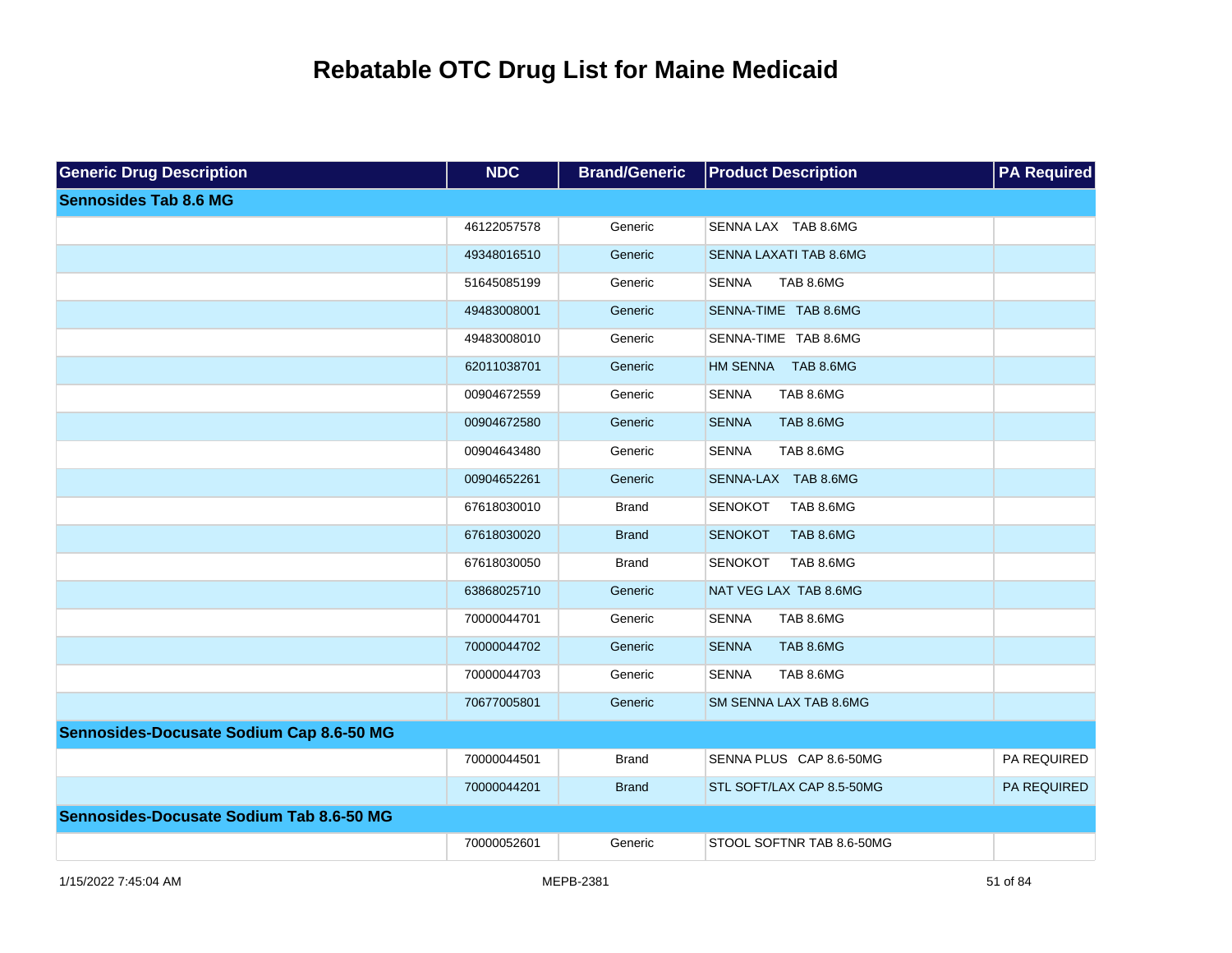| <b>Generic Drug Description</b>          | <b>NDC</b>  | <b>Brand/Generic</b> | <b>Product Description</b> | <b>PA Required</b> |
|------------------------------------------|-------------|----------------------|----------------------------|--------------------|
| Sennosides-Docusate Sodium Tab 8.6-50 MG |             |                      |                            |                    |
|                                          | 70000052001 | Generic              | SENNA PLUS TAB 8.6-50MG    |                    |
|                                          | 70677005901 | Generic              | SENNA/DSS TAB 8.6-50MG     |                    |
|                                          | 70677004201 | Generic              | SM SENNA-S TAB 8.6-50MG    |                    |
|                                          | 70677008301 | Generic              | SM STOOL SOF TAB 8.6-50MG  |                    |
|                                          | 63868013510 | Generic              | STOOL SOFTNR TAB 8.6-50MG  |                    |
|                                          | 63739043201 | Generic              | SENNA/DSS TAB 8.6-50MG     |                    |
|                                          | 63739043210 | Generic              | SENNA/DSS TAB 8.6-50MG     |                    |
|                                          | 62011041701 | Generic              | HM STOOL SOF TAB 8.6-50MG  |                    |
|                                          | 63868087460 | Generic              | STOOL SOFTNR TAB 8.6-50MG  |                    |
|                                          | 67618031001 | <b>Brand</b>         | SENOKOT S TAB 8.6-50MG     |                    |
|                                          | 67618031030 | <b>Brand</b>         | SENOKOT S TAB 8.6-50MG     |                    |
|                                          | 67618031060 | <b>Brand</b>         | SENOKOT S TAB 8.6-50MG     |                    |
|                                          | 67618011010 | Generic              | COLACE 2IN1 TAB 8.6-50MG   |                    |
|                                          | 67618011030 | Generic              | COLACE 2IN1 TAB 8.6-50MG   |                    |
|                                          | 67618011060 | Generic              | COLACE 2IN1 TAB 8.6-50MG   |                    |
|                                          | 00904672361 | Generic              | DOK PLUS TAB 50-8.6MG      |                    |
|                                          | 00904672461 | Generic              | SENNA PLUS TAB 8.6-50MG    |                    |
|                                          | 00536408610 | Generic              | SENEXON-S TAB 8.6-50MG     |                    |
|                                          | 00536124701 | Generic              | SENEXON-S TAB 8.6-50MG     |                    |
|                                          | 00536124710 | Generic              | SENEXON-S TAB 8.6-50MG     |                    |
|                                          | 00536124801 | Generic              | STIMULANT TAB 8.6-50MG     |                    |
|                                          | 00536124810 | Generic              | STIMULANT TAB 8.6-50MG     |                    |
|                                          | 00536116701 | Generic              | DSS/SENNA TAB 50-8.6MG     |                    |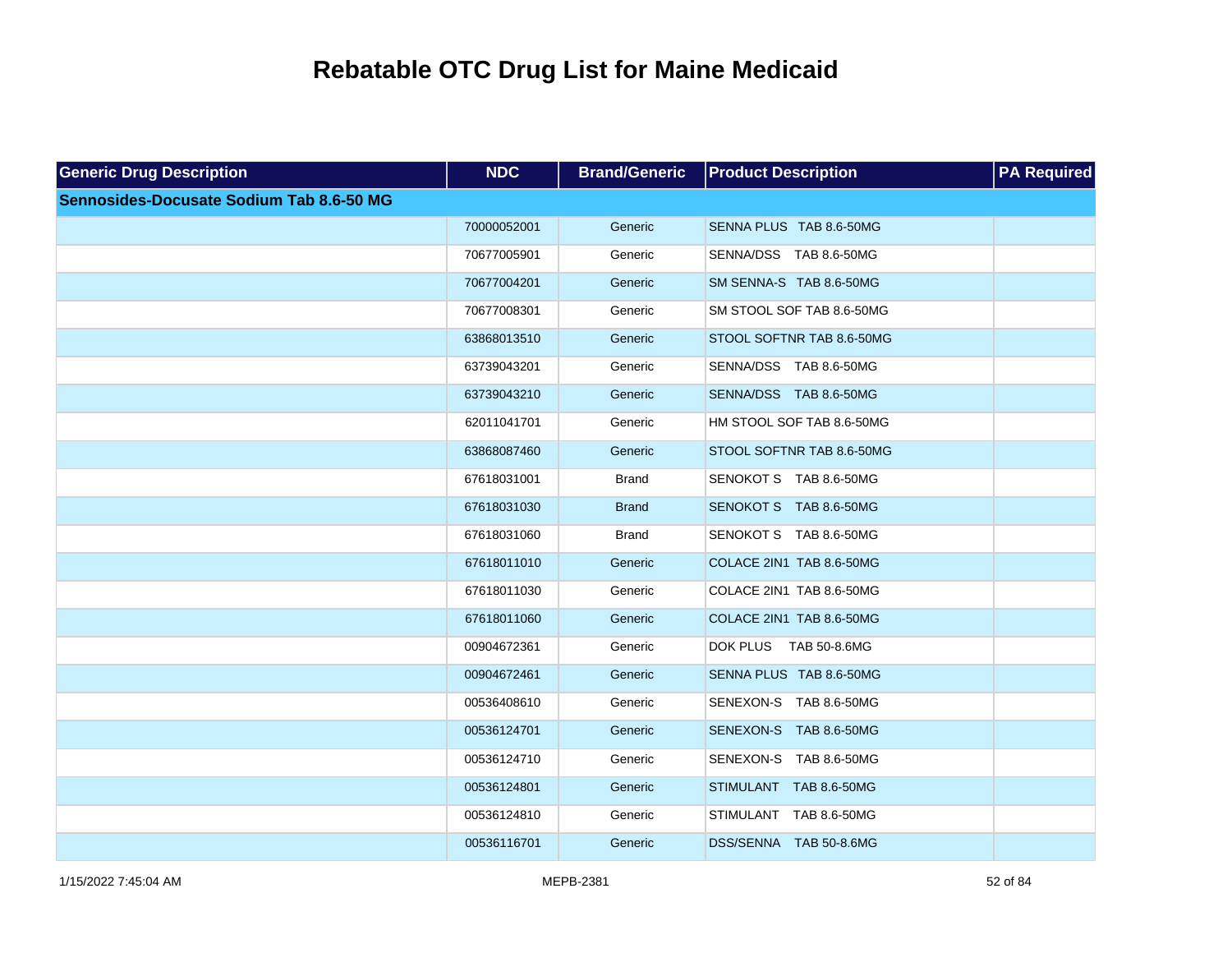| <b>Generic Drug Description</b>                                    | <b>NDC</b>  | <b>Brand/Generic</b> | <b>Product Description</b> | <b>PA Required</b> |
|--------------------------------------------------------------------|-------------|----------------------|----------------------------|--------------------|
| Sennosides-Docusate Sodium Tab 8.6-50 MG                           |             |                      |                            |                    |
|                                                                    | 00536116901 | Generic              | SENEXON-S TAB 8.6-50MG     |                    |
|                                                                    | 00536116910 | Generic              | SENEXON-S TAB 8.6-50MG     |                    |
|                                                                    | 62011036401 | Generic              | HM SENNA-S TAB 8.6-50MG    |                    |
|                                                                    | 62011039501 | Generic              | HM STOOL SOF TAB 8.6-50MG  |                    |
|                                                                    | 60258095106 | Generic              | TAB 8.6-50MG<br>SENNA-S    |                    |
|                                                                    | 60687062201 | Generic              | SENNA/DSS TAB 8.6-50MG     |                    |
|                                                                    | 60687062211 | Generic              | SENNA/DSS TAB 8.6-50MG     |                    |
|                                                                    | 49483008101 | Generic              | SENNA-TIME S TAB 8.6-50MG  |                    |
|                                                                    | 49483008110 | Generic              | SENNA-TIME S TAB 8.6-50MG  |                    |
|                                                                    | 49348015619 | Generic              | SM SENNA-S TAB 8.6-50MG    |                    |
|                                                                    | 46122056778 | Generic              | STOOL SOFTNR TAB 8.6-50MG  |                    |
|                                                                    | 46122062572 | Generic              | SENNA PLUS TAB 8.6-50MG    |                    |
|                                                                    | 46122066978 | Generic              | STOOL SOFTNR TAB 8.6-50MG  |                    |
|                                                                    | 49348018719 | Generic              | SM STOOL TAB SOFTENER      |                    |
| <b>Omeprazole Magnesium Delayed Release Tab 20 MG (Base Equiv)</b> |             |                      |                            |                    |
|                                                                    | 00536132213 | Generic              | OMEPRAZOLE TAB 20MG DR     | PA REQUIRED        |
|                                                                    | 00536132271 | Generic              | OMEPRAZOLE TAB 20MG DR     | PA REQUIRED        |
|                                                                    | 00536132288 | Generic              | OMEPRAZOLE TAB 20MG DR     | PA REQUIRED        |
|                                                                    | 69230031835 | Generic              | OMEPRAZOLE TAB 20MG        | PA REQUIRED        |
|                                                                    | 69230031836 | Generic              | OMEPRAZOLE TAB 20MG        | PA REQUIRED        |
|                                                                    | 69230031837 | Generic              | OMEPRAZOLE TAB 20MG        | PA REQUIRED        |
|                                                                    | 70000052101 | Generic              | OMEPRAZOLE TAB 20MG DR     | PA REQUIRED        |
|                                                                    | 70000052102 | Generic              | OMEPRAZOLE TAB 20MG DR     | <b>PA REQUIRED</b> |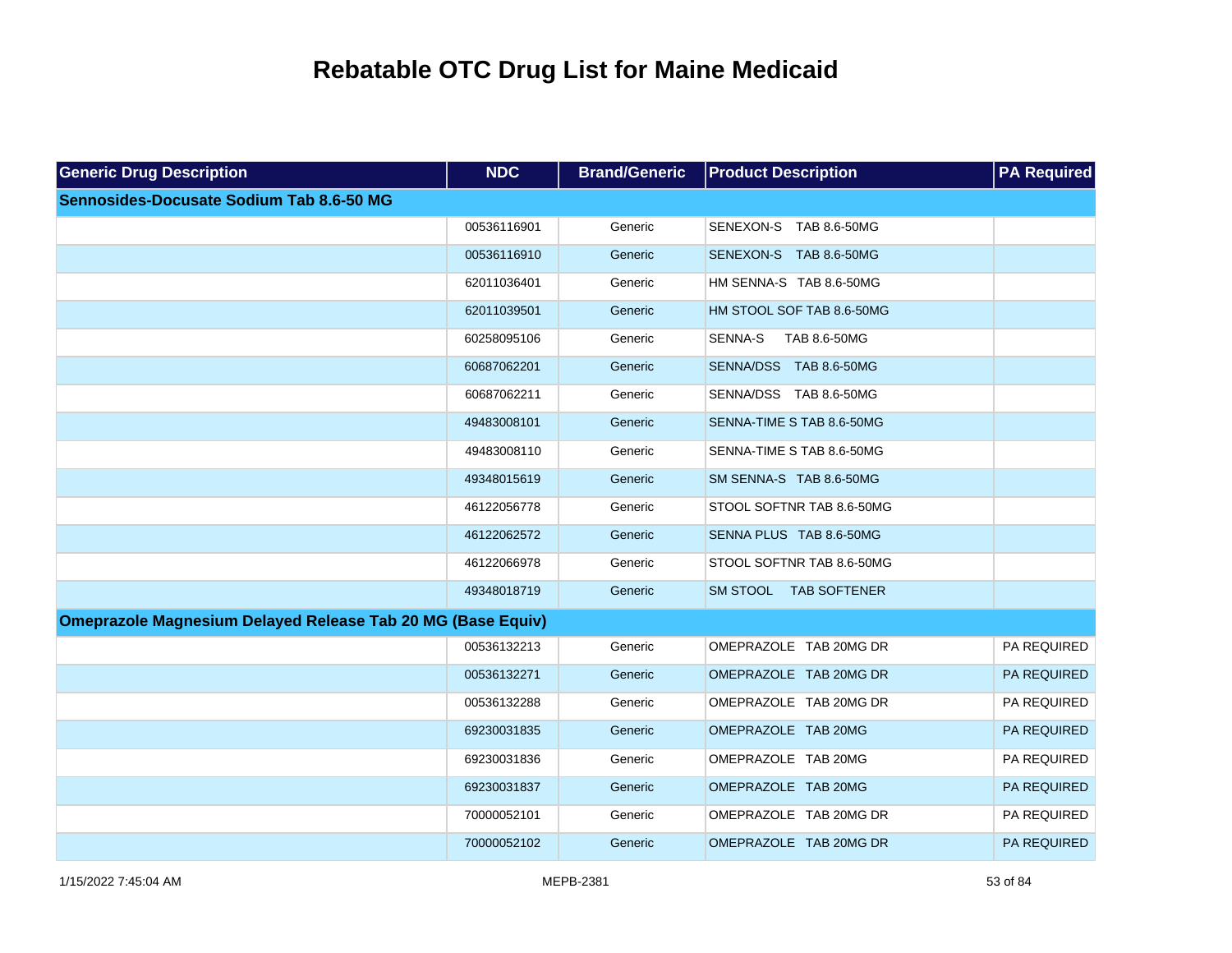| <b>Generic Drug Description</b>                                    | <b>NDC</b>  | <b>Brand/Generic</b> | <b>Product Description</b>   | <b>PA Required</b> |
|--------------------------------------------------------------------|-------------|----------------------|------------------------------|--------------------|
| <b>Omeprazole Magnesium Delayed Release Tab 20 MG (Base Equiv)</b> |             |                      |                              |                    |
|                                                                    | 70000052103 | Generic              | OMEPRAZOLE TAB 20MG DR       | PA REQUIRED        |
|                                                                    | 70000052104 | Generic              | OMEPRAZOLE TAB 20MG DR       | PA REQUIRED        |
| <b>Coal Tar Shampoo 0.5%</b>                                       |             |                      |                              |                    |
|                                                                    | 00904525944 | Generic              | THERAPEUTIC SHA              |                    |
|                                                                    | 00096073608 | <b>Brand</b>         | DHS TAR GEL SHA 0.5%         |                    |
|                                                                    | 00096073704 | <b>Brand</b>         | <b>DHS TAR</b><br><b>SHA</b> |                    |
|                                                                    | 00096073708 | <b>Brand</b>         | <b>DHS TAR</b><br><b>SHA</b> |                    |
|                                                                    | 49348060247 | Generic              | ANTI-DANDRUF SHA COAL TAR    |                    |
| Diphenhydramine HCI Syrup 12.5 MG/5ML                              |             |                      |                              |                    |
|                                                                    | 54838015440 | <b>Brand</b>         | SILPHEN COUG SYP 12.5/5ML    | <b>PA REQUIRED</b> |
|                                                                    | 54838015470 | <b>Brand</b>         | SILPHEN COUG SYP 12.5/5ML    | PA REQUIRED        |
|                                                                    | 54838015480 | <b>Brand</b>         | SILPHEN COUG SYP 12.5/5ML    | PA REQUIRED        |
| Diphenhydramine-Acetaminophen Tab 25-500 MG (sleep)                |             |                      |                              |                    |
|                                                                    | 62011002501 | Generic              | ACETAMIN PM TAB 25-500MG     |                    |
|                                                                    | 62011025601 | Generic              | PAIN RELIEVR TAB 25-500MG    |                    |
|                                                                    | 62011025001 | Generic              | PAIN RELIEVE TAB 25-500      |                    |
|                                                                    | 46122064371 | Generic              | PAIN RELIEF TAB 25-500MG     |                    |
|                                                                    | 49348015109 | Generic              | PAIN RELIEVE TAB 25-500MG    |                    |
|                                                                    | 49348014010 | Generic              | PAIN RELIEVE TAB 25-500      |                    |
|                                                                    | 46122041971 | Generic              | GNP PAIN PM TAB 25-500MG     |                    |
|                                                                    | 00113035571 | Generic              | HEADACHE PM TAB 25-500MG     |                    |
|                                                                    | 00113043771 | Generic              | PAIN RELIEF TAB 25-500MG     |                    |
|                                                                    | 00904673151 | Generic              | ACETAMIN PM TAB 25-500MG     |                    |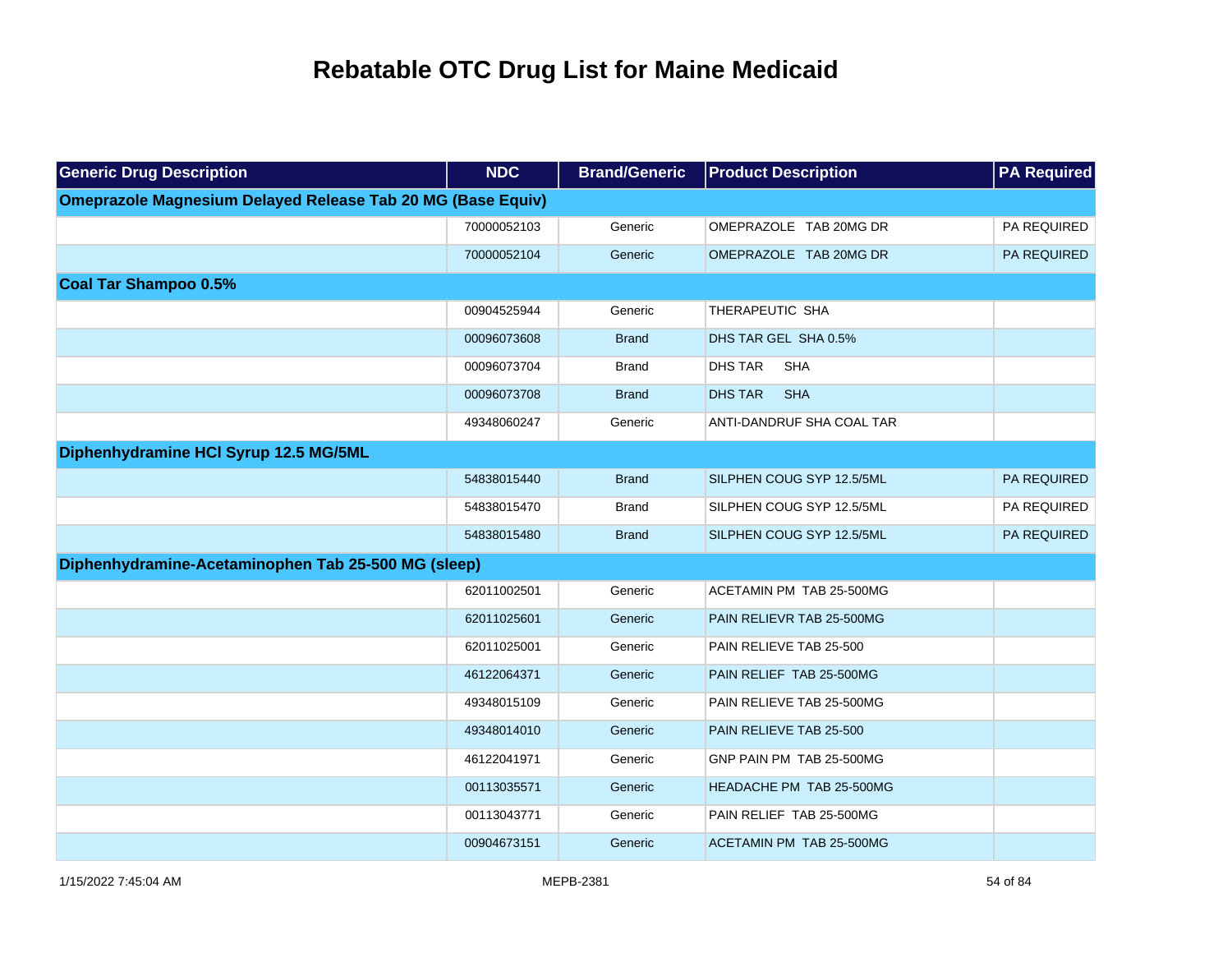| <b>Generic Drug Description</b>                     | <b>NDC</b>  | <b>Brand/Generic</b> | <b>Product Description</b> | <b>PA Required</b> |
|-----------------------------------------------------|-------------|----------------------|----------------------------|--------------------|
| Diphenhydramine-Acetaminophen Tab 25-500 MG (sleep) |             |                      |                            |                    |
|                                                     | 70000041101 | Generic              | ACETAMIN PM TAB 25-500MG   |                    |
|                                                     | 70000041102 | Generic              | ACETAMIN PM TAB 25-500MG   |                    |
|                                                     | 70000041103 | Generic              | ACETAMIN PM TAB 25-500MG   |                    |
|                                                     | 63868032501 | Generic              | PAIN RELIEVE TAB 25-500MG  |                    |
|                                                     | 63868032550 | Generic              | PAIN RELIEVE TAB 25-500MG  |                    |
|                                                     | 63868009450 | Generic              | PAIN RELIEF TAB PM         |                    |
| Nicotine TD Patch 24HR 14 MG/24HR                   |             |                      |                            |                    |
|                                                     | 68001043388 | Generic              | NICOTINE TD DIS 14MG/24H   |                    |
|                                                     | 68001043390 | Generic              | NICOTINE TD DIS 14MG/24H   |                    |
|                                                     | 70000051101 | Generic              | NICOTINE TD DIS 14MG/24H   |                    |
|                                                     | 70000051102 | Generic              | NICOTINE TD DIS 14MG/24H   |                    |
|                                                     | 70677003101 | Generic              | SM NICOTINE DIS 14MG/24H   |                    |
|                                                     | 00536589553 | Generic              | NICOTINE TD DIS 14MG/24H   |                    |
|                                                     | 00536589571 | Generic              | NICOTINE TD DIS 14MG/24H   |                    |
|                                                     | 00536589588 | Generic              | NICOTINE TD DIS 14MG/24H   |                    |
|                                                     | 00536110788 | Generic              | NICOTINE TD DIS 14MG/24H   |                    |
|                                                     | 46122035274 | Generic              | GNP NICOTINE DIS 14MG/24H  |                    |
|                                                     | 43598044770 | Generic              | NICOTINE TD DIS 14MG/24H   |                    |
|                                                     | 43598044774 | Generic              | NICOTINE TD DIS 14MG/24H   |                    |
|                                                     | 62011035001 | Generic              | HM NICOTINE DIS 14MG/24H   |                    |
| Nicotine TD Patch 24HR 21 MG/24HR                   |             |                      |                            |                    |
|                                                     | 62011035101 | Generic              | HM NICOTINE DIS 21MG/24H   |                    |
|                                                     | 43598044828 | Generic              | NICOTINE TD DIS 21MG/24H   |                    |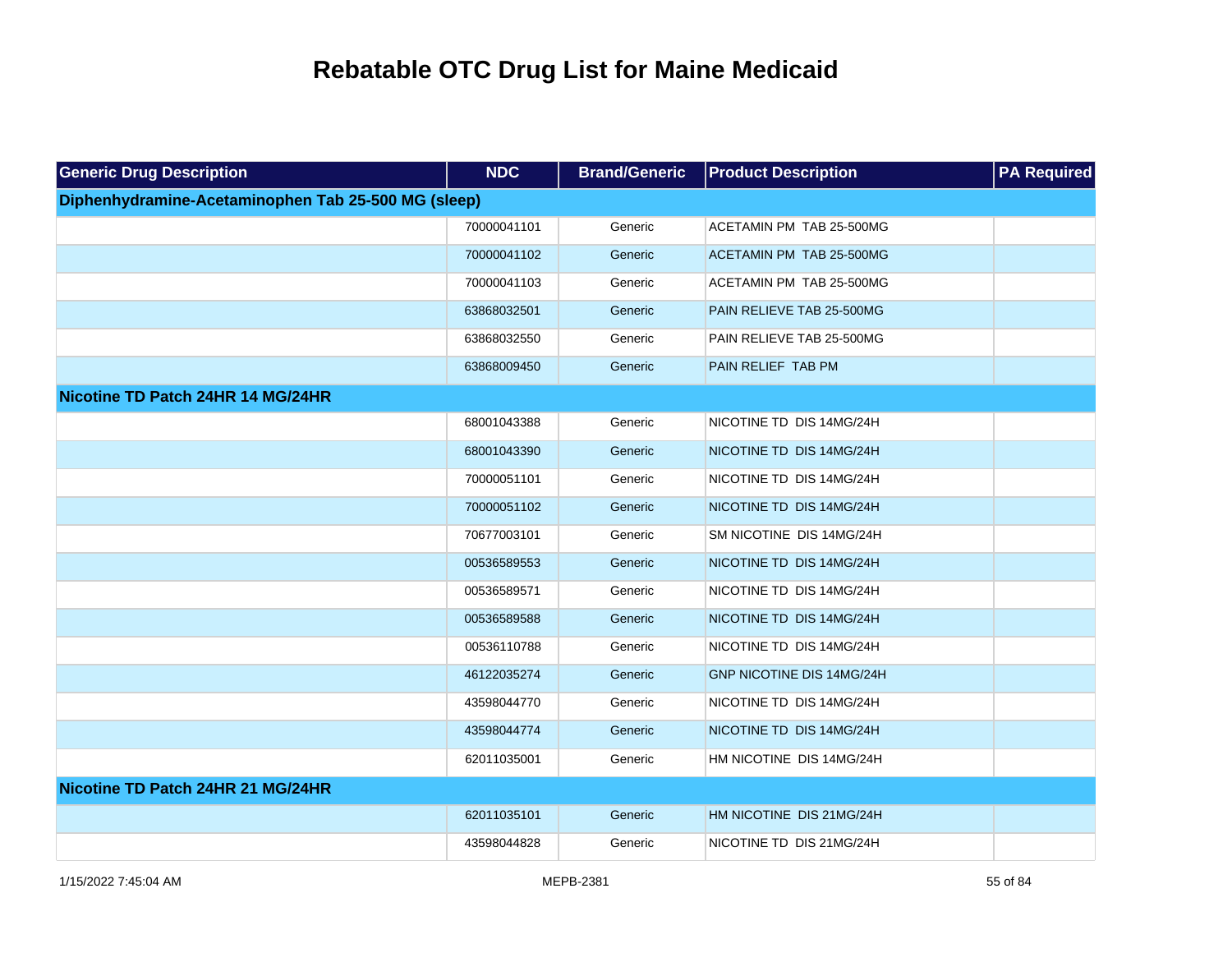| <b>Generic Drug Description</b>   | <b>NDC</b>  | <b>Brand/Generic</b> | <b>Product Description</b>       | <b>PA Required</b> |
|-----------------------------------|-------------|----------------------|----------------------------------|--------------------|
| Nicotine TD Patch 24HR 21 MG/24HR |             |                      |                                  |                    |
|                                   | 43598044870 | Generic              | NICOTINE TD DIS 21MG/24H         |                    |
|                                   | 43598044874 | Generic              | NICOTINE TD DIS 21MG/24H         |                    |
|                                   | 46122035374 | Generic              | GNP NICOTINE DIS 21MG/24H        |                    |
|                                   | 46122056807 | Generic              | GNP NICOTINE DIS 21MG/24H        |                    |
|                                   | 00536110888 | Generic              | NICOTINE TD DIS 21MG/24H         |                    |
|                                   | 00536589653 | Generic              | NICOTINE TD DIS 21MG/24H         |                    |
|                                   | 00536589671 | Generic              | NICOTINE TD DIS 21MG/24H         |                    |
|                                   | 00536589688 | Generic              | NICOTINE TD DIS 21MG/24H         |                    |
|                                   | 70677003201 | Generic              | SM NICOTINE DIS 21MG/24H         |                    |
|                                   | 70000051201 | Generic              | NICOTINE TD DIS 21MG/24H         |                    |
|                                   | 70000051202 | Generic              | NICOTINE TD DIS 21MG/24H         |                    |
|                                   | 68001043488 | Generic              | NICOTINE TD DIS STEP 1           |                    |
|                                   | 68001043490 | Generic              | NICOTINE TD DIS STEP 1           |                    |
|                                   | 68001043491 | Generic              | NICOTINE TD DIS STEP 1           |                    |
| Nicotine TD Patch 24HR 7 MG/24HR  |             |                      |                                  |                    |
|                                   | 68001043288 | Generic              | NICOTINE TD DIS STEP 3           |                    |
|                                   | 68001043290 | Generic              | NICOTINE TD DIS STEP 3           |                    |
|                                   | 70000051001 | Generic              | NICOTINE TD DIS 7MG/24HR         |                    |
|                                   | 70677003001 | Generic              | SM NICOTINE DIS 7MG/24HR         |                    |
|                                   | 00536589453 | Generic              | NICOTINE TD DIS 7MG/24HR         |                    |
|                                   | 00536589488 | Generic              | NICOTINE TD DIS 7MG/24HR         |                    |
|                                   | 00536110688 | Generic              | NICOTINE TD DIS 7MG/24HR         |                    |
|                                   | 46122035474 | Generic              | <b>GNP NICOTINE DIS 7MG/24HR</b> |                    |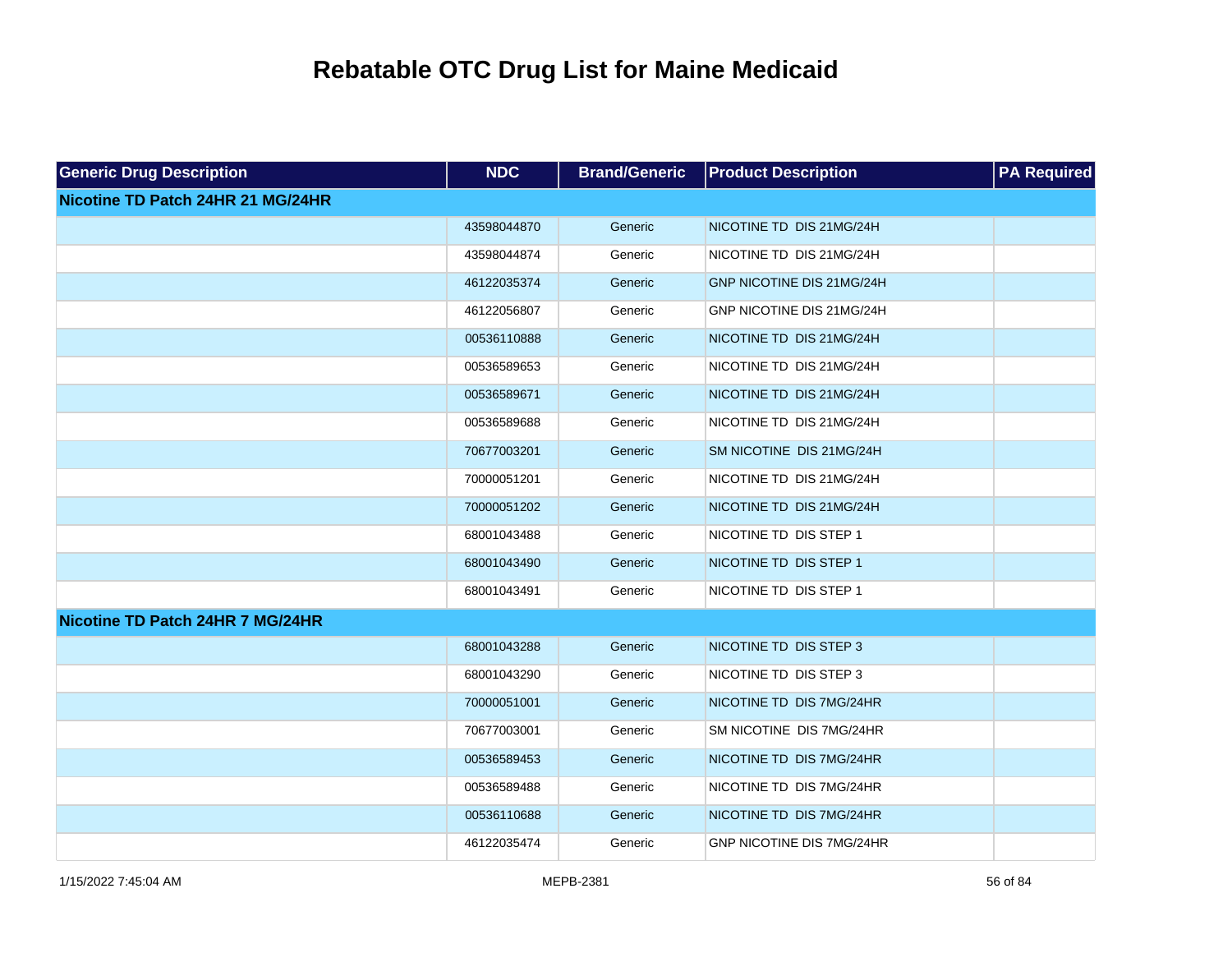| <b>Generic Drug Description</b>     | <b>NDC</b>  | <b>Brand/Generic</b> | <b>Product Description</b>        | <b>PA Required</b> |
|-------------------------------------|-------------|----------------------|-----------------------------------|--------------------|
| Nicotine TD Patch 24HR 7 MG/24HR    |             |                      |                                   |                    |
|                                     | 43598044670 | Generic              | NICOTINE TD DIS 7MG/24HR          |                    |
|                                     | 43598044674 | Generic              | NICOTINE TD DIS 7MG/24HR          |                    |
|                                     | 62011034901 | Generic              | HM NICOTINE DIS 7MG/24HR          |                    |
| <b>Nicotine Polacrilex Gum 2 MG</b> |             |                      |                                   |                    |
|                                     | 62011004702 | Generic              | HM NICOTINE GUM 2MG MINT          |                    |
|                                     | 45802020625 | Generic              | NICOTINE POL GUM 2MG MINT         |                    |
|                                     | 46122028460 | Generic              | <b>GNP NICOTINE GUM 2MG MINT</b>  |                    |
|                                     | 46122017125 | Generic              | <b>GNP NICOTINE GUM 2MG MINT</b>  |                    |
|                                     | 46122017320 | Generic              | GNP NICOTINE GUM 2MG ORIG         |                    |
|                                     | 46122044858 | Generic              | <b>GNP NICOTINE GUM 2MG MINT</b>  |                    |
|                                     | 46122066478 | Generic              | GNP NICOTINE GUM 2MG FRT          |                    |
|                                     | 49348057308 | Generic              | SM NICOTINE GUM 2MG               |                    |
|                                     | 49348057336 | Generic              | SM NICOTINE GUM 2MG               |                    |
|                                     | 49348069136 | Generic              | SM NICOTINE GUM 2MG MINT          |                    |
|                                     | 49348078710 | Generic              | SM NICOTINE GUM 2MG MINT          |                    |
|                                     | 00113045660 | Generic              | <b>NICOTINE</b><br><b>GUM 2MG</b> |                    |
|                                     | 00113020625 | Generic              | NICOTINE POL GUM 2MG MINT         |                    |
|                                     | 00113002971 | Generic              | <b>NICOTINE</b><br><b>GUM 2MG</b> |                    |
|                                     | 00536338601 | Generic              | NICOTINE POL GUM 2MGFRUIT         |                    |
|                                     | 00536340401 | Generic              | NICOTINE POL GUM 2MG CINN         |                    |
|                                     | 00536302906 | Generic              | NICOTINE POL GUM 2MG ORIG         |                    |
|                                     | 00536302923 | Generic              | NICOTINE POL GUM 2MG ORIG         |                    |
|                                     | 00536302934 | Generic              | NICOTINE POL GUM 2MG ORIG         |                    |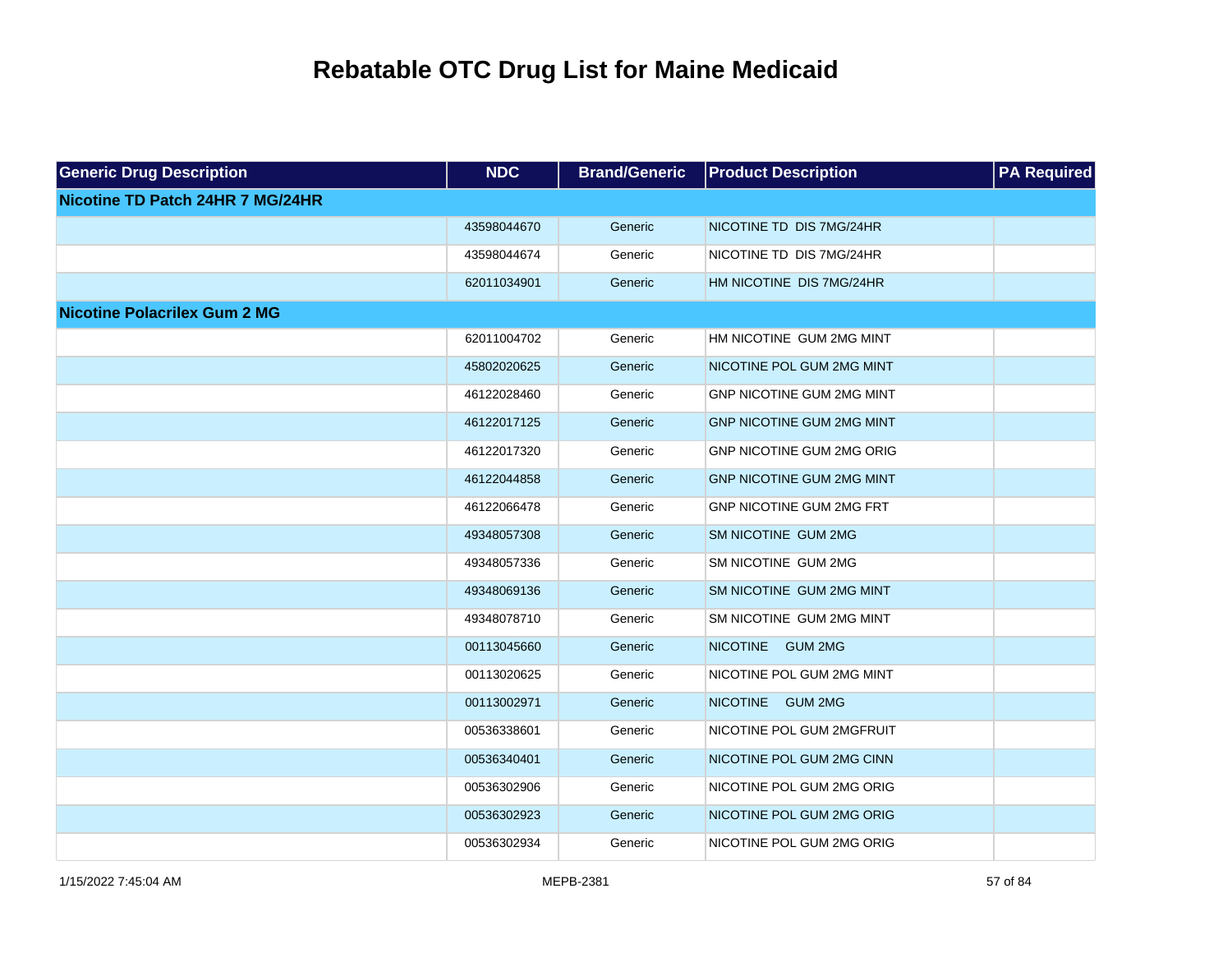| <b>Generic Drug Description</b>     | <b>NDC</b>  | <b>Brand/Generic</b> | <b>Product Description</b> | <b>PA Required</b> |
|-------------------------------------|-------------|----------------------|----------------------------|--------------------|
| <b>Nicotine Polacrilex Gum 2 MG</b> |             |                      |                            |                    |
|                                     | 00536311201 | Generic              | NICOTINE POL GUM 2MG MINT  |                    |
|                                     | 00536311237 | Generic              | NICOTINE POL GUM 2MG MINT  |                    |
|                                     | 00536136206 | Generic              | NICOTINE POL GUM 2MG       |                    |
|                                     | 00536136223 | Generic              | NICOTINE POL GUM 2MG       |                    |
|                                     | 00536136234 | Generic              | NICOTINE POL GUM 2MG       |                    |
|                                     | 70677008501 | Generic              | SM NICOTINE GUM 2MG        |                    |
|                                     | 70000034501 | Generic              | NICOTINE POL GUM 2MG ORIG  |                    |
|                                     | 70000034601 | Generic              | NICOTINE POL GUM 2MGFRUIT  |                    |
|                                     | 70000034701 | Generic              | NICOTINE POL GUM 2MG MINT  |                    |
|                                     | 70000034801 | Generic              | NICOTINE POL GUM 2MG MINT  |                    |
|                                     | 70000034802 | Generic              | NICOTINE POL GUM 2MG MINT  |                    |
|                                     | 62011042501 | Generic              | HM NICOTINE GUM 2MG        |                    |
|                                     | 63739037010 | Generic              | NICOTINE POL GUM 2MG CINN  |                    |
|                                     | 63739037163 | Generic              | NICOTINE POL GUM 2MG       |                    |
| <b>Nicotine Polacrilex Gum 4 MG</b> |             |                      |                            |                    |
|                                     | 63739036810 | Generic              | NICOTINE POL GUM 4MGFRUIT  |                    |
|                                     | 63739036910 | Generic              | NICOTINE POL GUM 4MG CINN  |                    |
|                                     | 62011042601 | Generic              | HM NICOTINE GUM 4MG FRT    |                    |
|                                     | 70000034101 | Generic              | NICOTINE POL GUM 4MG ORIG  |                    |
|                                     | 70000034201 | Generic              | NICOTINE POL GUM 4MGFRUIT  |                    |
|                                     | 70000034301 | Generic              | NICOTINE POL GUM 4MG MINT  |                    |
|                                     | 70000034401 | Generic              | NICOTINE POL GUM 4MG MINT  |                    |
|                                     | 70000034402 | Generic              | NICOTINE POL GUM 4MG MINT  |                    |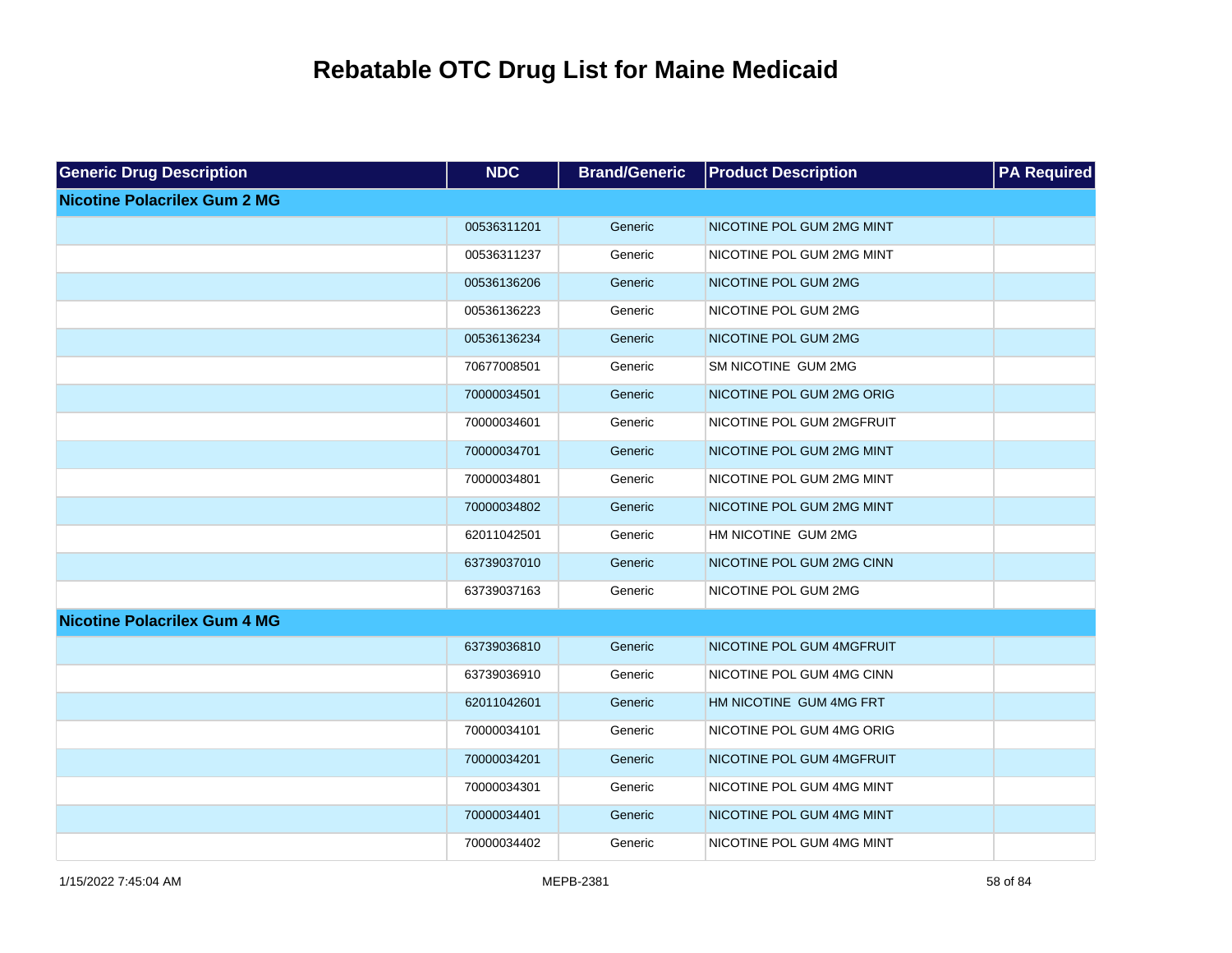| <b>Generic Drug Description</b>     | <b>NDC</b>  | <b>Brand/Generic</b> | <b>Product Description</b>        | <b>PA Required</b> |
|-------------------------------------|-------------|----------------------|-----------------------------------|--------------------|
| <b>Nicotine Polacrilex Gum 4 MG</b> |             |                      |                                   |                    |
|                                     | 70677008601 | Generic              | SM NICOTINE GUM 4MG               |                    |
|                                     | 00536137206 | Generic              | NICOTINE POL GUM 4MG MINT         |                    |
|                                     | 00536137223 | Generic              | NICOTINE POL GUM 4MG MINT         |                    |
|                                     | 00536137234 | Generic              | NICOTINE POL GUM 4MG MINT         |                    |
|                                     | 00536311301 | Generic              | NICOTINE POL GUM 4MG MINT         |                    |
|                                     | 00536311337 | Generic              | NICOTINE POL GUM 4MG MINT         |                    |
|                                     | 00536303006 | Generic              | NICOTINE POL GUM 4MG ORIG         |                    |
|                                     | 00536303023 | Generic              | NICOTINE POL GUM 4MG ORIG         |                    |
|                                     | 00536340501 | Generic              | NICOTINE POL GUM 4MG              |                    |
|                                     | 00536338701 | Generic              | NICOTINE POL GUM 4MG              |                    |
|                                     | 00113017060 | Generic              | <b>NICOTINE</b><br><b>GUM 4MG</b> |                    |
|                                     | 00113017071 | Generic              | <b>NICOTINE</b><br><b>GUM 4MG</b> |                    |
|                                     | 00113042225 | Generic              | NICOTINE POL GUM 4MG MINT         |                    |
|                                     | 00113053260 | Generic              | <b>NICOTINE</b><br><b>GUM 4MG</b> |                    |
|                                     | 00113053278 | Generic              | <b>NICOTINE</b><br><b>GUM 4MG</b> |                    |
|                                     | 49348078810 | Generic              | SM NICOTINE GUM 4MG MINT          |                    |
|                                     | 49348069236 | Generic              | SM NICOTINE GUM 4MG MINT          |                    |
|                                     | 49348057208 | Generic              | SM NICOTINE GUM 4MG               |                    |
|                                     | 49348057236 | Generic              | SM NICOTINE GUM 4MG               |                    |
|                                     | 46122066678 | Generic              | GNP NICOTINE GUM 4MG FRT          |                    |
|                                     | 46122044958 | Generic              | <b>GNP NICOTINE GUM 4MG MINT</b>  |                    |
|                                     | 46122017460 | Generic              | GNP NICOTINE GUM 4MG ORIG         |                    |
|                                     | 46122017225 | Generic              | <b>GNP NICOTINE GUM 4MG MINT</b>  |                    |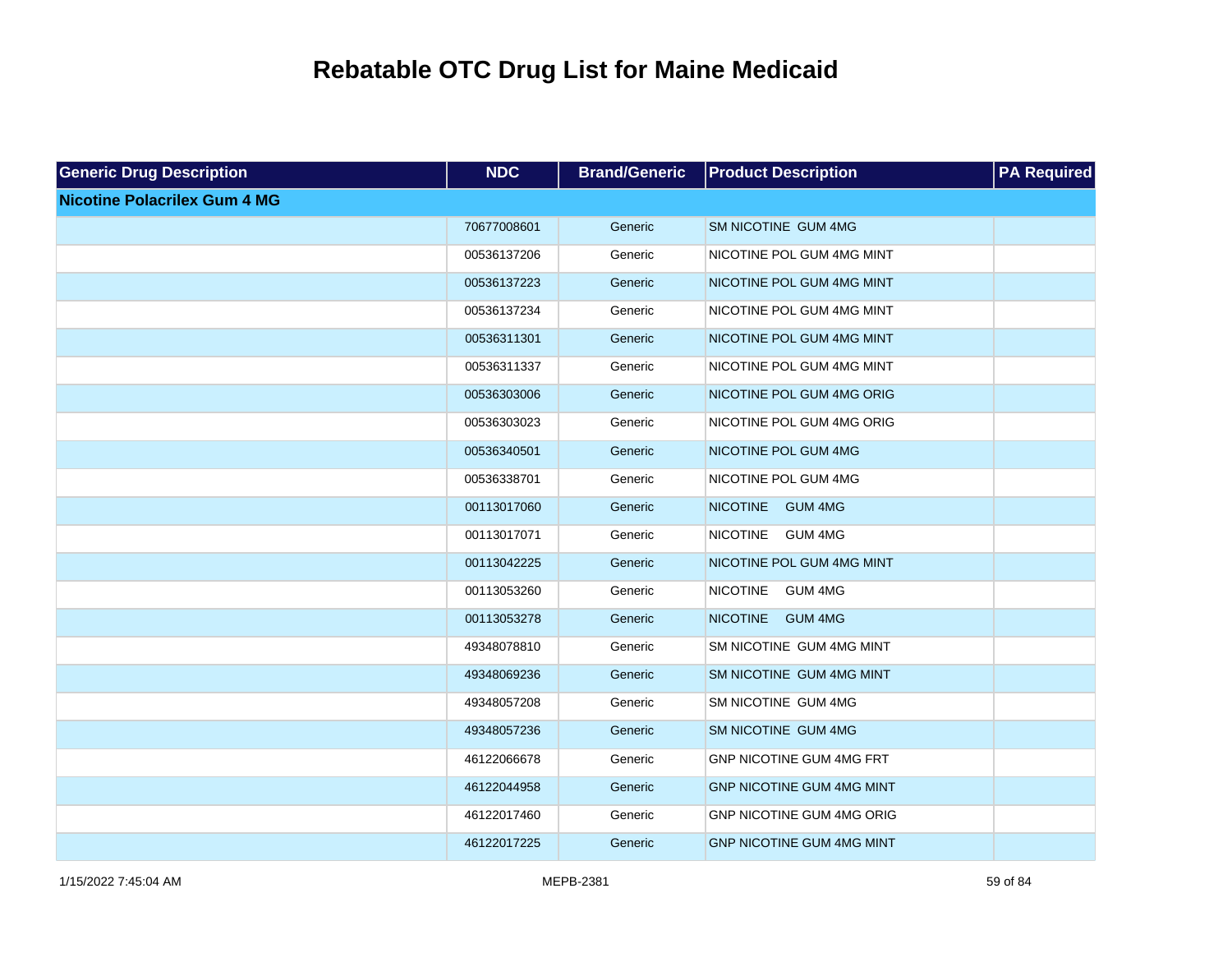| <b>Generic Drug Description</b>         | <b>NDC</b>  | <b>Brand/Generic</b> | <b>Product Description</b>             | <b>PA</b> Required |
|-----------------------------------------|-------------|----------------------|----------------------------------------|--------------------|
| <b>Nicotine Polacrilex Gum 4 MG</b>     |             |                      |                                        |                    |
|                                         | 46122028660 | Generic              | GNP NICOTINE GUM 4MG MINT              |                    |
|                                         | 24385059871 | Generic              | <b>GNP NICOTINE GUM 4MG MINT</b>       |                    |
|                                         | 45802000125 | Generic              | NICOTINE POL GUM 4MG MINT              |                    |
|                                         | 62011017001 | Generic              | HM NICOTINE GUM 4MG MINT               |                    |
| <b>Nicotine Polacrilex Lozenge 2 MG</b> |             |                      |                                        |                    |
|                                         | 62011019901 | Generic              | HM NICOTINE LOZ 2MG MINT               |                    |
|                                         | 62011004801 | Generic              | HM NICOTINE LOZ 2MG MINT               |                    |
|                                         | 45802008901 | Generic              | <b>NICOTINE</b><br>LOZ 2MG MINT        |                    |
|                                         | 45802008902 | Generic              | <b>NICOTINE</b><br>LOZ 2MG MINT        |                    |
|                                         | 43598048672 | Generic              | <b>NICOTINE</b><br>LOZ 2MG MINT        |                    |
|                                         | 45802034403 | Generic              | NICOTINE POL LOZ 2MG MINT              |                    |
|                                         | 45802034405 | Generic              | NICOTINE POL LOZ 2MG MINT              |                    |
|                                         | 46122025415 | Generic              | <b>GNP NICOTINE LOZ MINI 2MG</b>       |                    |
|                                         | 46122025460 | Generic              | GNP NICOTINE LOZ MINI 2MG              |                    |
|                                         | 46122017608 | Generic              | GNP NICOTINE LOZ 2MG MINT              |                    |
|                                         | 46122066315 | Generic              | GNP NICOTINE LOZ MINI 2MG              |                    |
|                                         | 49348085216 | Generic              | SM NICOTINE LOZ 2MG MINT               |                    |
|                                         | 00113073402 | Generic              | <b>NICOTINE</b><br>LOZ 2MG MINT        |                    |
|                                         | 00113034405 | Generic              | NICOTINE POL LOZ 2MG MINT              |                    |
|                                         | 00536123981 | Generic              | <b>NICOTINE</b><br><b>LOZ MINI 2MG</b> |                    |
|                                         | 70677008701 | Generic              | SM NICOTINE LOZ 2MG CINN               |                    |
|                                         | 70677008901 | Generic              | SM NICOTINE LOZ 2MG CHRY               |                    |
|                                         | 70000056001 | Generic              | NICOTINE POL LOZ 2MG MINI              |                    |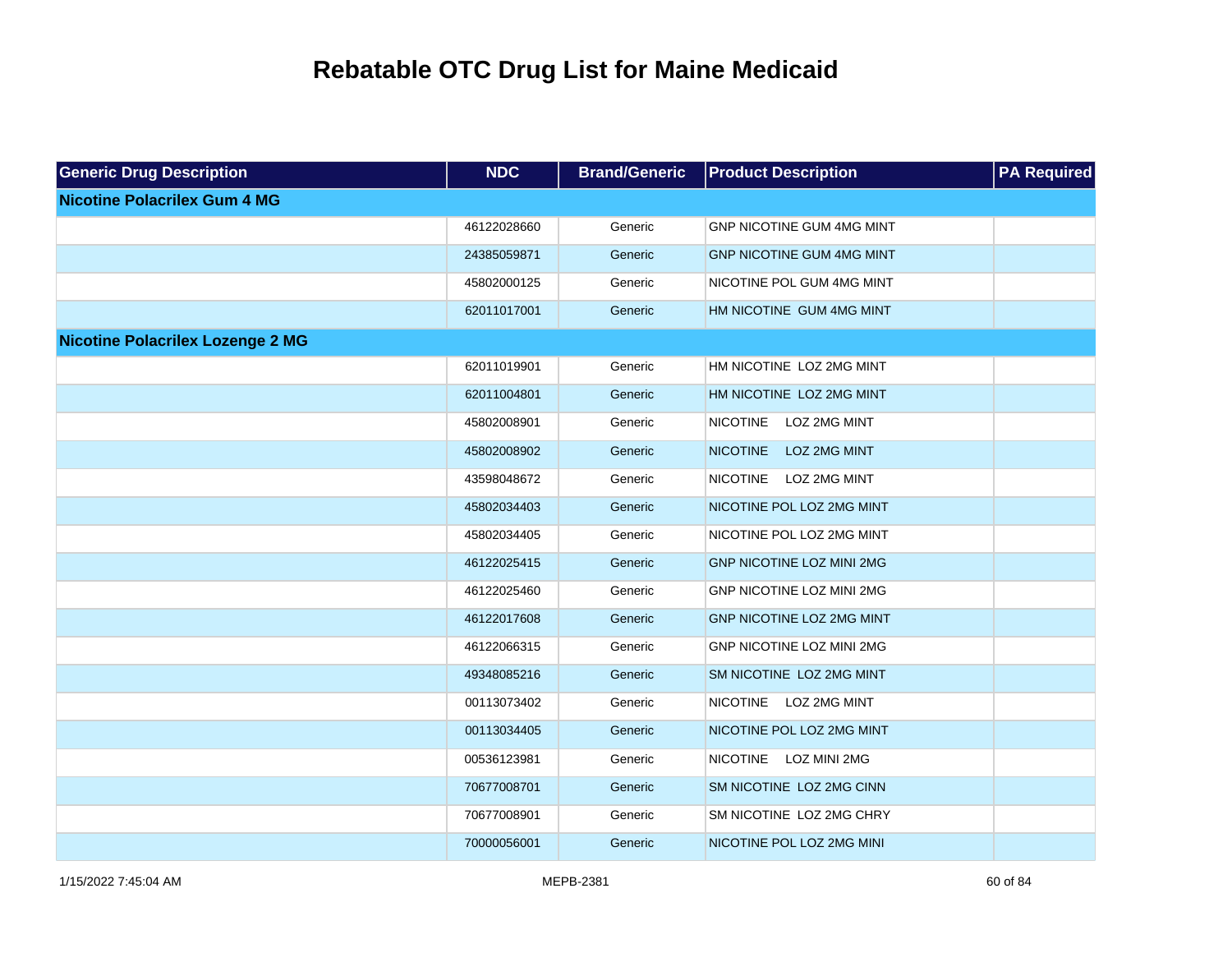| <b>Generic Drug Description</b>         | <b>NDC</b>  | <b>Brand/Generic</b> | <b>Product Description</b>             | <b>PA Required</b> |
|-----------------------------------------|-------------|----------------------|----------------------------------------|--------------------|
| <b>Nicotine Polacrilex Lozenge 2 MG</b> |             |                      |                                        |                    |
|                                         | 70000056201 | Generic              | NICOTINE POL LOZ 2MG MINT              |                    |
|                                         | 62011042701 | Generic              | HM NICOTINE LOZ 2MG CINN               |                    |
|                                         | 62011042901 | Generic              | HM NICOTINE LOZ 2MG                    |                    |
| <b>Nicotine Polacrilex Lozenge 4 MG</b> |             |                      |                                        |                    |
|                                         | 62011043001 | Generic              | HM NICOTINE LOZ 4MG MINT               |                    |
|                                         | 62011042801 | Generic              | HM NICOTINE LOZ 4MG CINN               |                    |
|                                         | 70000056101 | Generic              | NICOTINE LOZ 4MG MINT                  |                    |
|                                         | 70000055901 | Generic              | NICOTINE POL LOZ 4MG MINT              |                    |
|                                         | 70677009001 | Generic              | SM NICOTINE LOZ 4MG                    |                    |
|                                         | 70677008801 | Generic              | SM NICOTINE LOZ 4MG CINN               |                    |
|                                         | 70000012100 | Generic              | NICOTINE POL LOZ 4MG MINT              |                    |
|                                         | 70000035001 | Generic              | <b>NICOTINE</b><br>LOZ 4MG MINT        |                    |
|                                         | 00536124181 | Generic              | NICOTINE POL LOZ 4MG MINT              |                    |
|                                         | 00113095702 | Generic              | <b>NICOTINE</b><br>LOZ 4MG MINT        |                    |
|                                         | 00113095760 | Generic              | <b>NICOTINE</b><br><b>LOZ 4MG MINT</b> |                    |
|                                         | 00113087305 | Generic              | NICOTINE POL LOZ 4MG MINT              |                    |
|                                         | 00113087306 | Generic              | NICOTINE POL LOZ 4MG MINT              |                    |
|                                         | 49348085316 | Generic              | SM NICOTINE LOZ 4MG MINT               |                    |
|                                         | 46122066515 | Generic              | <b>GNP NICOTINE LOZ 4MG CHER</b>       |                    |
|                                         | 46122017708 | Generic              | GNP NICOTINE LOZ 4MG MINT              |                    |
|                                         | 46122025515 | Generic              | GNP NICOTINE LOZ 4MG MINT              |                    |
|                                         | 46122025560 | Generic              | GNP NICOTINE LOZ 4MG MINT              |                    |
|                                         | 45802087303 | Generic              | NICOTINE POL LOZ 4MG MINT              |                    |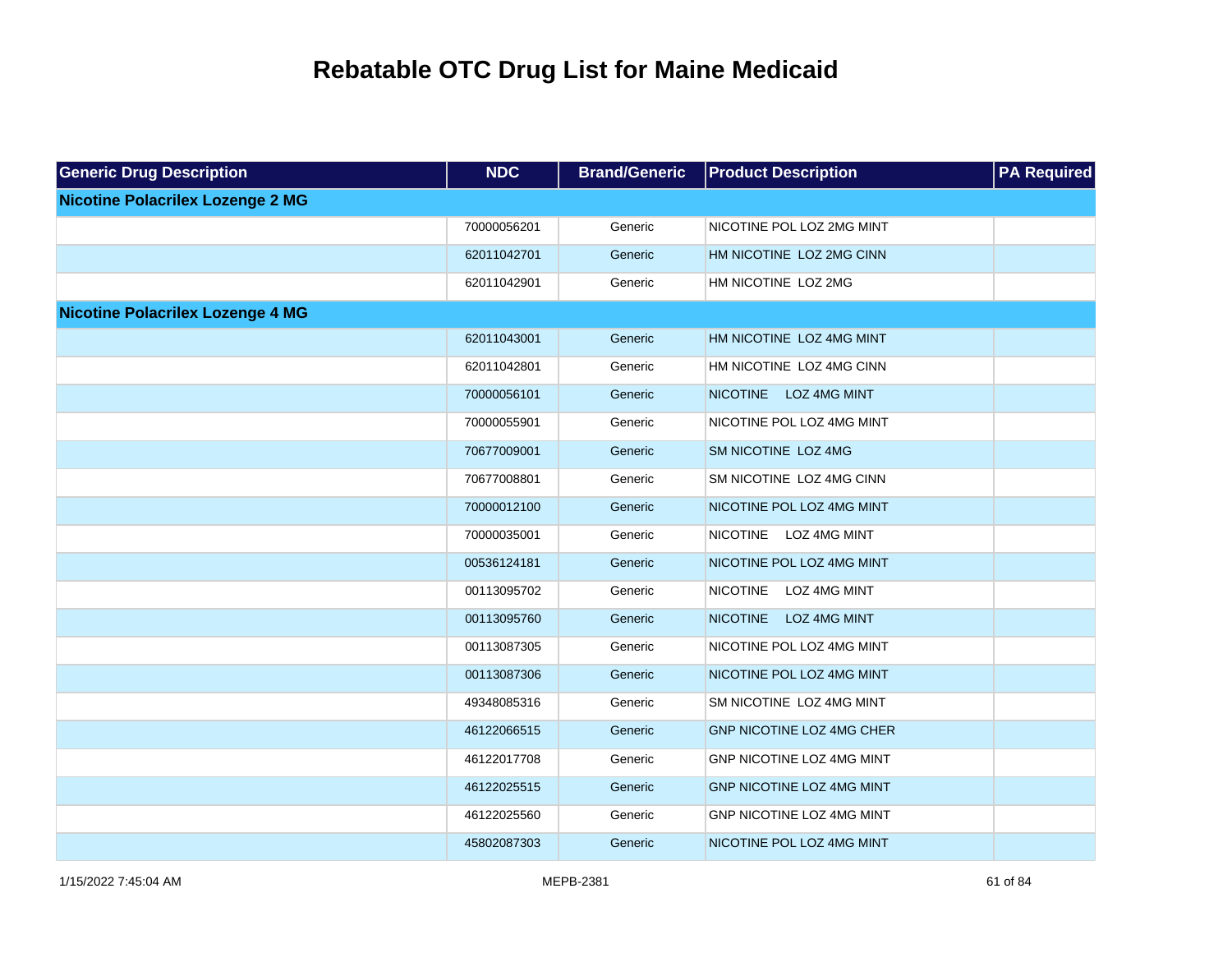| <b>Generic Drug Description</b>         | <b>NDC</b>  | <b>Brand/Generic</b> | <b>Product Description</b>      | <b>PA Required</b> |
|-----------------------------------------|-------------|----------------------|---------------------------------|--------------------|
| <b>Nicotine Polacrilex Lozenge 4 MG</b> |             |                      |                                 |                    |
|                                         | 45802087305 | Generic              | NICOTINE POL LOZ 4MG MINT       |                    |
|                                         | 45802095701 | Generic              | <b>NICOTINE</b><br>LOZ 4MG MINT |                    |
|                                         | 45802095702 | Generic              | NICOTINE LOZ 4MG MINT           |                    |
|                                         | 43598048772 | Generic              | NICOTINE POL LOZ 4MG MINT       |                    |
|                                         | 62011020001 | Generic              | HM NICOTINE LOZ 4MG MINT        |                    |
|                                         | 62011017101 | Generic              | HM NICOTINE LOZ 4MG MINT        |                    |
| <b>Ibuprofen Susp 100 MG/5ML</b>        |             |                      |                                 |                    |
|                                         | 62011021401 | Generic              | IBUPROFEN SUS 100/5ML           |                    |
|                                         | 62011003001 | Generic              | IBUPROFEN SUS 100/5ML           |                    |
|                                         | 62011003002 | Generic              | IBUPROFEN SUS 100/5ML           |                    |
|                                         | 61269076194 | Generic              | <b>IBUPROFEN CH SUS 100/5ML</b> |                    |
|                                         | 61269076394 | Generic              | IBUPROFEN CH SUS 100/5ML        |                    |
|                                         | 62011001001 | Generic              | IBUPROFEN SUS 100/5ML           |                    |
|                                         | 62011001101 | Generic              | IBUPROFEN SUS 100/5ML           |                    |
|                                         | 51672213001 | Generic              | IBUPROFEN SUS 100/5ML           |                    |
|                                         | 51672213008 | Generic              | IBUPROFEN SUS 100/5ML           |                    |
|                                         | 24385090526 | Generic              | IBUPROFEN SUS 100/5ML           |                    |
|                                         | 24385090534 | Generic              | IBUPROFEN SUS 100/5ML           |                    |
|                                         | 45802013326 | Generic              | IBUPROFEN SUS 100/5ML           |                    |
|                                         | 45802014026 | Generic              | IBUPROFEN SUS 100/5ML           |                    |
|                                         | 45802089726 | Generic              | IBUPROFEN SUS 100/5ML           |                    |
|                                         | 45802089734 | Generic              | IBUPROFEN SUS 100/5ML           |                    |
|                                         | 49348087634 | Generic              | IBUPROFEN SUS 100/5ML           |                    |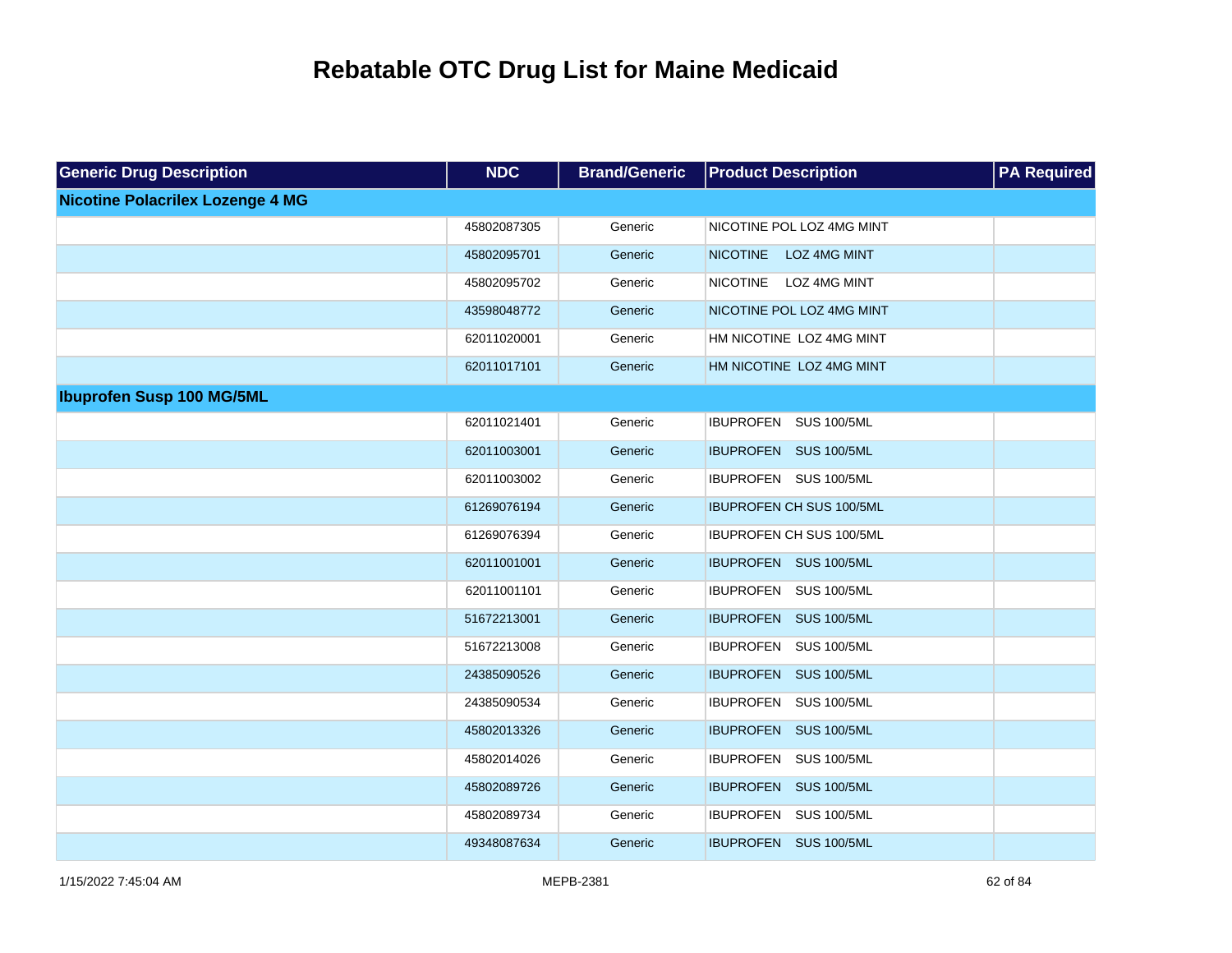| <b>Generic Drug Description</b>  | NDC         | <b>Brand/Generic</b> | <b>Product Description</b>      | <b>PA</b> Required |
|----------------------------------|-------------|----------------------|---------------------------------|--------------------|
| <b>Ibuprofen Susp 100 MG/5ML</b> |             |                      |                                 |                    |
|                                  | 49348049934 | Generic              | IBUPROFEN SUS 100/5ML           |                    |
|                                  | 49348050034 | Generic              | IBUPROFEN SUS 100/5ML           |                    |
|                                  | 49348022934 | Generic              | IBUPROFEN SUS 100/5ML           |                    |
|                                  | 49348022937 | Generic              | IBUPROFEN SUS 100/5ML           |                    |
|                                  | 00113089726 | Generic              | IBUPROFEN SUS 100/5ML           |                    |
|                                  | 00113089734 | Generic              | IBUPROFEN SUS 100/5ML           |                    |
|                                  | 00113066026 | Generic              | IBUPROFEN SUS 100/5ML           |                    |
|                                  | 00113068526 | Generic              | IBUPROFEN SUS 100/5ML           |                    |
|                                  | 00113016626 | Generic              | IBUPROFEN SUS 100/5ML           |                    |
|                                  | 00113016634 | Generic              | IBUPROFEN SUS 100/5ML           |                    |
|                                  | 00121091400 | Generic              | IBUPROFEN SUS 100/5ML           |                    |
|                                  | 00121091405 | Generic              | IBUPROFEN SUS 100/5ML           |                    |
|                                  | 00121091700 | Generic              | IBUPROFEN CH SUS 100/5ML        |                    |
|                                  | 00121091705 | Generic              | <b>IBUPROFEN CH SUS 100/5ML</b> |                    |
|                                  | 00472176098 | Generic              | IBUPROFEN SUS 100/5ML           |                    |
|                                  | 00472176194 | Generic              | IBUPROFEN CH SUS 100/5ML        |                    |
|                                  | 00472176394 | Generic              | IBUPROFEN SUS 100/5ML           |                    |
|                                  | 00472176494 | Generic              | IBUPROFEN SUS 100/5ML           |                    |
|                                  | 00121182800 | Generic              | IBUPROFEN SUS 200/10ML          |                    |
|                                  | 00121182810 | Generic              | IBUPROFEN SUS 200/10ML          |                    |
|                                  | 00121183605 | Generic              | IBUPROFEN SUS 100/5ML           |                    |
|                                  | 00904557720 | Generic              | IBUPROFEN SUS 100/5ML           |                    |
|                                  | 00904530909 | Generic              | IBUPROFEN SUS 100/5ML           |                    |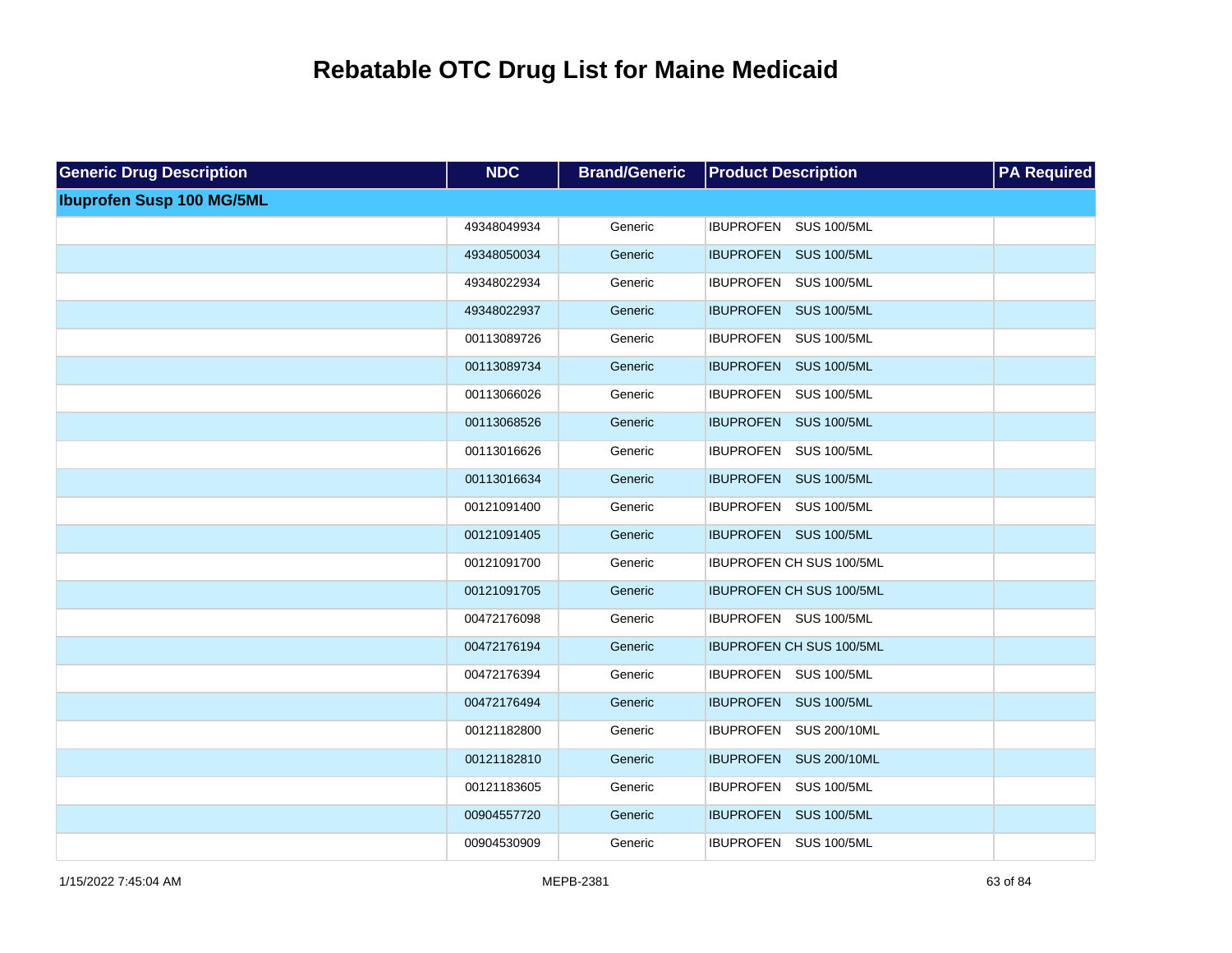| <b>Generic Drug Description</b>  | <b>NDC</b>  | <b>Brand/Generic</b> | <b>Product Description</b> | <b>PA Required</b> |
|----------------------------------|-------------|----------------------|----------------------------|--------------------|
| <b>Ibuprofen Susp 100 MG/5ML</b> |             |                      |                            |                    |
|                                  | 00904530920 | Generic              | IBUPROFEN SUS 100/5ML      |                    |
|                                  | 24385036126 | Generic              | IBUPROFEN SUS 100/5ML      |                    |
|                                  | 24385036134 | Generic              | IBUPROFEN SUS 100/5ML      |                    |
|                                  | 24385037226 | Generic              | IBUPROFEN SUS 100/5ML      |                    |
|                                  | 24385000926 | Generic              | IBUPROFEN SUS 100/5ML      |                    |
|                                  | 24385000934 | Generic              | IBUPROFEN SUS 100/5ML      |                    |
|                                  | 70000018101 | Generic              | IBUPROFEN SUS 100/5ML      |                    |
|                                  | 70000025901 | Generic              | IBUPROFEN SUS 100/5ML      |                    |
|                                  | 70000026201 | Generic              | IBUPROFEN SUS 100/5ML      |                    |
|                                  | 70000026301 | Generic              | IBUPROFEN SUS 100/5ML      |                    |
|                                  | 70000026302 | Generic              | IBUPROFEN SUS 100/5ML      |                    |
|                                  | 70000026401 | Generic              | IBUPROFEN SUS 100/5ML      |                    |
|                                  | 63868075618 | Generic              | IBUPROFEN SUS 100/5ML      |                    |
|                                  | 63868075818 | Generic              | IBUPROFEN SUS 100/5ML      |                    |
|                                  | 63868077604 | Generic              | IBUPROFEN SUS 100/5ML      |                    |
|                                  | 63868077904 | Generic              | IBUPROFEN SUS 100/5ML      |                    |
|                                  | 63868077908 | Generic              | IBUPROFEN SUS 100/5ML      |                    |
|                                  | 68001043592 | Generic              | IBUPROFEN SUS 100/5ML      |                    |
|                                  | 68001043594 | Generic              | IBUPROFEN SUS 100/5ML      |                    |
|                                  | 68094060059 | Generic              | IBUPROFEN SUS 100/5ML      |                    |
|                                  | 68094060061 | Generic              | IBUPROFEN SUS 100/5ML      |                    |
|                                  | 68094060062 | Generic              | IBUPROFEN SUS 100/5ML      |                    |
|                                  | 68094049458 | Generic              | IBUPROFEN SUS 100/5ML      |                    |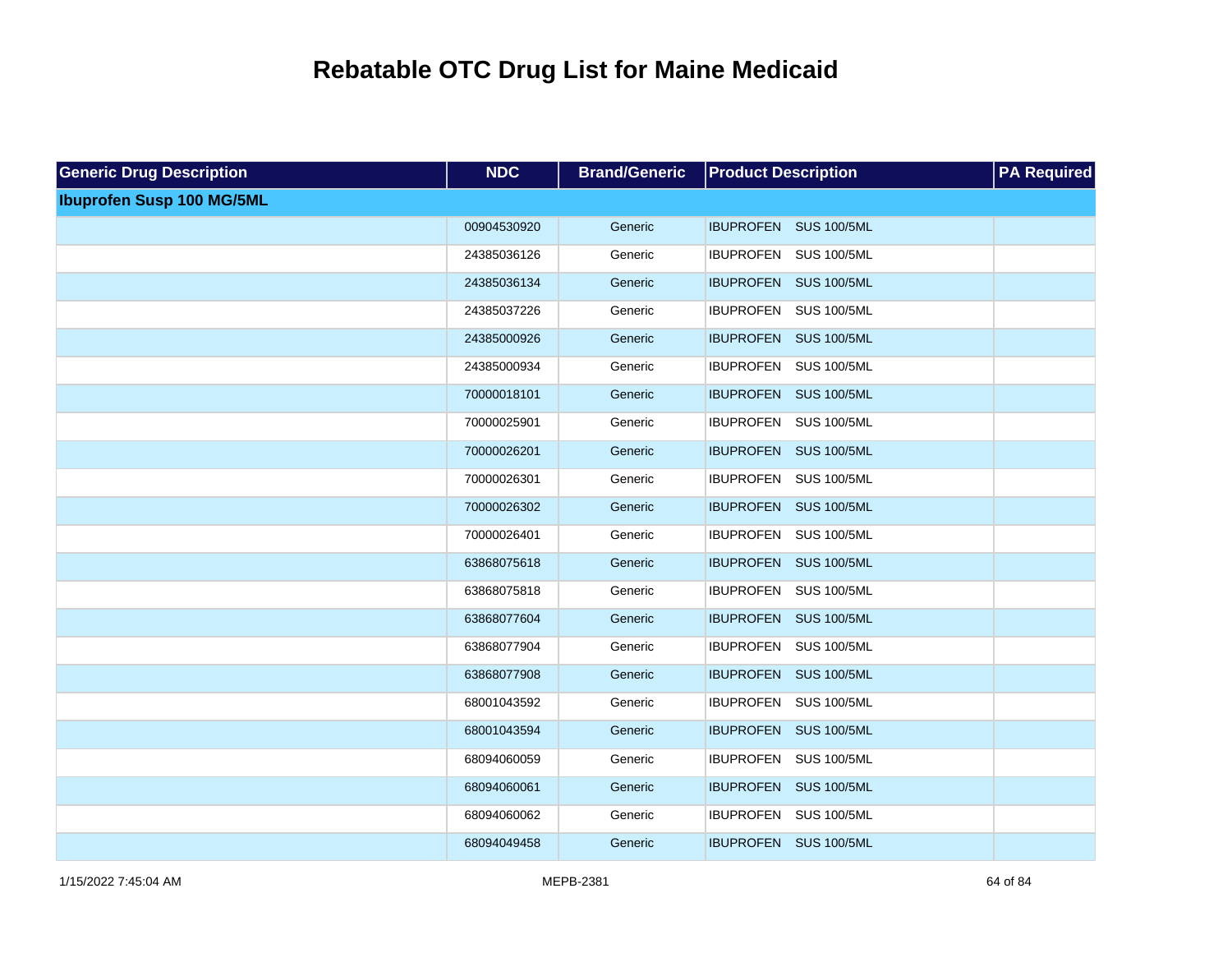| <b>Generic Drug Description</b>  | <b>NDC</b>  | <b>Brand/Generic</b> | <b>Product Description</b> | <b>PA Required</b> |
|----------------------------------|-------------|----------------------|----------------------------|--------------------|
| <b>Ibuprofen Susp 100 MG/5ML</b> |             |                      |                            |                    |
|                                  | 68094049459 | Generic              | IBUPROFEN SUS 100/5ML      |                    |
|                                  | 68094049461 | Generic              | IBUPROFEN SUS 100/5ML      |                    |
|                                  | 68094049462 | Generic              | IBUPROFEN SUS 100/5ML      |                    |
|                                  | 68094050359 | Generic              | IBUPROFEN SUS 100/5ML      |                    |
|                                  | 68094050361 | Generic              | IBUPROFEN SUS 100/5ML      |                    |
|                                  | 68094050362 | Generic              | IBUPROFEN SUS 100/5ML      |                    |
|                                  | 69230030811 | Generic              | IBUPROFEN SUS 100/5ML      |                    |
|                                  | 69230030812 | Generic              | IBUPROFEN SUS 100/5ML      |                    |
|                                  | 69230030911 | Generic              | IBUPROFEN SUS 100/5ML      |                    |
|                                  | 69230030912 | Generic              | IBUPROFEN SUS 100/5ML      |                    |
|                                  | 69230031011 | Generic              | IBUPROFEN SUS 100/5ML      |                    |
|                                  | 69230031012 | Generic              | IBUPROFEN SUS 100/5ML      |                    |
|                                  | 69230031111 | Generic              | IBUPROFEN SUS 100/5ML      |                    |
|                                  | 69230031112 | Generic              | IBUPROFEN SUS 100/5ML      |                    |
| <b>Ibuprofen Tab 200 MG</b>      |             |                      |                            |                    |
|                                  | 70000000301 | Generic              | IBUPROFEN TAB 200MG        |                    |
|                                  | 70000000302 | Generic              | IBUPROFEN TAB 200MG        |                    |
|                                  | 63868097924 | Generic              | QC IBUPROFEN TAB 200MG     |                    |
|                                  | 63868098350 | Generic              | QC IBUPROFEN TAB 200MG     |                    |
|                                  | 63868077324 | Generic              | QC IBUPROFEN TAB 200MG     |                    |
|                                  | 63868079150 | Generic              | QC IBUPROFEN TAB 200MG     |                    |
|                                  | 63868079301 | Generic              | QC IBUPROFEN TAB 200MG     |                    |
|                                  | 63868079401 | Generic              | QC IBUPROFEN TAB 200MG     |                    |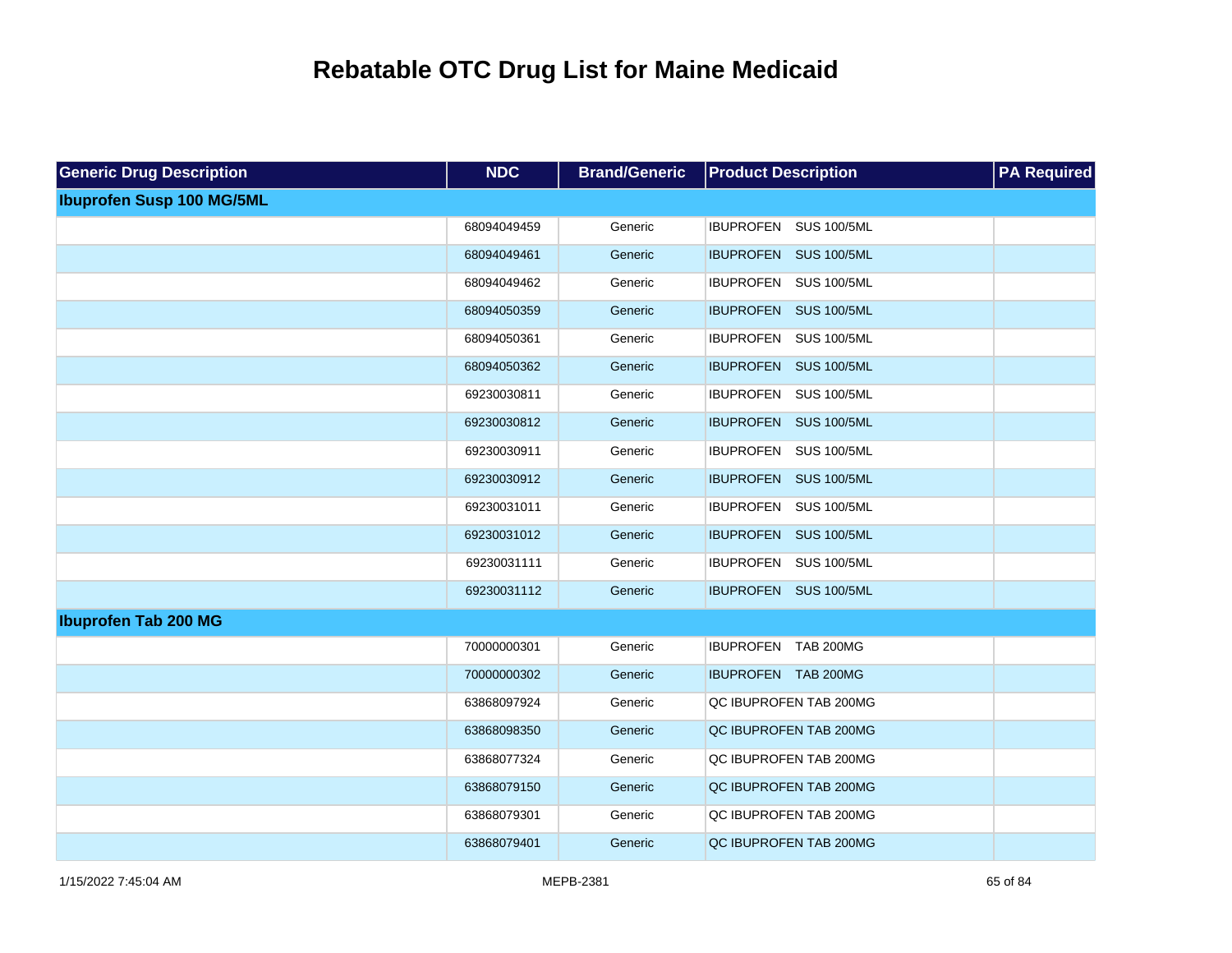| <b>Generic Drug Description</b> | <b>NDC</b>  | <b>Brand/Generic</b> | <b>Product Description</b>         | <b>PA Required</b> |
|---------------------------------|-------------|----------------------|------------------------------------|--------------------|
| <b>Ibuprofen Tab 200 MG</b>     |             |                      |                                    |                    |
|                                 | 70000029101 | Generic              | IBUPROFEN TAB 200MG                |                    |
|                                 | 70000030801 | Generic              | IBUPROFEN TAB 200MG                |                    |
|                                 | 70000030802 | Generic              | IBUPROFEN TAB 200MG                |                    |
|                                 | 70000017501 | Generic              | IBUPROFEN TAB 200MG                |                    |
|                                 | 70000017502 | Generic              | IBUPROFEN TAB 200MG                |                    |
|                                 | 70000017503 | Generic              | IBUPROFEN TAB 200MG                |                    |
|                                 | 70000017505 | Generic              | IBUPROFEN TAB 200MG                |                    |
|                                 | 70000017601 | Generic              | IBUPROFEN TAB 200MG                |                    |
|                                 | 70000017604 | Generic              | IBUPROFEN TAB 200MG                |                    |
|                                 | 70000017605 | Generic              | IBUPROFEN TAB 200MG                |                    |
|                                 | 00904791251 | Generic              | IBUPROFEN TAB 200MG                |                    |
|                                 | 00904791259 | Generic              | IBUPROFEN TAB 200MG                |                    |
|                                 | 00904791451 | Generic              | <b>IBU-200</b><br><b>TAB 200MG</b> |                    |
|                                 | 00904791459 | Generic              | <b>IBU-200</b><br><b>TAB 200MG</b> |                    |
|                                 | 00904791461 | Generic              | IBUPROFEN TAB 200MG                |                    |
|                                 | 24385005878 | Generic              | IBUPROFEN TAB 200MG                |                    |
|                                 | 24385005978 | Generic              | IBUPROFEN TAB 200MG                |                    |
|                                 | 00904674724 | Generic              | IBUPROFEN TAB 200MG                |                    |
|                                 | 00904674740 | Generic              | IBUPROFEN TAB 200MG                |                    |
|                                 | 00904674751 | Generic              | IBUPROFEN TAB 200MG                |                    |
|                                 | 00904674759 | Generic              | IBUPROFEN TAB 200MG                |                    |
|                                 | 00904674770 | Generic              | IBUPROFEN TAB 200MG                |                    |
|                                 | 00904674780 | Generic              | IBUPROFEN TAB 200MG                |                    |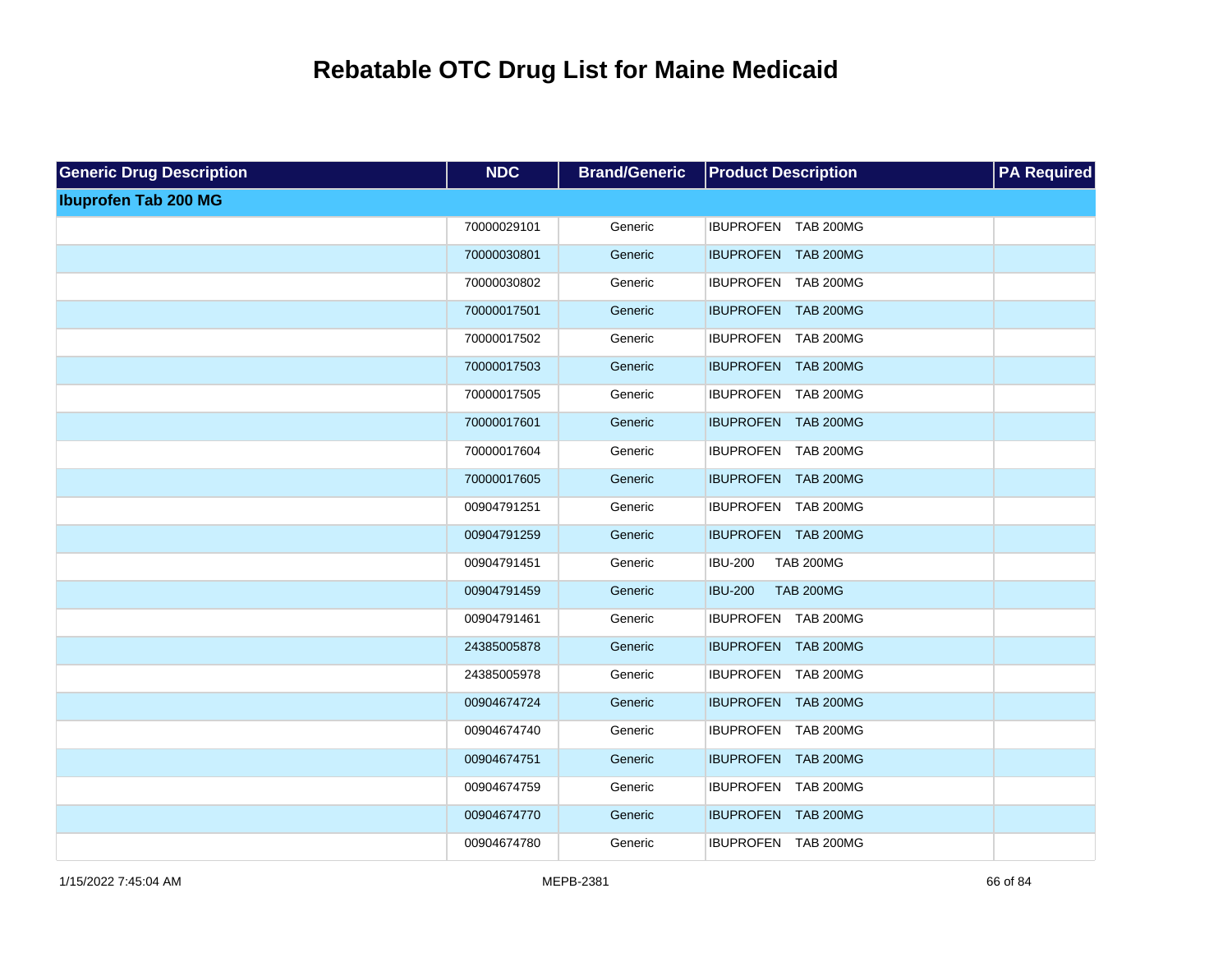| <b>Generic Drug Description</b> | <b>NDC</b>  | <b>Brand/Generic</b> | <b>Product Description</b> | <b>PA Required</b> |
|---------------------------------|-------------|----------------------|----------------------------|--------------------|
| <b>Ibuprofen Tab 200 MG</b>     |             |                      |                            |                    |
|                                 | 00113007471 | Generic              | IBUPROFEN TAB 200MG        |                    |
|                                 | 00113007478 | Generic              | IBUPROFEN TAB 200MG        |                    |
|                                 | 00113064762 | Generic              | IBUPROFEN TAB 200MG        |                    |
|                                 | 00113064771 | Generic              | IBUPROFEN TAB 200MG        |                    |
|                                 | 00113064778 | Generic              | IBUPROFEN TAB 200MG        |                    |
|                                 | 00113051771 | Generic              | IBUPROFEN TAB 200MG        |                    |
|                                 | 00113060452 | Generic              | IBUPROFEN TAB 200MG        |                    |
|                                 | 00113060462 | Generic              | IBUPROFEN TAB 200MG        |                    |
|                                 | 00113060471 | Generic              | IBUPROFEN TAB 200MG        |                    |
|                                 | 00113060478 | Generic              | IBUPROFEN TAB 200MG        |                    |
|                                 | 00113060490 | Generic              | IBUPROFEN TAB 200MG        |                    |
|                                 | 49348019609 | Generic              | IBUPROFEN TAB 200MG        |                    |
|                                 | 49348019610 | Generic              | IBUPROFEN TAB 200MG        |                    |
|                                 | 49348019635 | Generic              | IBUPROFEN TAB 200MG        |                    |
|                                 | 49348070604 | Generic              | IBUPROFEN TAB 200MG        |                    |
|                                 | 49348070609 | Generic              | IBUPROFEN TAB 200MG        |                    |
|                                 | 49348070610 | Generic              | IBUPROFEN TAB 200MG        |                    |
|                                 | 49348070614 | Generic              | IBUPROFEN TAB 200MG        |                    |
|                                 | 49348070616 | Generic              | IBUPROFEN TAB 200MG        |                    |
|                                 | 49348072710 | Generic              | SM IBUPROFEN TAB 200MG     |                    |
|                                 | 46122054890 | Generic              | IBUPROFEN TAB 200MG        |                    |
|                                 | 24385060471 | Generic              | IBUPROFEN TAB 200MG        |                    |
|                                 | 24385060478 | Generic              | IBUPROFEN TAB 200MG        |                    |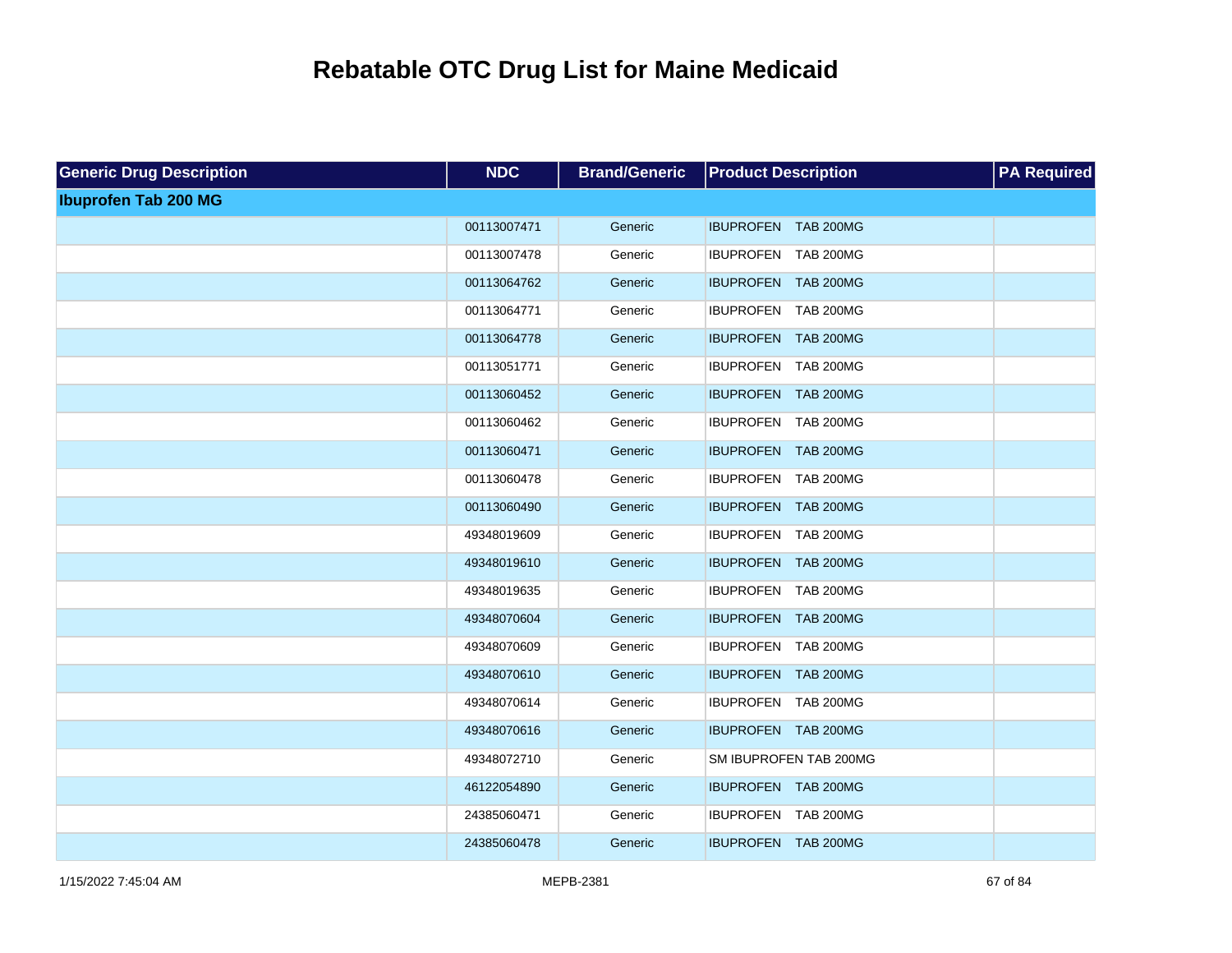| <b>Generic Drug Description</b>   | <b>NDC</b>  | <b>Brand/Generic</b> | <b>Product Description</b> | <b>PA Required</b> |
|-----------------------------------|-------------|----------------------|----------------------------|--------------------|
| <b>Ibuprofen Tab 200 MG</b>       |             |                      |                            |                    |
|                                   | 24385060485 | Generic              | IBUPROFEN TAB 200MG        |                    |
|                                   | 24385064771 | Generic              | IBUPROFEN TAB 200MG        |                    |
|                                   | 24385064778 | Generic              | IBUPROFEN TAB 200MG        |                    |
|                                   | 49348092709 | Generic              | SM IBUPROFEN TAB 200MG     |                    |
|                                   | 49348092710 | Generic              | SM IBUPROFEN TAB 200MG     |                    |
|                                   | 49483060101 | Generic              | IBUPROFEN TAB 200MG        |                    |
|                                   | 49483060110 | Generic              | IBUPROFEN TAB 200MG        |                    |
|                                   | 62011001401 | Generic              | HM IBUPROFEN TAB 200MG     |                    |
|                                   | 62011001402 | Generic              | HM IBUPROFEN TAB 200MG     |                    |
|                                   | 62011001403 | Generic              | HM IBUPROFEN TAB 200MG     |                    |
|                                   | 62011001407 | Generic              | HM IBUPROFEN TAB 200MG     |                    |
|                                   | 62011001501 | Generic              | HM IBUPROFEN TAB 200MG     |                    |
|                                   | 62011001502 | Generic              | HM IBUPROFEN TAB 200MG     |                    |
|                                   | 62011022201 | Generic              | HM IBUPROFEN TAB 200MG     |                    |
|                                   | 62011022202 | Generic              | HM IBUPROFEN TAB 200MG     |                    |
| <b>Naproxen Sodium Tab 220 MG</b> |             |                      |                            |                    |
|                                   | 62011001701 | Generic              | NAPROXEN SOD TAB 220MG     |                    |
|                                   | 62011001702 | Generic              | NAPROXEN SOD TAB 220MG     |                    |
|                                   | 49483060901 | Generic              | NAPROXEN SOD TAB 220MG     |                    |
|                                   | 49483060905 | Generic              | NAPROXEN SOD TAB 220MG     |                    |
|                                   | 45802049071 | Generic              | NAPROXEN SOD TAB 220MG     |                    |
|                                   | 45802049078 | Generic              | NAPROXEN SOD TAB 220MG     |                    |
|                                   | 46122056271 | Generic              | NAPROXEN TAB 220MG         |                    |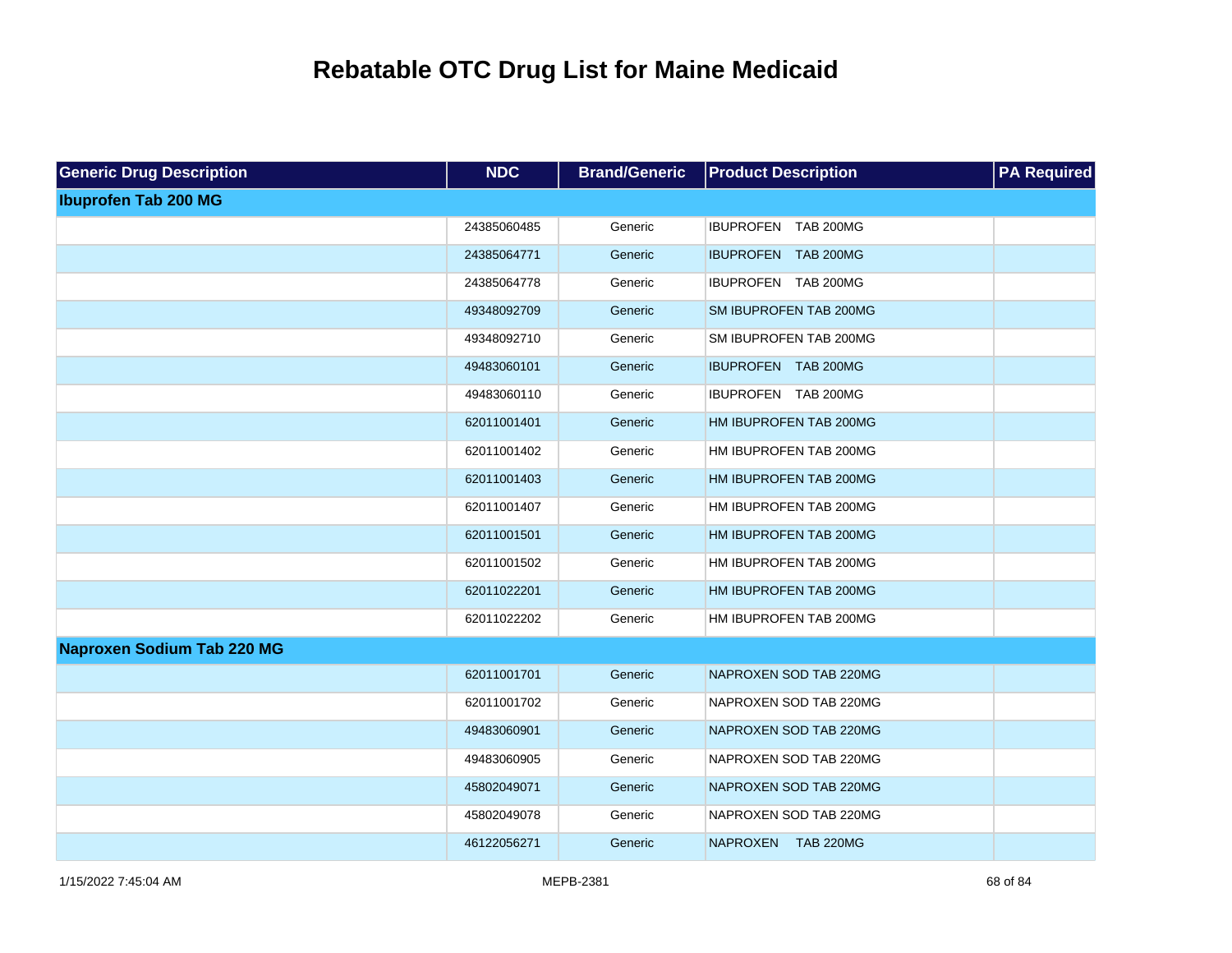| <b>Generic Drug Description</b>   | <b>NDC</b>  | <b>Brand/Generic</b> | <b>Product Description</b>          | <b>PA Required</b> |
|-----------------------------------|-------------|----------------------|-------------------------------------|--------------------|
| <b>Naproxen Sodium Tab 220 MG</b> |             |                      |                                     |                    |
|                                   | 46122056278 | Generic              | <b>NAPROXEN</b><br><b>TAB 220MG</b> |                    |
|                                   | 46122056471 | Generic              | <b>NAPROXEN</b><br><b>TAB 220MG</b> |                    |
|                                   | 46122056478 | Generic              | <b>NAPROXEN</b><br><b>TAB 220MG</b> |                    |
|                                   | 46122056481 | Generic              | <b>TAB 220MG</b><br><b>NAPROXEN</b> |                    |
|                                   | 49348030609 | Generic              | NAPROXEN SOD TAB 220MG              |                    |
|                                   | 49348030610 | Generic              | NAPROXEN SOD TAB 220MG              |                    |
|                                   | 00113090162 | Generic              | NAPROXEN SOD TAB 220MG              |                    |
|                                   | 00113090178 | Generic              | NAPROXEN SOD TAB 220MG              |                    |
|                                   | 00113436862 | Generic              | NAPROXEN SOD TAB 220MG              |                    |
|                                   | 00113436871 | Generic              | NAPROXEN SOD TAB 220MG              |                    |
|                                   | 00113436878 | Generic              | NAPROXEN SOD TAB 220MG              |                    |
|                                   | 00536109301 | Generic              | ALL DAY RELF TAB 220MG              |                    |
|                                   | 00536109306 | Generic              | ALL DAY RELF TAB 220MG              |                    |
|                                   | 00536109401 | Generic              | ALL DAY RELF TAB 220MG              |                    |
|                                   | 00536109406 | Generic              | ALL DAY RELF TAB 220MG              |                    |
|                                   | 70000017101 | Generic              | ALL DAY PAIN TAB 220MG              |                    |
|                                   | 70000017103 | Generic              | ALL DAY PAIN TAB 220MG              |                    |
|                                   | 70000020101 | Generic              | ALL DAY PAIN TAB 220MG              |                    |
|                                   | 70000020102 | Generic              | ALL DAY PAIN TAB 220MG              |                    |
|                                   | 70000020103 | Generic              | ALL DAY PAIN TAB 220MG              |                    |
|                                   | 63868046501 | Generic              | NAPROXEN SOD TAB 220MG              |                    |
|                                   | 63868046550 | Generic              | NAPROXEN SOD TAB 220MG              |                    |
|                                   | 63868046650 | Generic              | NAPROXEN SOD TAB 220MG              |                    |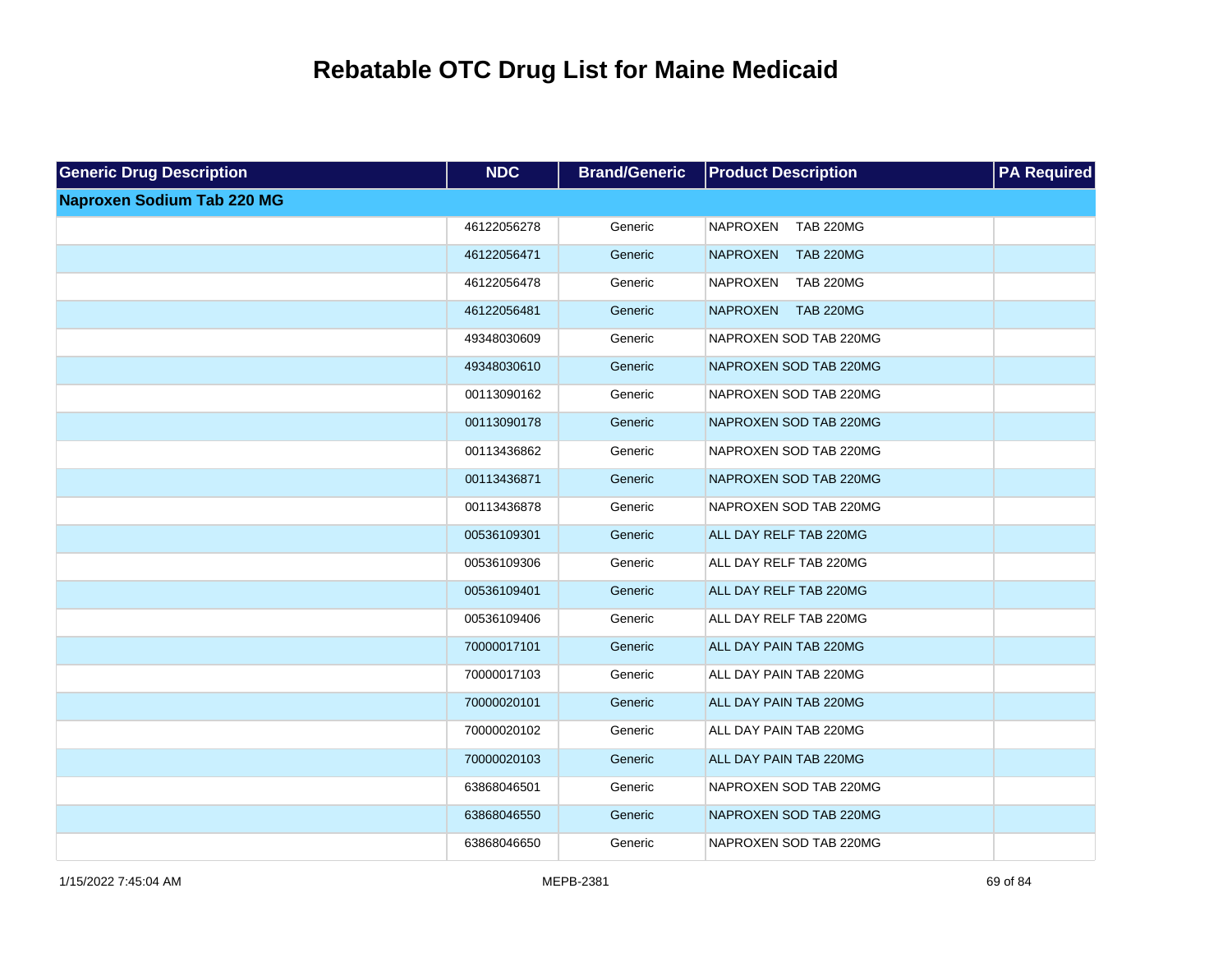| <b>Generic Drug Description</b>                   | <b>NDC</b>  | <b>Brand/Generic</b> | <b>Product Description</b>     | <b>PA Required</b> |
|---------------------------------------------------|-------------|----------------------|--------------------------------|--------------------|
| <b>Naproxen Sodium Tab 220 MG</b>                 |             |                      |                                |                    |
|                                                   | 69230031301 | Generic              | ALL DAY PAIN TAB 220MG         |                    |
|                                                   | 69230031305 | Generic              | ALL DAY PAIN TAB 220MG         |                    |
|                                                   | 69230031350 | Generic              | ALL DAY PAIN TAB 220MG         |                    |
| Ketotifen Fumarate Ophth Soln 0.025% (Base Equiv) |             |                      |                                |                    |
|                                                   | 70000012401 | Generic              | EYE ITCH REL DRO 0.025%OP      |                    |
|                                                   | 70000052201 | Generic              | EYE ITCH REL DRO 0.025%OP      |                    |
|                                                   | 70000052202 | Generic              | EYE ITCH REL DRO 0.025%OP      |                    |
|                                                   | 00536125240 | Generic              | EYE ITCH REL DRO 0.025%OP      |                    |
|                                                   | 00065401105 | Brand                | <b>ZADITOR</b><br>DRO 0.025%OP |                    |
|                                                   | 00065401106 | <b>Brand</b>         | <b>ZADITOR</b><br>DRO 0.025%OP |                    |
|                                                   | 24208060105 | Generic              | ALAWAY CHILD DRO 0.025%OP      |                    |
|                                                   | 24208060110 | Generic              | <b>ALAWAY</b><br>DRO 0.025%OP  |                    |
|                                                   | 17478071710 | Generic              | KETOTIF FUM DRO 0.025%OP       |                    |
|                                                   | 49348010717 | Generic              | EYE ITCH REL DRO 0.025%OP      |                    |
| Olopatadine HCI Ophth Soln 0.1% (Base Equivalent) |             |                      |                                |                    |
|                                                   | 46122067264 | Generic              | OLOPATADINE DRO 0.1% OP        |                    |
|                                                   | 00536130840 | Generic              | OLOPATADINE DRO 0.1%           |                    |
|                                                   | 00065427401 | Brand                | SOL 0.1%<br>PATADAY            | PA REQUIRED        |
|                                                   | 70000005401 | Generic              | EYE ALLERGY SOL ITCH/RED       |                    |
|                                                   | 62011046901 | Generic              | EYE ALLERGY SOL ITCH/RED       |                    |
| Olopatadine HCI Ophth Soln 0.2% (Base Equivalent) |             |                      |                                |                    |
|                                                   | 70000005301 | Generic              | EYE ALLERGY SOL ITCH REL       | PA REQUIRED        |
|                                                   | 70677012201 | Generic              | SM OLOPATADI SOL 0.2%          | PA REQUIRED        |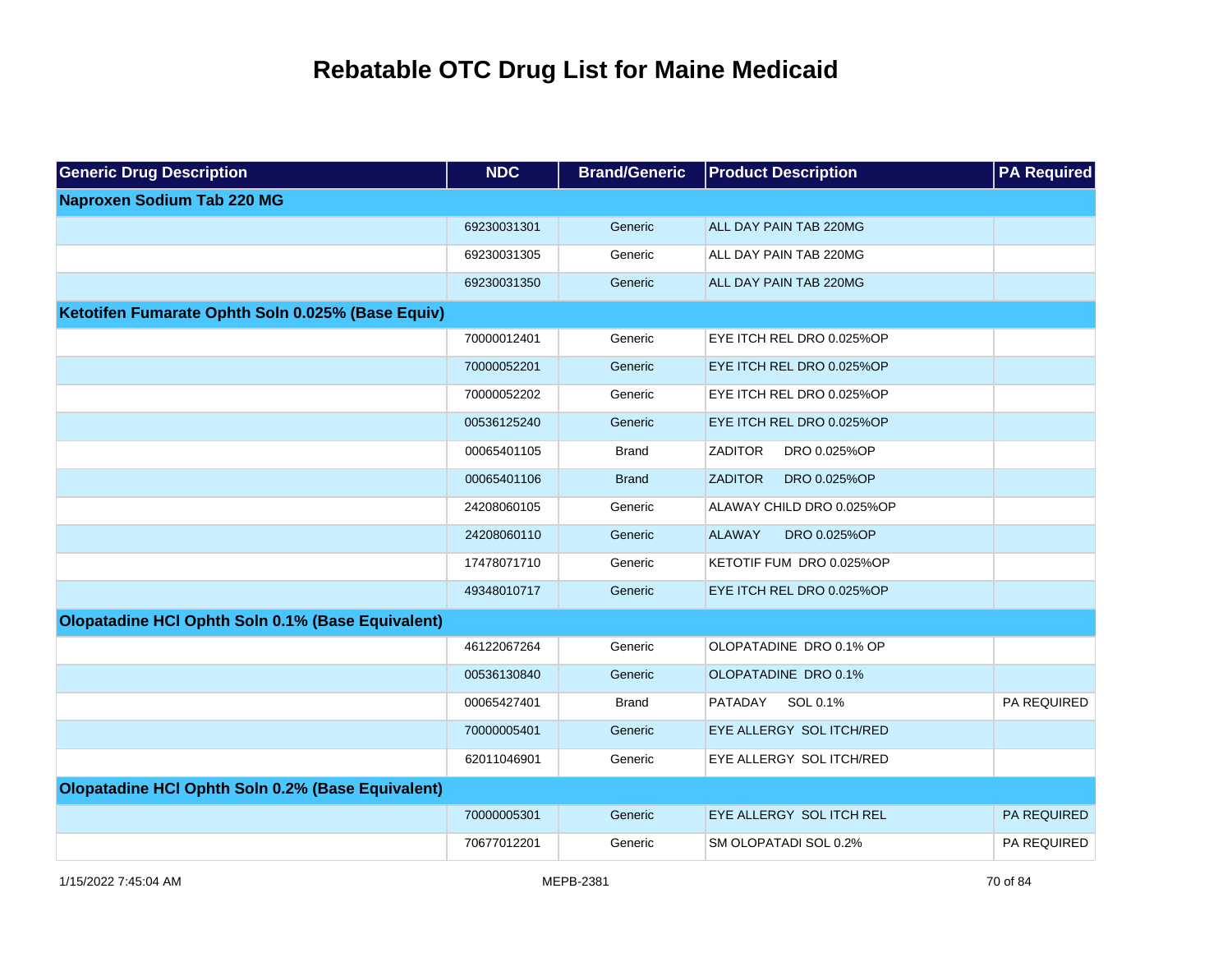| <b>Generic Drug Description</b>                    | <b>NDC</b>  | <b>Brand/Generic</b> | <b>Product Description</b>       | <b>PA Required</b> |
|----------------------------------------------------|-------------|----------------------|----------------------------------|--------------------|
| Olopatadine HCI Ophth Soln 0.2% (Base Equivalent)  |             |                      |                                  |                    |
|                                                    | 00065815001 | <b>Brand</b>         | PATADAY<br>SOL 0.2%              | PA REQUIRED        |
|                                                    | 00065815003 | <b>Brand</b>         | PATADAY<br>SOL 0.2%              | PA REQUIRED        |
|                                                    | 00536130723 | Generic              | OLOPATADINE SOL 0.2%             | PA REQUIRED        |
|                                                    | 46122067127 | Generic              | GNP OLOPATAD SOL 0.2%            | PA REQUIRED        |
| Olopatadine HCI Ophth Soln 0.7% (Base Equivalent)  |             |                      |                                  |                    |
|                                                    | 00065081601 | <b>Brand</b>         | <b>PATADAY</b><br>SOL 0.7%       | PA REQUIRED        |
|                                                    | 00065081604 | <b>Brand</b>         | PATADAY<br>SOL 0.7%              | PA REQUIRED        |
| *Artificial Tear Ophth Solution***                 |             |                      |                                  |                    |
|                                                    | 00065042636 | Generic              | <b>GENTEAL TEAR SOL MODERATE</b> |                    |
|                                                    | 00065042637 | Generic              | <b>GENTEAL TEAR SOL MODERATE</b> |                    |
| *White Petrolatum-Mineral Oil Ophth Ointment***    |             |                      |                                  |                    |
|                                                    | 00065050935 | Generic              | <b>SYSTANE</b><br><b>OIN</b>     | PA REQUIRED        |
|                                                    | 00065051801 | Generic              | <b>GENTEAL TEAR OIN NT-TIME</b>  | PA REQUIRED        |
|                                                    | 00023024004 | Generic              | REFRESH P.M. OIN OP              | PA REQUIRED        |
|                                                    | 00023031204 | Generic              | REFRESH LACR OIN OP              | PA REQUIRED        |
|                                                    | 00023031207 | Generic              | REFRESH LACR OIN OP              | PA REQUIRED        |
|                                                    | 00904648838 | Generic              | LUBRIFRESH OIN P.M.              |                    |
|                                                    | 17478006235 | Generic              | <b>ARTIFI TEARS OIN OP</b>       | PA REQUIRED        |
|                                                    | 70000051301 | Generic              | LUBRICNT EYE OIN NIGHTTIM        | PA REQUIRED        |
| Carboxymethylcellulose Sodium (PF) Ophth Soln 0.5% |             |                      |                                  |                    |
|                                                    | 70000001201 | Generic              | LUBRICNT EYE DRO 0.5% OP         | PA REQUIRED        |
|                                                    | 70000001202 | Generic              | LUBRICNT EYE DRO 0.5% OP         | PA REQUIRED        |
|                                                    | 00904632946 | Generic              | LUBRICNT EYE DRO 0.5% OP         | PA REQUIRED        |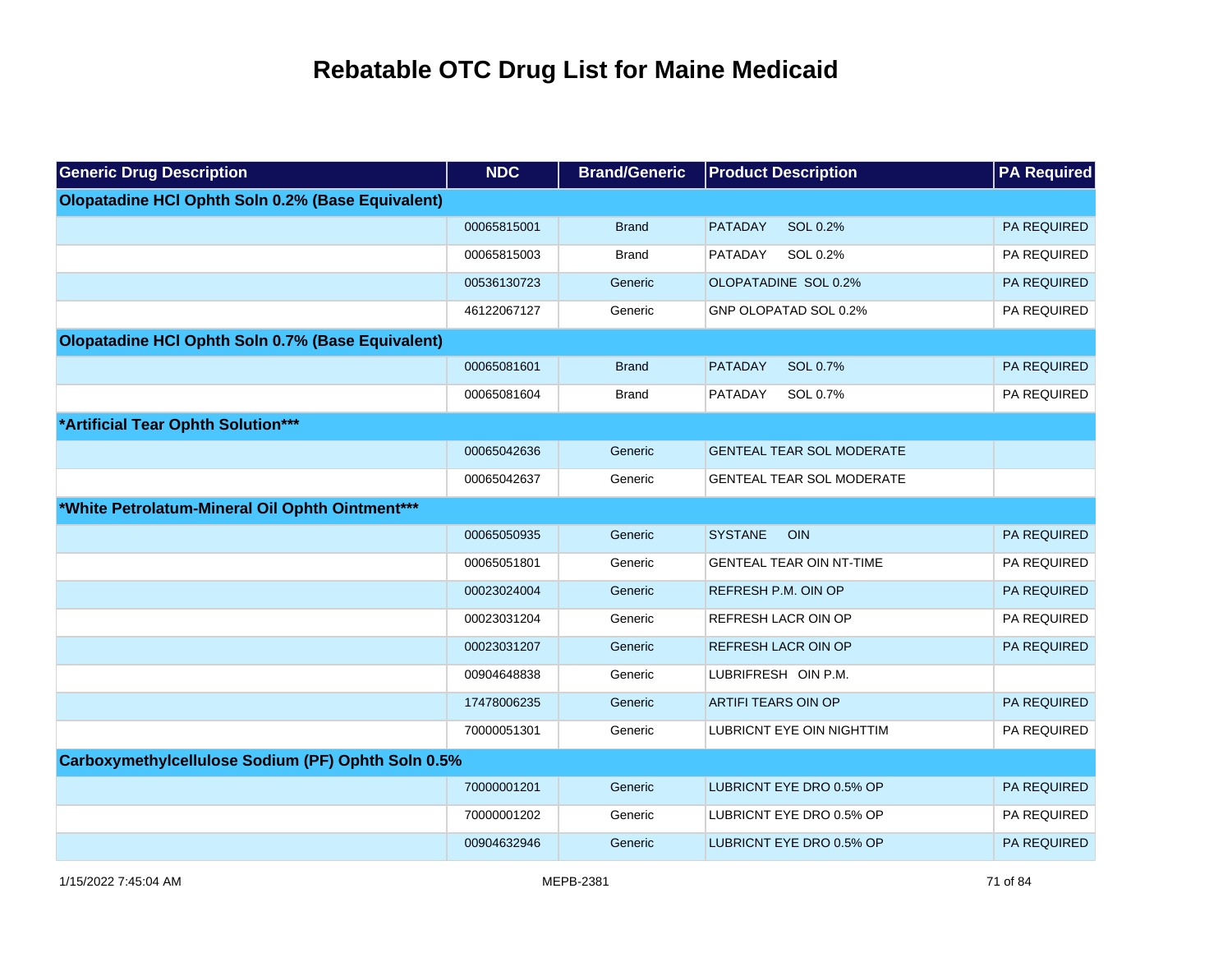| <b>Generic Drug Description</b>                      | <b>NDC</b>  | <b>Brand/Generic</b> | <b>Product Description</b>     | <b>PA Required</b> |
|------------------------------------------------------|-------------|----------------------|--------------------------------|--------------------|
| Carboxymethylcellulose Sodium (PF) Ophth Soln 0.5%   |             |                      |                                |                    |
|                                                      | 00904632951 | Generic              | LUBRICNT EYE DRO 0.5% OP       | PA REQUIRED        |
|                                                      | 00023040330 | <b>Brand</b>         | REFRESH PLUS DRO 0.5% OP       |                    |
|                                                      | 00023040350 | <b>Brand</b>         | REFRESH PLUS DRO 0.5% OP       |                    |
|                                                      | 00023040370 | <b>Brand</b>         | REFRESH PLUS DRO 0.5% OP       |                    |
|                                                      | 00113032365 | Generic              | LUBRICATING DRO 0.5%           | PA REQUIRED        |
|                                                      | 49348032944 | Generic              | LUBRICATING DRO 0.5%           | PA REQUIRED        |
|                                                      | 46122019565 | Generic              | LUBRICNT EYE DRO 0.5% OP       | PA REQUIRED        |
|                                                      | 62011020301 | Generic              | LUBRICATING DRO 0.5%           | PA REQUIRED        |
| <b>Carboxymethylcellulose Sodium Ophth Gel 1%</b>    |             |                      |                                |                    |
|                                                      | 00023920515 | <b>Brand</b>         | REFRESH LIQU DRO 1% OP         | PA REQUIRED        |
| <b>Carboxymethylcellulose Sodium Ophth Soln 0.5%</b> |             |                      |                                |                    |
|                                                      | 00023079801 | <b>Brand</b>         | REFRESH TEAR DRO 0.5% OP       |                    |
|                                                      | 00023079815 | <b>Brand</b>         | REFRESH TEAR DRO 0.5% OP       |                    |
|                                                      | 50268006815 | Generic              | CARBOXYMETHY SOL 0.5%          |                    |
| Dextran 70-Hypromellose (PF) Ophth Soln 0.1-0.3%     |             |                      |                                |                    |
|                                                      | 00065041928 | Generic              | <b>BION TEARS SOL OP</b>       |                    |
|                                                      | 00065806301 | <b>Brand</b>         | <b>GENTEAL TEAR SOL MOD PF</b> | <b>PA REQUIRED</b> |
| Dextran 70-Hypromellose Ophth Soln 0.1-0.3%          |             |                      |                                |                    |
|                                                      | 00536128294 | Generic              | LUBRICATING SOL TEARS          |                    |
| <b>Polyvinyl Alcohol Ophth Soln 1.4%</b>             |             |                      |                                |                    |
|                                                      | 17478006012 | Generic              | ARTIFI TEARS SOL 1.4% OP       |                    |
| Naphazoline w/ Pheniramine Ophth Soln 0.025-0.3%     |             |                      |                                |                    |
|                                                      | 00065008515 | <b>Brand</b>         | NAPHCON-A SOL OP               |                    |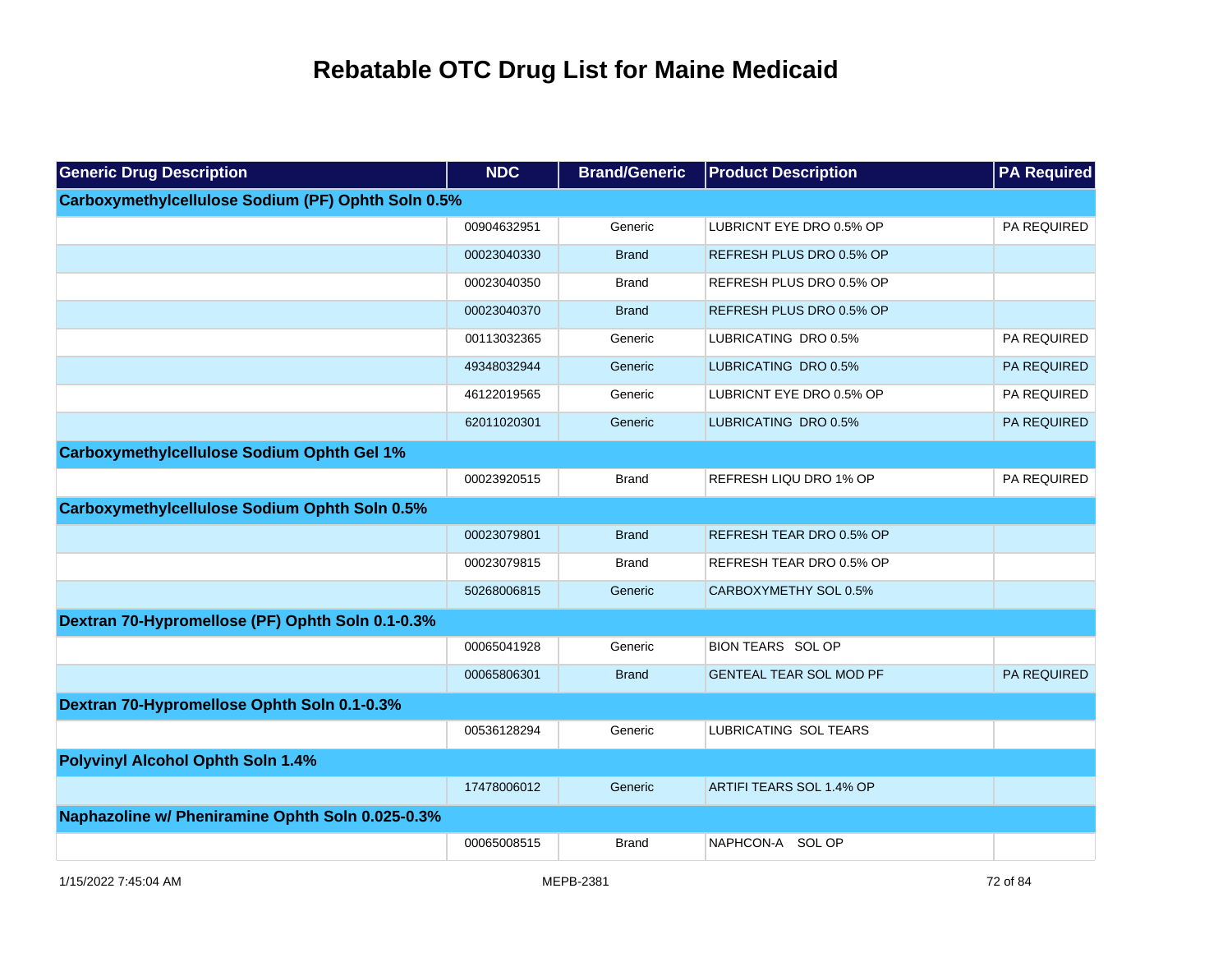| <b>Generic Drug Description</b>                  | <b>NDC</b>  | <b>Brand/Generic</b> | <b>Product Description</b>          | <b>PA Required</b> |
|--------------------------------------------------|-------------|----------------------|-------------------------------------|--------------------|
| Naphazoline w/ Pheniramine Ophth Soln 0.025-0.3% |             |                      |                                     |                    |
|                                                  | 00065008542 | <b>Brand</b>         | NAPHCON-A SOL OP                    |                    |
| <b>Sodium Chloride Hypertonic Ophth Oint 5%</b>  |             |                      |                                     |                    |
|                                                  | 00536125391 | Generic              | SOD CHLORIDE OIN 5% OP              |                    |
|                                                  | 17478062235 | Generic              | SOD CHLORIDE OIN 5% OP              |                    |
|                                                  | 24208038555 | <b>Brand</b>         | <b>MURO 128</b><br><b>OIN 5% OP</b> |                    |
|                                                  | 24208038556 | <b>Brand</b>         | <b>MURO 128</b><br><b>OIN 5% OP</b> |                    |
| <b>Sodium Chloride Hypertonic Ophth Soln 5%</b>  |             |                      |                                     |                    |
|                                                  | 24208027715 | <b>Brand</b>         | <b>MURO 128</b><br>SOL 5% OP        |                    |
|                                                  | 17478062312 | Generic              | SOD CHLORIDE SOL 5% OP              |                    |
|                                                  | 00536125494 | Generic              | SOD CHLORIDE SOL 5% OP              |                    |
| Tetrahydrozoline HCI Ophth Soln 0.05%            |             |                      |                                     |                    |
|                                                  | 00536121794 | Generic              | EYE DROPS SOL 0.05% OP              |                    |
|                                                  | 24385007505 | Generic              | GNP EYE DROP SOL 0.05% OP           |                    |
|                                                  | 62011010201 | Generic              | HM EYE DROPS SOL 0.05% OP           |                    |
|                                                  | 70000045401 | Generic              | EYE DROPS SOL 0.05% OP              |                    |
| <b>Benzoyl Peroxide Gel 10%</b>                  |             |                      |                                     |                    |
|                                                  | 45802030801 | Generic              | BENZOYL PER GEL 10%                 | <b>PA REQUIRED</b> |
|                                                  | 45802030896 | Generic              | BENZOYL PER GEL 10%                 | PA REQUIRED        |
|                                                  | 00536105625 | Generic              | <b>ACNE MEDICAT GEL 10%</b>         | PA REQUIRED        |
|                                                  | 00536105656 | Generic              | <b>ACNE MEDICAT GEL 10%</b>         | PA REQUIRED        |
| <b>Benzoyl Peroxide Gel 5%</b>                   |             |                      |                                     |                    |
|                                                  | 00536105525 | Generic              | <b>ACNE MEDICAT GEL 5%</b>          | PA REQUIRED        |
|                                                  | 00536105556 | Generic              | <b>ACNE MEDICAT GEL 5%</b>          | PA REQUIRED        |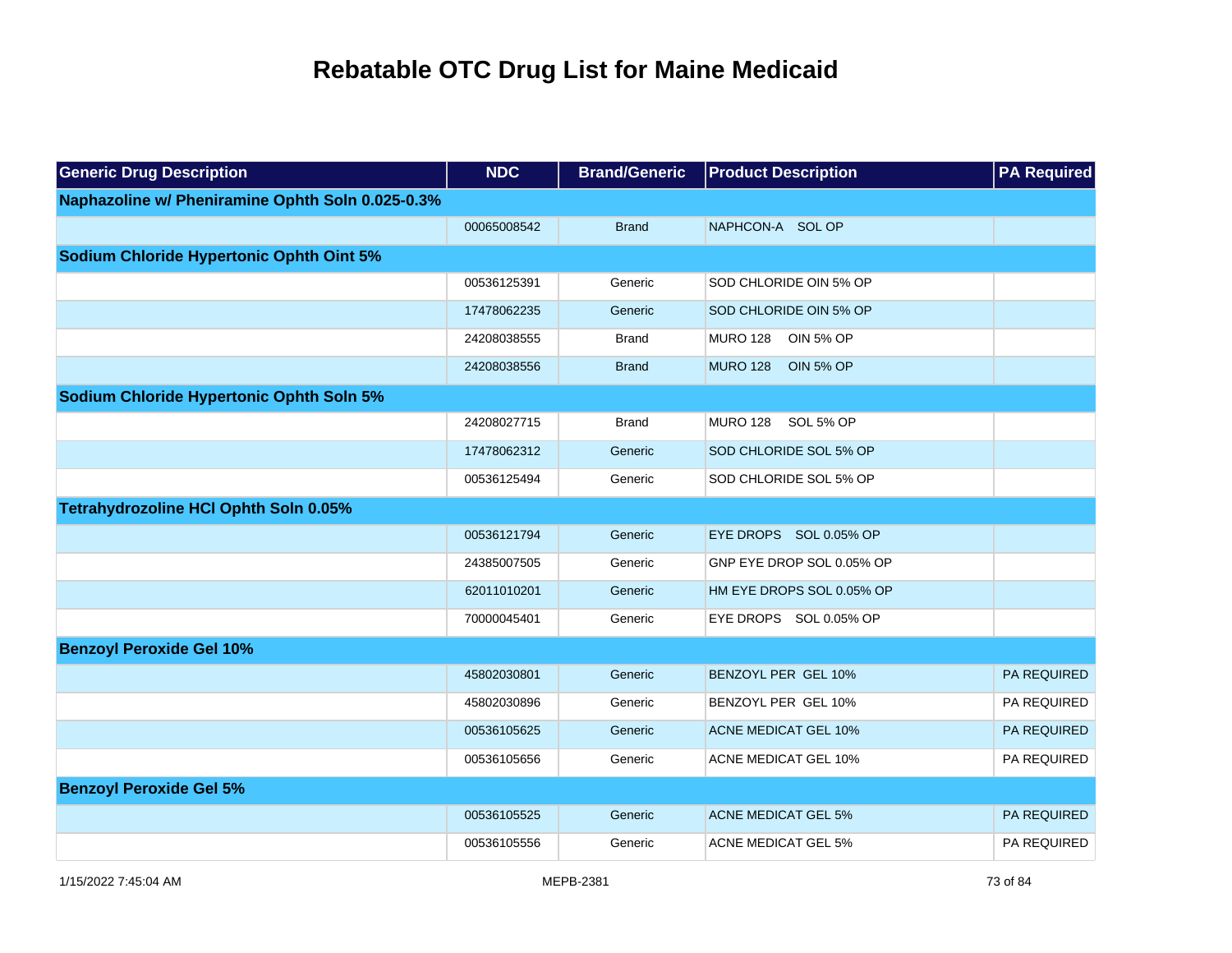| <b>Generic Drug Description</b>        | <b>NDC</b>  | <b>Brand/Generic</b> | <b>Product Description</b>     | <b>PA Required</b> |
|----------------------------------------|-------------|----------------------|--------------------------------|--------------------|
| <b>Benzoyl Peroxide Gel 5%</b>         |             |                      |                                |                    |
|                                        | 00536105557 | Generic              | <b>ACNE MEDICAT GEL 5%</b>     | PA REQUIRED        |
|                                        | 45802021601 | Generic              | BENZOYL PER GEL 5%             | PA REQUIRED        |
|                                        | 45802021696 | Generic              | BENZOYL PER GEL 5%             | PA REQUIRED        |
| <b>Benzoyl Peroxide Liq 10%</b>        |             |                      |                                |                    |
|                                        | 45802031801 | Generic              | BENZOYL PER LIQ 10% WASH       | PA REQUIRED        |
|                                        | 45802031834 | Generic              | BENZOYL PER LIQ 10% WASH       | PA REQUIRED        |
|                                        | 00536126163 | Generic              | BENZOYL PER LIQ 10% WASH       | PA REQUIRED        |
|                                        | 67405083005 | Generic              | BENZOYL PER LIQ 10% WASH       | PA REQUIRED        |
|                                        | 67405083008 | Generic              | BENZOYL PER LIQ 10% WASH       | PA REQUIRED        |
| <b>Benzoyl Peroxide Lotion 5%</b>      |             |                      |                                |                    |
|                                        | 00536105775 | <b>Brand</b>         | <b>ACNE MEDICAT LOT 5%</b>     | PA REQUIRED        |
| *Neomycin-Bacitracin-Polymyxin Oint*** |             |                      |                                |                    |
|                                        | 00472017934 | Generic              | TRIPLE ANTIB OIN               |                    |
|                                        | 00472017956 | Generic              | <b>TRIPLE ANTIB OIN</b>        |                    |
|                                        | 00113008464 | Generic              | FIRST AID OIN ANTIBIOT         |                    |
|                                        | 00904880567 | Generic              | <b>TRIPLE ANTIB OIN</b>        |                    |
|                                        | 00904668067 | Generic              | TRIPLE ANTIB OIN FRST AID      |                    |
|                                        | 00904073431 | Generic              | <b>TRIPLE ANTIB OIN</b>        |                    |
|                                        | 00713026831 | Generic              | <b>TRIPLE ANTIB OIN</b>        |                    |
|                                        | 45802014301 | Generic              | <b>TRIPLE ANTIB OIN</b>        |                    |
|                                        | 45802014303 | Generic              | TRIPLE ANTIB OIN               |                    |
|                                        | 45802014370 | Generic              | <b>TRIPLE ANTIB OIN</b>        |                    |
|                                        | 46122041403 | Generic              | <b>GNP TRIPLE OIN ANTIBIOT</b> |                    |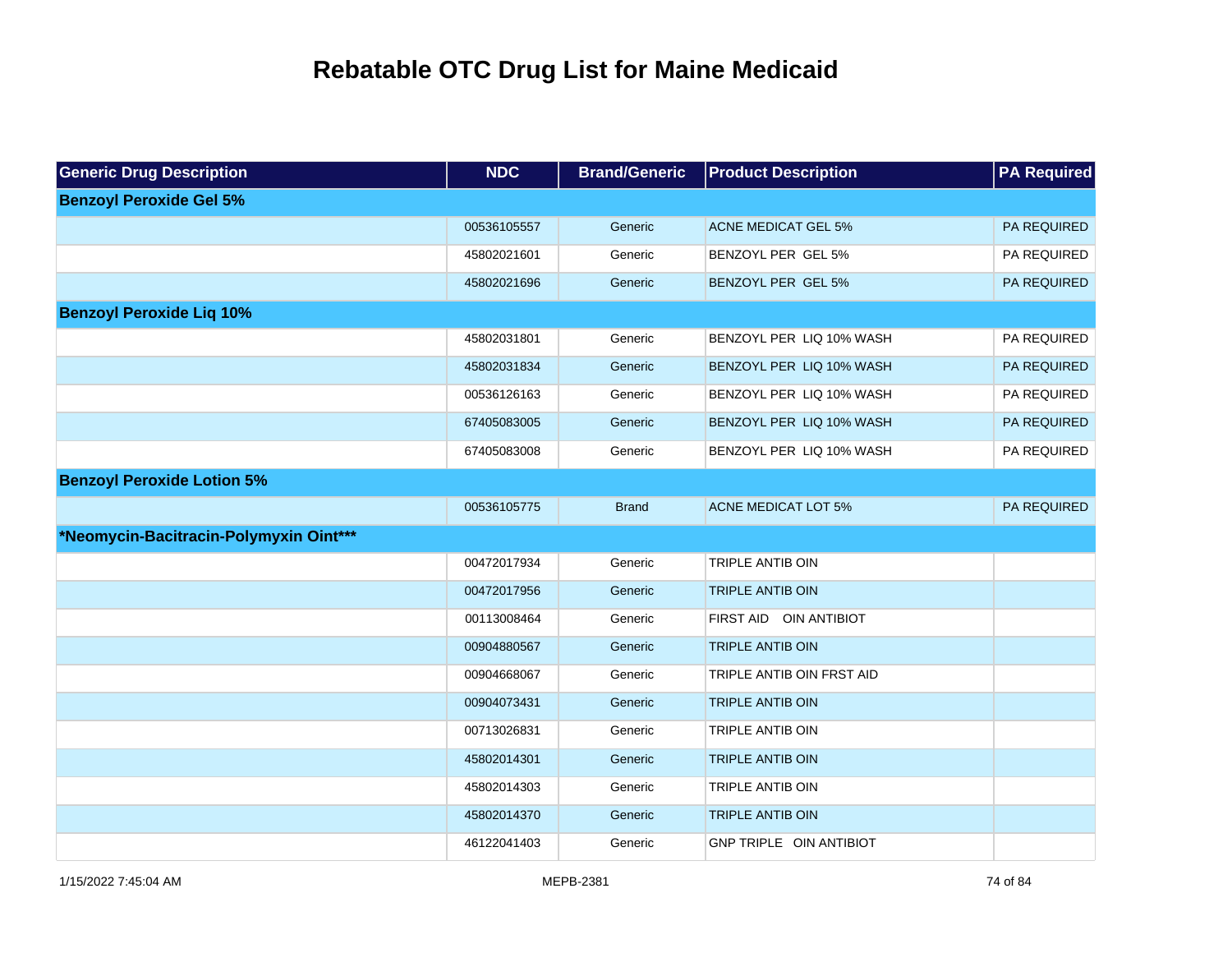| <b>Generic Drug Description</b>        | <b>NDC</b>  | <b>Brand/Generic</b> | <b>Product Description</b>     | <b>PA Required</b> |
|----------------------------------------|-------------|----------------------|--------------------------------|--------------------|
| *Neomycin-Bacitracin-Polymyxin Oint*** |             |                      |                                |                    |
|                                        | 46122041405 | Generic              | <b>GNP TRIPLE OIN ANTIBIOT</b> |                    |
|                                        | 61269017934 | Generic              | TRIPLE ANTIB OIN               |                    |
|                                        | 61269017956 | Generic              | <b>TRIPLE ANTIB OIN</b>        |                    |
|                                        | 62011032101 | Generic              | HM TRIPLE OIN ANTIBIOT         |                    |
|                                        | 51672201601 | Generic              | <b>TRIPLE ANTIB OIN</b>        |                    |
|                                        | 51672201602 | Generic              | TRIPLE ANTIB OIN               |                    |
|                                        | 51672212001 | Generic              | <b>TRIPLE ANTIB OIN</b>        |                    |
|                                        | 51672212002 | Generic              | TRIPLE ANTIB OIN               |                    |
|                                        | 70000005801 | Generic              | <b>TRIPLE ANTIB OIN</b>        |                    |
|                                        | 68001048345 | Generic              | TRIPLE ANTIB OIN               |                    |
|                                        | 68001048346 | Generic              | <b>TRIPLE ANTIB OIN</b>        |                    |
|                                        | 70677001301 | Generic              | SM TRIPLE OIN ANTIBIOT         |                    |
|                                        | 70512010230 | Generic              | <b>TRIPLE ANTIB OIN</b>        |                    |
| <b>Bacitracin Oint 500 Unit/GM</b>     |             |                      |                                |                    |
|                                        | 68001047746 | Generic              | BACITRACIN OIN 500/GM          |                    |
|                                        | 68001047747 | Generic              | BACITRACIN OIN 500/GM          |                    |
|                                        | 68001047748 | Generic              | BACITRACIN OIN 500/GM          |                    |
|                                        | 63868096028 | Generic              | BACITRACIN OIN 500/GM          |                    |
|                                        | 45802006001 | Generic              | BACITRACIN OIN 500/GM          |                    |
|                                        | 45802006003 | Generic              | BACITRACIN OIN 500/GM          |                    |
|                                        | 45802006070 | Generic              | BACITRACIN OIN 500/GM          |                    |
|                                        | 00713028031 | Generic              | BACITRACIN OIN 500/GM          |                    |
|                                        | 00536125628 | Generic              | BACITRACIN OIN 500/GM          |                    |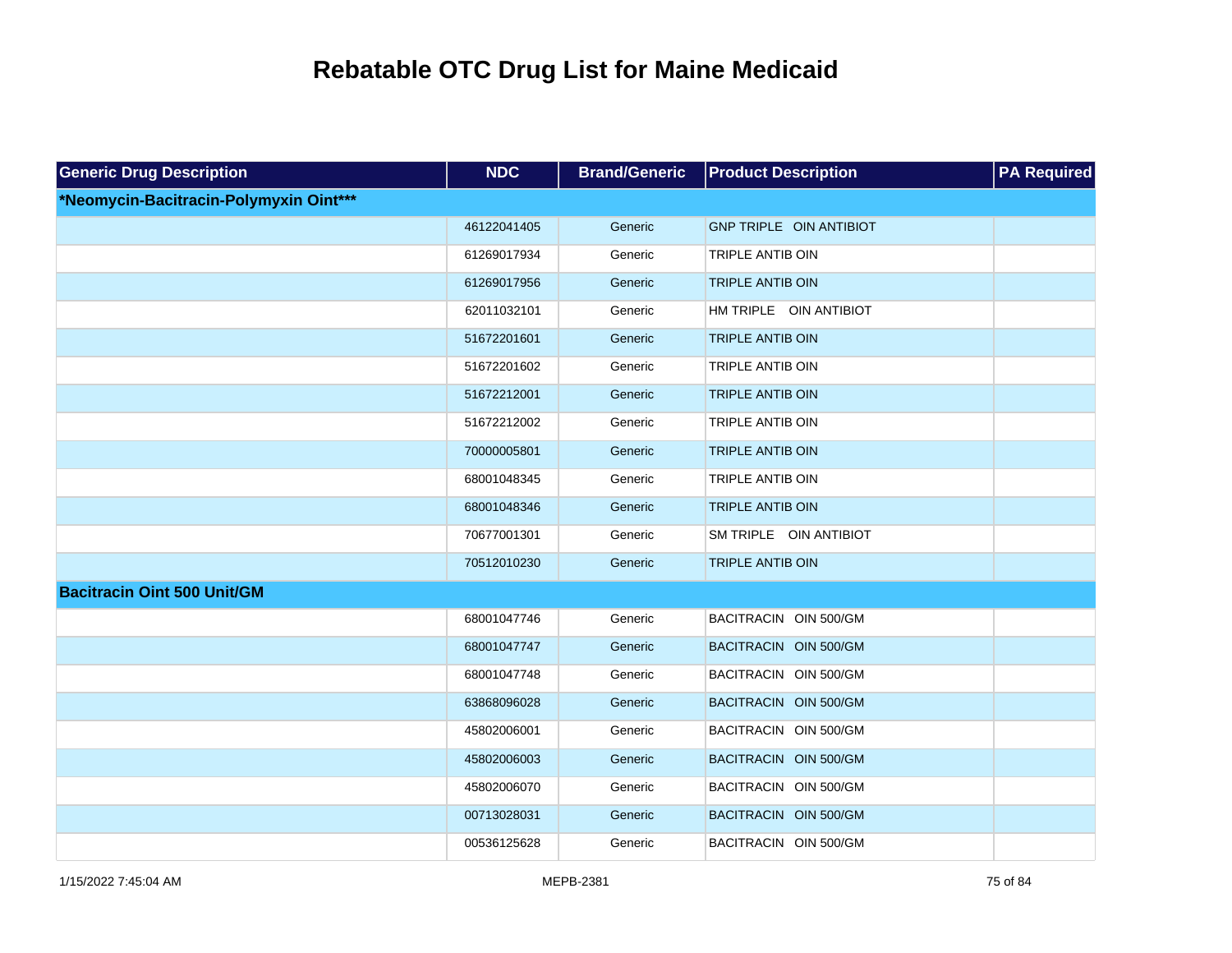| <b>Generic Drug Description</b>         | <b>NDC</b>  | <b>Brand/Generic</b> | <b>Product Description</b>    | <b>PA Required</b> |
|-----------------------------------------|-------------|----------------------|-------------------------------|--------------------|
| <b>Bacitracin Zinc Oint 500 Unit/GM</b> |             |                      |                               |                    |
|                                         | 00536126328 | Generic              | <b>BACITR ZINC OIN 500/GM</b> | PA REQUIRED        |
|                                         | 00472110534 | Generic              | BACITR ZINC OIN 500/GM        | PA REQUIRED        |
|                                         | 00472110556 | Generic              | BACITR ZINC OIN 500/GM        | PA REQUIRED        |
|                                         | 00904667967 | Generic              | BACITR ZINC OIN 500/GM        | PA REQUIRED        |
|                                         | 00904880467 | Generic              | BACITR ZINC OIN 500/GM        |                    |
|                                         | 00904702367 | Generic              | BACITRACIN OIN 500/GM         | PA REQUIRED        |
|                                         | 24385006003 | Generic              | BACITR ZINC OIN 500/GM        | PA REQUIRED        |
|                                         | 49348015472 | Generic              | SM ANTIBIOTI OIN 500/GM       | PA REQUIRED        |
|                                         | 51672207501 | Generic              | BACITR ZINC OIN 500/GM        | PA REQUIRED        |
|                                         | 51672207502 | Generic              | BACITR ZINC OIN 500/GM        | PA REQUIRED        |
|                                         | 61269010534 | Generic              | BACITR ZINC OIN 500UNIT       | PA REQUIRED        |
|                                         | 61269010556 | Generic              | BACITR ZINC OIN 500UNIT       | PA REQUIRED        |
|                                         | 62011009401 | Generic              | BACITRACIN OIN 500/GM         | PA REQUIRED        |
|                                         | 70000054701 | Generic              | BACITR ZINC OIN 500UNIT       | PA REQUIRED        |
|                                         | 70000047001 | Generic              | BACITR ZINC OIN 500/GM        | PA REQUIRED        |
| <b>Clotrimazole Cream 1%</b>            |             |                      |                               |                    |
|                                         | 70000054202 | Generic              | <b>ATHLETE FOOT CRE 1%</b>    |                    |
|                                         | 70512010030 | Generic              | <b>CLOTRIMAZOLE CRE 1%</b>    |                    |
|                                         | 68001047545 | Generic              | ANTIFUNGAL CRE 1%             |                    |
|                                         | 68001047547 | Generic              | ANTIFUNGAL CRE 1%             |                    |
|                                         | 51672200201 | Generic              | <b>CLOTRIMAZOLE CRE 1%</b>    |                    |
|                                         | 51672200202 | Generic              | <b>CLOTRIMAZOLE CRE 1%</b>    |                    |
|                                         | 59088047607 | Generic              | MICOTRIN AC CRE 1%            |                    |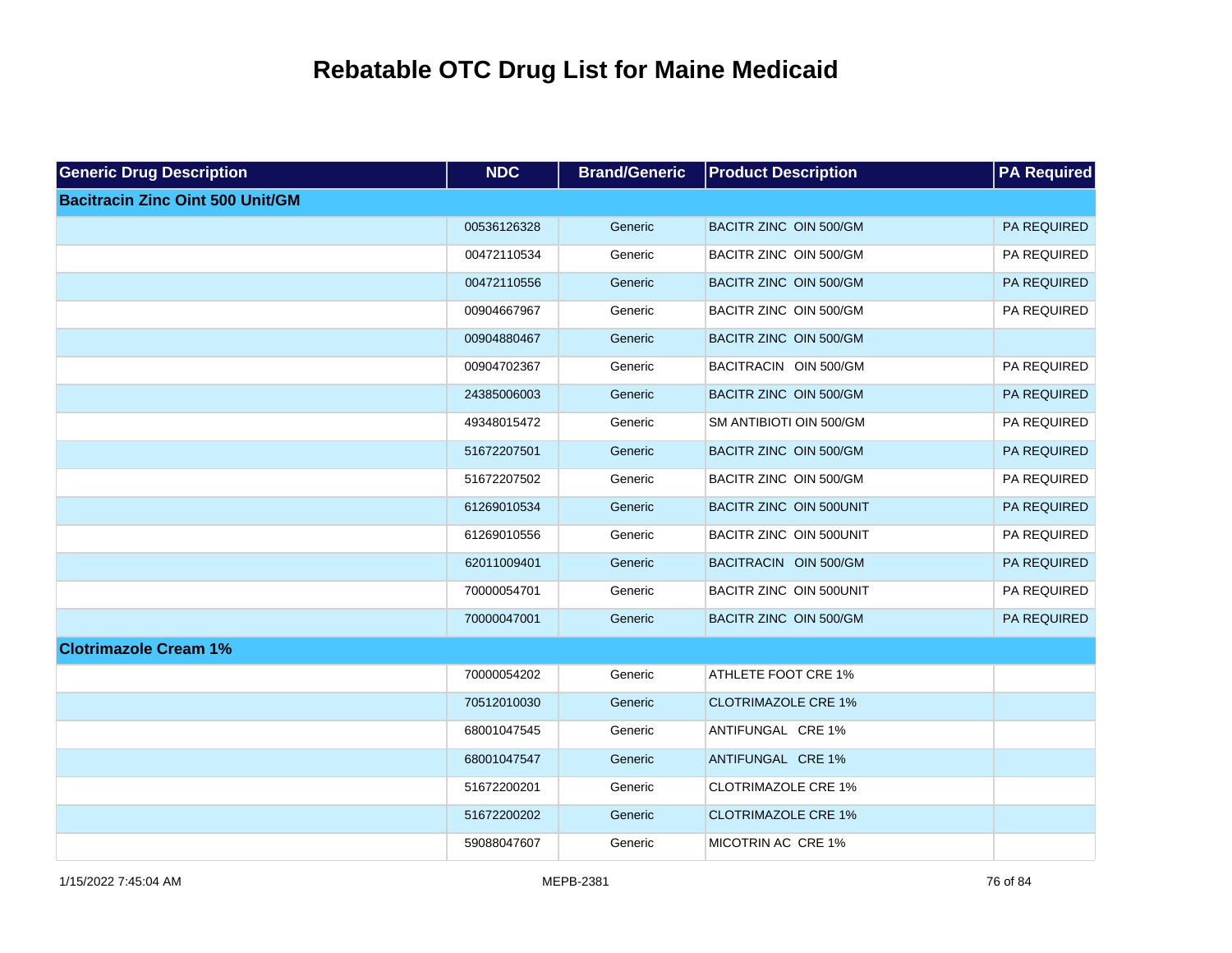| <b>Generic Drug Description</b>    | <b>NDC</b>  | <b>Brand/Generic</b> | <b>Product Description</b> | <b>PA Required</b> |
|------------------------------------|-------------|----------------------|----------------------------|--------------------|
| <b>Clotrimazole Cream 1%</b>       |             |                      |                            |                    |
|                                    | 49348027972 | Generic              | <b>CLOTRIMAZOLE CRE 1%</b> |                    |
|                                    | 45802043401 | Generic              | <b>CLOTRIMAZOLE CRE 1%</b> |                    |
|                                    | 45802043411 | Generic              | <b>CLOTRIMAZOLE CRE 1%</b> |                    |
|                                    | 24385020501 | Generic              | <b>ATHLETE FOOT CRE 1%</b> |                    |
|                                    | 24385020503 | Generic              | <b>ATHLETE FOOT CRE 1%</b> |                    |
|                                    | 00904782231 | Generic              | <b>CLOTRIMAZOLE CRE 1%</b> |                    |
|                                    | 00904782236 | Generic              | <b>CLOTRIMAZOLE CRE 1%</b> |                    |
|                                    | 00472035056 | Generic              | <b>CLOTRIMAZOLE CRE 1%</b> |                    |
|                                    | 00536126526 | Generic              | <b>CLOTRIMAZOLE CRE 1%</b> |                    |
|                                    | 00536127211 | Generic              | ANTIFUNGAL CRE 1%          |                    |
|                                    | 00536127222 | Generic              | ANTIFUNGAL CRE 1%          |                    |
| <b>Miconazole Nitrate Cream 2%</b> |             |                      |                            |                    |
|                                    | 00536113428 | Generic              | MICONAZOLE CRE 2%          |                    |
|                                    | 00472073514 | Generic              | ANTIFUNGAL CRE 2%          |                    |
|                                    | 00472073542 | Generic              | ANTIFUNGAL CRE 2%          |                    |
|                                    | 00472073556 | Generic              | ANTIFUNGAL CRE 2%          |                    |
|                                    | 49348068972 | Generic              | SM ANTIFUNGL CRE 2%        |                    |
|                                    | 51672200101 | Generic              | MICONAZOLE CRE 2%          |                    |
|                                    | 51672200102 | Generic              | MICONAZOLE CRE 2%          |                    |
|                                    | 61269073514 | Generic              | MICONAZOLE CRE 2%          |                    |
|                                    | 61269073542 | Generic              | MICONAZOLE CRE 2%          |                    |
|                                    | 61269073556 | Generic              | MICONAZOLE CRE 2%          |                    |
|                                    | 70000034001 | Generic              | MICONAZOLE CRE 2%          |                    |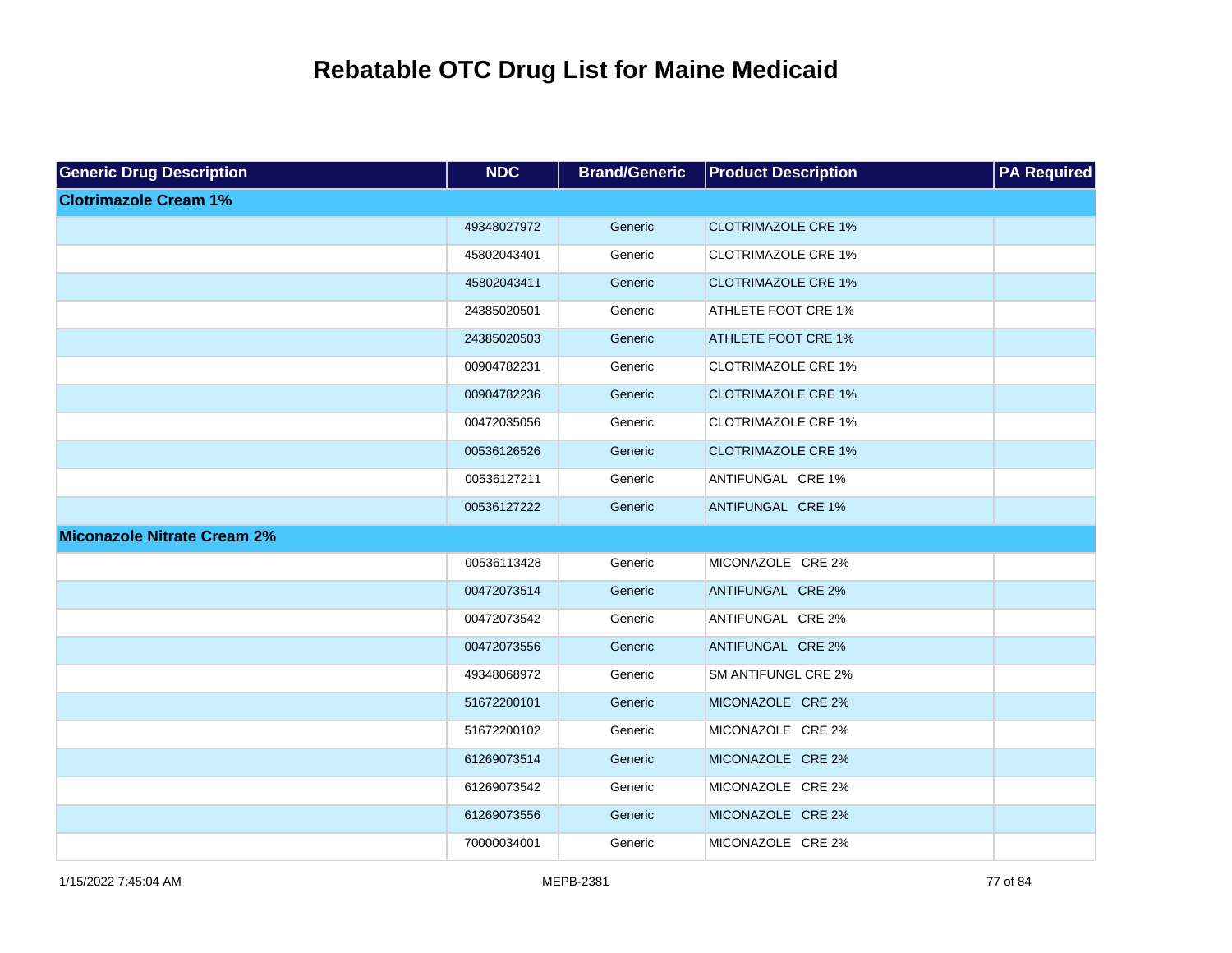| <b>Generic Drug Description</b>          | <b>NDC</b>  | <b>Brand/Generic</b> | <b>Product Description</b>       | <b>PA Required</b> |
|------------------------------------------|-------------|----------------------|----------------------------------|--------------------|
| <b>Terbinafine HCI Cream 1%</b>          |             |                      |                                  |                    |
|                                          | 70000033801 | Generic              | <b>ATHLETE FOOT CRE 1%</b>       | <b>PA REQUIRED</b> |
|                                          | 51672208001 | Generic              | <b>TERBINAFINE CRE 1%</b>        | PA REQUIRED        |
|                                          | 51672208002 | Generic              | <b>TERBINAFINE CRE 1%</b>        | PA REQUIRED        |
|                                          | 49348079072 | Generic              | ATHLETE FOOT CRE 1%              | PA REQUIRED        |
|                                          | 24385052403 | Generic              | <b>TERBINAFINE CRE 1%</b>        | PA REQUIRED        |
|                                          | 24385052405 | Generic              | TERBINAFINE CRE 1%               | PA REQUIRED        |
| <b>Tolnaftate Aerosol Pow 1%</b>         |             |                      |                                  |                    |
|                                          | 70000032201 | Generic              | ATHLETES FT AER 1% POW           |                    |
| <b>Tolnaftate Cream 1%</b>               |             |                      |                                  |                    |
|                                          | 70000049401 | Generic              | TOLNAFTATE CRE 1%                |                    |
|                                          | 63868010446 | Generic              | TOLNAFTATE CRE 1%                |                    |
|                                          | 24385003203 | Generic              | TOLNAFTATE CRE 1%                |                    |
|                                          | 00904072236 | Generic              | ANTIFUNGAL CRE 1%                |                    |
|                                          | 49348015529 | Generic              | <b>SM ANTIFUNGL CRE 1%</b>       |                    |
|                                          | 51672202001 | Generic              | TOLNAFTATE CRE 1%                |                    |
|                                          | 51672202002 | Generic              | TOLNAFTATE CRE 1%                |                    |
| <b>Selenium Sulfide Lotion 1%</b>        |             |                      |                                  |                    |
|                                          | 00536199553 | Generic              | <b>ANTI-DANDRUF SHA 1%</b>       |                    |
|                                          | 70000053101 | Generic              | DANDRUFF SHA 1%                  |                    |
| <b>Chlorhexidine Gluconate Liquid 4%</b> |             |                      |                                  |                    |
|                                          | 67618020004 | Generic              | <b>BETASEPT</b><br>LIQ 4%        |                    |
|                                          | 67618020008 | Generic              | <b>BETASEPT</b><br>LIQ 4%        |                    |
|                                          | 67618020016 | Generic              | <b>BETASEPT</b><br><b>LIQ 4%</b> |                    |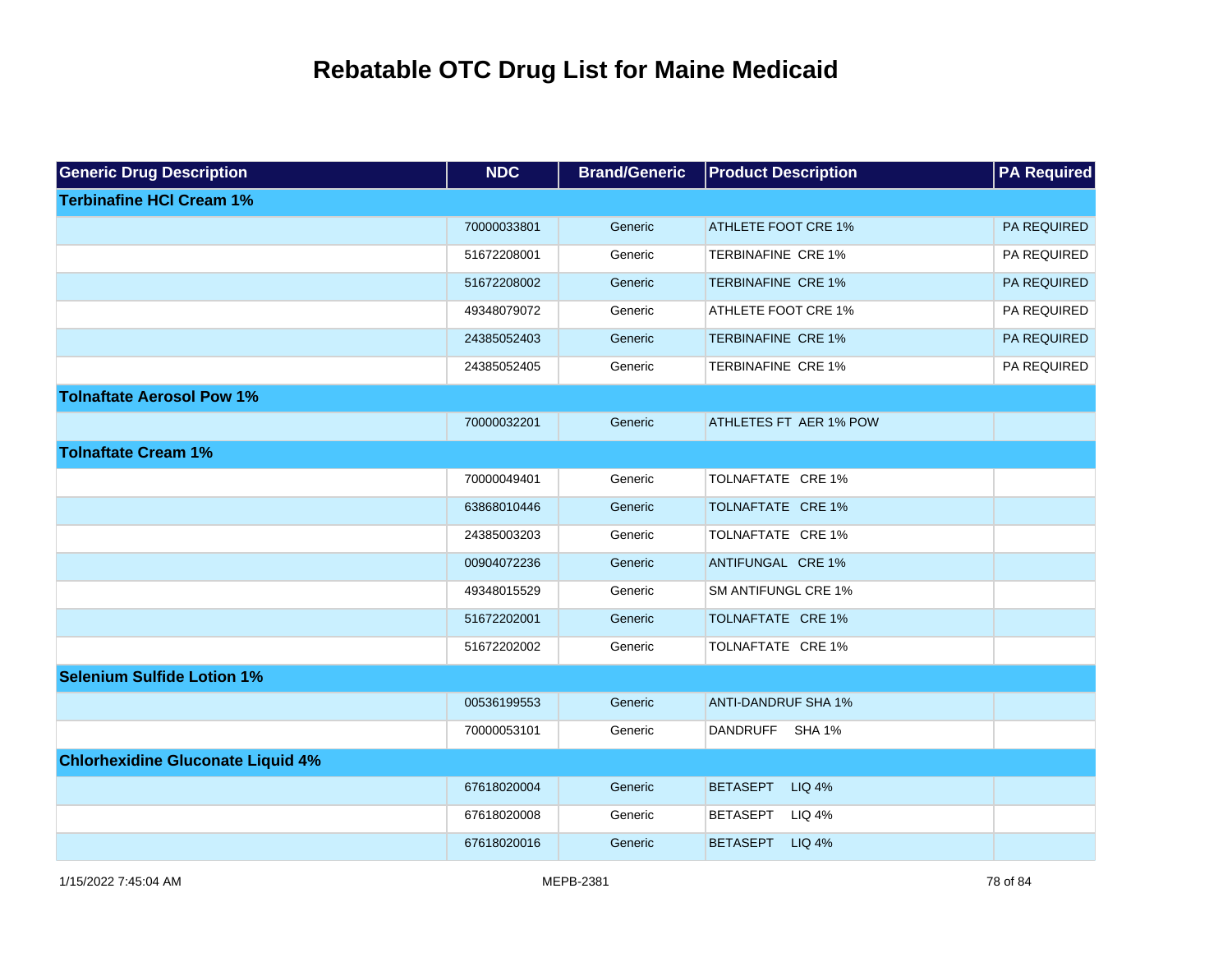| <b>Generic Drug Description</b>          | <b>NDC</b>  | <b>Brand/Generic</b> | <b>Product Description</b>        | <b>PA Required</b> |
|------------------------------------------|-------------|----------------------|-----------------------------------|--------------------|
| <b>Chlorhexidine Gluconate Liquid 4%</b> |             |                      |                                   |                    |
|                                          | 67618020030 | Generic              | LIQ 4%<br><b>BETASEPT</b>         |                    |
|                                          | 67618020032 | Generic              | <b>LIQ 4%</b><br><b>BETASEPT</b>  |                    |
| <b>Povidone-lodine Soln 10%</b>          |             |                      |                                   |                    |
|                                          | 67618015001 | <b>Brand</b>         | <b>BETADINE</b><br>SOL 10%        | PA REQUIRED        |
|                                          | 67618015004 | <b>Brand</b>         | <b>SOL 10%</b><br><b>BETADINE</b> | PA REQUIRED        |
|                                          | 67618015005 | <b>Brand</b>         | <b>BETADINE</b><br>SOL 10%        | PA REQUIRED        |
|                                          | 67618015008 | <b>Brand</b>         | BETADINE SOL 10%                  | PA REQUIRED        |
|                                          | 67618015009 | <b>Brand</b>         | <b>BETADINE</b><br>SOL 10%        | PA REQUIRED        |
|                                          | 67618015017 | <b>Brand</b>         | BETADINE SOL 10%                  | PA REQUIRED        |
|                                          | 67618015032 | <b>Brand</b>         | BETADINE SOL 10%                  | PA REQUIRED        |
|                                          | 63868023008 | Generic              | POVIDONE/IOD SOL 10%              |                    |
|                                          | 70000040201 | Generic              | POVIDONE-IOD SOL 10%              |                    |
|                                          | 00904110309 | Generic              | POVIDONE-IOD SOL 10%              |                    |
|                                          | 62011011801 | Generic              | HM POVID-IOD SOL 10%              |                    |
|                                          | 49348062237 | Generic              | SM POVID-IOD SOL 10%              |                    |
|                                          | 49348062238 | Generic              | SM POVID-IOD SOL 10%              |                    |
| <b>Zinc Oxide Oint 20%</b>               |             |                      |                                   |                    |
|                                          | 46122011846 | Generic              | ZINC OXIDE OIN 20%                |                    |
|                                          | 00536131628 | Generic              | ZINC OXIDE OIN 20%                |                    |
|                                          | 00536570025 | Generic              | ZINC OXIDE OIN 20%                |                    |
|                                          | 00536570028 | Generic              | ZINC OXIDE OIN 20%                |                    |
|                                          | 00536570098 | Generic              | ZINC OXIDE OIN 20%                |                    |
|                                          | 70000033401 | Generic              | ZINC OXIDE OIN 20%                |                    |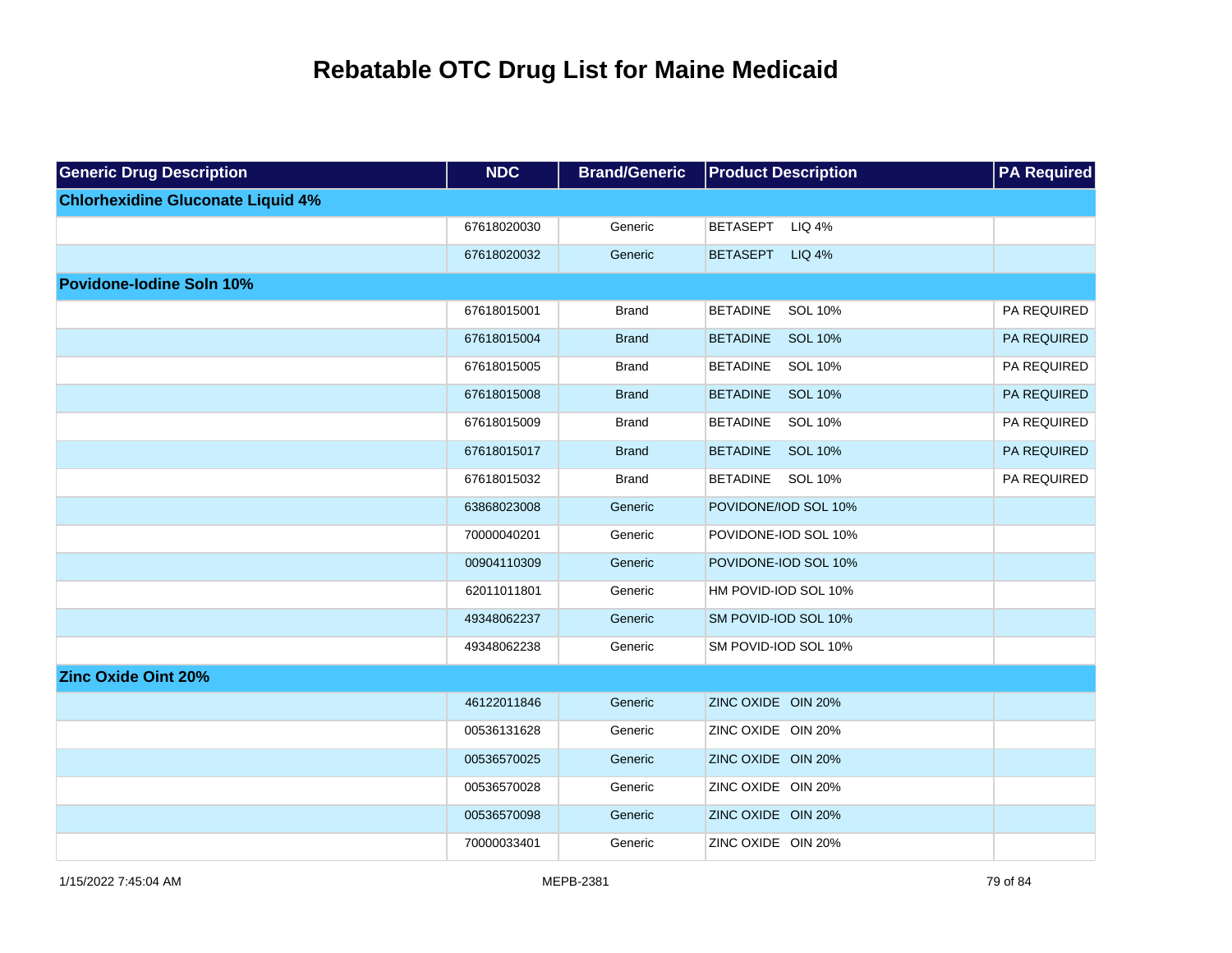| <b>Generic Drug Description</b>  | <b>NDC</b>  | <b>Brand/Generic</b> | <b>Product Description</b>        | <b>PA Required</b> |
|----------------------------------|-------------|----------------------|-----------------------------------|--------------------|
| <b>Zinc Oxide Oint 20%</b>       |             |                      |                                   |                    |
|                                  | 70512010330 | Generic              | ZINC OXIDE OIN 20%                |                    |
| <b>Hydrocortisone Cream 0.5%</b> |             |                      |                                   |                    |
|                                  | 24385019003 | Generic              | HYDROCORT CRE 0.5%                |                    |
| <b>Hydrocortisone Cream 1%</b>   |             |                      |                                   |                    |
|                                  | 24385002103 | Generic              | <b>GNP HYDROCOR CRE 1% PLUS</b>   |                    |
|                                  | 00904762331 | Generic              | HYDROCORT CRE 1%                  |                    |
|                                  | 00472034356 | Generic              | HYDROCORT CRE 1%                  |                    |
|                                  | 00113097364 | Generic              | ANTI-ITCH CRE 1%                  |                    |
|                                  | 00113054164 | Generic              | ANTI-ITCH CRE 1%                  |                    |
|                                  | 45802043803 | Generic              | HYDROCORT CRE 1%                  |                    |
|                                  | 45802043805 | Generic              | HYDROCORT CRE 1%                  |                    |
|                                  | 49348052172 | Generic              | SM HYDROCORT CRE 1%               |                    |
|                                  | 49348052178 | Generic              | <b>SM HYDROCORT CRE 1%</b>        |                    |
|                                  | 61269034356 | Generic              | HYDROCORT CRE 1%                  |                    |
|                                  | 51672206302 | Generic              | HYDROCORT CRE 1%                  |                    |
|                                  | 51672206902 | Generic              | <b>HYDROCORT</b><br><b>CRE 1%</b> |                    |
|                                  | 51672201301 | Generic              | HYDROCORT CRE 1%                  |                    |
|                                  | 51672201302 | Generic              | HYDROCORT CRE 1%                  |                    |
|                                  | 70000048501 | Generic              | HYDROCORT CRE 1%                  |                    |
| <b>Hydrocortisone Oint 1%</b>    |             |                      |                                   |                    |
|                                  | 51672201802 | Generic              | HYDROCORT OIN 1%                  |                    |
|                                  | 49348052272 | Generic              | <b>SM HYDROCORT OIN 1%</b>        |                    |
|                                  | 45802027603 | Generic              | HYDROCORT OIN 1%                  |                    |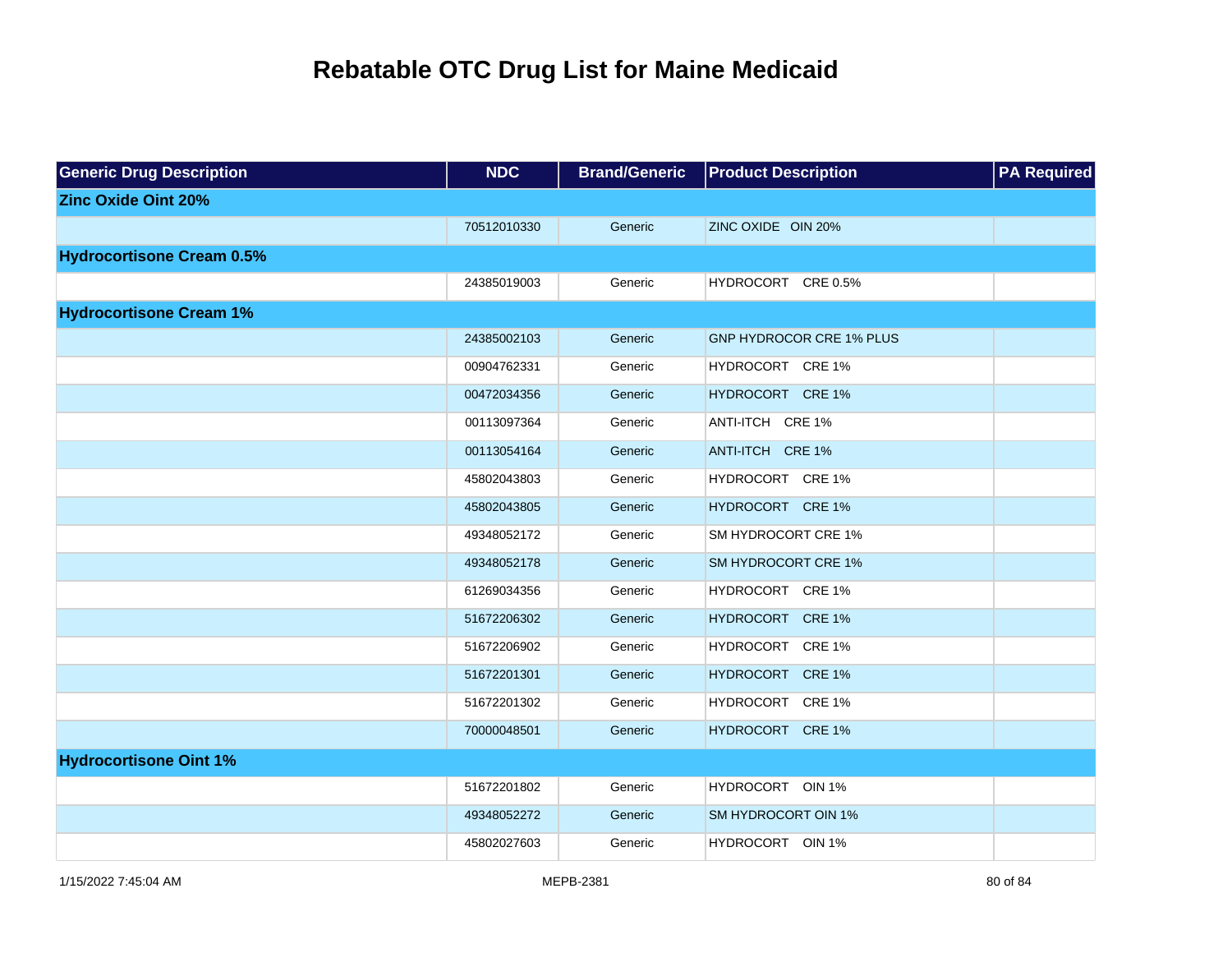| <b>Generic Drug Description</b>               | <b>NDC</b>  | <b>Brand/Generic</b> | <b>Product Description</b>        | <b>PA Required</b> |
|-----------------------------------------------|-------------|----------------------|-----------------------------------|--------------------|
| <b>Hydrocortisone Oint 1%</b>                 |             |                      |                                   |                    |
|                                               | 00113047164 | Generic              | ANTI-ITCH OIN 1%                  |                    |
|                                               | 00472034556 | Generic              | HYDROCORT OIN 1%                  |                    |
|                                               | 24385027603 | Generic              | <b>HYDROCORT</b><br><b>OIN 1%</b> |                    |
| <b>Capsaicin Cream 0.025%</b>                 |             |                      |                                   |                    |
|                                               | 00536252525 | Generic              | <b>CAPSAICIN</b><br>CRE 0.025%    |                    |
| <b>Capsaicin Cream 0.075%</b>                 |             |                      |                                   |                    |
|                                               | 00536111825 | Generic              | ARTH PAIN CRE 0.075%              |                    |
| <b>Dibucaine Oint 1%</b>                      |             |                      |                                   |                    |
|                                               | 00536121195 | Generic              | DIBUCAINE OIN 1%                  |                    |
| <b>Permethrin Creme Rinse 1%</b>              |             |                      |                                   |                    |
|                                               | 46122010846 | Generic              | LICE TRTMNT LIQ 1%                |                    |
|                                               | 62011025501 | Generic              | LICE TRTMNT LIQ 1%                |                    |
|                                               | 70000004101 | Generic              | LICE TREATMT LIQ 1%               |                    |
| <b>Permethrin Lotion 1%</b>                   |             |                      |                                   |                    |
|                                               | 49348015078 | Generic              | LICE TREATMT LOT 1%               |                    |
| Pyrethrins-Piperonyl Butoxide Shampoo 0.33-4% |             |                      |                                   |                    |
|                                               | 49348044334 | Generic              | LICE KILLING SHA 0.33-4%          |                    |
|                                               | 24385011603 | Generic              | LICE TREATMT SHA 0.33-4%          |                    |
|                                               | 62011011902 | Generic              | LICE KILLING SHA 0.33-4%          |                    |
|                                               | 00113086626 | Generic              | LICE KILLING SHA 0.33-4%          |                    |
|                                               | 00904252820 | Generic              | LICE KILLING SHA 0.33-4%          |                    |
|                                               | 70000054001 | Generic              | LICE KILLING SHA 0.33-4%          |                    |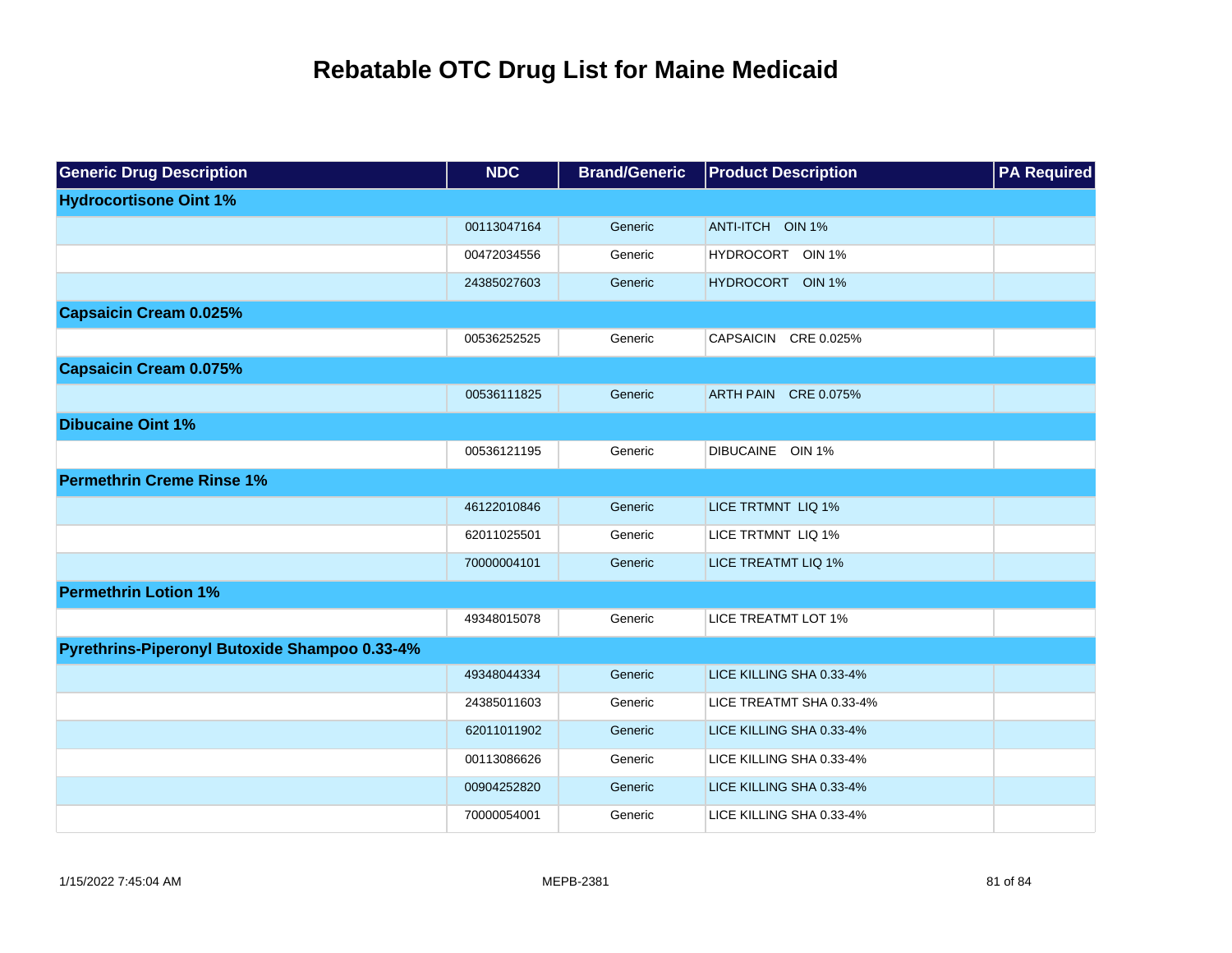| <b>Generic Drug Description</b>            | <b>NDC</b>  | <b>Brand/Generic</b> | <b>Product Description</b>     | <b>PA Required</b> |
|--------------------------------------------|-------------|----------------------|--------------------------------|--------------------|
| <b>Clotrimazole Vaginal Cream 1%</b>       |             |                      |                                |                    |
|                                            | 00472022041 | Generic              | <b>CLOTRIMAZOLE CRE 1%</b>     |                    |
|                                            | 00472022063 | Generic              | <b>CLOTRIMAZOLE CRE 1%</b>     |                    |
|                                            | 61269022063 | Generic              | <b>CLOTRIMAZOLE CRE 1% VAG</b> |                    |
|                                            | 51672200306 | Generic              | <b>CLOTRIMAZOLE CRE 1% VAG</b> |                    |
|                                            | 49348079376 | Generic              | <b>CLOTRIMAZOLE CRE 1% VAG</b> |                    |
| <b>Clotrimazole Vaginal Cream 2%</b>       |             |                      |                                |                    |
|                                            | 49348037954 | Generic              | 3 DAY VAGINL CRE 2%            |                    |
|                                            | 51672206200 | Generic              | 3 DAY VAGINL CRE 2%            |                    |
|                                            | 24385011009 | Generic              | CLOTRIMAZOLE CRE 3 DAY         |                    |
| <b>Miconazole Nitrate Vaginal Cream 2%</b> |             |                      |                                |                    |
|                                            | 00904773445 | Generic              | MICONAZOLE 7 CRE 2%            |                    |
|                                            | 00472073041 | Generic              | MICONAZOLE CRE 2%              |                    |
|                                            | 00472073063 | Generic              | MICONAZOLE CRE 2%              |                    |
|                                            | 00113082529 | Generic              | MICONAZOLE 7 CRE 2%            |                    |
|                                            | 00113021429 | Generic              | MICONAZOLE 7 CRE TUBE/KIT      |                    |
|                                            | 51672203506 | Generic              | MICONAZOLE CRE 2%              |                    |
|                                            | 61269073041 | Generic              | MICONAZOLE 7 CRE 2%            |                    |
|                                            | 61269073063 | Generic              | MICONAZOLE 7 CRE 2%            |                    |
|                                            | 49348087277 | Generic              | MICONAZOLE 7 CRE 2%            |                    |
|                                            | 49348053077 | Generic              | MICONAZOLE 7 CRE 2%            |                    |
|                                            | 24385059029 | Generic              | MICONAZOLE 7 CRE 2%            |                    |
|                                            | 70000000901 | Generic              | MICONAZOLE 7 CRE 2%            |                    |
|                                            | 63868019845 | Generic              | MICONAZOLE 7 CRE 2%            |                    |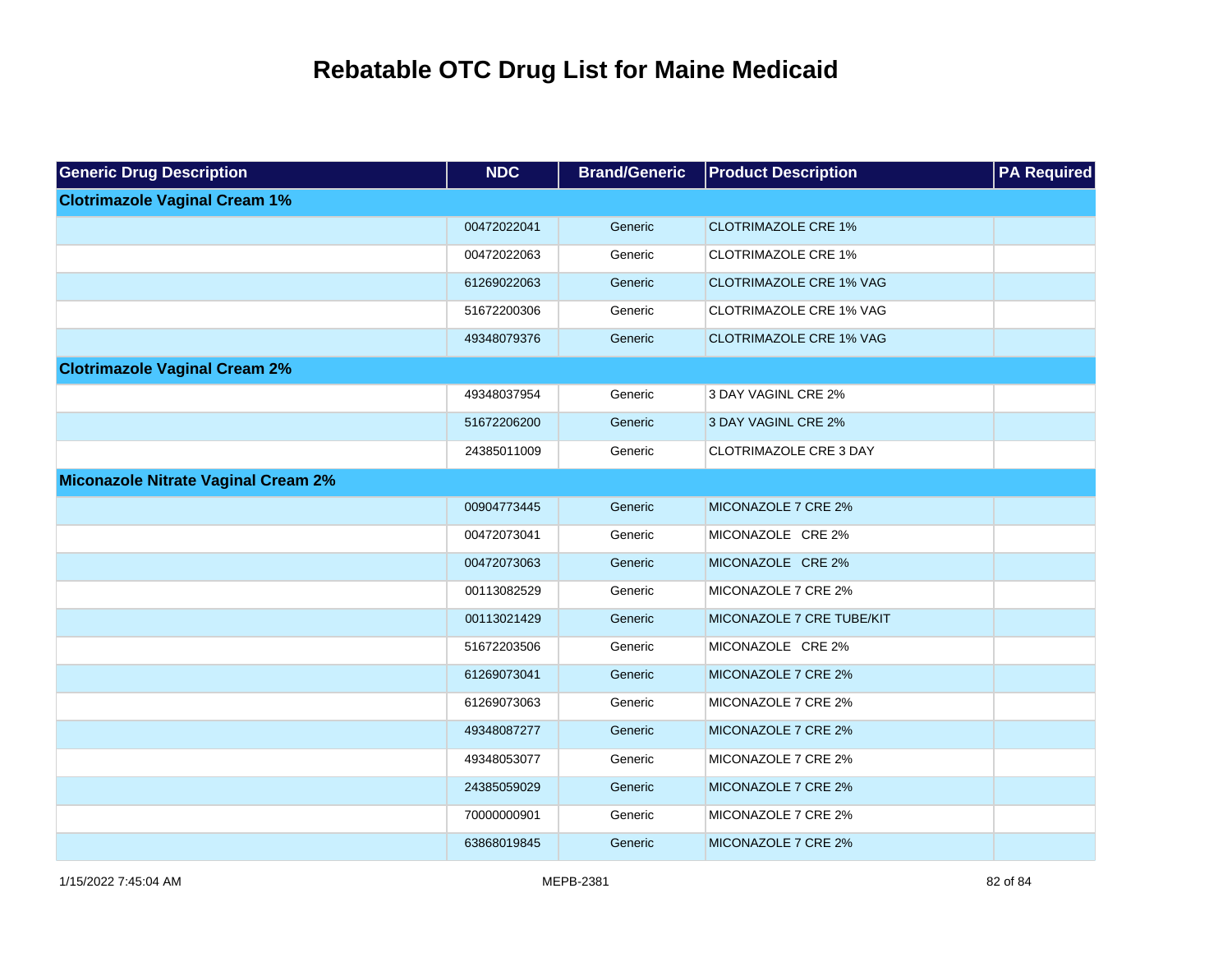| <b>Generic Drug Description</b>                            | <b>NDC</b>  | <b>Brand/Generic</b> | <b>Product Description</b>         | <b>PA Required</b> |
|------------------------------------------------------------|-------------|----------------------|------------------------------------|--------------------|
| Miconazole Nitrate Vaginal Supp 200 MG & 2% Cream 9 GM Kit |             |                      |                                    |                    |
|                                                            | 70000002501 | Generic              | MICONAZOLE 3 KIT COMBO PK          |                    |
|                                                            | 70000002502 | Generic              | MICONAZOLE 3 KIT COMBO PK          |                    |
|                                                            | 24385060602 | Generic              | MICONAZOLE 3 KIT COMBO PK          |                    |
|                                                            | 49348035543 | Generic              | MICONAZOLE 3 KIT COMBO PK          |                    |
|                                                            | 00113008100 | Generic              | MICONAZOLE 3 KIT COMBO PK          |                    |
|                                                            | 00904541501 | Generic              | MICONAZOLE 3 KIT COMBO PK          |                    |
| Miconazole Nitrate Vaginal Suppos 100 MG                   |             |                      |                                    |                    |
|                                                            | 00472173607 | Generic              | MICONAZOLE 7 SUP 100MG             |                    |
|                                                            | 49348083361 | Generic              | SM MICON 7 SUP 100MG               |                    |
|                                                            | 61269073607 | Generic              | MICONAZOLE 7 SUP 100MG             |                    |
| <b>Levonorgestrel Tab 1.5 MG</b>                           |             |                      |                                    |                    |
|                                                            | 50102011101 | Generic              | ECONTRA EZ TAB 1.5MG               |                    |
|                                                            | 50102011112 | Generic              | ECONTRA EZ TAB 1.5MG               |                    |
|                                                            | 50102021111 | Generic              | ECONTRA OS TAB 1.5MG               |                    |
|                                                            | 50102021113 | Generic              | ECONTRA OS TAB 1.5MG               |                    |
|                                                            | 50102021116 | Generic              | ECONTRA OS TAB 1.5MG               |                    |
|                                                            | 00536114263 | Generic              | LEVONORGESTR TAB 1.5MG             |                    |
|                                                            | 00113200312 | Generic              | OPTION 2<br>TAB 1.5MG              |                    |
|                                                            | 16714080901 | Generic              | <b>TAB 1.5MG</b><br><b>NEW DAY</b> |                    |
|                                                            | 68180085211 | Generic              | <b>MY WAY</b><br><b>TAB 1.5MG</b>  |                    |
|                                                            | 68180085212 | Generic              | <b>MY WAY</b><br><b>TAB 1.5MG</b>  |                    |
|                                                            | 62756071860 | Generic              | <b>OPCICON</b><br><b>TAB 1.5MG</b> |                    |
|                                                            | 62756072060 | Generic              | MY CHOICE TAB 1.5MG                |                    |